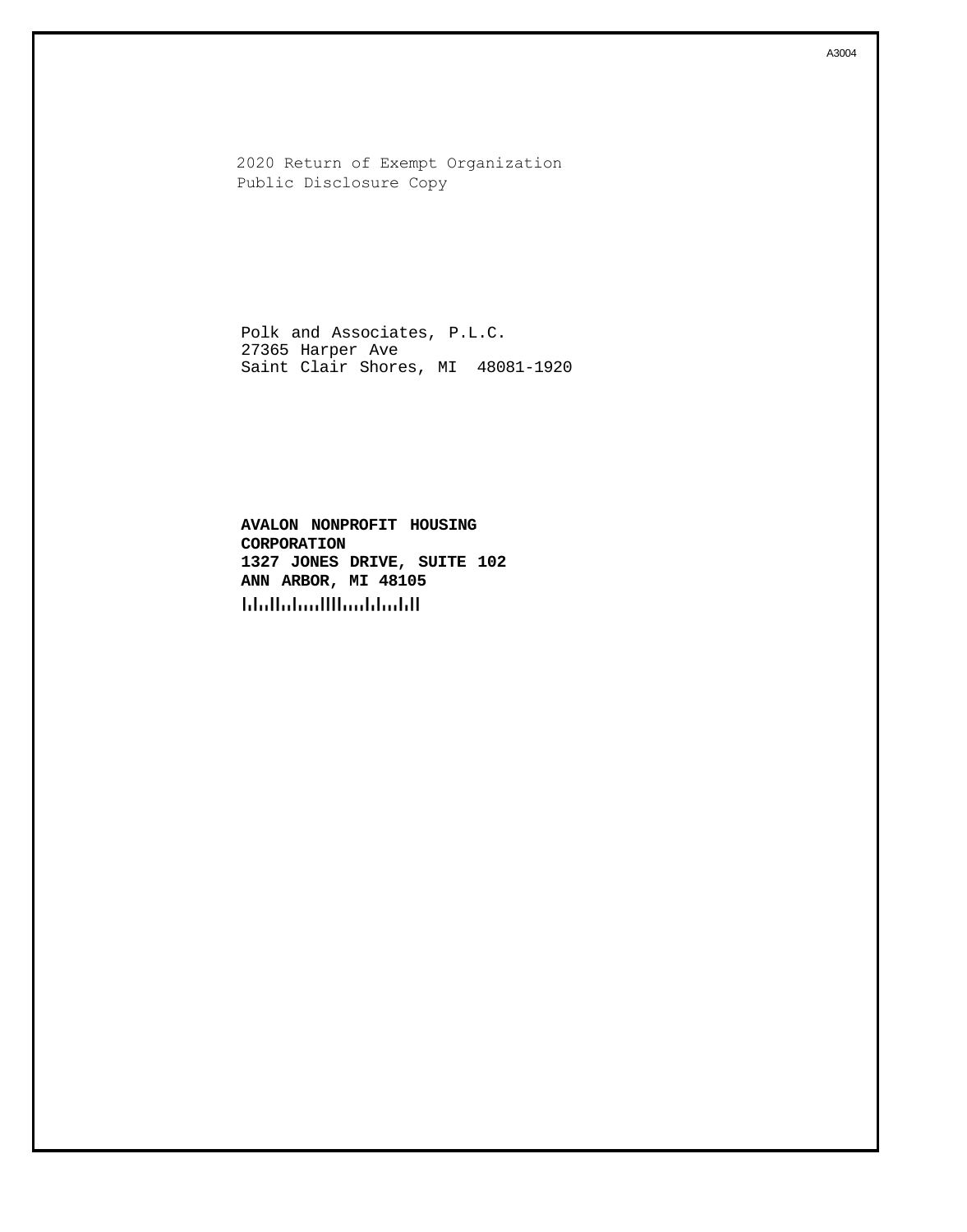| Form                      | 990<br>Department of the Treasury<br>Internal Revenue Service |                            |                                                                                                 |                 | PUBLIC DISCLOSURE COPY-STATE REGISTRATION<br><b>Return of Organization Exempt From Income Tax</b><br>Under section 501(c), 527, or 4947(a)(1) of the Internal Revenue Code (except private foundations)<br>u Do not enter social security numbers on this form as it may be made public. |                      |    |                                              |                              | OMB No. 1545-0047<br><b>2020</b><br><b>Open to Public</b>                                                                                                                  | 747-624   |
|---------------------------|---------------------------------------------------------------|----------------------------|-------------------------------------------------------------------------------------------------|-----------------|------------------------------------------------------------------------------------------------------------------------------------------------------------------------------------------------------------------------------------------------------------------------------------------|----------------------|----|----------------------------------------------|------------------------------|----------------------------------------------------------------------------------------------------------------------------------------------------------------------------|-----------|
|                           |                                                               |                            |                                                                                                 |                 | <b>u</b> Go to www.irs.gov/Form990 for instructions and the latest information.                                                                                                                                                                                                          |                      |    |                                              |                              | Inspection                                                                                                                                                                 |           |
|                           |                                                               |                            | For the 2020 calendar year, or tax year beginning<br>C Name of organization                     |                 |                                                                                                                                                                                                                                                                                          | , and ending         |    |                                              |                              | D Employer identification number                                                                                                                                           |           |
|                           | <b>B</b> Check if applicable:                                 |                            |                                                                                                 |                 | AVALON NONPROFIT HOUSING                                                                                                                                                                                                                                                                 |                      |    |                                              |                              |                                                                                                                                                                            |           |
|                           | Address change                                                |                            |                                                                                                 | CORPORATION     |                                                                                                                                                                                                                                                                                          |                      |    |                                              |                              |                                                                                                                                                                            |           |
|                           | Name change                                                   |                            | Doing business as<br>Number and street (or P.O. box if mail is not delivered to street address) | AVALON HOUSING, | INC.                                                                                                                                                                                                                                                                                     |                      |    | Room/suite                                   |                              | 38-3086920<br>E Telephone number                                                                                                                                           |           |
|                           | Initial return                                                |                            | 1327 JONES DRIVE, SUITE 102                                                                     |                 |                                                                                                                                                                                                                                                                                          |                      |    |                                              |                              | $734 - 663 - 5858$                                                                                                                                                         |           |
|                           | Final return/                                                 |                            | City or town, state or province, country, and ZIP or foreign postal code                        |                 |                                                                                                                                                                                                                                                                                          |                      |    |                                              |                              |                                                                                                                                                                            |           |
|                           | terminated                                                    |                            | ANN ARBOR                                                                                       |                 | MI 48105                                                                                                                                                                                                                                                                                 |                      |    |                                              | G Gross receipts\$           | 7,416,492                                                                                                                                                                  |           |
|                           | Amended return                                                |                            | F Name and address of principal officer:                                                        |                 |                                                                                                                                                                                                                                                                                          |                      |    |                                              |                              |                                                                                                                                                                            |           |
|                           | Application pending                                           |                            | AUBREY PATINO                                                                                   |                 |                                                                                                                                                                                                                                                                                          |                      |    | H(a) Is this a group return for subordinates |                              | Yes                                                                                                                                                                        | No        |
|                           |                                                               |                            | 1327 JONES DRIVE, SUITE                                                                         |                 | 102                                                                                                                                                                                                                                                                                      |                      |    | H(b) Are all subordinates included?          |                              | Yes                                                                                                                                                                        | <b>No</b> |
|                           |                                                               |                            | ANN ARBOR                                                                                       |                 | MI 48105                                                                                                                                                                                                                                                                                 |                      |    |                                              |                              | If "No," attach a list. See instructions                                                                                                                                   |           |
|                           | Tax-exempt status:                                            | ΙxΙ                        | 501(c)(3)<br>$501(c)$ (                                                                         |                 | ) $t$ (insert no.)                                                                                                                                                                                                                                                                       | 4947(a)(1) or<br>527 |    |                                              |                              |                                                                                                                                                                            |           |
|                           | Website: U                                                    |                            | WWW.AVALONHOUSING.ORG                                                                           |                 |                                                                                                                                                                                                                                                                                          |                      |    | H(c) Group exemption number LI               |                              |                                                                                                                                                                            |           |
|                           | K Form of organization:                                       |                            | $ \mathbf{X} $ Corporation<br>Trust                                                             | Association     | Other <b>u</b>                                                                                                                                                                                                                                                                           |                      |    | L Year of formation: 1992                    |                              | <b>M</b> State of legal domicile: $MI$                                                                                                                                     |           |
|                           | Part I                                                        | <b>Summary</b>             |                                                                                                 |                 |                                                                                                                                                                                                                                                                                          |                      |    |                                              |                              |                                                                                                                                                                            |           |
| Governance                |                                                               |                            |                                                                                                 |                 | OUR MISSION IS TO BUILD HEALTHY, SAFE AND INCLUSIVE SUPPORTIVE HOUSING<br>COMMUNITIES AS A LONG-TERM SOLUTION TO HOMELESSNESS.                                                                                                                                                           |                      |    |                                              |                              |                                                                                                                                                                            |           |
|                           |                                                               |                            |                                                                                                 |                 | 2 Check this box u   if the organization discontinued its operations or disposed of more than 25% of its net assets.                                                                                                                                                                     |                      |    |                                              |                              | 12                                                                                                                                                                         |           |
| න්                        |                                                               |                            |                                                                                                 |                 |                                                                                                                                                                                                                                                                                          |                      |    |                                              | 3<br>$\overline{\mathbf{4}}$ | 12                                                                                                                                                                         |           |
|                           |                                                               |                            |                                                                                                 |                 |                                                                                                                                                                                                                                                                                          |                      |    |                                              |                              |                                                                                                                                                                            |           |
| Activities                |                                                               |                            |                                                                                                 |                 | 5                                                                                                                                                                                                                                                                                        | 124                  |    |                                              |                              |                                                                                                                                                                            |           |
|                           |                                                               |                            | 6 Total number of volunteers (estimate if necessary)                                            |                 | 6                                                                                                                                                                                                                                                                                        | 50                   |    |                                              |                              |                                                                                                                                                                            |           |
|                           |                                                               |                            |                                                                                                 |                 | 7a Total unrelated business revenue from Part VIII, column (C), line 12                                                                                                                                                                                                                  |                      | 7a |                                              | 0                            |                                                                                                                                                                            |           |
|                           |                                                               |                            |                                                                                                 |                 |                                                                                                                                                                                                                                                                                          |                      |    | Prior Year                                   | 7b                           | Current Year                                                                                                                                                               | U         |
|                           |                                                               |                            |                                                                                                 |                 |                                                                                                                                                                                                                                                                                          |                      |    |                                              | 4,279,535                    | 4,531,888                                                                                                                                                                  |           |
|                           |                                                               |                            |                                                                                                 |                 |                                                                                                                                                                                                                                                                                          |                      |    |                                              | 2,527,042                    | 2,840,333                                                                                                                                                                  |           |
| Revenue                   |                                                               |                            |                                                                                                 |                 |                                                                                                                                                                                                                                                                                          |                      |    |                                              | 257,790                      | 15,856                                                                                                                                                                     |           |
|                           |                                                               |                            | 11 Other revenue (Part VIII, column (A), lines 5, 6d, 8c, 9c, 10c, and 11e)                     |                 | $-12$                                                                                                                                                                                                                                                                                    | ,386                 | 28 | 415                                          |                              |                                                                                                                                                                            |           |
|                           |                                                               |                            |                                                                                                 |                 | 12 Total revenue - add lines 8 through 11 (must equal Part VIII, column (A), line 12)                                                                                                                                                                                                    |                      |    |                                              | 7,051,981                    | 7,416,492                                                                                                                                                                  |           |
|                           |                                                               |                            |                                                                                                 |                 | 13 Grants and similar amounts paid (Part IX, column (A), lines 1-3)                                                                                                                                                                                                                      |                      |    |                                              |                              |                                                                                                                                                                            |           |
|                           |                                                               |                            | 14 Benefits paid to or for members (Part IX, column (A), line 4)                                |                 |                                                                                                                                                                                                                                                                                          |                      |    |                                              |                              |                                                                                                                                                                            |           |
|                           |                                                               |                            |                                                                                                 |                 | 15 Salaries, other compensation, employee benefits (Part IX, column (A), lines 5-10)                                                                                                                                                                                                     |                      |    |                                              | 4,030,096                    | 3,910,413                                                                                                                                                                  |           |
| Expenses                  |                                                               |                            |                                                                                                 |                 |                                                                                                                                                                                                                                                                                          |                      |    |                                              |                              |                                                                                                                                                                            |           |
|                           |                                                               |                            |                                                                                                 |                 |                                                                                                                                                                                                                                                                                          |                      |    |                                              |                              |                                                                                                                                                                            |           |
|                           |                                                               |                            |                                                                                                 |                 |                                                                                                                                                                                                                                                                                          |                      |    |                                              | ,512,531                     | , 465, 589                                                                                                                                                                 |           |
|                           |                                                               |                            |                                                                                                 |                 | 17 Other expenses (Part IX, column (A), lines 11a-11d, 11f-24e)<br>18 Total expenses. Add lines 13-17 (must equal Part IX, column (A), line 25)                                                                                                                                          |                      |    |                                              | 6,542,627                    | 6,376,002                                                                                                                                                                  |           |
|                           |                                                               |                            |                                                                                                 |                 |                                                                                                                                                                                                                                                                                          |                      |    |                                              | 509,354                      | 040,490                                                                                                                                                                    |           |
|                           |                                                               |                            | 19 Revenue less expenses. Subtract line 18 from line 12                                         |                 |                                                                                                                                                                                                                                                                                          |                      |    | Beginning of Current Year                    |                              | End of Year                                                                                                                                                                |           |
|                           |                                                               |                            |                                                                                                 |                 |                                                                                                                                                                                                                                                                                          |                      |    | 10,873,006                                   |                              | 14,490,415                                                                                                                                                                 |           |
| t Assets or<br>d Balances |                                                               |                            | 21 Total liabilities (Part X, line 26)                                                          |                 |                                                                                                                                                                                                                                                                                          |                      |    |                                              | 9,294,854                    | , 236, 536<br>11                                                                                                                                                           |           |
|                           |                                                               |                            |                                                                                                 |                 |                                                                                                                                                                                                                                                                                          |                      |    | $1$ .                                        | 578,152                      | 3, 253, 879                                                                                                                                                                |           |
|                           | Part II                                                       | <b>Signature Block</b>     |                                                                                                 |                 |                                                                                                                                                                                                                                                                                          |                      |    |                                              |                              |                                                                                                                                                                            |           |
|                           |                                                               |                            |                                                                                                 |                 | true, correct, and complete. Declaration of preparer (other than officer) is based on all information of which preparer has any knowledge.                                                                                                                                               |                      |    |                                              |                              | Under penalties of perjury, I declare that I have examined this return, including accompanying schedules and statements, and to the best of my knowledge and belief, it is |           |
| Sign                      |                                                               | Signature of officer       |                                                                                                 |                 |                                                                                                                                                                                                                                                                                          |                      |    |                                              | Date                         |                                                                                                                                                                            |           |
| <b>Here</b>               |                                                               | AUBREY                     | PATINO                                                                                          |                 |                                                                                                                                                                                                                                                                                          |                      |    | <b>EXECUTIVE</b>                             | <b>DIRECTOR</b>              |                                                                                                                                                                            |           |
|                           |                                                               |                            | Type or print name and title                                                                    |                 |                                                                                                                                                                                                                                                                                          |                      |    |                                              |                              |                                                                                                                                                                            |           |
|                           |                                                               | Print/Type preparer's name |                                                                                                 |                 | Preparer's signature                                                                                                                                                                                                                                                                     |                      |    | Date                                         |                              | PTIN                                                                                                                                                                       |           |
| Paid                      |                                                               |                            |                                                                                                 |                 |                                                                                                                                                                                                                                                                                          |                      |    |                                              | Check                        |                                                                                                                                                                            |           |
|                           | Preparer                                                      | DANIEL PERLIN              |                                                                                                 |                 |                                                                                                                                                                                                                                                                                          |                      |    |                                              | $08/20/21$ self-employed     | P01397188                                                                                                                                                                  |           |
|                           | Firm's name<br>Use Only                                       |                            | POLK AND ASSOCIATES,                                                                            |                 |                                                                                                                                                                                                                                                                                          | P.L.C.               |    |                                              | Firm's $EIN$ }               | 38-3388760                                                                                                                                                                 |           |
|                           |                                                               |                            | 27365 HARPER AVE                                                                                |                 |                                                                                                                                                                                                                                                                                          |                      |    |                                              |                              |                                                                                                                                                                            |           |
|                           |                                                               | Firm's address             | SAINT CLAIR SHORES,                                                                             |                 | MΙ                                                                                                                                                                                                                                                                                       | 48081-1920           |    |                                              | Phone no.                    | 586-771-4350                                                                                                                                                               |           |
|                           |                                                               |                            |                                                                                                 |                 |                                                                                                                                                                                                                                                                                          |                      |    |                                              |                              | $\overline{X}$ Yes                                                                                                                                                         | <b>No</b> |

| Use Only                                                                                     |                |  |  | 27365 HARPER AVE |                        |  |            |  |           |              |  |      |  |
|----------------------------------------------------------------------------------------------|----------------|--|--|------------------|------------------------|--|------------|--|-----------|--------------|--|------|--|
|                                                                                              | Firm's address |  |  |                  | SAINT CLAIR SHORES, MI |  | 48081-1920 |  | Phone no. | 586-771-4350 |  |      |  |
| May the IRS discuss this return with the preparer shown above? See instructions<br>∣X∣ Yes   |                |  |  |                  |                        |  |            |  |           |              |  | l No |  |
| Form 990 (2020)<br>For Paperwork Reduction Act Notice, see the separate instructions.<br>DAA |                |  |  |                  |                        |  |            |  |           |              |  |      |  |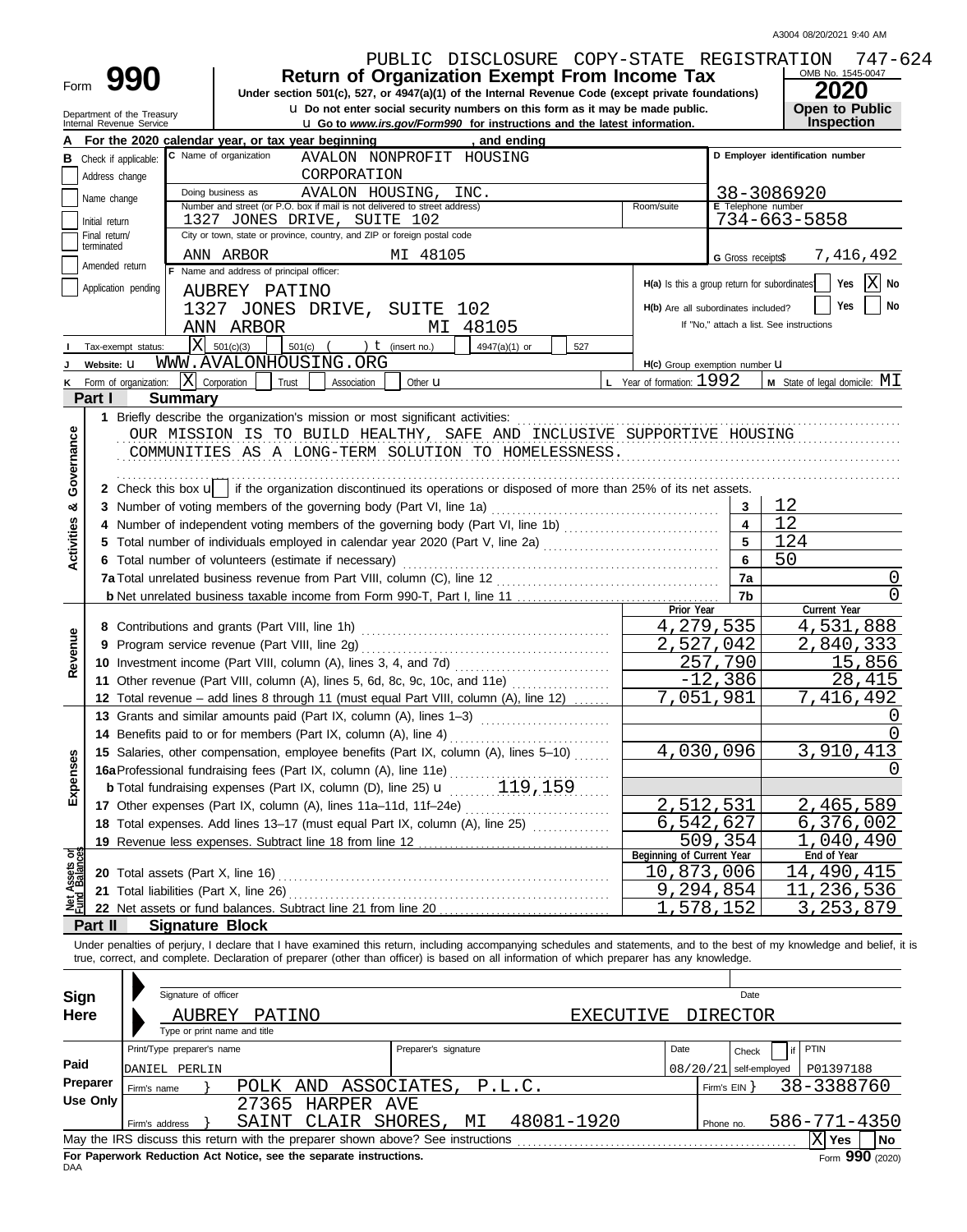A3004 08/17/2021 10:37 AM

| Form 8879-EO                                               | <b>IRS e-file Signature Authorization</b><br>for an Exempt Organization                                                                                                                                                                                                    |                                              | OMB No. 1545-0047               |
|------------------------------------------------------------|----------------------------------------------------------------------------------------------------------------------------------------------------------------------------------------------------------------------------------------------------------------------------|----------------------------------------------|---------------------------------|
| Department of the Treasury<br>Internal Revenue Service     | For calendar year 2020, or fiscal year beginning 2020, and ending 20<br>Do not send to the IRS. Keep for your records.<br>Go to www.irs.gov/Form8879EO for the latest information.                                                                                         |                                              | 2020                            |
|                                                            | Name of exempt organization or person subject to tax AVALON NONPROFIT HOUSING<br>CORPORATION                                                                                                                                                                               | Taxpayer identification number<br>38-3086920 |                                 |
|                                                            | Name and title of officer or person subject to tax AUBREY PATINO                                                                                                                                                                                                           |                                              |                                 |
| Part I                                                     | EXECUTIVE DIRECTOR<br>Type of Return and Return Information (Whole Dollars Only)                                                                                                                                                                                           |                                              |                                 |
|                                                            | Check the box for the return for which you are using this Form 8879-EO and enter the applicable amount, if any, from the return. If you                                                                                                                                    |                                              |                                 |
|                                                            | check the box on line 1a, 2a, 3a, 4a, 5a, 6a, or 7a below, and the amount on that line for the return being filed with this form was                                                                                                                                       |                                              |                                 |
|                                                            | blank, then leave line 1b, 2b, 3b, 4b, 5b, 6b, or 7b, whichever is applicable, blank (do not enter -0-). But, if you entered -0- on the                                                                                                                                    |                                              |                                 |
|                                                            | return, then enter -0- on the applicable line below. Do not complete more than one line in Part I.                                                                                                                                                                         |                                              |                                 |
| 1a Form 990 check here                                     | $\boxed{\text{X}}$ <b>b</b> Total revenue, if any (Form 990, Part VIII, column (A), line 12) $\frac{1}{1}$                                                                                                                                                                 |                                              | 1b $\frac{7,416,492}{ }$        |
| 2a Form 990-EZ check here                                  | <b>b</b> Total revenue, if any (Form 990-EZ, line 9) $\ldots$ $\ldots$ $\ldots$ $\ldots$ $\ldots$ $\ldots$                                                                                                                                                                 |                                              | 2b                              |
| 3a Form 1120-POL check here $\blacktriangleright$          | <b>b</b> Total tax (Form 1120-POL, line 22) <b>contained</b> $\frac{1}{2}$                                                                                                                                                                                                 | 3b                                           |                                 |
| 4a Form 990-PF check here▶                                 | <b>b</b> Tax based on investment income (Form 990-PF, Part VI, line 5)                                                                                                                                                                                                     | 4b                                           |                                 |
| 5a Form 8868 check here $\blacktriangleright$              |                                                                                                                                                                                                                                                                            | 5b                                           |                                 |
| 6a Form 990-T check here                                   |                                                                                                                                                                                                                                                                            | 6b                                           |                                 |
| 7a Form 4720 check here<br>Part II                         |                                                                                                                                                                                                                                                                            | 7b                                           |                                 |
|                                                            | Declaration and Signature Authorization of Officer or Person Subject to Tax<br>Under penalties of perjury, I declare that $X$ I am an officer of the above organization of I am a person subject to tax with respect to                                                    |                                              |                                 |
| (name of organization)                                     | , (EIN)                                                                                                                                                                                                                                                                    |                                              | and that I have examined a copy |
|                                                            | of the 2020 electronic return and accompanying schedules and statements, and, to the best of my knowledge and belief, they are                                                                                                                                             |                                              |                                 |
|                                                            | true, correct, and complete. I further declare that the amount in Part I above is the amount shown on the copy of the electronic return.                                                                                                                                   |                                              |                                 |
|                                                            | I consent to allow my intermediate service provider, transmitter, or electronic return originator (ERO) to send the return to the IRS and                                                                                                                                  |                                              |                                 |
|                                                            | to receive from the IRS (a) an acknowledgement of receipt or reason for rejection of the transmission, (b) the reason for any delay in                                                                                                                                     |                                              |                                 |
|                                                            | processing the return or refund, and (c) the date of any refund. If applicable, I authorize the U.S. Treasury and its designated Financial                                                                                                                                 |                                              |                                 |
|                                                            | Agent to initiate an electronic funds withdrawal (direct debit) entry to the financial institution account indicated in the tax preparation                                                                                                                                |                                              |                                 |
|                                                            | software for payment of the federal taxes owed on this return, and the financial institution to debit the entry to this account. To revoke                                                                                                                                 |                                              |                                 |
|                                                            | a payment, I must contact the U.S. Treasury Financial Agent at 1-888-353-4537 no later than 2 business days prior to the payment                                                                                                                                           |                                              |                                 |
|                                                            | (settlement) date. I also authorize the financial institutions involved in the processing of the electronic payment of taxes to receive<br>confidential information necessary to answer inquiries and resolve issues related to the payment. I have selected a personal    |                                              |                                 |
|                                                            | identification number (PIN) as my signature for the electronic return and, if applicable, the consent to electronic funds withdrawal.                                                                                                                                      |                                              |                                 |
|                                                            |                                                                                                                                                                                                                                                                            |                                              |                                 |
| PIN: check one box only                                    |                                                                                                                                                                                                                                                                            |                                              |                                 |
| ΙxΙ                                                        | lauthorize POLK AND ASSOCIATES, P.L.C.<br>to enter my PIN                                                                                                                                                                                                                  | 10403                                        |                                 |
|                                                            | <b>ERO</b> firm name                                                                                                                                                                                                                                                       | Enter five numbers, but                      | as my signature                 |
|                                                            |                                                                                                                                                                                                                                                                            | do not enter all zeros                       |                                 |
|                                                            | on the tax year 2020 electronically filed return. If I have indicated within this return that a copy of the return is being filed with a                                                                                                                                   |                                              |                                 |
|                                                            | state agency(ies) regulating charities as part of the IRS Fed/State program, I also authorize the aforementioned ERO to enter my                                                                                                                                           |                                              |                                 |
|                                                            | PIN on the return's disclosure consent screen.                                                                                                                                                                                                                             |                                              |                                 |
|                                                            |                                                                                                                                                                                                                                                                            |                                              |                                 |
|                                                            | As an officer or person subject to tax with respect to the organization, I will enter my PIN as my signature on the tax year 2020<br>electronically filed return. If I have indicated within this return that a copy of the return is being filed with a state agency(ies) |                                              |                                 |
|                                                            | regulating charities as part of the IRS Fed/State program, I will enter my PIN on the return's disclosure consent screen.                                                                                                                                                  |                                              |                                 |
|                                                            |                                                                                                                                                                                                                                                                            |                                              |                                 |
| Signature of officer or person subject to tax><br>Part III | <b>Certification and Authentication</b>                                                                                                                                                                                                                                    | Date $\rightarrow$ 08/17/21                  |                                 |
|                                                            | ERO's EFIN/PIN. Enter your six-digit electronic filing identification                                                                                                                                                                                                      |                                              |                                 |
|                                                            | number (EFIN) followed by your five-digit self-selected PIN.                                                                                                                                                                                                               |                                              | 38096955705                     |
|                                                            |                                                                                                                                                                                                                                                                            |                                              | Do not enter all zeros          |
|                                                            |                                                                                                                                                                                                                                                                            |                                              |                                 |
|                                                            | I certify that the above numeric entry is my PIN, which is my signature on the 2020 electronically filed return indicated above. I confirm                                                                                                                                 |                                              |                                 |
|                                                            | that I am submitting this return in accordance with the requirements of Pub. 4163, Modernized e-File (MeF) Information for Authorized                                                                                                                                      |                                              |                                 |
| IRS e-file Providers for Business Returns.                 |                                                                                                                                                                                                                                                                            |                                              |                                 |
| app0<br>ERO's signature                                    | erlin<br>Date $\rightarrow$                                                                                                                                                                                                                                                | 08/17/21                                     |                                 |
|                                                            |                                                                                                                                                                                                                                                                            |                                              |                                 |
|                                                            | <b>ERO Must Retain This Form - See Instructions</b>                                                                                                                                                                                                                        |                                              |                                 |
|                                                            | Do Not Submit This Form to the IRS Unless Requested To Do So                                                                                                                                                                                                               |                                              |                                 |

**For Paperwork Reduction Act Notice, see back of form.**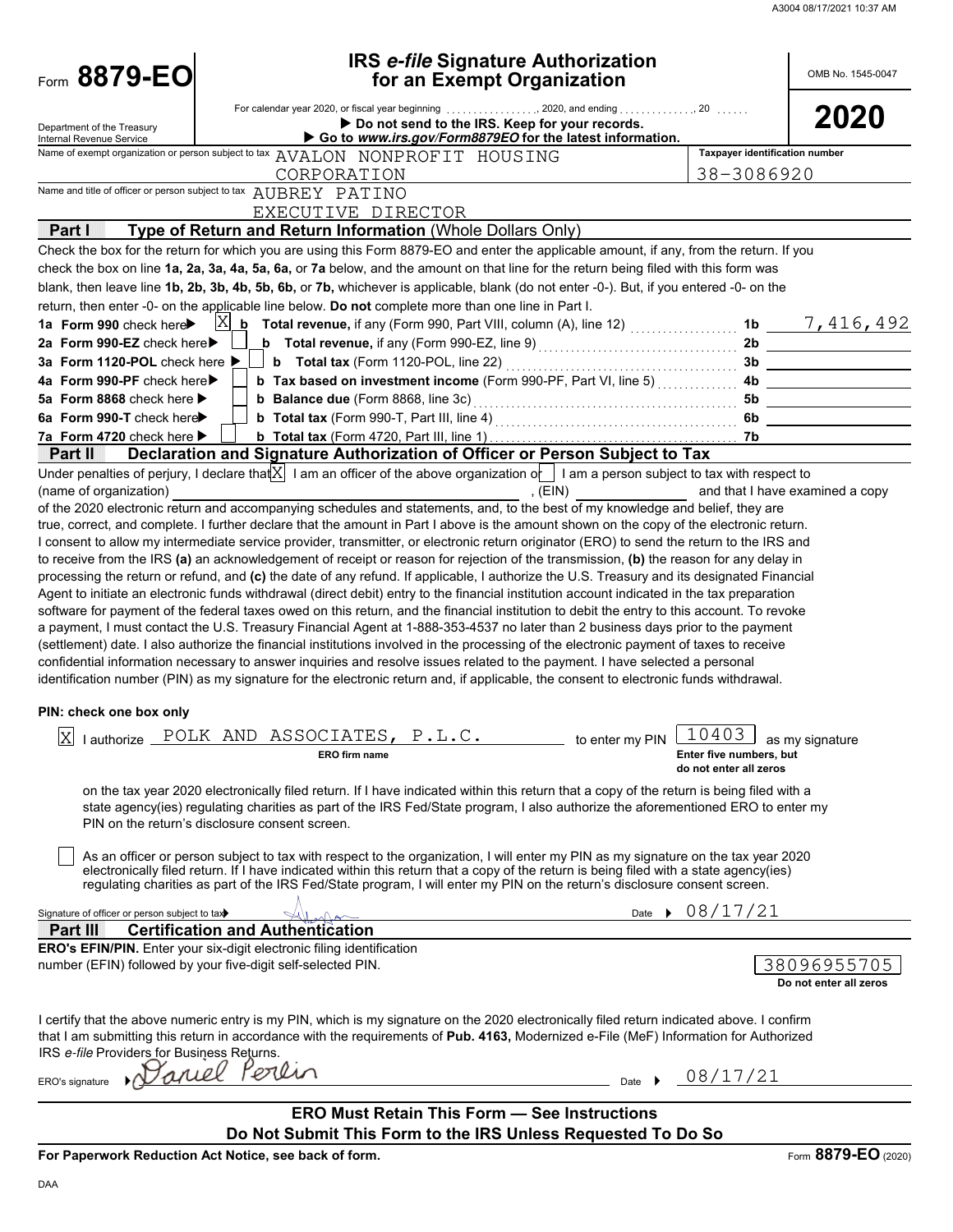| Form 990 (2020) AVALON NONPROFIT HOUSING                                                                                                                    | 38-3086920                                            | Page 2                 |
|-------------------------------------------------------------------------------------------------------------------------------------------------------------|-------------------------------------------------------|------------------------|
| <b>Statement of Program Service Accomplishments</b><br>Part III                                                                                             |                                                       |                        |
| Check if Schedule O contains a response or note to any line in this Part III                                                                                |                                                       | X                      |
| 1 Briefly describe the organization's mission:                                                                                                              |                                                       |                        |
| OUR MISSION IS TO BUILD HEALTHY, SAFE AND INCLUSIVE SUPPORTIVE HOUSING                                                                                      |                                                       |                        |
| COMMUNITIES AS A LONG-TERM SOLUTION TO HOMELESSNESS.                                                                                                        |                                                       |                        |
|                                                                                                                                                             |                                                       |                        |
|                                                                                                                                                             |                                                       |                        |
| Did the organization undertake any significant program services during the year which were not listed on the<br>$\mathbf{2}$                                |                                                       |                        |
| prior Form 990 or 990-EZ?                                                                                                                                   |                                                       | $ X $ No<br><b>Yes</b> |
| If "Yes," describe these new services on Schedule O.                                                                                                        |                                                       |                        |
| Did the organization cease conducting, or make significant changes in how it conducts, any program<br>3.                                                    |                                                       |                        |
| services?                                                                                                                                                   |                                                       | Yes $X$ No             |
| If "Yes," describe these changes on Schedule O.                                                                                                             |                                                       |                        |
| Describe the organization's program service accomplishments for each of its three largest program services, as measured by<br>4                             |                                                       |                        |
| expenses. Section 501(c)(3) and 501(c)(4) organizations are required to report the amount of grants and allocations to others,                              |                                                       |                        |
| the total expenses, and revenue, if any, for each program service reported.                                                                                 |                                                       |                        |
| 1,696,712 including grants of\$<br>4a (Code:<br>) (Expenses \$                                                                                              | ) (Revenue \$                                         | $917,900$ )            |
| AVALON'S PROPERTY MANAGEMENT                                                                                                                                | TEAM WORKS TO SUPPORT<br>TENANTS BY BUILDING          |                        |
| RELATIONSHIPS AND CREATING EVICTION PREVENTION PLANS<br>POSITIVE                                                                                            |                                                       | FOR AT-RISK            |
| TENANTS.<br>EXAMPLES OF                                                                                                                                     | OUR ENHANCED PROPERTY MANAGEMENT MODEL                | INCLUDE WEEKLY         |
| INSPECTIONS, PAYMENT                                                                                                                                        | PLANS, COMMUNITY MEETINGS AND CLOSE COORDINATION WITH |                        |
| OUR SUPPORT SERVICES TEAM.                                                                                                                                  |                                                       |                        |
|                                                                                                                                                             |                                                       |                        |
|                                                                                                                                                             |                                                       |                        |
|                                                                                                                                                             |                                                       |                        |
|                                                                                                                                                             |                                                       |                        |
|                                                                                                                                                             |                                                       |                        |
|                                                                                                                                                             |                                                       |                        |
|                                                                                                                                                             |                                                       |                        |
| ) (Expenses $\frac{3}{1}, \frac{643}{550}$ including grants of $\frac{1}{1}, \frac{1}{1}, \frac{1}{1}$ (Revenue $\frac{1}{2}, \frac{959}{594}$<br>4b (Code: |                                                       |                        |
| SCHEDULE O<br>SEE                                                                                                                                           |                                                       |                        |
|                                                                                                                                                             |                                                       |                        |
|                                                                                                                                                             |                                                       |                        |
|                                                                                                                                                             |                                                       |                        |
|                                                                                                                                                             |                                                       |                        |
|                                                                                                                                                             |                                                       |                        |
|                                                                                                                                                             |                                                       |                        |
|                                                                                                                                                             |                                                       |                        |
|                                                                                                                                                             |                                                       |                        |
|                                                                                                                                                             |                                                       |                        |
|                                                                                                                                                             |                                                       |                        |
|                                                                                                                                                             |                                                       |                        |
| 318, 135 including grants of\$<br>4c (Code:<br>) (Expenses \$                                                                                               | ) (Revenue \$                                         | 962,839)               |
| ESTATE<br>DEVELOPER<br>AS A NONPROFI<br>REAL                                                                                                                | <b>AVALON DEVELOPS</b><br>RENOVATES,                  | OWNS                   |
| SUPPORTIVE<br>HOUSING<br>MANAGES<br>OF.                                                                                                                     | SCATTERED<br>ACROSS<br>VARIOUS<br>SI                  | 'ES<br>ΙN              |
| PROPERT<br>TES<br>WASHTENAW<br>AVALON                                                                                                                       | ARE<br>FINANCED<br>COMPLEX<br>TН<br>A                 | MTX<br>ΟF              |
| NON-TRADITIONAL<br>SOURCES<br>INCLUDING<br>LOM                                                                                                              | CREDITS<br>INCOME<br>HOUSING<br>TAX                   | FEDERAI                |
| AND RENT<br>SUBSIDIES.<br>GRANTS.<br>– R F.I JI<br>' I '( )<br>÷н:                                                                                          | GUARANTEE<br>PERMANEN'I                               |                        |
| AFFORDABILITY                                                                                                                                               |                                                       |                        |
|                                                                                                                                                             |                                                       |                        |
|                                                                                                                                                             |                                                       |                        |
|                                                                                                                                                             |                                                       |                        |
|                                                                                                                                                             |                                                       |                        |
|                                                                                                                                                             |                                                       |                        |
|                                                                                                                                                             |                                                       |                        |
| 4d Other program services (Describe on Schedule O.)                                                                                                         |                                                       |                        |
| (Expenses \$<br>including grants of\$                                                                                                                       | (Revenue \$                                           |                        |
| 5,658,397<br>4e Total program service expenses u                                                                                                            |                                                       |                        |

 $\mathsf{DAA}$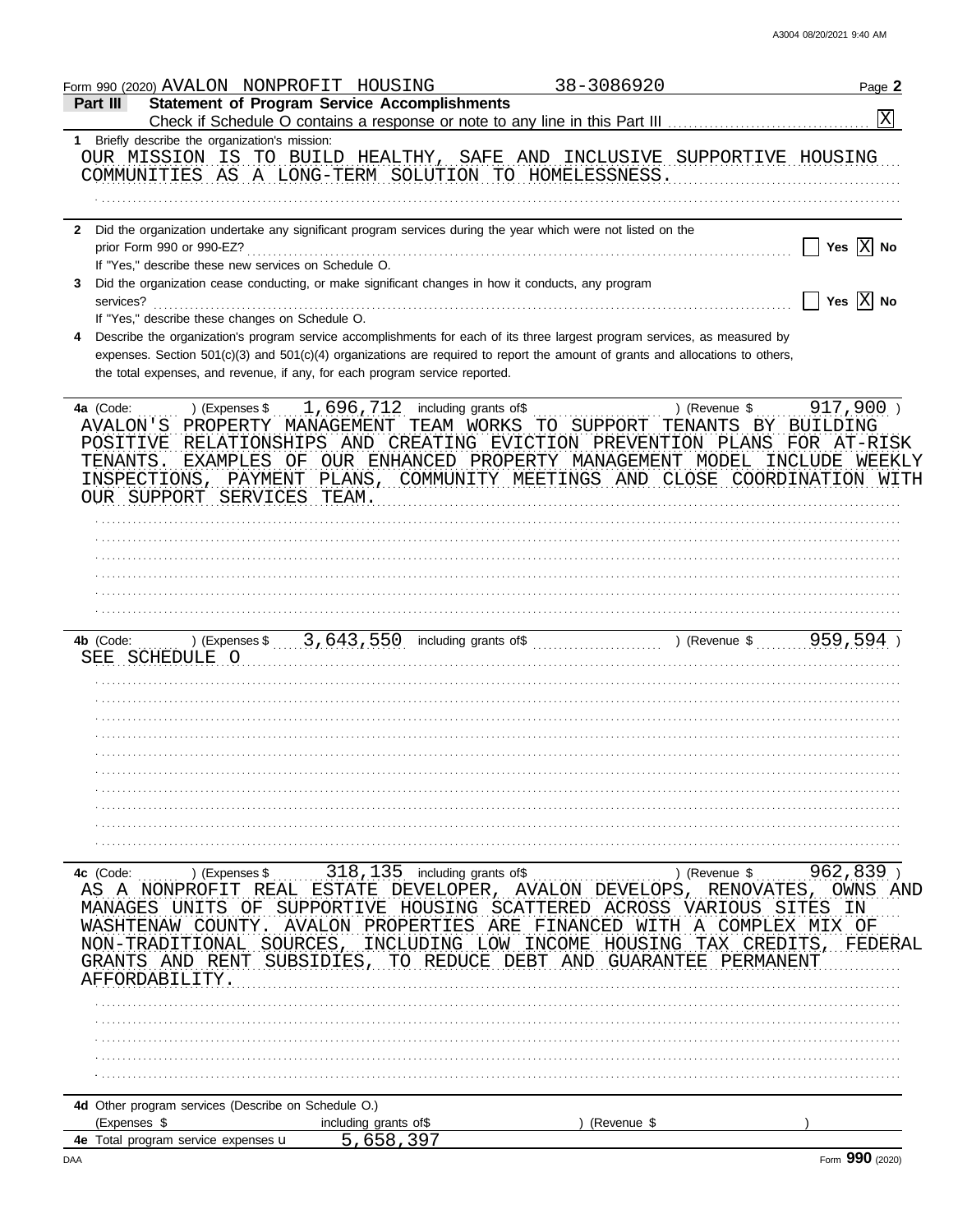## Form 990 (2020) Page **3** AVALON NONPROFIT HOUSING 38-3086920

|     | <b>Checklist of Required Schedules</b><br><b>Part IV</b>                                                                                                                                                 |                 |     |                 |
|-----|----------------------------------------------------------------------------------------------------------------------------------------------------------------------------------------------------------|-----------------|-----|-----------------|
|     |                                                                                                                                                                                                          |                 | Yes | No              |
| 1   | Is the organization described in section $501(c)(3)$ or $4947(a)(1)$ (other than a private foundation)? If "Yes,"                                                                                        |                 |     |                 |
|     | complete Schedule A                                                                                                                                                                                      | 1               | Χ   |                 |
| 2   | Is the organization required to complete Schedule B, Schedule of Contributors (see instructions)?                                                                                                        | $\mathbf{2}$    | X   |                 |
| 3   | Did the organization engage in direct or indirect political campaign activities on behalf of or in opposition to                                                                                         |                 |     |                 |
|     | candidates for public office? If "Yes," complete Schedule C, Part I                                                                                                                                      | 3               |     | X               |
| 4   | Section 501(c)(3) organizations. Did the organization engage in lobbying activities, or have a section 501(h)                                                                                            |                 |     |                 |
|     | election in effect during the tax year? If "Yes," complete Schedule C, Part II                                                                                                                           | 4               |     | X               |
| 5   | Is the organization a section $501(c)(4)$ , $501(c)(5)$ , or $501(c)(6)$ organization that receives membership dues,                                                                                     |                 |     |                 |
|     | assessments, or similar amounts as defined in Revenue Procedure 98-19? If "Yes," complete Schedule C, Part III                                                                                           | 5               |     | X               |
| 6   | Did the organization maintain any donor advised funds or any similar funds or accounts for which donors                                                                                                  |                 |     |                 |
|     | have the right to provide advice on the distribution or investment of amounts in such funds or accounts? If                                                                                              |                 |     |                 |
|     | "Yes," complete Schedule D, Part I                                                                                                                                                                       | 6               |     | Χ               |
| 7   | Did the organization receive or hold a conservation easement, including easements to preserve open space,                                                                                                |                 |     |                 |
|     | the environment, historic land areas, or historic structures? If "Yes," complete Schedule D, Part II                                                                                                     | 7               |     | Χ               |
| 8   | Did the organization maintain collections of works of art, historical treasures, or other similar assets? If "Yes,"                                                                                      |                 |     |                 |
|     | complete Schedule D, Part III                                                                                                                                                                            | 8               |     | X               |
| 9   | Did the organization report an amount in Part X, line 21, for escrow or custodial account liability, serve as a                                                                                          |                 |     |                 |
|     | custodian for amounts not listed in Part X; or provide credit counseling, debt management, credit repair, or                                                                                             |                 |     |                 |
|     | debt negotiation services? If "Yes," complete Schedule D, Part IV                                                                                                                                        | 9               |     | X               |
| 10  | Did the organization, directly or through a related organization, hold assets in donor-restricted endowments                                                                                             |                 |     |                 |
|     | or in quasi endowments? If "Yes," complete Schedule D, Part V                                                                                                                                            | 10              | Χ   |                 |
| 11  | If the organization's answer to any of the following questions is "Yes," then complete Schedule D, Parts VI,                                                                                             |                 |     |                 |
|     | VII, VIII, IX, or X as applicable.                                                                                                                                                                       |                 |     |                 |
| a   | Did the organization report an amount for land, buildings, and equipment in Part X, line 10? If "Yes,"                                                                                                   |                 |     |                 |
|     | complete Schedule D, Part VI                                                                                                                                                                             | 11a             | Χ   |                 |
| b   | Did the organization report an amount for investments—other securities in Part X, line 12, that is 5% or more                                                                                            |                 |     |                 |
|     |                                                                                                                                                                                                          | 11 <sub>b</sub> |     | X               |
|     | of its total assets reported in Part X, line 16? If "Yes," complete Schedule D, Part VII<br>Did the organization report an amount for investments—program related in Part X, line 13, that is 5% or more |                 |     |                 |
| c   | of its total assets reported in Part X, line 16? If "Yes," complete Schedule D, Part VIII                                                                                                                |                 | Χ   |                 |
|     | Did the organization report an amount for other assets in Part X, line 15, that is 5% or more of its total assets                                                                                        | 11c             |     |                 |
| d   |                                                                                                                                                                                                          |                 |     |                 |
|     | reported in Part X, line 16? If "Yes," complete Schedule D, Part IX<br>Did the organization report an amount for other liabilities in Part X, line 25? If "Yes," complete Schedule D, Part X             | 11d<br>11e      | X   | <u>X</u>        |
| е   |                                                                                                                                                                                                          |                 |     |                 |
| f   | Did the organization's separate or consolidated financial statements for the tax year include a footnote that addresses                                                                                  |                 |     |                 |
|     | the organization's liability for uncertain tax positions under FIN 48 (ASC 740)? If "Yes," complete Schedule D, Part X                                                                                   | 11f             | Χ   |                 |
| 12a | Did the organization obtain separate, independent audited financial statements for the tax year? If "Yes," complete                                                                                      |                 |     |                 |
|     | Schedule D, Parts XI and XII                                                                                                                                                                             | 12a             |     | ∡⊾              |
|     | <b>b</b> Was the organization included in consolidated, independent audited financial statements for the tax year? If                                                                                    |                 |     |                 |
|     | "Yes," and if the organization answered "No" to line 12a, then completing Schedule D, Parts XI and XII is optional                                                                                       | 12 <sub>b</sub> | Χ   |                 |
| 13  |                                                                                                                                                                                                          | 13              |     | $\underline{X}$ |
| 14a | Did the organization maintain an office, employees, or agents outside of the United States?                                                                                                              | 14a             |     | X               |
| b   | Did the organization have aggregate revenues or expenses of more than \$10,000 from grantmaking,                                                                                                         |                 |     |                 |
|     | fundraising, business, investment, and program service activities outside the United States, or aggregate                                                                                                |                 |     |                 |
|     | foreign investments valued at \$100,000 or more? If "Yes," complete Schedule F, Parts I and IV                                                                                                           | 14 <sub>b</sub> |     | <u>X</u>        |
| 15  | Did the organization report on Part IX, column (A), line 3, more than \$5,000 of grants or other assistance to or                                                                                        |                 |     |                 |
|     | for any foreign organization? If "Yes," complete Schedule F, Parts II and IV                                                                                                                             | 15              |     | <u>X</u>        |
| 16  | Did the organization report on Part IX, column (A), line 3, more than \$5,000 of aggregate grants or other                                                                                               |                 |     |                 |
|     |                                                                                                                                                                                                          | 16              |     | <u>X</u>        |
| 17  | Did the organization report a total of more than \$15,000 of expenses for professional fundraising services on                                                                                           |                 |     |                 |
|     |                                                                                                                                                                                                          | 17              |     | <u>X</u>        |
| 18  | Did the organization report more than \$15,000 total of fundraising event gross income and contributions on                                                                                              |                 |     |                 |
|     | Part VIII, lines 1c and 8a? If "Yes," complete Schedule G, Part II                                                                                                                                       | 18              |     | <u>X</u>        |
| 19  | Did the organization report more than \$15,000 of gross income from gaming activities on Part VIII, line 9a?                                                                                             |                 |     |                 |
|     |                                                                                                                                                                                                          | 19              |     | <u>X</u>        |
| 20a | Did the organization operate one or more hospital facilities? If "Yes," complete Schedule H                                                                                                              | 20a             |     | X               |
| b   |                                                                                                                                                                                                          | 20 <sub>b</sub> |     |                 |
| 21  | Did the organization report more than \$5,000 of grants or other assistance to any domestic organization or                                                                                              |                 |     |                 |
|     |                                                                                                                                                                                                          | 21              |     | X               |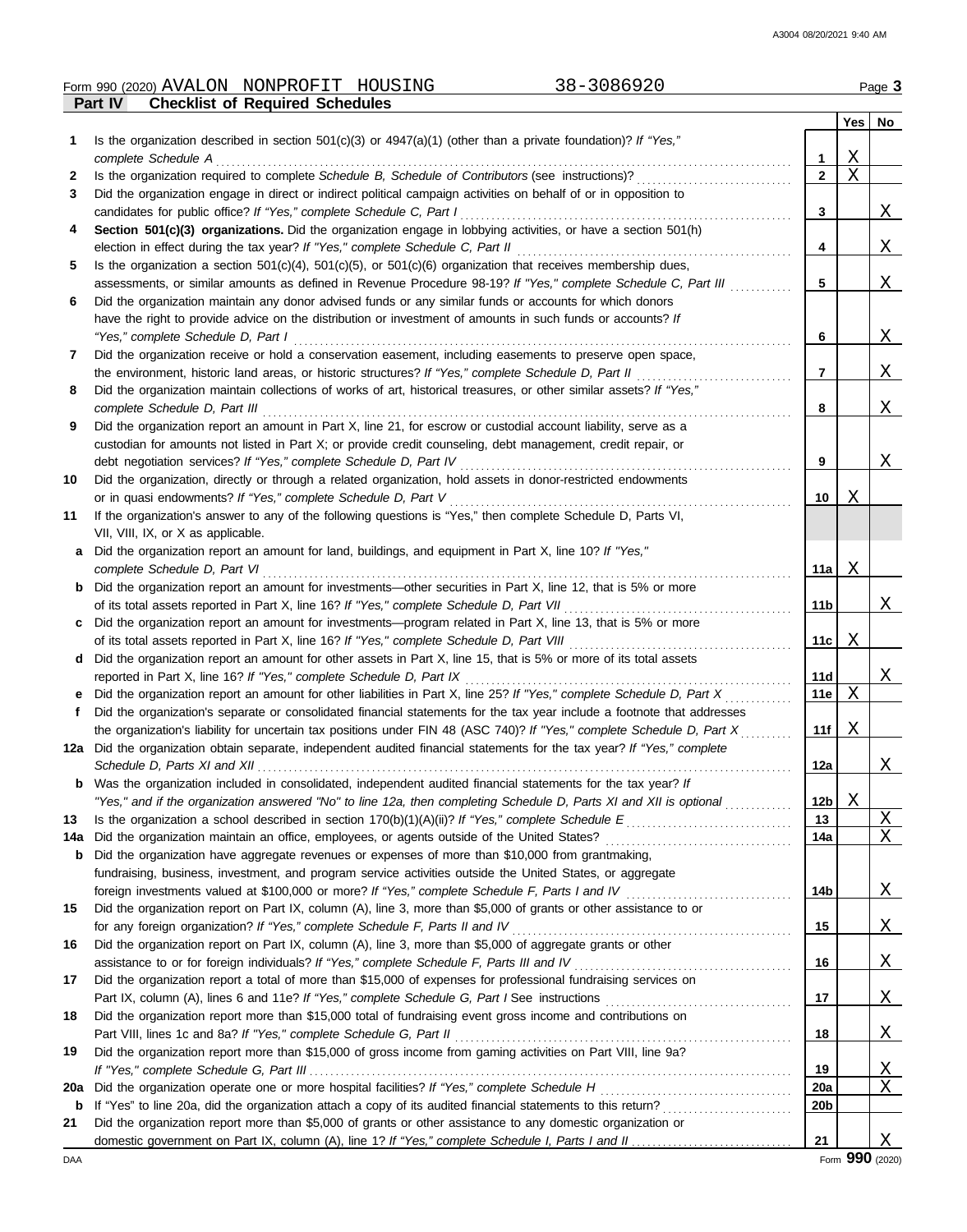#### Form 990 (2020) Page **4** AVALON NONPROFIT HOUSING 38-3086920

|     | <b>Checklist of Required Schedules (continued)</b><br>Part IV                                                                               |                 |            |                            |
|-----|---------------------------------------------------------------------------------------------------------------------------------------------|-----------------|------------|----------------------------|
|     |                                                                                                                                             |                 | Yes        | No                         |
| 22  | Did the organization report more than \$5,000 of grants or other assistance to or for domestic individuals on                               |                 |            |                            |
|     | Part IX, column (A), line 2? If "Yes," complete Schedule I, Parts I and III                                                                 | 22              |            | Χ                          |
| 23  | Did the organization answer "Yes" to Part VII, Section A, line 3, 4, or 5 about compensation of the                                         |                 |            |                            |
|     | organization's current and former officers, directors, trustees, key employees, and highest compensated                                     |                 |            |                            |
|     | employees? If "Yes," complete Schedule J                                                                                                    | 23              |            | Χ                          |
| 24a | Did the organization have a tax-exempt bond issue with an outstanding principal amount of more than                                         |                 |            |                            |
|     | \$100,000 as of the last day of the year, that was issued after December 31, 2002? If "Yes," answer lines 24b                               |                 |            |                            |
|     | through 24d and complete Schedule K. If "No," go to line 25a                                                                                | 24a             |            | X                          |
| b   | Did the organization invest any proceeds of tax-exempt bonds beyond a temporary period exception?                                           | 24b             |            |                            |
|     | Did the organization maintain an escrow account other than a refunding escrow at any time during the year                                   |                 |            |                            |
|     | to defease any tax-exempt bonds?<br>Did the organization act as an "on behalf of" issuer for bonds outstanding at any time during the year? | 24c<br>24d      |            |                            |
| d   | 25a Section 501(c)(3), 501(c)(4), and 501(c)(29) organizations. Did the organization engage in an excess benefit                            |                 |            |                            |
|     | transaction with a disqualified person during the year? If "Yes," complete Schedule L, Part I                                               | 25a             |            | Χ                          |
| b   | Is the organization aware that it engaged in an excess benefit transaction with a disqualified person in a prior                            |                 |            |                            |
|     | year, and that the transaction has not been reported on any of the organization's prior Forms 990 or 990-EZ?                                |                 |            |                            |
|     | If "Yes," complete Schedule L, Part I                                                                                                       | 25 <sub>b</sub> |            | X                          |
| 26  | Did the organization report any amount on Part X, line 5 or 22, for receivables from or payables to any current                             |                 |            |                            |
|     | or former officer, director, trustee, key employee, creator or founder, substantial contributor, or 35%                                     |                 |            |                            |
|     | controlled entity or family member of any of these persons? If "Yes," complete Schedule L, Part II                                          | 26              |            | X                          |
| 27  | Did the organization provide a grant or other assistance to any current or former officer, director, trustee, key                           |                 |            |                            |
|     | employee, creator or founder, substantial contributor or employee thereof, a grant selection committee                                      |                 |            |                            |
|     | member, or to a 35% controlled entity (including an employee thereof) or family member of any of these                                      |                 |            |                            |
|     | persons? If "Yes," complete Schedule L, Part III                                                                                            | 27              |            | Χ                          |
| 28  | Was the organization a party to a business transaction with one of the following parties (see Schedule L, Part                              |                 |            |                            |
|     | IV instructions, for applicable filing thresholds, conditions, and exceptions):                                                             |                 |            |                            |
| a   | A current or former officer, director, trustee, key employee, creator or founder, or substantial contributor? If                            |                 |            |                            |
|     | "Yes," complete Schedule L, Part IV                                                                                                         | 28a             |            | <u>X</u>                   |
| b   |                                                                                                                                             | 28b             |            | $\mathbf X$                |
| c   | A 35% controlled entity of one or more individuals and/or organizations described in lines 28a or 28b? If                                   |                 |            |                            |
|     | "Yes," complete Schedule L, Part IV                                                                                                         | 28c             |            | <u>X</u>                   |
| 29  | Did the organization receive more than \$25,000 in non-cash contributions? If "Yes," complete Schedule M                                    | 29              |            | X                          |
| 30  | Did the organization receive contributions of art, historical treasures, or other similar assets, or qualified                              |                 |            |                            |
|     | conservation contributions? If "Yes," complete Schedule M                                                                                   | 30              |            | <u>X</u><br>$\overline{X}$ |
| 31  | Did the organization liquidate, terminate, or dissolve and cease operations? If "Yes," complete Schedule N, Part I                          | 31              |            |                            |
| 32  | Did the organization sell, exchange, dispose of, or transfer more than 25% of its net assets? If "Yes,"<br>complete Schedule N, Part II     | 32              |            |                            |
| 33  | Did the organization own 100% of an entity disregarded as separate from the organization under Regulations                                  |                 |            | <u>X</u>                   |
|     | sections 301.7701-2 and 301.7701-3? If "Yes," complete Schedule R, Part I                                                                   | 33              | Χ          |                            |
| 34  | Was the organization related to any tax-exempt or taxable entity? If "Yes," complete Schedule R, Part II, III,                              |                 |            |                            |
|     | or IV, and Part V, line 1                                                                                                                   | 34              | <u>X</u>   |                            |
| 35a | Did the organization have a controlled entity within the meaning of section 512(b)(13)?                                                     | 35a             | Χ          |                            |
| b   | If "Yes" to line 35a, did the organization receive any payment from or engage in any transaction with a                                     |                 |            |                            |
|     | controlled entity within the meaning of section 512(b)(13)? If "Yes," complete Schedule R, Part V, line 2                                   | 35 <sub>b</sub> | <u>X</u>   |                            |
| 36  | Section 501(c)(3) organizations. Did the organization make any transfers to an exempt non-charitable                                        |                 |            |                            |
|     | related organization? If "Yes," complete Schedule R, Part V, line 2                                                                         | 36              |            | <u>X</u>                   |
| 37  | Did the organization conduct more than 5% of its activities through an entity that is not a related organization                            |                 |            |                            |
|     | and that is treated as a partnership for federal income tax purposes? If "Yes," complete Schedule R, Part VI                                | 37              |            | Χ                          |
| 38  | Did the organization complete Schedule O and provide explanations in Schedule O for Part VI, lines 11b and                                  |                 |            |                            |
|     | 19? Note: All Form 990 filers are required to complete Schedule O.                                                                          | 38              | Χ          |                            |
|     | Statements Regarding Other IRS Filings and Tax Compliance<br><b>Part V</b>                                                                  |                 |            |                            |
|     | Check if Schedule O contains a response or note to any line in this Part V                                                                  |                 |            |                            |
|     |                                                                                                                                             |                 | <b>Yes</b> | No                         |
| 1a  | 63<br>Enter the number reported in Box 3 of Form 1096. Enter -0- if not applicable<br>1a                                                    |                 |            |                            |
| b   | 0<br>Enter the number of Forms W-2G included in line 1a. Enter -0- if not applicable<br>1 <sub>b</sub>                                      |                 |            |                            |
| c   | Did the organization comply with backup withholding rules for reportable payments to vendors and                                            | 1c              | Χ          |                            |
|     |                                                                                                                                             |                 |            |                            |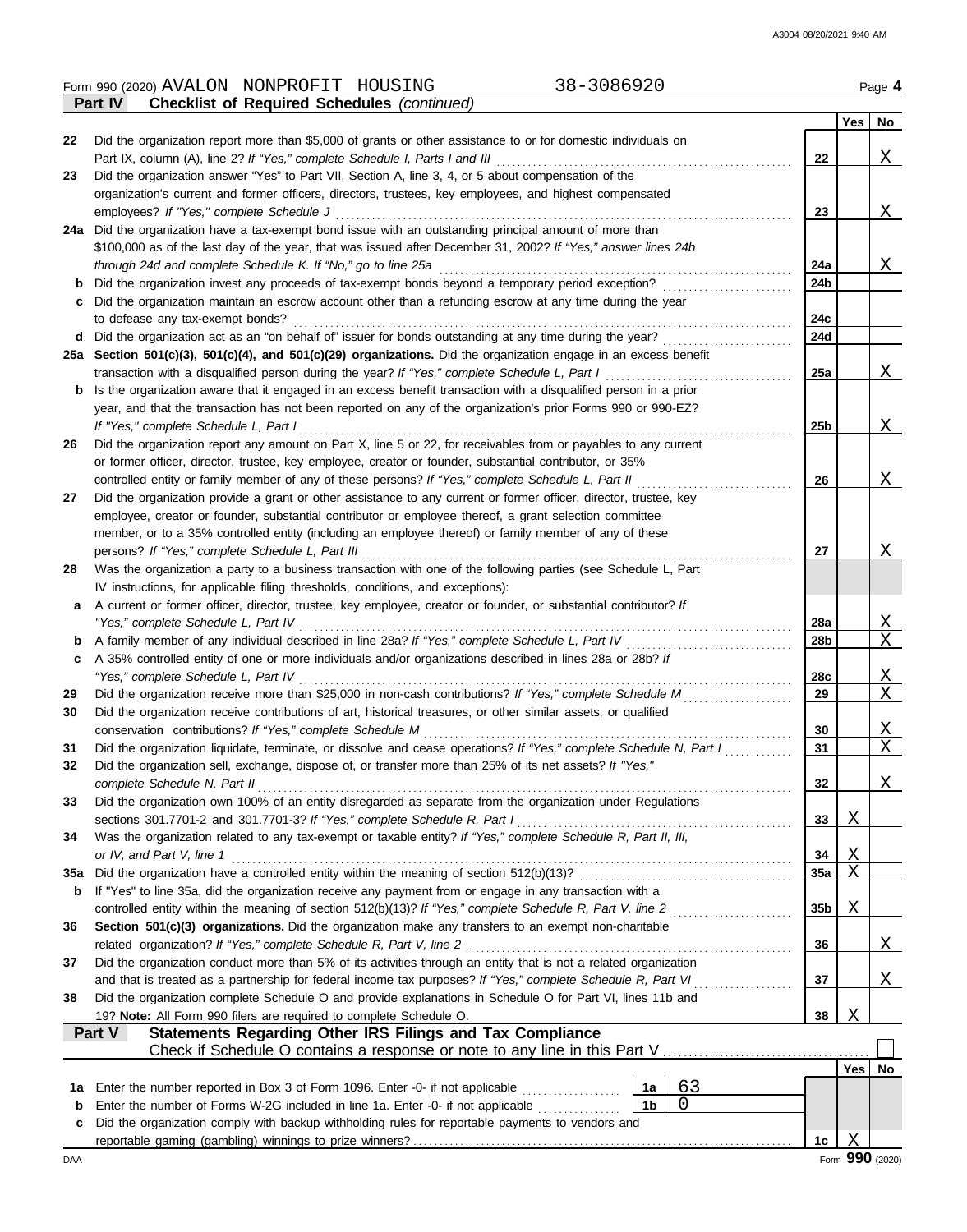|     | 38-3086920<br>Form 990 (2020) AVALON NONPROFIT HOUSING                                                                             |                 |                |                           | Page 5   |  |  |  |  |  |  |
|-----|------------------------------------------------------------------------------------------------------------------------------------|-----------------|----------------|---------------------------|----------|--|--|--|--|--|--|
|     | Statements Regarding Other IRS Filings and Tax Compliance (continued)<br><b>Part V</b>                                             |                 |                |                           |          |  |  |  |  |  |  |
|     |                                                                                                                                    |                 |                | Yes                       | No       |  |  |  |  |  |  |
|     | 2a Enter the number of employees reported on Form W-3, Transmittal of Wage and Tax                                                 |                 |                |                           |          |  |  |  |  |  |  |
|     | Statements, filed for the calendar year ending with or within the year covered by this return                                      | 124<br>2a       |                |                           |          |  |  |  |  |  |  |
| b   | If at least one is reported on line 2a, did the organization file all required federal employment tax returns?                     |                 | 2 <sub>b</sub> | X                         |          |  |  |  |  |  |  |
|     | Note: If the sum of lines 1a and 2a is greater than 250, you may be required to e-file (see instructions)                          |                 |                |                           |          |  |  |  |  |  |  |
| За  | Did the organization have unrelated business gross income of \$1,000 or more during the year?                                      |                 | 3a             |                           | X        |  |  |  |  |  |  |
| b   |                                                                                                                                    |                 | 3 <sub>b</sub> |                           |          |  |  |  |  |  |  |
| 4a  | At any time during the calendar year, did the organization have an interest in, or a signature or other authority over,            |                 |                |                           |          |  |  |  |  |  |  |
|     | a financial account in a foreign country (such as a bank account, securities account, or other financial account)?                 |                 | 4a             |                           | X        |  |  |  |  |  |  |
|     |                                                                                                                                    |                 |                |                           |          |  |  |  |  |  |  |
| b   | If "Yes," enter the name of the foreign country $\mathbf u$                                                                        |                 |                |                           |          |  |  |  |  |  |  |
|     | See instructions for filing requirements for FinCEN Form 114, Report of Foreign Bank and Financial Accounts (FBAR).                |                 |                |                           |          |  |  |  |  |  |  |
| 5а  |                                                                                                                                    |                 | 5a             |                           | <u>X</u> |  |  |  |  |  |  |
| b   |                                                                                                                                    |                 | 5 <sub>b</sub> |                           | X        |  |  |  |  |  |  |
| с   | If "Yes" to line 5a or 5b, did the organization file Form 8886-T?                                                                  |                 | 5c             |                           |          |  |  |  |  |  |  |
| 6a  | Does the organization have annual gross receipts that are normally greater than \$100,000, and did the                             |                 |                |                           |          |  |  |  |  |  |  |
|     | organization solicit any contributions that were not tax deductible as charitable contributions?                                   |                 | 6a             |                           | Χ        |  |  |  |  |  |  |
| b   | If "Yes," did the organization include with every solicitation an express statement that such contributions or                     |                 |                |                           |          |  |  |  |  |  |  |
|     | gifts were not tax deductible?                                                                                                     |                 | 6b             |                           |          |  |  |  |  |  |  |
| 7   | Organizations that may receive deductible contributions under section 170(c).                                                      |                 |                |                           |          |  |  |  |  |  |  |
| a   | Did the organization receive a payment in excess of \$75 made partly as a contribution and partly for goods                        |                 |                |                           |          |  |  |  |  |  |  |
|     | and services provided to the payor?                                                                                                |                 | 7a             | $\boldsymbol{\mathrm{X}}$ |          |  |  |  |  |  |  |
| b   |                                                                                                                                    |                 | 7b             | $\mathbf X$               |          |  |  |  |  |  |  |
| с   | Did the organization sell, exchange, or otherwise dispose of tangible personal property for which it was                           |                 |                |                           |          |  |  |  |  |  |  |
|     | required to file Form 8282?                                                                                                        |                 | 7c             |                           | Χ        |  |  |  |  |  |  |
| d   | If "Yes," indicate the number of Forms 8282 filed during the year<br>[[[[[[[[[[[[]]]]]                                             | 7d              |                |                           |          |  |  |  |  |  |  |
| е   |                                                                                                                                    |                 | 7е             |                           | X        |  |  |  |  |  |  |
| f   | Did the organization, during the year, pay premiums, directly or indirectly, on a personal benefit contract?                       |                 |                |                           |          |  |  |  |  |  |  |
| g   | If the organization received a contribution of qualified intellectual property, did the organization file Form 8899 as required?   |                 |                |                           |          |  |  |  |  |  |  |
| h   | If the organization received a contribution of cars, boats, airplanes, or other vehicles, did the organization file a Form 1098-C? |                 | 7h             |                           |          |  |  |  |  |  |  |
| 8   | Sponsoring organizations maintaining donor advised funds. Did a donor advised fund maintained by the                               |                 |                |                           |          |  |  |  |  |  |  |
|     |                                                                                                                                    |                 | 8              |                           |          |  |  |  |  |  |  |
| 9   | Sponsoring organizations maintaining donor advised funds.                                                                          |                 |                |                           |          |  |  |  |  |  |  |
| a   | Did the sponsoring organization make any taxable distributions under section 4966?                                                 |                 | 9a             |                           |          |  |  |  |  |  |  |
| b   |                                                                                                                                    |                 | 9 <sub>b</sub> |                           |          |  |  |  |  |  |  |
| 10  | Section 501(c)(7) organizations. Enter:                                                                                            |                 |                |                           |          |  |  |  |  |  |  |
| а   | Initiation fees and capital contributions included on Part VIII, line 12                                                           | 10a             |                |                           |          |  |  |  |  |  |  |
| b   | Gross receipts, included on Form 990, Part VIII, line 12, for public use of club facilities                                        | 10b             |                |                           |          |  |  |  |  |  |  |
| 11  | Section 501(c)(12) organizations. Enter:                                                                                           |                 |                |                           |          |  |  |  |  |  |  |
| a   | Gross income from members or shareholders                                                                                          | 11a             |                |                           |          |  |  |  |  |  |  |
| b   | Gross income from other sources (Do not net amounts due or paid to other sources                                                   |                 |                |                           |          |  |  |  |  |  |  |
|     | against amounts due or received from them.)                                                                                        | 11 <sub>b</sub> |                |                           |          |  |  |  |  |  |  |
| 12a | Section 4947(a)(1) non-exempt charitable trusts. Is the organization filing Form 990 in lieu of Form 1041?                         |                 | 12a            |                           |          |  |  |  |  |  |  |
| b   | If "Yes," enter the amount of tax-exempt interest received or accrued during the year                                              | 12 <sub>b</sub> |                |                           |          |  |  |  |  |  |  |
| 13  | Section 501(c)(29) qualified nonprofit health insurance issuers.                                                                   |                 |                |                           |          |  |  |  |  |  |  |
| а   | Is the organization licensed to issue qualified health plans in more than one state?                                               |                 | 13а            |                           |          |  |  |  |  |  |  |
|     | Note: See the instructions for additional information the organization must report on Schedule O.                                  |                 |                |                           |          |  |  |  |  |  |  |
| b   | Enter the amount of reserves the organization is required to maintain by the states in which                                       |                 |                |                           |          |  |  |  |  |  |  |
|     |                                                                                                                                    | 13 <sub>b</sub> |                |                           |          |  |  |  |  |  |  |
| с   | Enter the amount of reserves on hand                                                                                               | 13 <sub>c</sub> |                |                           |          |  |  |  |  |  |  |
| 14a | Did the organization receive any payments for indoor tanning services during the tax year?                                         |                 | 14a            |                           | Χ        |  |  |  |  |  |  |
| b   | If "Yes," has it filed a Form 720 to report these payments? If "No," provide an explanation on Schedule O                          |                 | 14b            |                           |          |  |  |  |  |  |  |
| 15  | Is the organization subject to the section 4960 tax on payment(s) of more than \$1,000,000 in remuneration or                      |                 |                |                           |          |  |  |  |  |  |  |
|     | excess parachute payment(s) during the year?                                                                                       |                 | 15             |                           | Χ        |  |  |  |  |  |  |
|     | If "Yes," see instructions and file Form 4720, Schedule N.                                                                         |                 |                |                           |          |  |  |  |  |  |  |
| 16  | Is the organization an educational institution subject to the section 4968 excise tax on net investment income?                    |                 | 16             |                           | Χ        |  |  |  |  |  |  |
|     | If "Yes," complete Form 4720, Schedule O.                                                                                          |                 |                |                           |          |  |  |  |  |  |  |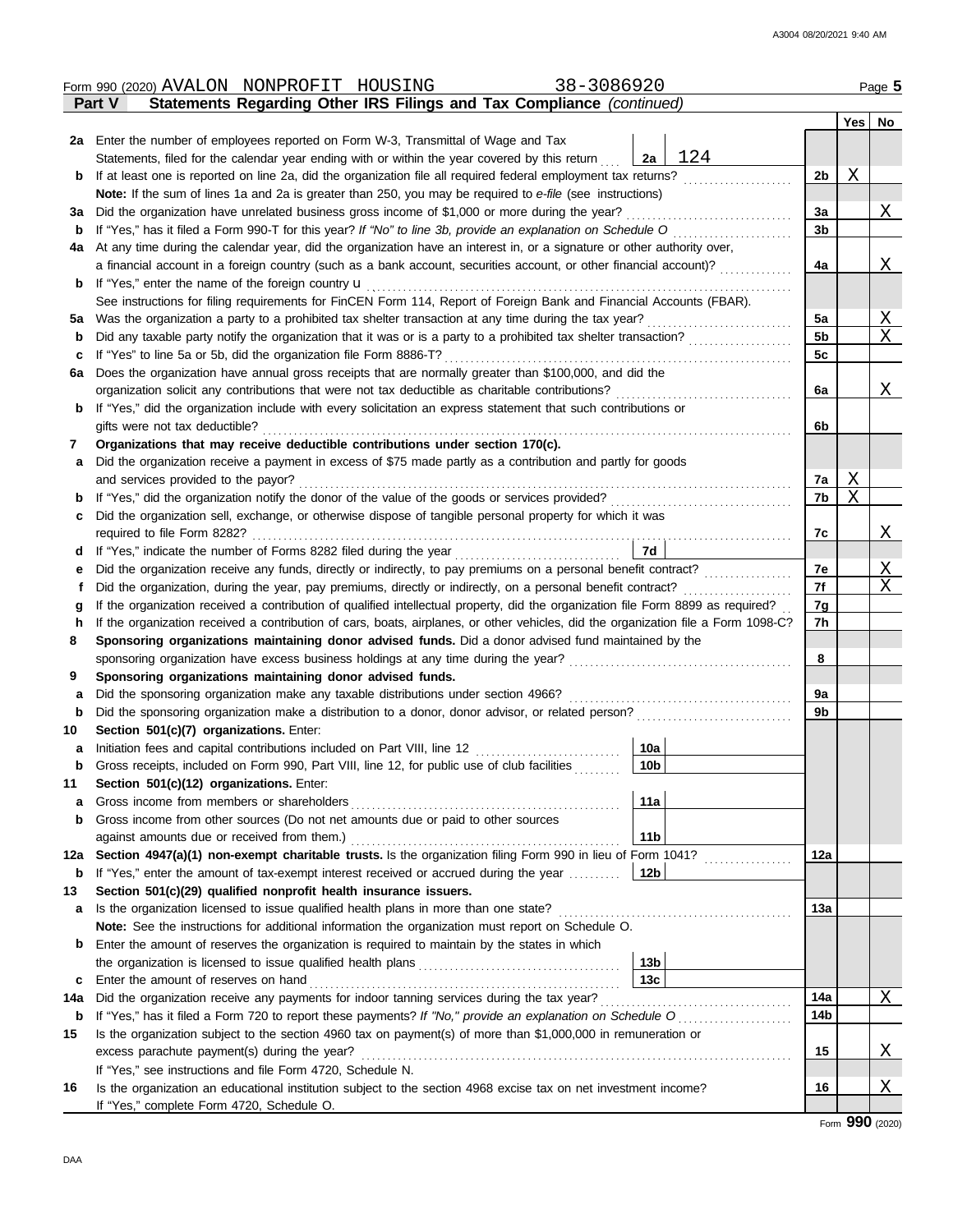|          | Part VI<br>Governance, Management, and Disclosure For each "Yes" response to lines 2 through 7b below, and for a "No"                                                                    |                 |                  |                         |
|----------|------------------------------------------------------------------------------------------------------------------------------------------------------------------------------------------|-----------------|------------------|-------------------------|
|          | response to line 8a, 8b, or 10b below, describe the circumstances, processes, or changes on Schedule O. See instructions.                                                                |                 |                  |                         |
|          | Section A. Governing Body and Management                                                                                                                                                 |                 |                  |                         |
|          |                                                                                                                                                                                          |                 | Yes   No         |                         |
|          | 12<br>1a<br><b>1a</b> Enter the number of voting members of the governing body at the end of the tax year                                                                                |                 |                  |                         |
|          | If there are material differences in voting rights among members of the governing body, or                                                                                               |                 |                  |                         |
|          | if the governing body delegated broad authority to an executive committee or similar                                                                                                     |                 |                  |                         |
|          | committee, explain on Schedule O.                                                                                                                                                        |                 |                  |                         |
| b        | 12<br>Enter the number of voting members included on line 1a, above, who are independent<br>1b                                                                                           |                 |                  |                         |
| 2        | Did any officer, director, trustee, or key employee have a family relationship or a business relationship with                                                                           |                 |                  |                         |
|          | any other officer, director, trustee, or key employee?                                                                                                                                   | 2               | Χ                |                         |
| 3        | Did the organization delegate control over management duties customarily performed by or under the direct                                                                                |                 |                  |                         |
|          | supervision of officers, directors, trustees, or key employees to a management company or other person?                                                                                  | 3               |                  | $\overline{\chi}$       |
| 4        | Did the organization make any significant changes to its governing documents since the prior Form 990 was filed?                                                                         | 4               |                  | $\overline{\mathbf{X}}$ |
| 5        | Did the organization become aware during the year of a significant diversion of the organization's assets?                                                                               | 5               |                  | $\overline{\mathbf{X}}$ |
| 6        | Did the organization have members or stockholders?                                                                                                                                       | 6               |                  | $\mathbf X$             |
| 7a       | Did the organization have members, stockholders, or other persons who had the power to elect or appoint                                                                                  |                 |                  |                         |
|          | one or more members of the governing body?                                                                                                                                               | 7a              |                  | Χ                       |
| b        | Are any governance decisions of the organization reserved to (or subject to approval by) members,                                                                                        |                 |                  |                         |
|          | stockholders, or persons other than the governing body?                                                                                                                                  | 7b              |                  | Χ                       |
| 8        | Did the organization contemporaneously document the meetings held or written actions undertaken during the year by the following:                                                        |                 |                  |                         |
| a        | The governing body?                                                                                                                                                                      | 8a              | Χ                |                         |
| b        | Each committee with authority to act on behalf of the governing body?                                                                                                                    | 8b              | X                |                         |
| 9        | Is there any officer, director, trustee, or key employee listed in Part VII, Section A, who cannot be reached at                                                                         |                 |                  |                         |
|          | the organization's mailing address? If "Yes," provide the names and addresses on Schedule O                                                                                              | 9               |                  | Χ                       |
|          | Section B. Policies (This Section B requests information about policies not required by the Internal Revenue Code.)                                                                      |                 |                  |                         |
|          |                                                                                                                                                                                          |                 | Yes              | No                      |
|          | <b>10a</b> Did the organization have local chapters, branches, or affiliates?                                                                                                            | 10a             |                  | X                       |
| b        | If "Yes," did the organization have written policies and procedures governing the activities of such chapters,                                                                           |                 |                  |                         |
|          | affiliates, and branches to ensure their operations are consistent with the organization's exempt purposes?                                                                              | 10 <sub>b</sub> |                  |                         |
|          | 11a Has the organization provided a complete copy of this Form 990 to all members of its governing body before filing the form?                                                          | 11a             | X                |                         |
| b        | Describe in Schedule O the process, if any, used by the organization to review this Form 990.                                                                                            |                 |                  |                         |
| 12a      | Did the organization have a written conflict of interest policy? If "No," go to line 13                                                                                                  | 12a             | Χ                |                         |
| b        | Were officers, directors, or trustees, and key employees required to disclose annually interests that could give rise to conflicts?                                                      | 12 <sub>b</sub> | X                |                         |
| c        | Did the organization regularly and consistently monitor and enforce compliance with the policy? If "Yes,"                                                                                |                 |                  |                         |
|          | describe in Schedule O how this was done                                                                                                                                                 | 12c<br>13       | Χ<br>$\mathbf X$ |                         |
| 13       | Did the organization have a written whistleblower policy?                                                                                                                                |                 | X                |                         |
| 14<br>15 | Did the organization have a written document retention and destruction policy?<br>Did the process for determining compensation of the following persons include a review and approval by | 14              |                  |                         |
|          | independent persons, comparability data, and contemporaneous substantiation of the deliberation and decision?                                                                            |                 |                  |                         |
| a        | The organization's CEO, Executive Director, or top management official                                                                                                                   | 15a             | Χ                |                         |
| b        | Other officers or key employees of the organization                                                                                                                                      | 15 <sub>b</sub> |                  | X                       |
|          | If "Yes" to line 15a or 15b, describe the process in Schedule O (see instructions).                                                                                                      |                 |                  |                         |
| 16a      | Did the organization invest in, contribute assets to, or participate in a joint venture or similar arrangement                                                                           |                 |                  |                         |
|          | with a taxable entity during the year?                                                                                                                                                   | 16a             | Χ                |                         |
|          | If "Yes," did the organization follow a written policy or procedure requiring the organization to evaluate its                                                                           |                 |                  |                         |
|          | participation in joint venture arrangements under applicable federal tax law, and take steps to safeguard the                                                                            |                 |                  |                         |
|          |                                                                                                                                                                                          | 16b             | X                |                         |
|          | <b>Section C. Disclosure</b>                                                                                                                                                             |                 |                  |                         |
| 17       | List the states with which a copy of this Form 990 is required to be filed $\mathbf{u}$ MI                                                                                               |                 |                  |                         |
| 18       | Section 6104 requires an organization to make its Forms 1023 (1024 or 1024-A, if applicable), 990, and 990-T (Section 501(c)                                                             |                 |                  |                         |
|          | (3)s only) available for public inspection. Indicate how you made these available. Check all that apply.                                                                                 |                 |                  |                         |
|          | $X$ Own website     Another's website $X$ Upon request    <br>Other (explain on Schedule O)                                                                                              |                 |                  |                         |
| 19       | Describe on Schedule O whether (and if so, how) the organization made its governing documents, conflict of interest policy, and                                                          |                 |                  |                         |
|          | financial statements available to the public during the tax year.                                                                                                                        |                 |                  |                         |
| 20       | State the name, address, and telephone number of the person who possesses the organization's books and records u                                                                         |                 |                  |                         |
|          | 1327 JONES DRIVE, SUITE 102<br>AUBREY PATINO                                                                                                                                             |                 |                  |                         |

Form 990 (2020) Page **6** AVALON NONPROFIT HOUSING 38-3086920

ANN ARBOR MI 48105 734-663-5858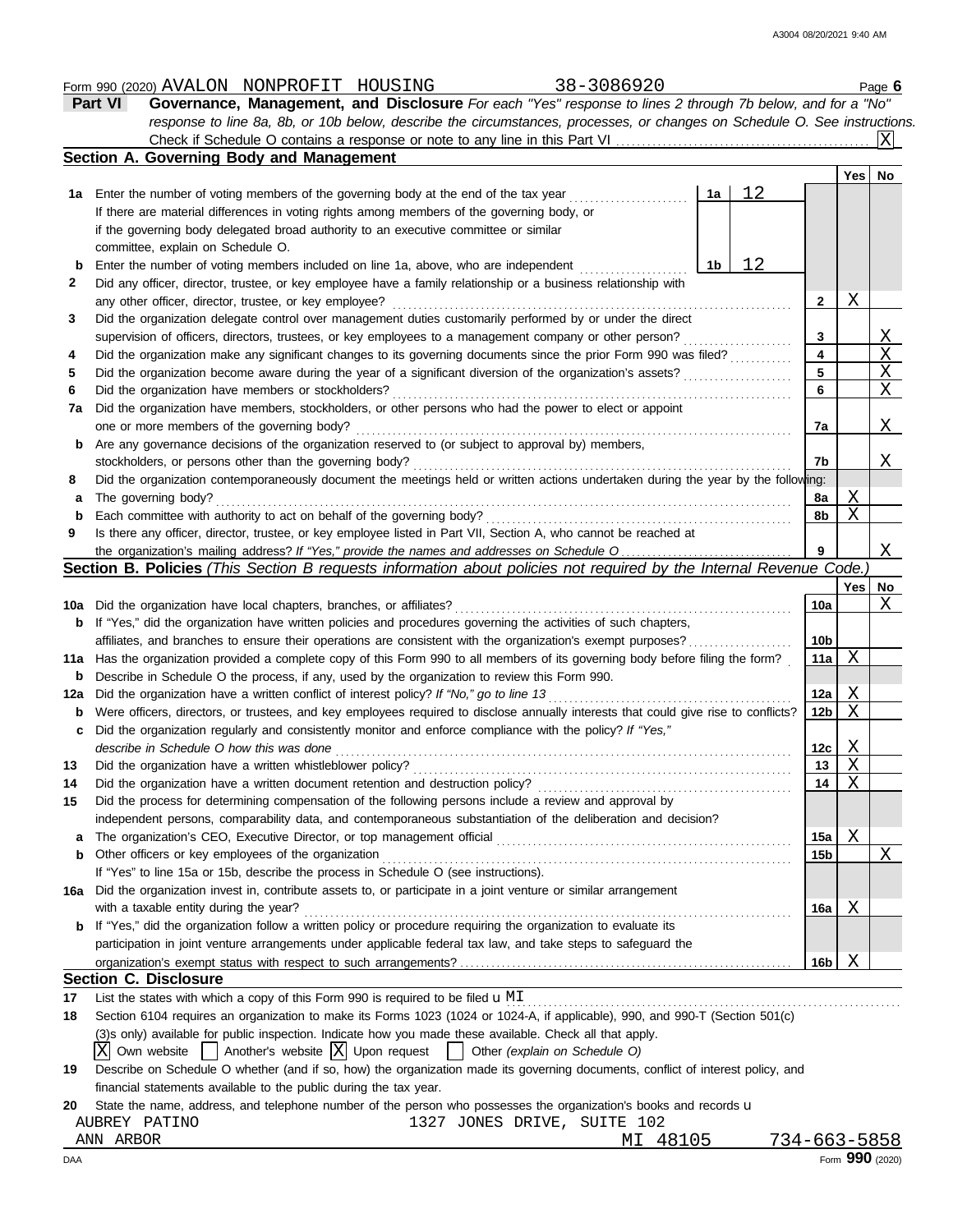A3004 08/20/2021 9:40 AM

|                         | Form 990 (2020) AVALON NONPROFIT HOUSING |                                                                                                           | 38-3086920 |  | Page 7 |
|-------------------------|------------------------------------------|-----------------------------------------------------------------------------------------------------------|------------|--|--------|
|                         |                                          | Part VII Compensation of Officers, Directors, Trustees, Key Employees, Highest Compensated Employees, and |            |  |        |
| Independent Contractors |                                          |                                                                                                           |            |  |        |
|                         |                                          | Check if Schedule O contains a response or note to any line in this Part VII                              |            |  |        |

**Section A. Officers, Directors, Trustees, Key Employees, and Highest Compensated Employees**

**1a** Complete this table for all persons required to be listed. Report compensation for the calendar year ending with or within the organization's tax year.

■ List all of the organization's **current** officers, directors, trustees (whether individuals or organizations), regardless of amount of the organization Enter -0- in columns (D), (E), and (E) if no compensation was paid compensation. Enter -0- in columns (D), (E), and (F) if no compensation was paid.

● List all of the organization's **current** key employees, if any. See instructions for definition of "key employee."

who received reportable compensation (Box 5 of Form W-2 and/or Box 7 of Form 1099-MISC) of more than \$100,000 from the organization and any related organizations. ■ List the organization's five **current** highest compensated employees (other than an officer, director, trustee, or key employee)<br>
a received reportable compensation (Box 5 of Form W-2 and/or Box 7 of Form 1099-MISC) of

■ List all of the organization's **former** officers, key employees, and highest compensated employees who received more than<br>00,000 of reportable compensation from the organization and any related organizations \$100,000 of reportable compensation from the organization and any related organizations.

■ List all of the organization's **former directors or trustees** that received, in the capacity as a former director or trustee of the<br>enization, more than \$10,000 of reportable compensation from the organization and any r organization, more than \$10,000 of reportable compensation from the organization and any related organizations. See instructions for the order in which to list the persons above.

| Check this box if neither the organization nor any related organization compensated any current officer, director, or trustee. |                                                                                           |                                   |              |                            |              |                                                                                                 |        |                                                                                  |                                                                                       |                                                                                                              |
|--------------------------------------------------------------------------------------------------------------------------------|-------------------------------------------------------------------------------------------|-----------------------------------|--------------|----------------------------|--------------|-------------------------------------------------------------------------------------------------|--------|----------------------------------------------------------------------------------|---------------------------------------------------------------------------------------|--------------------------------------------------------------------------------------------------------------|
| (A)<br>Name and title                                                                                                          | (B)<br>Average<br>hours<br>per week<br>(list any<br>hours for<br>related<br>organizations |                                   | nstitutional | (C)<br>Position<br>Officer |              | (do not check more than one<br>box, unless person is both an<br>officer and a director/trustee) | Former | (D)<br>Reportable<br>compensation<br>from the<br>organization<br>(W-2/1099-MISC) | (E)<br>Reportable<br>compensation<br>from related<br>organizations<br>(W-2/1099-MISC) | (F)<br>Estimated amount<br>of other<br>compensation<br>from the<br>organization and<br>related organizations |
|                                                                                                                                | below<br>dotted line)                                                                     | Individual trustee<br>or director | trustee      |                            | Key employee | Highest compensated<br>employee                                                                 |        |                                                                                  |                                                                                       |                                                                                                              |
| (1) BARBARA KESSLER                                                                                                            |                                                                                           |                                   |              |                            |              |                                                                                                 |        |                                                                                  |                                                                                       |                                                                                                              |
| TRUSTEE                                                                                                                        | 1.00<br>0.00                                                                              | $\mathbf X$                       |              |                            |              |                                                                                                 |        | 0                                                                                | 0                                                                                     | 0                                                                                                            |
| (2) JIM GROSH                                                                                                                  |                                                                                           |                                   |              |                            |              |                                                                                                 |        |                                                                                  |                                                                                       |                                                                                                              |
| TREASURER                                                                                                                      | 2.00<br>1.00                                                                              | X                                 |              | X                          |              |                                                                                                 |        | Ω                                                                                | 0                                                                                     | $\mathbf 0$                                                                                                  |
| (3) GARY BRUDER                                                                                                                |                                                                                           |                                   |              |                            |              |                                                                                                 |        |                                                                                  |                                                                                       |                                                                                                              |
| PRESIDENT                                                                                                                      | 4.00<br>1.00                                                                              | $\mathbf X$                       |              | X                          |              |                                                                                                 |        | 0                                                                                | 0                                                                                     | $\mathbf 0$                                                                                                  |
| (4) ALLAN NEWMAN                                                                                                               |                                                                                           |                                   |              |                            |              |                                                                                                 |        |                                                                                  |                                                                                       |                                                                                                              |
| VICE PRESIDENT                                                                                                                 | 2.00<br>1.00                                                                              | $\mathbf X$                       |              | X                          |              |                                                                                                 |        | 0                                                                                | 0                                                                                     | 0                                                                                                            |
| (5) MARGARET<br>WONG                                                                                                           |                                                                                           |                                   |              |                            |              |                                                                                                 |        |                                                                                  |                                                                                       |                                                                                                              |
| TRUSTEE                                                                                                                        | 1.00<br>0.00                                                                              | X                                 |              |                            |              |                                                                                                 |        | 0                                                                                | 0                                                                                     | 0                                                                                                            |
| (6) JEREMY LAPEDIS                                                                                                             |                                                                                           |                                   |              |                            |              |                                                                                                 |        |                                                                                  |                                                                                       |                                                                                                              |
| VICE PRESIDENT                                                                                                                 | 2.00<br>1.00                                                                              | $\mathbf X$                       |              | X                          |              |                                                                                                 |        | 0                                                                                | 0                                                                                     | $\mathbf 0$                                                                                                  |
| (7) VERONIQUE LIEM                                                                                                             |                                                                                           |                                   |              |                            |              |                                                                                                 |        |                                                                                  |                                                                                       |                                                                                                              |
| TRUSTEE                                                                                                                        | $\frac{1.00}{0.00}$                                                                       | X                                 |              |                            |              |                                                                                                 |        | ი                                                                                | 0                                                                                     | $\mathbf 0$                                                                                                  |
| (8) ALEX THOMAS                                                                                                                |                                                                                           |                                   |              |                            |              |                                                                                                 |        |                                                                                  |                                                                                       |                                                                                                              |
| TRUSTEE                                                                                                                        | 1.00<br>0.00                                                                              | X                                 |              |                            |              |                                                                                                 |        | 0                                                                                | $\overline{0}$                                                                        | $\mathbf 0$                                                                                                  |
| $(9)$ AUBREY<br>PATINO                                                                                                         |                                                                                           |                                   |              |                            |              |                                                                                                 |        |                                                                                  |                                                                                       |                                                                                                              |
| EXECUTIVE DIRECTOR                                                                                                             | 40.00<br>0.00                                                                             |                                   |              | X                          |              |                                                                                                 |        | 113,296                                                                          | 0                                                                                     | 72                                                                                                           |
| (10) LINDA REXER                                                                                                               |                                                                                           |                                   |              |                            |              |                                                                                                 |        |                                                                                  |                                                                                       |                                                                                                              |
| SECRETARY                                                                                                                      | 2.00<br>1.00                                                                              | X                                 |              | X                          |              |                                                                                                 |        | 0                                                                                | 0                                                                                     | $\overline{0}$                                                                                               |
| (11) ANDRE<br>WATSON                                                                                                           |                                                                                           |                                   |              |                            |              |                                                                                                 |        |                                                                                  |                                                                                       |                                                                                                              |
| TRUSTEE                                                                                                                        | 1.00<br>0.00                                                                              | $\mathbf X$                       |              |                            |              |                                                                                                 |        | 0                                                                                | 0                                                                                     | 0                                                                                                            |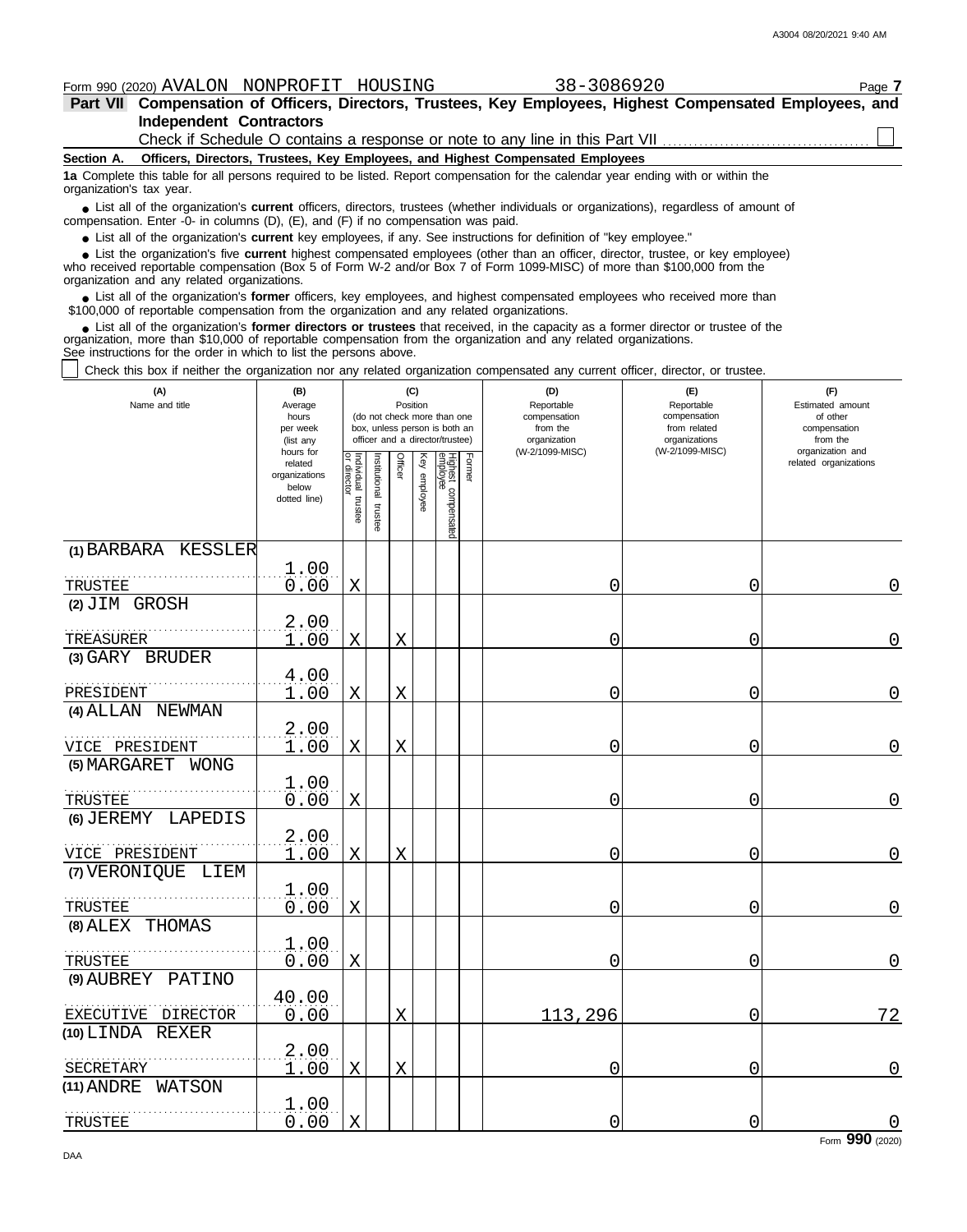|              | Form 990 (2020) AVALON NONPROFIT HOUSING                                                                                                                                                                                                                                                                                                        |                                                                |                                      |                          |         |              |                                                                                                 |        | 38-3086920                                                                                             |                                                                    |                                                                 |                     | Page 8         |
|--------------|-------------------------------------------------------------------------------------------------------------------------------------------------------------------------------------------------------------------------------------------------------------------------------------------------------------------------------------------------|----------------------------------------------------------------|--------------------------------------|--------------------------|---------|--------------|-------------------------------------------------------------------------------------------------|--------|--------------------------------------------------------------------------------------------------------|--------------------------------------------------------------------|-----------------------------------------------------------------|---------------------|----------------|
|              | <b>Part VII</b>                                                                                                                                                                                                                                                                                                                                 |                                                                |                                      |                          |         |              |                                                                                                 |        | Section A. Officers, Directors, Trustees, Key Employees, and Highest Compensated Employees (continued) |                                                                    |                                                                 |                     |                |
|              | (A)<br>Name and title                                                                                                                                                                                                                                                                                                                           | (B)<br>Average<br>hours<br>per week<br>(list any               |                                      |                          | (C)     | Position     | (do not check more than one<br>box, unless person is both an<br>officer and a director/trustee) |        | (D)<br>Reportable<br>compensation<br>from the<br>organization<br>(W-2/1099-MISC)                       | (F)<br>Reportable<br>compensation<br>from related<br>organizations | (F)<br>Estimated amount<br>of other<br>compensation<br>from the |                     |                |
|              |                                                                                                                                                                                                                                                                                                                                                 | hours for<br>related<br>organizations<br>below<br>dotted line) | Individual<br>or director<br>trustee | Institutional<br>trustee | Officer | Key employee | Highest compensatec<br>employee                                                                 | Former |                                                                                                        | (W-2/1099-MISC)                                                    | organization and<br>related organizations                       |                     |                |
| (12)         | LINH SONG                                                                                                                                                                                                                                                                                                                                       |                                                                |                                      |                          |         |              |                                                                                                 |        |                                                                                                        |                                                                    |                                                                 |                     |                |
|              | TRUSTEE                                                                                                                                                                                                                                                                                                                                         | 1.00<br>0.00                                                   | Χ                                    |                          |         |              |                                                                                                 |        | 0                                                                                                      | 0                                                                  |                                                                 |                     | 0              |
| (13)         | KELLY MOORE<br>TRUSTEE                                                                                                                                                                                                                                                                                                                          | 1.00<br>0.00                                                   | Χ                                    |                          |         |              |                                                                                                 |        | 0                                                                                                      | 0                                                                  |                                                                 |                     | 0              |
| (14)         | RYAN HENYARD                                                                                                                                                                                                                                                                                                                                    |                                                                |                                      |                          |         |              |                                                                                                 |        |                                                                                                        |                                                                    |                                                                 |                     |                |
|              | TRUSTEE                                                                                                                                                                                                                                                                                                                                         | 1.00<br>0.00                                                   | X                                    |                          |         |              |                                                                                                 |        | 0                                                                                                      | 0                                                                  |                                                                 |                     | 0              |
|              |                                                                                                                                                                                                                                                                                                                                                 |                                                                |                                      |                          |         |              |                                                                                                 |        |                                                                                                        |                                                                    |                                                                 |                     |                |
|              |                                                                                                                                                                                                                                                                                                                                                 |                                                                |                                      |                          |         |              |                                                                                                 |        |                                                                                                        |                                                                    |                                                                 |                     |                |
|              |                                                                                                                                                                                                                                                                                                                                                 |                                                                |                                      |                          |         |              |                                                                                                 |        |                                                                                                        |                                                                    |                                                                 |                     |                |
|              |                                                                                                                                                                                                                                                                                                                                                 |                                                                |                                      |                          |         |              |                                                                                                 |        |                                                                                                        |                                                                    |                                                                 |                     |                |
|              |                                                                                                                                                                                                                                                                                                                                                 |                                                                |                                      |                          |         |              |                                                                                                 |        |                                                                                                        |                                                                    |                                                                 |                     |                |
|              | 1b Subtotal                                                                                                                                                                                                                                                                                                                                     |                                                                |                                      |                          |         |              |                                                                                                 | u      | 113,296                                                                                                |                                                                    |                                                                 |                     | 72             |
| d            | Total from continuation sheets to Part VII, Section A                                                                                                                                                                                                                                                                                           |                                                                |                                      |                          |         |              |                                                                                                 | u<br>u | 113,296                                                                                                |                                                                    |                                                                 |                     | 72             |
| $\mathbf{2}$ | Total number of individuals (including but not limited to those listed above) who received more than \$100,000 of                                                                                                                                                                                                                               |                                                                |                                      |                          |         |              |                                                                                                 |        |                                                                                                        |                                                                    |                                                                 |                     |                |
|              | reportable compensation from the organization ul                                                                                                                                                                                                                                                                                                |                                                                |                                      |                          |         |              |                                                                                                 |        |                                                                                                        |                                                                    |                                                                 | Yes                 | N <sub>o</sub> |
| 3            | Did the organization list any former officer, director, trustee, key employee, or highest compensated                                                                                                                                                                                                                                           |                                                                |                                      |                          |         |              |                                                                                                 |        |                                                                                                        |                                                                    |                                                                 |                     |                |
| 4            | employee on line 1a? If "Yes," complete Schedule J for such individual<br>For any individual listed on line 1a, is the sum of reportable compensation and other compensation from the                                                                                                                                                           |                                                                |                                      |                          |         |              |                                                                                                 |        |                                                                                                        |                                                                    | 3                                                               |                     | X.             |
|              | organization and related organizations greater than \$150,000? If "Yes," complete Schedule J for such                                                                                                                                                                                                                                           |                                                                |                                      |                          |         |              |                                                                                                 |        |                                                                                                        |                                                                    | 4                                                               |                     |                |
| 5            | individual communications and contact the contract of the contract of the contract of the contract of the contract of the contract of the contract of the contract of the contract of the contract of the contract of the cont<br>Did any person listed on line 1a receive or accrue compensation from any unrelated organization or individual |                                                                |                                      |                          |         |              |                                                                                                 |        |                                                                                                        |                                                                    |                                                                 |                     | $X_{-}$        |
|              |                                                                                                                                                                                                                                                                                                                                                 |                                                                |                                      |                          |         |              |                                                                                                 |        |                                                                                                        |                                                                    | 5                                                               |                     | Χ              |
| 1            | Section B. Independent Contractors<br>Complete this table for your five highest compensated independent contractors that received more than \$100,000 of                                                                                                                                                                                        |                                                                |                                      |                          |         |              |                                                                                                 |        |                                                                                                        |                                                                    |                                                                 |                     |                |
|              | compensation from the organization. Report compensation for the calendar year ending with or within the organization's tax year.                                                                                                                                                                                                                |                                                                |                                      |                          |         |              |                                                                                                 |        |                                                                                                        |                                                                    |                                                                 |                     |                |
|              |                                                                                                                                                                                                                                                                                                                                                 | (A)<br>Name and business address                               |                                      |                          |         |              |                                                                                                 |        |                                                                                                        | (B)<br>Description of services                                     |                                                                 | (C)<br>Compensation |                |
|              |                                                                                                                                                                                                                                                                                                                                                 |                                                                |                                      |                          |         |              |                                                                                                 |        |                                                                                                        |                                                                    |                                                                 |                     |                |
|              |                                                                                                                                                                                                                                                                                                                                                 |                                                                |                                      |                          |         |              |                                                                                                 |        |                                                                                                        |                                                                    |                                                                 |                     |                |
|              |                                                                                                                                                                                                                                                                                                                                                 |                                                                |                                      |                          |         |              |                                                                                                 |        |                                                                                                        |                                                                    |                                                                 |                     |                |
|              |                                                                                                                                                                                                                                                                                                                                                 |                                                                |                                      |                          |         |              |                                                                                                 |        |                                                                                                        |                                                                    |                                                                 |                     |                |
|              |                                                                                                                                                                                                                                                                                                                                                 |                                                                |                                      |                          |         |              |                                                                                                 |        |                                                                                                        |                                                                    |                                                                 |                     |                |
|              |                                                                                                                                                                                                                                                                                                                                                 |                                                                |                                      |                          |         |              |                                                                                                 |        |                                                                                                        |                                                                    |                                                                 |                     |                |
|              |                                                                                                                                                                                                                                                                                                                                                 |                                                                |                                      |                          |         |              |                                                                                                 |        |                                                                                                        |                                                                    |                                                                 |                     |                |

**2** Total number of independent contractors (including but not limited to those listed above) who received more than \$100,000 of compensation from the organization u

0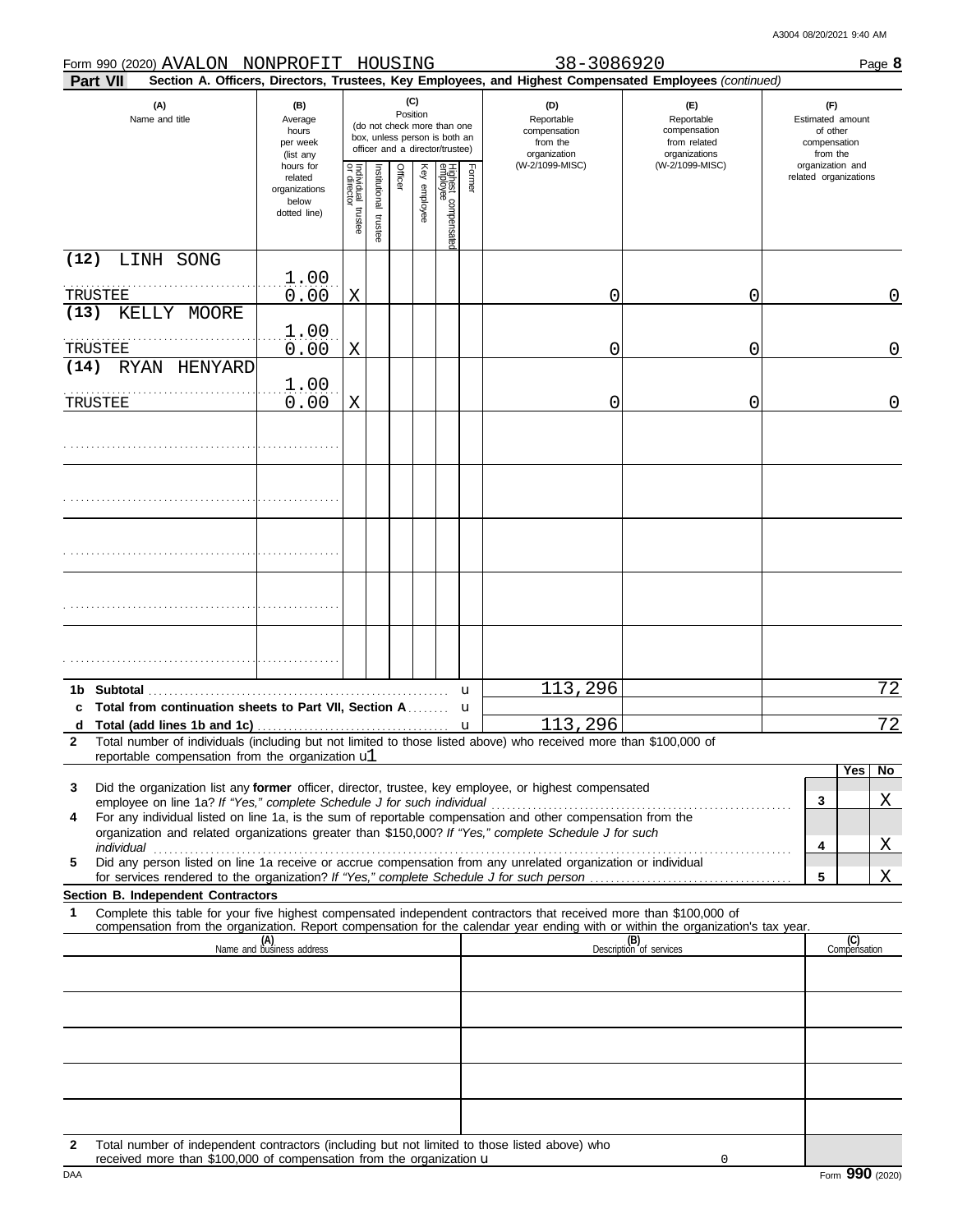Form 990 (2020) Page **9** AVALON NONPROFIT HOUSING 38-3086920 **Part VIII Statement of Revenue** Check if Schedule O contains a response or note to any line in this Part VIII. **(B) (C) (D) Related** or exempt **Unrelated Revenue excluded** (A) (B)<br>Total revenue Related or exemptunction revenue sections 512-514 business revenue Gifts, Grants<br>illar Amounts **Contributions, Gifts, Grants and Other Similar Amounts 1a 1a** Federated campaigns . . . . . . . . . . . **1b b** Membership dues . . . . . . . . . . . . . . . **1c c** Fundraising events . . . . . . . . . . . . . **1d d** Related organizations . . . . . . . . . . . Contributions,<br>and Other Sim 3,211,609 **1e e** Government grants (contributions) . . . . . . . . . . **f** All other contributions, gifts, grants, and similar amounts not included above . . . . . . **1f** 1,320,279 **1g g** Noncash contributions included in lines 1a-1f . .  $\frac{1}{2}$ 4,531,888 u **h Total.** Add lines 1a–1f . . . . . . . . . . . . . . . . . . . . . . . . . . . . . . . . . . . . . Business Code Program Service<br>Revenue **Program Service** . . . . . . . . . . . . . . . . . . . . . . . . . . . . . . . . . . . . . . . . . . . . . . . . . . . . . **2a** DEVELOPER FEES 561000 962,839 962,839 **b** consulting services income 531110 959,594 959,594 **c** . . . . . . . . . . . . . . . . . . . . . . . . . . . . . . . . . . . . . . . . . . . . . . . . . . . . . RENTAL INCOME 531390 720,773 720,773 . . . . . . . . . . . . . . . . . . . . . . . . . . . . . . . . . . . . . . . . . . . . . . . . . . . . . MANAGEMENT INCOME 531310 197,127 197,127 **d e f** All other program service revenue . . . . . . . . . . . . . . . . . 2,840,333 **g Total.** Add lines 2a–2f . . . . . . . . . . . . . . . . . . . . . . . . . . . . . . . . . . . . . u **3** Investment income (including dividends, interest, and 15,856 15,856 u other similar amounts) . . . . . . . . . . . . . . . . . . . . . . . . . . . . . . . . . . . . . u **4** Income from investment of tax-exempt bond proceeds . . . **5** Royalties . . . . . . . . . . . . . . . . . . . . . . . . . . . . . . . . . . . . . . . . . . . . . . . . . . . u (i) Real (ii) Personal **6a 6a** Gross rents **6b b** Less: rental expenses **6c c** Rental inc. or (loss) **d** Net rental income or (loss) . . . . . . . . . . . . . . . . . . . . . . . . . . . . . . . . . u **7a** Gross amount from (i) Securities (ii) Other sales of assets **7a** other than inventory Revenue **Other Revenue b** Less: cost or other **7b** basis and sales exps. **7c c** Gain or (loss) Other **d** u Net gain or (loss) . . . . . . . . . . . . . . . . . . . . . . . . . . . . . . . . . . . . . . . . . . . **8a** Gross income from fundraising events (not including \$ ..................... of contributions reported on line 1c). See Part IV, line 18 . . . . . . . . . . . . . . . . . . **8a 8b b** Less: direct expenses . . . . . . . . . . . . **c** Net income or (loss) from fundraising events . . . . . . . . . . . . . . u **9a** Gross income from gaming activities. See Part IV, line 19 . . . . . . . . . . . . . . . . . . **9a 9b b** Less: direct expenses ............. Net income or (loss) from gaming activities . . . . . . . . . . . . . . . **c** u 10a Gross sales of inventory, less returns and allowances ....... **10a 10b b** Less:  $\cosh$  of goods  $\sinh$ Net income or (loss) from sales of inventory . . . . . . . . . . . . . . . **c** u Business Code **Revenue Miscellaneous 11a** . . . . . . . . . . . . . . . . . . . . . . . . . . . . . . . . . . . . . . . . . . . . . . . . . . . . . MISCELLANEOUS INCOME 900099 28,415 28,415 **b** . . . . . . . . . . . . . . . . . . . . . . . . . . . . . . . . . . . . . . . . . . . . . . . . . . . . . **c** . . . . . . . . . . . . . . . . . . . . . . . . . . . . . . . . . . . . . . . . . . . . . . . . . . . . . **d** All other revenue . . . . . . . . . . . . . . . . . . . . . . . . . . . . . . . . . . . 28,415 u **e Total.** Add lines 11a–11d . . . . . . . . . . . . . . . . . . . . . . . . . . . . . . . . . . 7,416,492 2,840,333 0 44,271 u **Total revenue.** See instructions . . . . . . . . . . . . . . . . . . . . . . . . . . . **12**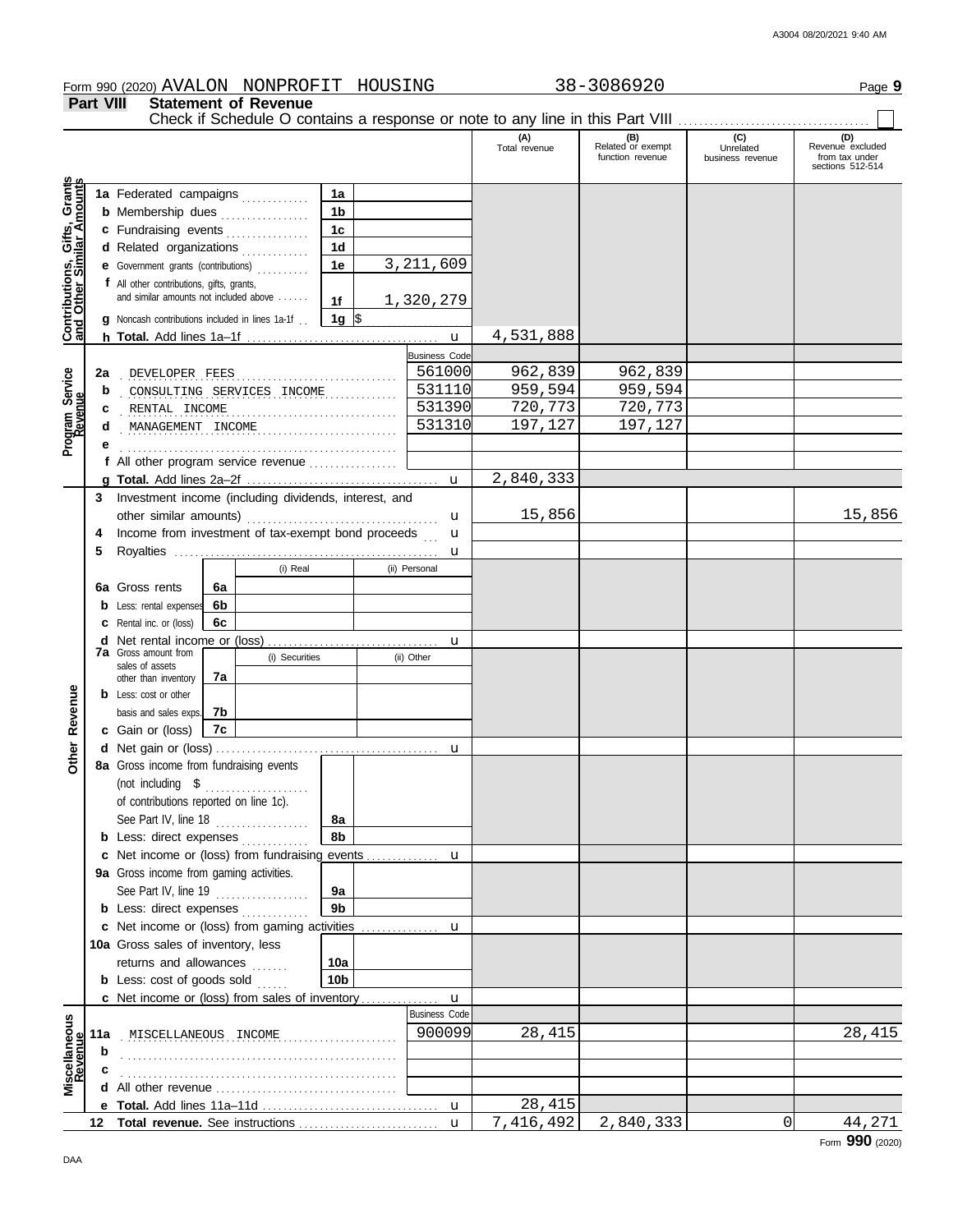## Form 990 (2020) Page **10** AVALON NONPROFIT HOUSING 38-3086920

## **Part IX Statement of Functional Expenses**

|              | Section 501(c)(3) and 501(c)(4) organizations must complete all columns. All other organizations must complete column (A).<br>Check if Schedule O contains a response or note to any line in this Part IX                            |                       |                             |                                    |                         |
|--------------|--------------------------------------------------------------------------------------------------------------------------------------------------------------------------------------------------------------------------------------|-----------------------|-----------------------------|------------------------------------|-------------------------|
|              | Do not include amounts reported on lines 6b,                                                                                                                                                                                         |                       | (B)                         | (C)                                | (D)                     |
|              | 7b, 8b, 9b, and 10b of Part VIII.                                                                                                                                                                                                    | (A)<br>Total expenses | Program service<br>expenses | Management and<br>general expenses | Fundraising<br>expenses |
| 1.           | Grants and other assistance to domestic organizations                                                                                                                                                                                |                       |                             |                                    |                         |
|              | and domestic governments. See Part IV, line 21                                                                                                                                                                                       |                       |                             |                                    |                         |
| $\mathbf{2}$ | Grants and other assistance to domestic                                                                                                                                                                                              |                       |                             |                                    |                         |
|              | individuals. See Part IV, line 22                                                                                                                                                                                                    |                       |                             |                                    |                         |
| 3            | Grants and other assistance to foreign                                                                                                                                                                                               |                       |                             |                                    |                         |
|              | organizations, foreign governments, and foreign                                                                                                                                                                                      |                       |                             |                                    |                         |
|              | individuals. See Part IV, lines 15 and 16                                                                                                                                                                                            |                       |                             |                                    |                         |
| 4            | Benefits paid to or for members                                                                                                                                                                                                      |                       |                             |                                    |                         |
| 5            | Compensation of current officers, directors,                                                                                                                                                                                         |                       |                             |                                    |                         |
|              | trustees, and key employees                                                                                                                                                                                                          | 113,297               | 43,397                      | 44,712                             | 25,188                  |
| 6            | Compensation not included above to disqualified                                                                                                                                                                                      |                       |                             |                                    |                         |
|              | persons (as defined under section 4958(f)(1)) and                                                                                                                                                                                    |                       |                             |                                    |                         |
|              | persons described in section 4958(c)(3)(B)                                                                                                                                                                                           |                       |                             |                                    |                         |
| 7            | Other salaries and wages                                                                                                                                                                                                             | 3,010,453             | 2,681,623                   | 279,324                            | 49,506                  |
| 8            | Pension plan accruals and contributions (include                                                                                                                                                                                     |                       |                             |                                    |                         |
|              | section 401(k) and 403(b) employer contributions)                                                                                                                                                                                    |                       |                             |                                    |                         |
| 9            | Other employee benefits                                                                                                                                                                                                              | 527,060               | 448,744                     | 65,679                             | 12,637                  |
| 10           |                                                                                                                                                                                                                                      | 259,603               | 228,769                     | 24,984                             | 5,850                   |
| 11           | Fees for services (nonemployees):                                                                                                                                                                                                    |                       |                             |                                    |                         |
| a            |                                                                                                                                                                                                                                      |                       |                             |                                    |                         |
| b            | Legal                                                                                                                                                                                                                                | 15,663                | 8,191                       | 7,472<br>31,868                    |                         |
| c            |                                                                                                                                                                                                                                      | 31,868                |                             |                                    |                         |
| d            | Lobbying<br>Professional fundraising services. See Part IV, line 17                                                                                                                                                                  |                       |                             |                                    |                         |
| e<br>f       | Investment management fees                                                                                                                                                                                                           |                       |                             |                                    |                         |
| a            | Other. (If line 11g amount exceeds 10% of line 25, column                                                                                                                                                                            |                       |                             |                                    |                         |
|              | (A) amount, list line 11g expenses on Schedule O.)                                                                                                                                                                                   | 324,315               | 288,262                     | 24,309                             | 11,744                  |
| 12           | Advertising and promotion [1] [1] Advertising and promotion                                                                                                                                                                          | 2,576                 | 135                         | 2,146                              | 295                     |
| 13           |                                                                                                                                                                                                                                      | 278,453               | 238,804                     | 32,851                             | 6,798                   |
| 14           | Information technology                                                                                                                                                                                                               | 124,632               | 101,054                     | 19,216                             | 4,362                   |
| 15           |                                                                                                                                                                                                                                      |                       |                             |                                    |                         |
| 16           |                                                                                                                                                                                                                                      | 343,152               | 293,280                     | 47,202                             | 2,670                   |
| 17           | Travel                                                                                                                                                                                                                               | 19,715                | 19,451                      | 155                                | 109                     |
| 18           | Payments of travel or entertainment expenses                                                                                                                                                                                         |                       |                             |                                    |                         |
|              | for any federal, state, or local public officials                                                                                                                                                                                    |                       |                             |                                    |                         |
| 19           | Conferences, conventions, and meetings                                                                                                                                                                                               | 1,147                 | 550                         | 597                                |                         |
| 20           | Interest                                                                                                                                                                                                                             | 18,722                | 13,278                      | 5,444                              |                         |
| 21           | Payments to affiliates                                                                                                                                                                                                               | 265,706               | 265,706                     |                                    |                         |
| 22           | Depreciation, depletion, and amortization                                                                                                                                                                                            | 289,879               | 289,879                     |                                    |                         |
| 23           | Insurance <i>manual continuum continuum continuum continuum continuum continuum continuum continuum continuum continuum continuum continuum continuum continuum continuum continuum continuum continuum continuum continuum cont</i> | 59,815                | 47,228                      | 12,587                             |                         |
| 24           | Other expenses. Itemize expenses not covered                                                                                                                                                                                         |                       |                             |                                    |                         |
|              | above (List miscellaneous expenses on line 24e. If                                                                                                                                                                                   |                       |                             |                                    |                         |
|              | line 24e amount exceeds 10% of line 25, column                                                                                                                                                                                       |                       |                             |                                    |                         |
|              | (A) amount, list line 24e expenses on Schedule O.)                                                                                                                                                                                   |                       |                             |                                    |                         |
| a            | CLIENT ASSISTANCE                                                                                                                                                                                                                    | 689,946               | 690,046                     | $-100$                             |                         |
| b            |                                                                                                                                                                                                                                      |                       |                             |                                    |                         |
| c            |                                                                                                                                                                                                                                      |                       |                             |                                    |                         |
| d            |                                                                                                                                                                                                                                      |                       |                             |                                    |                         |
| е            | All other expenses<br>Total functional expenses. Add lines 1 through 24e.                                                                                                                                                            | 6,376,002             | 5,658,397                   | 598,446                            | 119,159                 |
| 25<br>26     | Joint costs. Complete this line only if the                                                                                                                                                                                          |                       |                             |                                    |                         |
|              | organization reported in column (B) joint costs                                                                                                                                                                                      |                       |                             |                                    |                         |
|              | from a combined educational campaign and<br>fundraising solicitation. Check here $\mathbf{u}$   if                                                                                                                                   |                       |                             |                                    |                         |
|              | following SOP 98-2 (ASC 958-720)                                                                                                                                                                                                     |                       |                             |                                    |                         |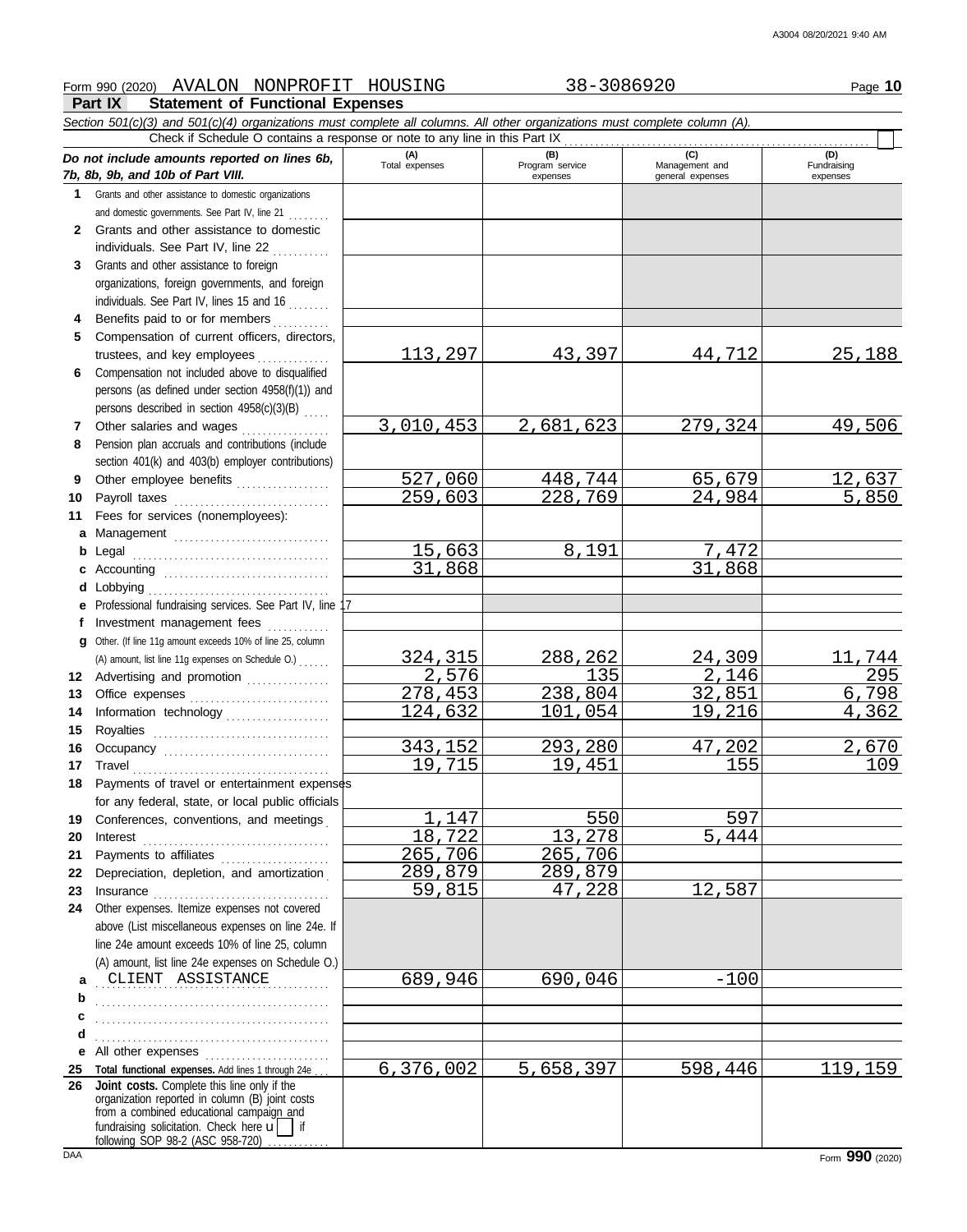|                         |        | Form 990 (2020) AVALON NONPROFIT HOUSING                                                                                                 |  | 38-3086920               |                         | Page 11            |
|-------------------------|--------|------------------------------------------------------------------------------------------------------------------------------------------|--|--------------------------|-------------------------|--------------------|
|                         | Part X | <b>Balance Sheet</b>                                                                                                                     |  |                          |                         |                    |
|                         |        |                                                                                                                                          |  |                          |                         |                    |
|                         |        |                                                                                                                                          |  | (A)<br>Beginning of year |                         | (B)<br>End of year |
|                         |        |                                                                                                                                          |  | 10,216                   | $\mathbf{1}$            | 268,211            |
|                         | 1      | Cash-non-interest-bearing                                                                                                                |  | 489,308                  | $\mathbf{2}$            | 826,524            |
|                         | 2<br>3 |                                                                                                                                          |  | 179,852                  | $\mathbf{3}$            | 192,760            |
|                         |        |                                                                                                                                          |  | 767,167                  | $\overline{\mathbf{4}}$ | 2,083,180          |
|                         | 4<br>5 | Loans and other receivables from any current or former officer, director,                                                                |  |                          |                         |                    |
|                         |        |                                                                                                                                          |  |                          |                         |                    |
|                         |        | trustee, key employee, creator or founder, substantial contributor, or 35%<br>controlled entity or family member of any of these persons |  |                          | 5                       |                    |
|                         | 6      | Loans and other receivables from other disqualified persons (as defined                                                                  |  |                          |                         |                    |
|                         |        | under section $4958(f)(1)$ ), and persons described in section $4958(c)(3)(B)$ <sub>.</sub>                                              |  |                          | 6                       |                    |
| Assets                  | 7      |                                                                                                                                          |  | 2, 475, 557              | $\overline{7}$          | 3, 247, 940        |
|                         | 8      |                                                                                                                                          |  |                          | 8                       |                    |
|                         | 9      |                                                                                                                                          |  | 138,129                  | 9                       | 155,006            |
|                         |        | 10a Land, buildings, and equipment: cost or other                                                                                        |  |                          |                         |                    |
|                         |        |                                                                                                                                          |  |                          |                         |                    |
|                         |        | <b>b</b> Less: accumulated depreciation $\ldots$ $\boxed{10b}$ $\boxed{4,176,596}$                                                       |  | 6,329,271                | 10c                     | <u>6,616,520</u>   |
|                         | 11     |                                                                                                                                          |  |                          | 11                      |                    |
|                         | 12     |                                                                                                                                          |  |                          | 12                      |                    |
|                         | 13     |                                                                                                                                          |  | 472,773                  | 13                      | 1,087,785          |
|                         | 14     |                                                                                                                                          |  | 10,733                   | 14                      | 12,489             |
|                         | 15     |                                                                                                                                          |  | 15                       |                         |                    |
|                         | 16     |                                                                                                                                          |  | 10,873,006               | 16                      | 14,490,415         |
|                         | 17     |                                                                                                                                          |  | 191,676                  | 17                      | 342,467            |
|                         | 18     |                                                                                                                                          |  |                          | 18                      |                    |
|                         | 19     |                                                                                                                                          |  |                          | 19                      |                    |
|                         | 20     |                                                                                                                                          |  |                          | 20                      |                    |
|                         | 21     | Escrow or custodial account liability. Complete Part IV of Schedule D                                                                    |  |                          | 21                      |                    |
|                         | 22     | Loans and other payables to any current or former officer, director,                                                                     |  |                          |                         |                    |
|                         |        | trustee, key employee, creator or founder, substantial contributor, or 35%                                                               |  |                          |                         |                    |
| Liabilities             |        | controlled entity or family member of any of these persons                                                                               |  |                          | 22                      |                    |
|                         | 23     | Secured mortgages and notes payable to unrelated third parties                                                                           |  | 8,730,050                | 23                      | 10,238,026         |
|                         | 24     | Unsecured notes and loans payable to unrelated third parties                                                                             |  |                          | 24                      |                    |
|                         | 25     | Other liabilities (including federal income tax, payables to related third                                                               |  |                          |                         |                    |
|                         |        | parties, and other liabilities not included on lines 17-24). Complete Part X                                                             |  |                          |                         |                    |
|                         |        | of Schedule D                                                                                                                            |  | 373,128                  | 25                      | 656,043            |
|                         | 26     |                                                                                                                                          |  | 9, 294, 854              | 26                      | 11,236,536         |
|                         |        | Organizations that follow FASB ASC 958, check here $\boxed{\text{X}}$                                                                    |  |                          |                         |                    |
|                         |        | and complete lines 27, 28, 32, and 33.                                                                                                   |  |                          |                         |                    |
|                         | 27     |                                                                                                                                          |  | 1,525,432                | 27                      | 3, 201, 155        |
|                         | 28     | Net assets with donor restrictions                                                                                                       |  | 52,720                   | 28                      | 52,724             |
|                         |        | Organizations that do not follow FASB ASC 958, check here u                                                                              |  |                          |                         |                    |
| Assets or Fund Balances |        | and complete lines 29 through 33.                                                                                                        |  |                          |                         |                    |
|                         | 29     |                                                                                                                                          |  |                          | 29                      |                    |
|                         | 30     |                                                                                                                                          |  |                          | 30                      |                    |
|                         | 31     | Retained earnings, endowment, accumulated income, or other funds                                                                         |  |                          | 31                      |                    |
| <b>Net</b>              | 32     | Total net assets or fund balances                                                                                                        |  | 1,578,152                | 32                      | 3, 253, 879        |
|                         | 33     |                                                                                                                                          |  | 10,873,006               | 33                      | 14,490,415         |

Form **990** (2020)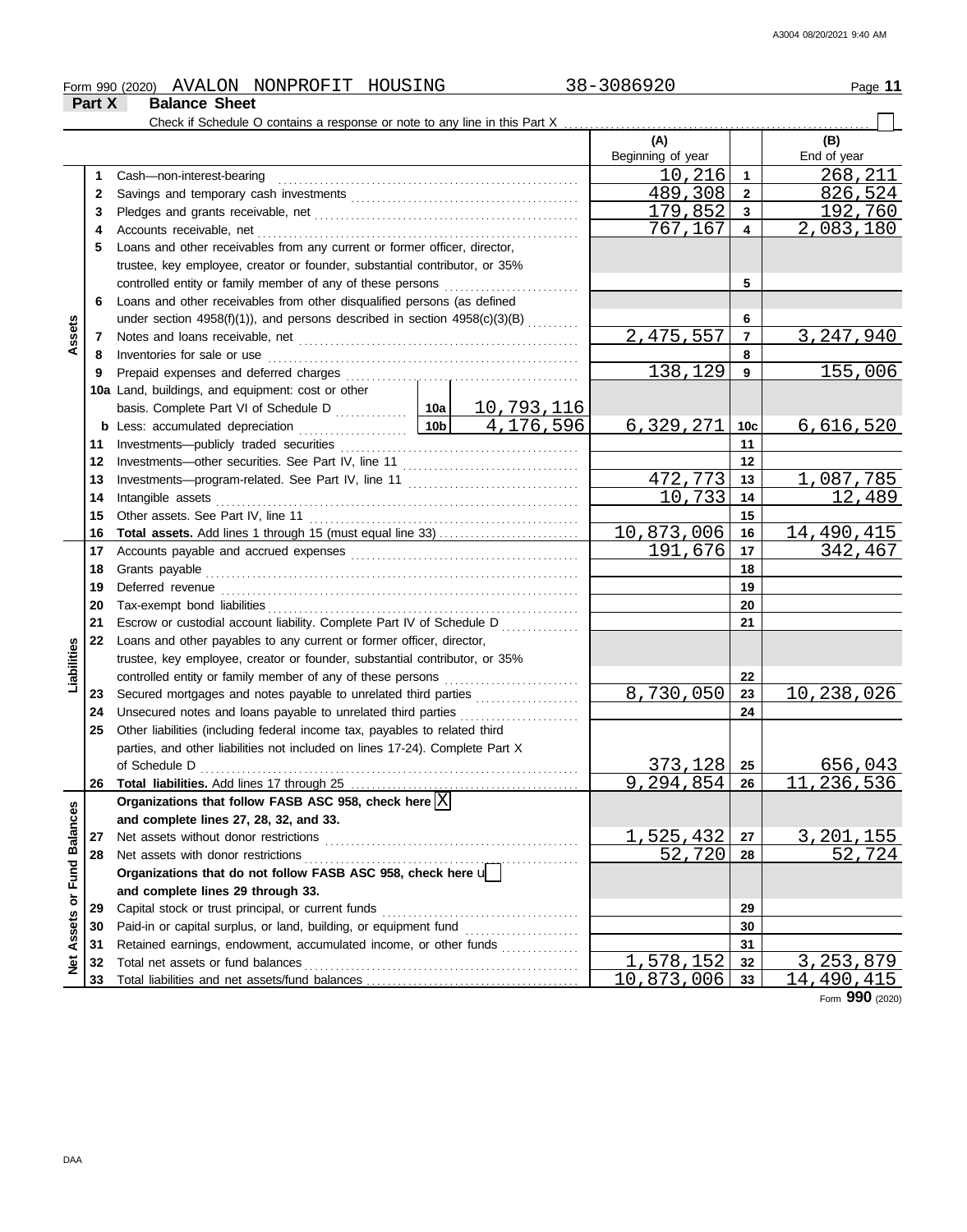|    | 38-3086920<br>Form 990 (2020) AVALON NONPROFIT HOUSING                                                                                                                                                                         |                |                  |         | Page 12 |
|----|--------------------------------------------------------------------------------------------------------------------------------------------------------------------------------------------------------------------------------|----------------|------------------|---------|---------|
|    | <b>Reconciliation of Net Assets</b><br><b>Part XI</b>                                                                                                                                                                          |                |                  |         |         |
|    |                                                                                                                                                                                                                                |                |                  |         |         |
| 1  |                                                                                                                                                                                                                                |                | 7,416,492        |         |         |
| 2  |                                                                                                                                                                                                                                | $\overline{2}$ | 6,376,002        |         |         |
| 3  | Revenue less expenses. Subtract line 2 from line 1                                                                                                                                                                             | $\mathbf{3}$   | 1,040,490        |         |         |
| 4  | Net assets or fund balances at beginning of year (must equal Part X, line 32, column (A))                                                                                                                                      | $\overline{4}$ | <u>1,578,152</u> |         |         |
| 5  | Net unrealized gains (losses) on investments [11] match and the contract of the state of the state of the state of the state of the state of the state of the state of the state of the state of the state of the state of the | 5              |                  | 630,302 |         |
| 6  |                                                                                                                                                                                                                                | 6              |                  | 4,935   |         |
| 7  | Investment expenses                                                                                                                                                                                                            | $\overline{7}$ |                  |         |         |
| 8  | Prior period adjustments [11, 12] and the contract of the contract of the contract of the contract of the contract of the contract of the contract of the contract of the contract of the contract of the contract of the cont | 8              |                  |         |         |
| 9  | Other changes in net assets or fund balances (explain on Schedule O)                                                                                                                                                           | 9              |                  |         |         |
| 10 | Net assets or fund balances at end of year. Combine lines 3 through 9 (must equal Part X, line                                                                                                                                 |                |                  |         |         |
|    | $32$ , column $(B)$ )                                                                                                                                                                                                          | 10             | 3, 253, 879      |         |         |
|    | <b>Financial Statements and Reporting</b><br><b>Part XII</b>                                                                                                                                                                   |                |                  |         |         |
|    |                                                                                                                                                                                                                                |                |                  |         |         |
|    |                                                                                                                                                                                                                                |                |                  | Yes     | No      |
| 1  | Accounting method used to prepare the Form 990:     Cash<br>X Accrual<br>Other                                                                                                                                                 |                |                  |         |         |
|    | If the organization changed its method of accounting from a prior year or checked "Other," explain in                                                                                                                          |                |                  |         |         |
|    | Schedule O.                                                                                                                                                                                                                    |                |                  |         |         |
|    | 2a Were the organization's financial statements compiled or reviewed by an independent accountant?                                                                                                                             |                | 2a               |         | Χ       |
|    | If "Yes," check a box below to indicate whether the financial statements for the year were compiled or                                                                                                                         |                |                  |         |         |
|    | reviewed on a separate basis, consolidated basis, or both:                                                                                                                                                                     |                |                  |         |         |
|    | Separate basis   Consolidated basis   Both consolidated and separate basis                                                                                                                                                     |                |                  |         |         |
|    | <b>b</b> Were the organization's financial statements audited by an independent accountant?                                                                                                                                    |                | 2b               | Χ       |         |
|    | If "Yes," check a box below to indicate whether the financial statements for the year were audited on a                                                                                                                        |                |                  |         |         |
|    | separate basis, consolidated basis, or both:                                                                                                                                                                                   |                |                  |         |         |
|    | Separate basis $ X $ Consolidated basis<br>  Both consolidated and separate basis                                                                                                                                              |                |                  |         |         |
|    | c If "Yes" to line 2a or 2b, does the organization have a committee that assumes responsibility for oversight of                                                                                                               |                |                  |         |         |
|    | the audit, review, or compilation of its financial statements and selection of an independent accountant?                                                                                                                      |                | 2с               | Χ       |         |
|    | If the organization changed either its oversight process or selection process during the tax year, explain on                                                                                                                  |                |                  |         |         |
|    | Schedule O.                                                                                                                                                                                                                    |                |                  |         |         |
|    | 3a As a result of a federal award, was the organization required to undergo an audit or audits as set forth in the                                                                                                             |                |                  |         |         |
|    | Single Audit Act and OMB Circular A-133?                                                                                                                                                                                       |                | За               | Χ       |         |
|    | <b>b</b> If "Yes," did the organization undergo the required audit or audits? If the organization did not undergo the                                                                                                          |                |                  |         |         |
|    | required audit or audits, explain why on Schedule O and describe any steps taken to undergo such audits                                                                                                                        |                | 3 <sub>b</sub>   | X       |         |

Form **990** (2020)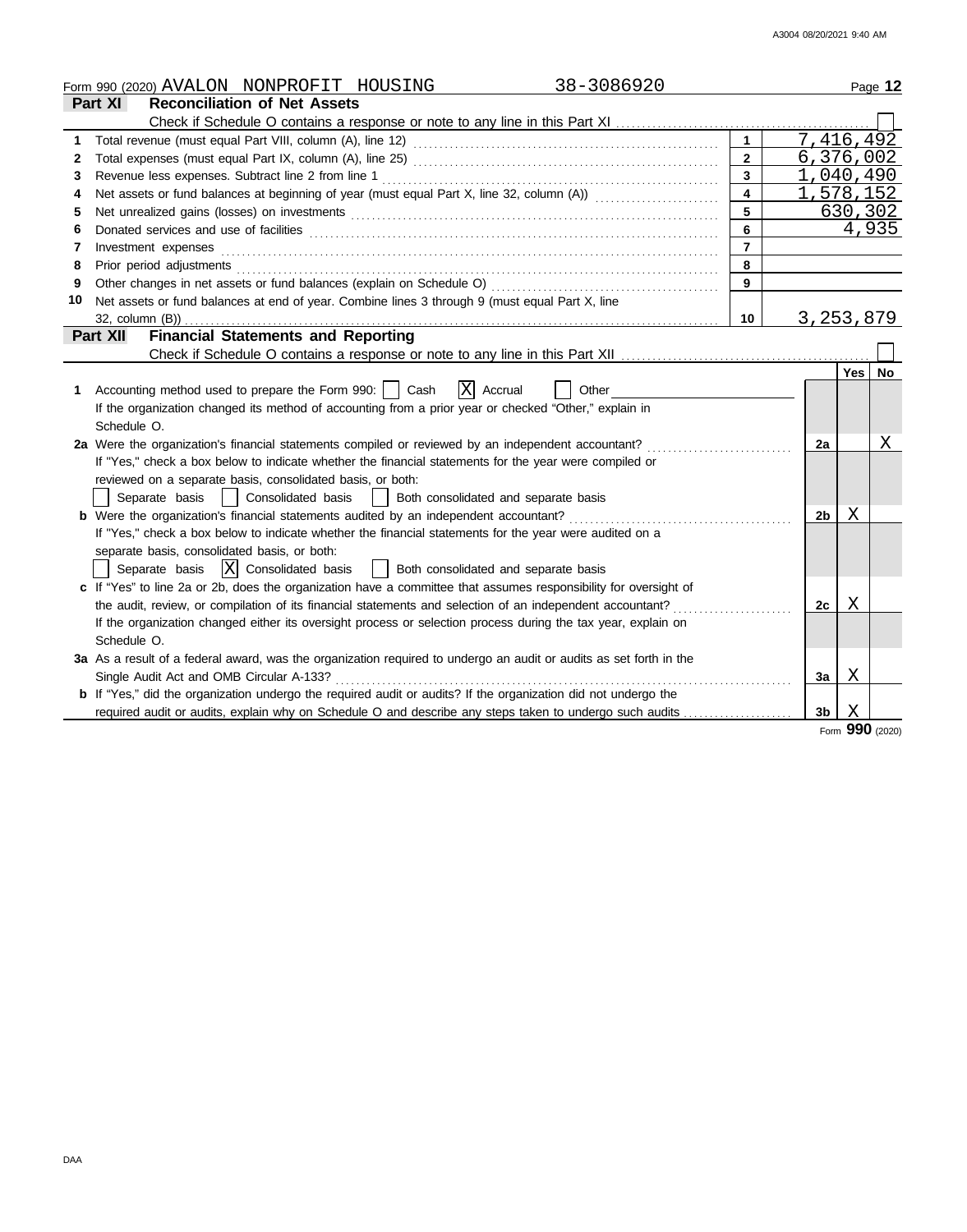| <b>SCHEDULE A</b>                                                   |                                                            | <b>Public Charity Status and Public Support</b>                                                                      |                                                      |    |                                                                                                                                                                                                                                                                 | OMB No. 1545-0047                    |
|---------------------------------------------------------------------|------------------------------------------------------------|----------------------------------------------------------------------------------------------------------------------|------------------------------------------------------|----|-----------------------------------------------------------------------------------------------------------------------------------------------------------------------------------------------------------------------------------------------------------------|--------------------------------------|
| (Form 990 or 990-EZ)                                                |                                                            | Complete if the organization is a section 501(c)(3) organization or a section 4947(a)(1) nonexempt charitable trust. |                                                      |    |                                                                                                                                                                                                                                                                 | 2020                                 |
| La Attach to Form 990 or Form 990-EZ.<br>Department of the Treasury |                                                            |                                                                                                                      |                                                      |    | <b>Open to Public</b>                                                                                                                                                                                                                                           |                                      |
| Internal Revenue Service                                            |                                                            | <b>u</b> Go to <i>www.irs.gov/Form990</i> for instructions and the latest information.                               |                                                      |    |                                                                                                                                                                                                                                                                 | Inspection                           |
| Name of the organization                                            |                                                            | AVALON NONPROFIT HOUSING                                                                                             |                                                      |    |                                                                                                                                                                                                                                                                 | Employer identification number       |
| Part I                                                              | CORPORATION                                                |                                                                                                                      |                                                      |    | 38-3086920<br>Reason for Public Charity Status. (All organizations must complete this part.) See instructions.                                                                                                                                                  |                                      |
|                                                                     |                                                            | The organization is not a private foundation because it is: (For lines 1 through 12, check only one box.)            |                                                      |    |                                                                                                                                                                                                                                                                 |                                      |
| 1                                                                   |                                                            | A church, convention of churches, or association of churches described in section 170(b)(1)(A)(i).                   |                                                      |    |                                                                                                                                                                                                                                                                 |                                      |
| 2                                                                   |                                                            | A school described in section 170(b)(1)(A)(ii). (Attach Schedule E (Form 990 or 990-EZ).)                            |                                                      |    |                                                                                                                                                                                                                                                                 |                                      |
| 3                                                                   |                                                            | A hospital or a cooperative hospital service organization described in section 170(b)(1)(A)(iii).                    |                                                      |    |                                                                                                                                                                                                                                                                 |                                      |
| 4<br>city, and state:                                               |                                                            |                                                                                                                      |                                                      |    | A medical research organization operated in conjunction with a hospital described in section 170(b)(1)(A)(iii). Enter the hospital's name,                                                                                                                      |                                      |
| 5                                                                   |                                                            |                                                                                                                      |                                                      |    | An organization operated for the benefit of a college or university owned or operated by a governmental unit described in                                                                                                                                       |                                      |
|                                                                     | section 170(b)(1)(A)(iv). (Complete Part II.)              |                                                                                                                      |                                                      |    |                                                                                                                                                                                                                                                                 |                                      |
| 6<br>7                                                              |                                                            | A federal, state, or local government or governmental unit described in section 170(b)(1)(A)(v).                     |                                                      |    | An organization that normally receives a substantial part of its support from a governmental unit or from the general public                                                                                                                                    |                                      |
|                                                                     | described in section 170(b)(1)(A)(vi). (Complete Part II.) |                                                                                                                      |                                                      |    |                                                                                                                                                                                                                                                                 |                                      |
| 8                                                                   |                                                            | A community trust described in section 170(b)(1)(A)(vi). (Complete Part II.)                                         |                                                      |    |                                                                                                                                                                                                                                                                 |                                      |
| 9<br>university:                                                    |                                                            |                                                                                                                      |                                                      |    | An agricultural research organization described in section 170(b)(1)(A)(ix) operated in conjunction with a land-grant college<br>or university or a non-land-grant college of agriculture (see instructions). Enter the name, city, and state of the college or |                                      |
| $\vert$ X $\vert$<br>10                                             |                                                            |                                                                                                                      |                                                      |    | An organization that normally receives: (1) more than 33 1/3% of its support from contributions, membership fees, and gross                                                                                                                                     |                                      |
|                                                                     |                                                            |                                                                                                                      |                                                      |    | receipts from activities related to its exempt functions, subject to certain exceptions; and (2) no more than 331/3% of its<br>support from gross investment income and unrelated business taxable income (less section 511 tax) from businesses                |                                      |
|                                                                     |                                                            | acquired by the organization after June 30, 1975. See section 509(a)(2). (Complete Part III.)                        |                                                      |    |                                                                                                                                                                                                                                                                 |                                      |
| 11                                                                  |                                                            | An organization organized and operated exclusively to test for public safety. See section 509(a)(4).                 |                                                      |    |                                                                                                                                                                                                                                                                 |                                      |
| 12                                                                  |                                                            |                                                                                                                      |                                                      |    | An organization organized and operated exclusively for the benefit of, to perform the functions of, or to carry out the purposes<br>of one or more publicly supported organizations described in section 509(a)(1) or section 509(a)(2). See section 509(a)(3). |                                      |
|                                                                     |                                                            |                                                                                                                      |                                                      |    | Check the box in lines 12a through 12d that describes the type of supporting organization and complete lines 12e, 12f, and 12g.                                                                                                                                 |                                      |
| a                                                                   |                                                            |                                                                                                                      |                                                      |    | Type I. A supporting organization operated, supervised, or controlled by its supported organization(s), typically by giving                                                                                                                                     |                                      |
|                                                                     |                                                            | the supported organization(s) the power to regularly appoint or elect a majority of the directors or trustees of the |                                                      |    |                                                                                                                                                                                                                                                                 |                                      |
| b                                                                   |                                                            | supporting organization. You must complete Part IV, Sections A and B.                                                |                                                      |    | Type II. A supporting organization supervised or controlled in connection with its supported organization(s), by having                                                                                                                                         |                                      |
|                                                                     |                                                            |                                                                                                                      |                                                      |    | control or management of the supporting organization vested in the same persons that control or manage the supported                                                                                                                                            |                                      |
|                                                                     |                                                            | organization(s). You must complete Part IV, Sections A and C.                                                        |                                                      |    |                                                                                                                                                                                                                                                                 |                                      |
| c                                                                   |                                                            | its supported organization(s) (see instructions). You must complete Part IV, Sections A, D, and E.                   |                                                      |    | Type III functionally integrated. A supporting organization operated in connection with, and functionally integrated with,                                                                                                                                      |                                      |
| d                                                                   |                                                            |                                                                                                                      |                                                      |    | Type III non-functionally integrated. A supporting organization operated in connection with its supported organization(s)<br>that is not functionally integrated. The organization generally must satisfy a distribution requirement and an attentiveness       |                                      |
|                                                                     |                                                            | requirement (see instructions). You must complete Part IV, Sections A and D, and Part V.                             |                                                      |    |                                                                                                                                                                                                                                                                 |                                      |
| е                                                                   |                                                            |                                                                                                                      |                                                      |    | Check this box if the organization received a written determination from the IRS that it is a Type I, Type II, Type III                                                                                                                                         |                                      |
| f                                                                   | Enter the number of supported organizations                | functionally integrated, or Type III non-functionally integrated supporting organization.                            |                                                      |    |                                                                                                                                                                                                                                                                 |                                      |
| g                                                                   |                                                            | Provide the following information about the supported organization(s).                                               |                                                      |    |                                                                                                                                                                                                                                                                 |                                      |
| (i) Name of supported<br>organization                               | (ii) EIN                                                   | (iii) Type of organization<br>(described on lines 1-10                                                               | (iv) Is the organization<br>listed in your governing |    | (v) Amount of monetary                                                                                                                                                                                                                                          | (vi) Amount of<br>other support (see |
|                                                                     |                                                            | above (see instructions))                                                                                            | document?                                            |    | support (see<br>instructions)                                                                                                                                                                                                                                   | instructions)                        |
|                                                                     |                                                            |                                                                                                                      | Yes                                                  | No |                                                                                                                                                                                                                                                                 |                                      |
| (A)                                                                 |                                                            |                                                                                                                      |                                                      |    |                                                                                                                                                                                                                                                                 |                                      |
| (B)                                                                 |                                                            |                                                                                                                      |                                                      |    |                                                                                                                                                                                                                                                                 |                                      |
|                                                                     |                                                            |                                                                                                                      |                                                      |    |                                                                                                                                                                                                                                                                 |                                      |
| (C)                                                                 |                                                            |                                                                                                                      |                                                      |    |                                                                                                                                                                                                                                                                 |                                      |
| (D)                                                                 |                                                            |                                                                                                                      |                                                      |    |                                                                                                                                                                                                                                                                 |                                      |
| (E)                                                                 |                                                            |                                                                                                                      |                                                      |    |                                                                                                                                                                                                                                                                 |                                      |
|                                                                     |                                                            |                                                                                                                      |                                                      |    |                                                                                                                                                                                                                                                                 |                                      |
| Total                                                               |                                                            |                                                                                                                      |                                                      |    |                                                                                                                                                                                                                                                                 |                                      |

**For Paperwork Reduction Act Notice, see the Instructions for Form 990 or 990-EZ.**

**Schedule A (Form 990 or 990-EZ) 2020**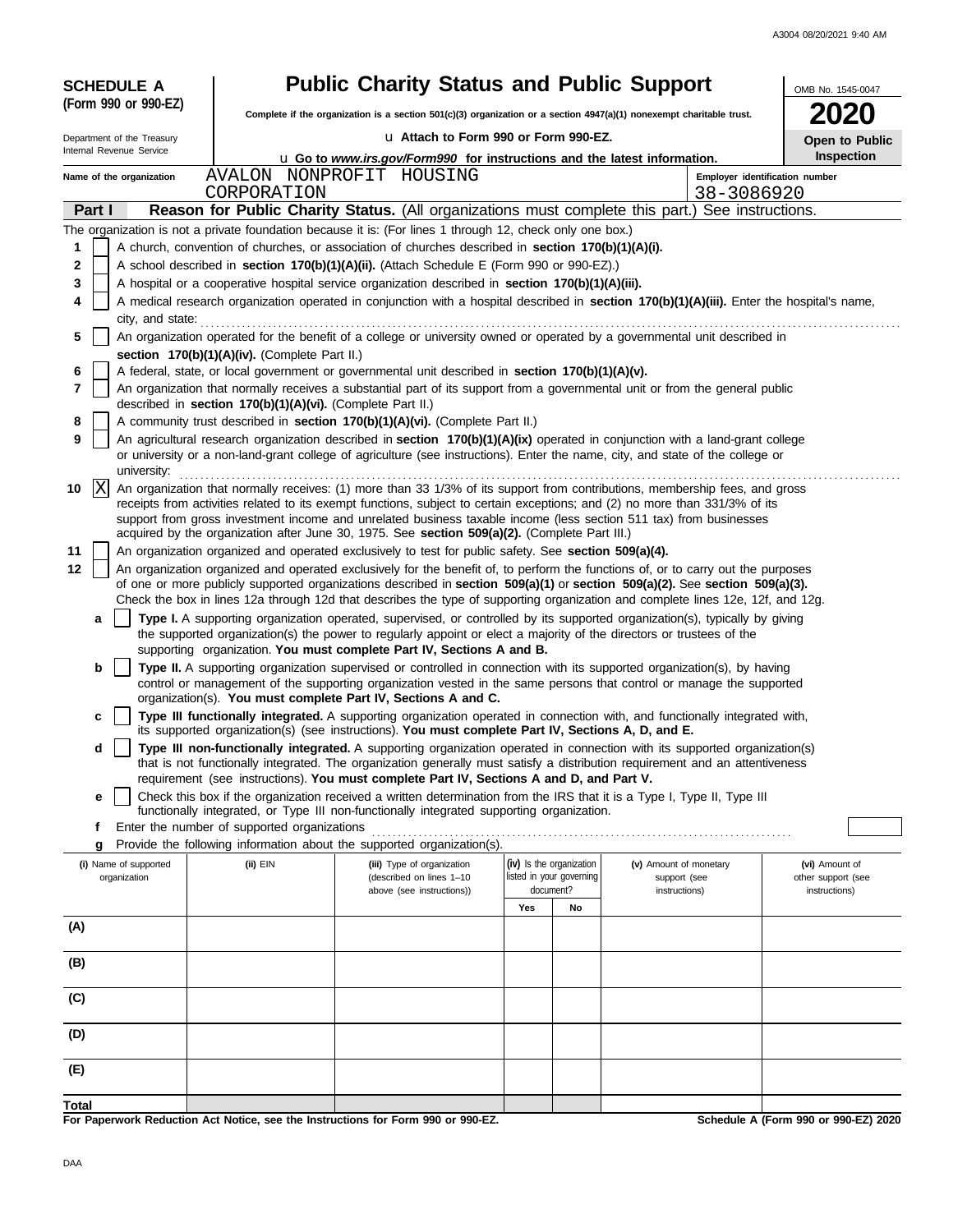|     | Schedule A (Form 990 or 990-EZ) 2020 AVALON NONPROFIT HOUSING<br>Support Schedule for Organizations Described in Sections 170(b)(1)(A)(iv) and 170(b)(1)(A)(vi)<br>Part II<br>(Complete only if you checked the box on line 5, 7, or 8 of Part I or if the organization failed to qualify under |          |          |            |            | 38-3086920 | Page 2    |
|-----|-------------------------------------------------------------------------------------------------------------------------------------------------------------------------------------------------------------------------------------------------------------------------------------------------|----------|----------|------------|------------|------------|-----------|
|     | Part III. If the organization fails to qualify under the tests listed below, please complete Part III.)                                                                                                                                                                                         |          |          |            |            |            |           |
|     | <b>Section A. Public Support</b>                                                                                                                                                                                                                                                                |          |          |            |            |            |           |
|     | Calendar year (or fiscal year beginning in) $\mathbf u$                                                                                                                                                                                                                                         | (a) 2016 | (b) 2017 | $(c)$ 2018 | $(d)$ 2019 | (e) $2020$ | (f) Total |
| 1   | Gifts, grants, contributions, and<br>membership fees received. (Do not<br>include any "unusual grants.")                                                                                                                                                                                        |          |          |            |            |            |           |
| 2   | Tax revenues levied for the<br>organization's benefit and either paid<br>to or expended on its behalf                                                                                                                                                                                           |          |          |            |            |            |           |
| 3   | The value of services or facilities<br>furnished by a governmental unit to the<br>organization without charge                                                                                                                                                                                   |          |          |            |            |            |           |
| 4   | Total. Add lines 1 through 3                                                                                                                                                                                                                                                                    |          |          |            |            |            |           |
| 5   | The portion of total contributions by<br>each person (other than a<br>governmental unit or publicly<br>supported organization) included on<br>line 1 that exceeds 2% of the amount<br>shown on line 11, column (f) $\ldots$                                                                     |          |          |            |            |            |           |
| 6   | Public support. Subtract line 5 from line 4.                                                                                                                                                                                                                                                    |          |          |            |            |            |           |
|     | <b>Section B. Total Support</b>                                                                                                                                                                                                                                                                 |          |          |            |            |            |           |
|     | Calendar year (or fiscal year beginning in) <b>u</b>                                                                                                                                                                                                                                            | (a) 2016 | (b) 2017 | $(c)$ 2018 | $(d)$ 2019 | (e) 2020   | (f) Total |
| 7   | Amounts from line 4                                                                                                                                                                                                                                                                             |          |          |            |            |            |           |
| 8   | Gross income from interest, dividends,<br>payments received on securities loans,<br>rents, royalties, and income from<br>similar sources $\ldots, \ldots, \ldots, \ldots, \ldots, \ldots$                                                                                                       |          |          |            |            |            |           |
| 9   | Net income from unrelated business<br>activities, whether or not the business<br>is regularly carried on                                                                                                                                                                                        |          |          |            |            |            |           |
| 10  | Other income. Do not include gain or<br>loss from the sale of capital assets<br>(Explain in Part VI.)                                                                                                                                                                                           |          |          |            |            |            |           |
| 11  | Total support. Add lines 7 through 10                                                                                                                                                                                                                                                           |          |          |            |            |            |           |
| 12  |                                                                                                                                                                                                                                                                                                 |          |          |            |            | 12         |           |
| 13  | First 5 years. If the Form 990 is for the organization's first, second, third, fourth, or fifth tax year as a section 501(c)(3)                                                                                                                                                                 |          |          |            |            |            |           |
|     | organization, check this box and stop here                                                                                                                                                                                                                                                      |          |          |            |            |            |           |
|     | Section C. Computation of Public Support Percentage                                                                                                                                                                                                                                             |          |          |            |            |            |           |
| 14  |                                                                                                                                                                                                                                                                                                 |          |          |            |            | 14         | %         |
| 15  | Public support percentage from 2019 Schedule A, Part II, line 14                                                                                                                                                                                                                                |          |          |            |            | 15         | %         |
| 16a | 33 1/3% support test-2020. If the organization did not check the box on line 13, and line 14 is 33 1/3% or more, check this                                                                                                                                                                     |          |          |            |            |            |           |
|     | box and stop here. The organization qualifies as a publicly supported organization<br>33 1/3% support test-2019. If the organization did not check a box on line 13 or 16a, and line 15 is 33 1/3% or more, check                                                                               |          |          |            |            |            |           |
| b   | this box and stop here. The organization qualifies as a publicly supported organization                                                                                                                                                                                                         |          |          |            |            |            |           |
| 17a | 10%-facts-and-circumstances test-2020. If the organization did not check a box on line 13, 16a, or 16b, and line 14 is                                                                                                                                                                          |          |          |            |            |            |           |
|     | 10% or more, and if the organization meets the "facts-and-circumstances" test, check this box and stop here. Explain in                                                                                                                                                                         |          |          |            |            |            |           |
|     | Part VI how the organization meets the "facts-and-circumstances" test. The organization qualifies as a publicly supported<br>organization                                                                                                                                                       |          |          |            |            |            |           |
| b   | 10%-facts-and-circumstances test-2019. If the organization did not check a box on line 13, 16a, 16b, or 17a, and line                                                                                                                                                                           |          |          |            |            |            |           |
|     | 15 is 10% or more, and if the organization meets the "facts-and-circumstances" test, check this box and stop here. Explain                                                                                                                                                                      |          |          |            |            |            |           |
|     | in Part VI how the organization meets the "facts-and-circumstances" test. The organization qualifies as a publicly supported                                                                                                                                                                    |          |          |            |            |            |           |
|     | organization                                                                                                                                                                                                                                                                                    |          |          |            |            |            |           |
| 18  | Private foundation. If the organization did not check a box on line 13, 16a, 16b, 17a, or 17b, check this box and see                                                                                                                                                                           |          |          |            |            |            |           |
|     | <b>instructions</b>                                                                                                                                                                                                                                                                             |          |          |            |            |            |           |

**Schedule A (Form 990 or 990-EZ) 2020**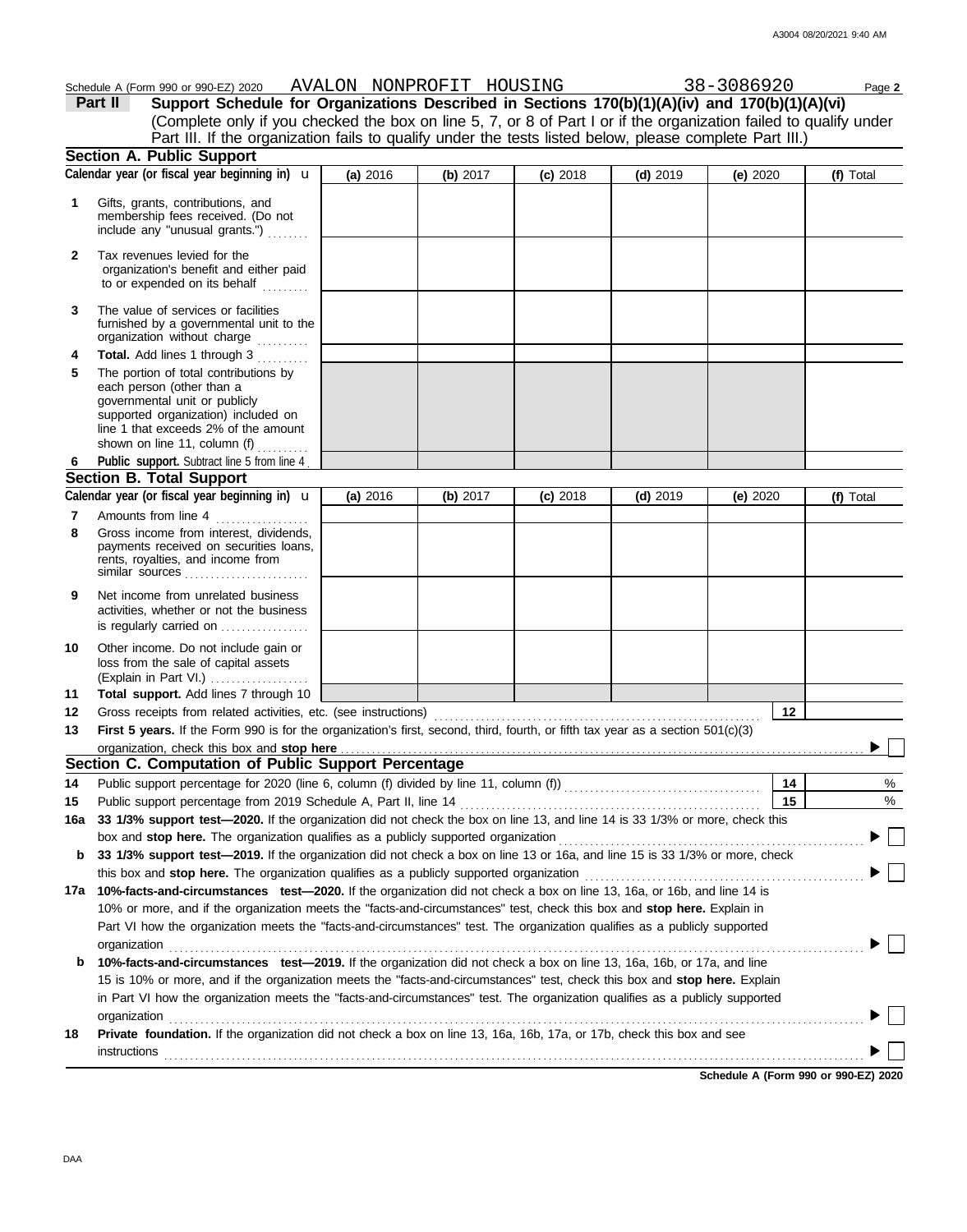#### Schedule A (Form 990 or 990-EZ) 2020 AVALON NONPROFIT HOUSING 38-3086920 Page 3 **Part III Support Schedule for Organizations Described in Section 509(a)(2)** (Complete only if you checked the box on line 10 of Part I or if the organization failed to qualify under Part II. If the organization fails to qualify under the tests listed below, please complete Part II.) **Section A. Public Support** Calendar year (or fiscal year beginning in) **u (a)** 2016 **(b)** 2017 **(c)** 2018 **(d)** 2019 **(e)** 2020 **(f)** Total Gifts, grants, contributions, and membership fees **1** 3,364,975 3,764,135 4,125,425 4,279,535 4,531,888 20,065,958 received. (Do not include any "unusual grants.") . . . . Gross receipts from admissions, merchandise **2** sold or services performed, or facilities furnished in any activity that is related to the 1,702,426 1,407,996 1,924,133 2,527,042 2,840,333 10,401,930 organization's tax-exempt purpose . . . . . . . . Gross receipts from activities that are not an **3** unrelated trade or business under section 513 **4** Tax revenues levied for the organization's benefit and either paid to or expended on its behalf  $\ldots \ldots$ **5** The value of services or facilities furnished by a governmental unit to the organization without charge **Total.** Add lines 1 through 5 .......... 5,067,401 5,172,131 6,049,558 6,806,577 7,372,221 30,467,888 **6 7a** Amounts included on lines 1, 2, and 3 received from disqualified persons **b** Amounts included on lines 2 and 3 received from other than disqualified persons that exceed the greater of \$5,000 or 1% of the amount on line 13 for the year **c** Add lines 7a and 7b **8 Public support.** (Subtract line 7c from  $line 6.)$ 30,467,888 **Section B. Total Support** Calendar year (or fiscal year beginning in) **u (a)** 2016 **(b)** 2017 **(c)** 2018 **(d)** 2019 **(e)** 2020 **(f)** Total Amounts from line 6 . . . . . . . . . . . . . . . . . . **9** 5,067,401 5,172,131 6,049,558 6,806,577 7,372,221 30,467,888 **10a** Gross income from interest, dividends, payments received on securities loans, rents, royalties, and income from similar sources . 5,042 39,076 13,979 17,290 15,856 91,243 **b** Unrelated business taxable income (less section 511 taxes) from businesses acquired after June 30, 1975 **c** Add lines 10a and 10b . . . . . . . 5,042 39,076 13,979 17,290 15,856 91,243 **11** Net income from unrelated business activities not included in line 10b, whether or not the business is regularly carried on . . **12** Other income. Do not include gain or loss from the sale of capital assets (Explain in Part VI.) ................... 4,425 3,602 1,725 2,968 28,415 41,135 **13 Total support.** (Add lines 9, 10c, 11, and 12.) . . . . . . . . . . . . . . . . . . . . . . . . . . . . . . . 5,076,868 5,214,809 6,065,262 6,826,835 7,416,492 30,600,266 **14 First 5 years.** If the Form 990 is for the organization's first, second, third, fourth, or fifth tax year as a section 501(c)(3) organization, check this box and stop here  $\blacktriangleright$ **Section C. Computation of Public Support Percentage 15 15** Public support percentage for 2020 (line 8, column (f), divided by line 13, column (f))  $\ldots$ % 99.57 Public support percentage from 2019 Schedule A, Part III, line 15 **16 16** <u>99.63%</u> **Section D. Computation of Investment Income Percentage 17** % **17** Investment income percentage for 2020 (line 10c, column (f), divided by line 13, column (f)) .................... **18** % **18** Investment income percentage from **2019** Schedule A, Part III, line 17 . . . . . . . . . . . . . . . . . . . . . . . . . . . . . . . . . . . . . . . . . . . . . . . . . . . . . . . **19a 33 1/3% support tests—2020.** If the organization did not check the box on line 14, and line 15 is more than 33 1/3%, and line

X 17 is not more than 33 1/3%, check this box and **stop here.** The organization qualifies as a publicly supported organization . . . . . . . . . . . . . . . **b 33 1/3% support tests—2019.** If the organization did not check a box on line 14 or line 19a, and line 16 is more than 33 1/3%, and line 18 is not more than 33 1/3%, check this box and **stop here.** The organization qualifies as a publicly supported organization . . . . . . . . . . Þ

**20 Private foundation.** If the organization did not check a box on line 14, 19a, or 19b, check this box and see instructions . . . . . . . . . . . . . . . . . . .

**Schedule A (Form 990 or 990-EZ) 2020**

▶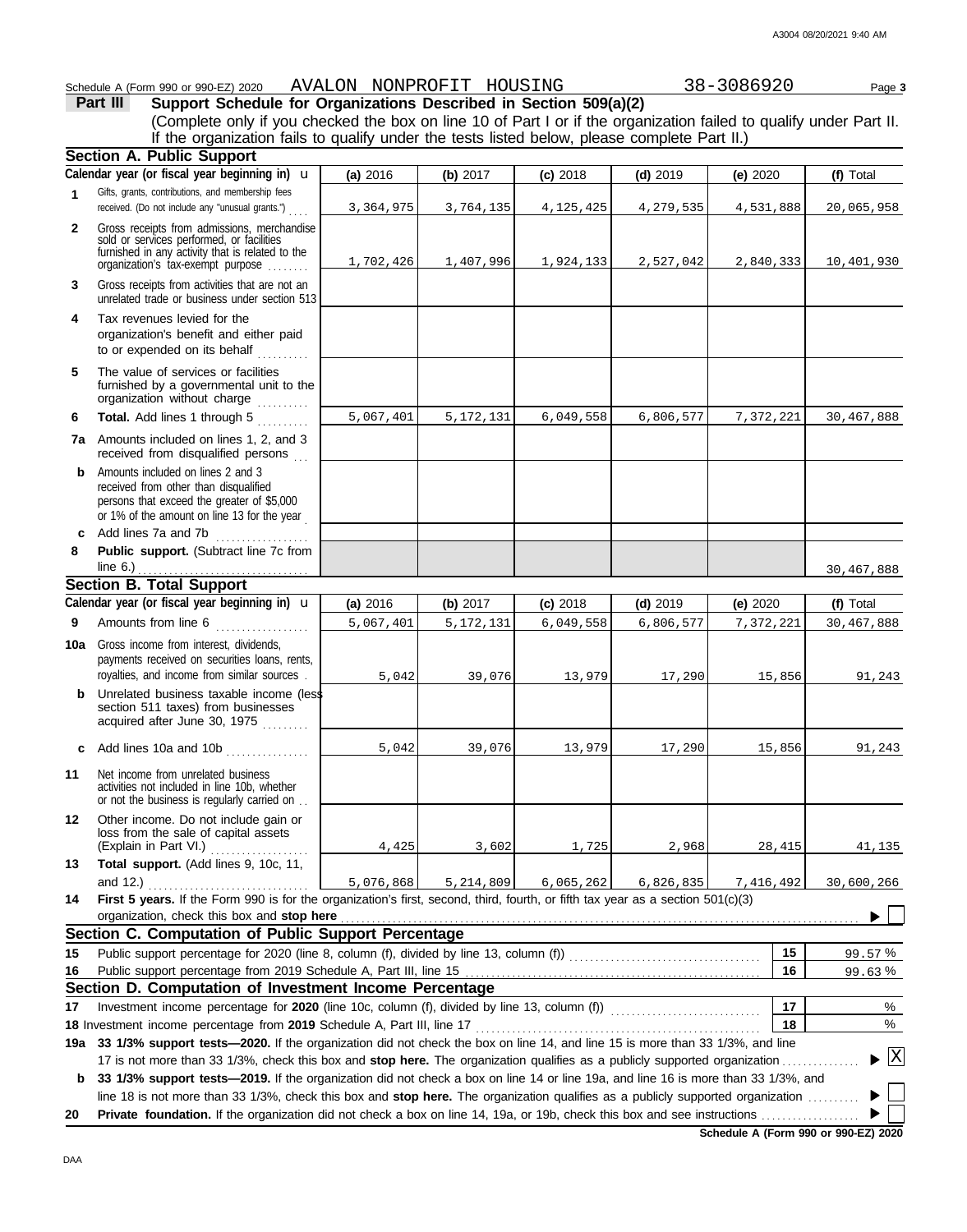## Schedule A (Form 990 or 990-EZ) 2020 AVALON NONPROFIT HOUSING 38-3086920 Page 4

**Part IV Supporting Organizations** Sections A, D, and E. If you checked box 12d, Part I, complete Sections A and D, and complete Part V.) (Complete only if you checked a box in line 12 on Part I. If you checked box 12a, Part I, complete Sections A and B. If you checked box 12b, Part I, complete Sections A and C. If you checked box 12c, Part I, complete

### **Section A. All Supporting Organizations**

- Are all of the organization's supported organizations listed by name in the organization's governing documents? *If "No," describe in Part VI how the supported organizations are designated. If designated by class or purpose, describe the designation. If historic and continuing relationship, explain.* **1**
- Did the organization have any supported organization that does not have an IRS determination of status under section 509(a)(1) or (2)? *If "Yes," explain in Part VI how the organization determined that the supported organization was described in section 509(a)(1) or (2).* **2**
- **3a** Did the organization have a supported organization described in section 501(c)(4), (5), or (6)? *If "Yes," answer lines 3b and 3c below.*
- **b** Did the organization confirm that each supported organization qualified under section 501(c)(4), (5), or (6) and satisfied the public support tests under section 509(a)(2)? *If "Yes," describe in Part VI when and how the organization made the determination.*
- **c** Did the organization ensure that all support to such organizations was used exclusively for section 170(c)(2)(B) purposes? *If "Yes," explain in Part VI what controls the organization put in place to ensure such use.*
- **4a** Was any supported organization not organized in the United States ("foreign supported organization")? *If "Yes," and if you checked 12a or 12b in Part I, answer (b) and (c) below.*
- **b** Did the organization have ultimate control and discretion in deciding whether to make grants to the foreign supported organization? *If "Yes," describe in Part VI how the organization had such control and discretion despite being controlled or supervised by or in connection with its supported organizations.*
- **c** Did the organization support any foreign supported organization that does not have an IRS determination under sections 501(c)(3) and 509(a)(1) or (2)? *If "Yes," explain in Part VI what controls the organization used to ensure that all support to the foreign supported organization was used exclusively for section 170(c)(2)(B) purposes.*
- **5a** Did the organization add, substitute, or remove any supported organizations during the tax year? *If "Yes," answer lines 5b and 5c below (if applicable). Also, provide detail in Part VI, including (i) the names and EIN numbers of the supported organizations added, substituted, or removed; (ii) the reasons for each such action; (iii) the authority under the organization's organizing document authorizing such action; and (iv) how the action was accomplished (such as by amendment to the organizing document).*
- **b** Type I or Type II only. Was any added or substituted supported organization part of a class already designated in the organization's organizing document?
- **c Substitutions only.** Was the substitution the result of an event beyond the organization's control?
- **6** Did the organization provide support (whether in the form of grants or the provision of services or facilities) to anyone other than (i) its supported organizations, (ii) individuals that are part of the charitable class benefited by one or more of its supported organizations, or (iii) other supporting organizations that also support or benefit one or more of the filing organization's supported organizations? *If "Yes," provide detail in Part VI.*
- **7** Did the organization provide a grant, loan, compensation, or other similar payment to a substantial contributor (as defined in section 4958(c)(3)(C)), a family member of a substantial contributor, or a 35% controlled entity with regard to a substantial contributor? *If "Yes," complete Part I of Schedule L (Form 990 or 990-EZ).*
- **8** Did the organization make a loan to a disqualified person (as defined in section 4958) not described in line 7? *If "Yes," complete Part I of Schedule L (Form 990 or 990-EZ).*
- **9a** Was the organization controlled directly or indirectly at any time during the tax year by one or more disqualified persons, as defined in section 4946 (other than foundation managers and organizations described in section 509(a)(1) or (2))? *If "Yes," provide detail in Part VI.*
- **b** Did one or more disqualified persons (as defined in line 9a) hold a controlling interest in any entity in which the supporting organization had an interest? *If "Yes," provide detail in Part VI.*
- **c** Did a disqualified person (as defined in line 9a) have an ownership interest in, or derive any personal benefit from, assets in which the supporting organization also had an interest? *If "Yes," provide detail in Part VI.*
- **10a** Was the organization subject to the excess business holdings rules of section 4943 because of section 4943(f) (regarding certain Type II supporting organizations, and all Type III non-functionally integrated supporting organizations)? *If "Yes," answer line 10b below.*
	- **b** Did the organization have any excess business holdings in the tax year? *(Use Schedule C, Form 4720, to determine whether the organization had excess business holdings.)*

**Yes No 1 2 3a 3b 3c 4a 4b 4c 5a 5b 5c 6 7 8 9a 9b 9c 10a 10b**

**Schedule A (Form 990 or 990-EZ) 2020**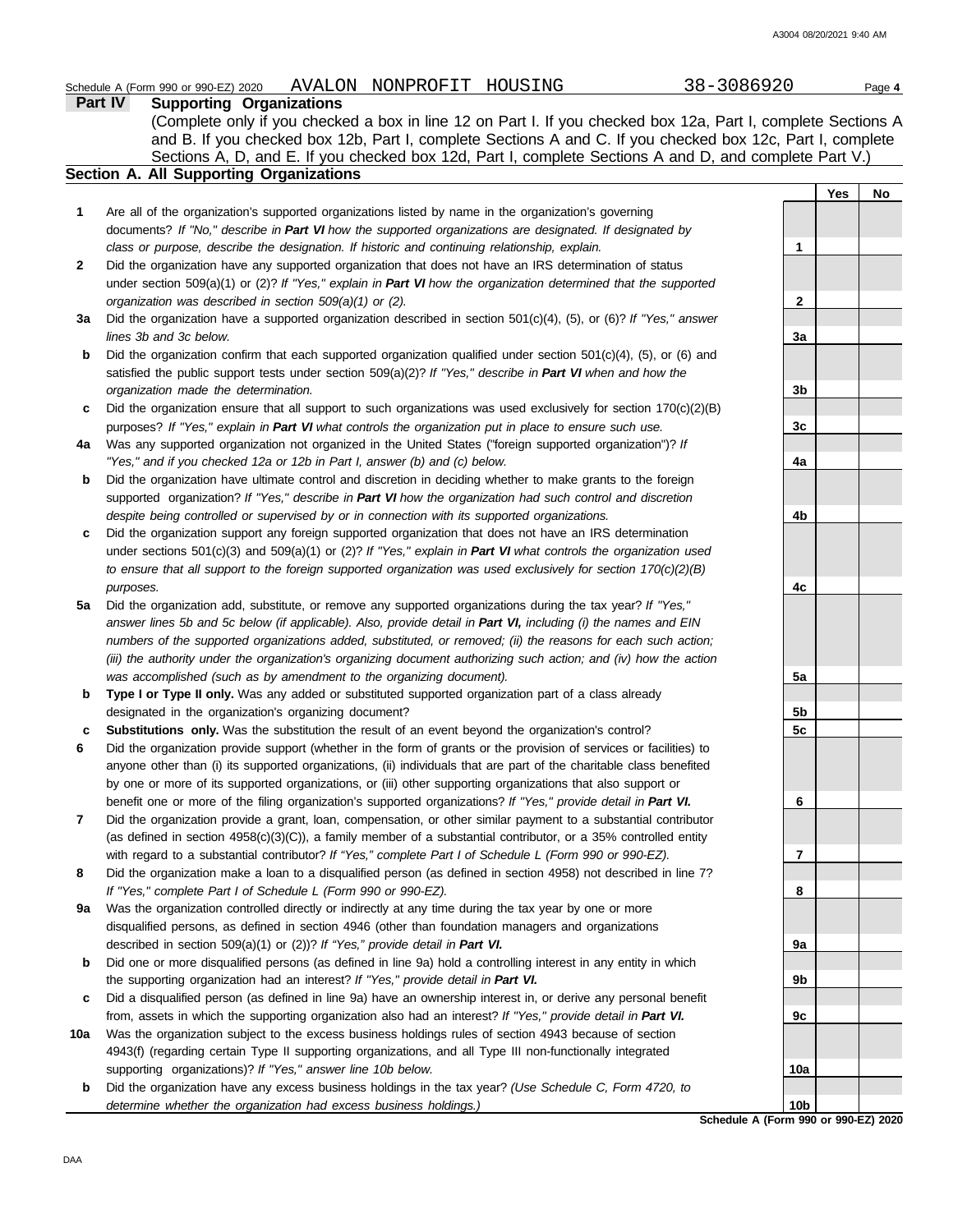**Yes No**

# Schedule A (Form 990 or 990-EZ) 2020 AVALON NONPROFIT HOUSING 38-3086920 Page **5**

| Part IV<br><b>Supporting Organizations (continued)</b>                                                               |                 |     |  |
|----------------------------------------------------------------------------------------------------------------------|-----------------|-----|--|
|                                                                                                                      |                 | Yes |  |
| Has the organization accepted a gift or contribution from any of the following persons?                              |                 |     |  |
| a A person who directly or indirectly controls, either alone or together with persons described in lines 11b and     |                 |     |  |
| 11c below, the governing body of a supported organization?                                                           | 11a             |     |  |
| <b>b</b> A family member of a person described in line 11a above?                                                    | 11 <sub>b</sub> |     |  |
| c A 35% controlled entity of a person described in line 11a or 11b above? If "Yes" to line 11a, 11b, or 11c, provide |                 |     |  |
| detail in Part VI.                                                                                                   | 11c             |     |  |

#### **Section B. Type I Supporting Organizations**

**11**

|                                             |                                                                                                                                |   | Yes | No |  |
|---------------------------------------------|--------------------------------------------------------------------------------------------------------------------------------|---|-----|----|--|
|                                             | Did the governing body, members of the governing body, officers acting in their official capacity, or membership of one or     |   |     |    |  |
|                                             | more supported organizations have the power to regularly appoint or elect at least a majority of the organization's officers,  |   |     |    |  |
|                                             | directors, or trustees at all times during the tax year? If "No," describe in Part VI how the supported organization(s)        |   |     |    |  |
|                                             | effectively operated, supervised, or controlled the organization's activities. If the organization had more than one supported |   |     |    |  |
|                                             | organization, describe how the powers to appoint and/or remove officers, directors, or trustees were allocated among the       |   |     |    |  |
|                                             | supported organizations and what conditions or restrictions, if any, applied to such powers during the tax year.               |   |     |    |  |
|                                             | Did the organization operate for the benefit of any supported organization other than the supported                            |   |     |    |  |
|                                             | organization(s) that operated, supervised, or controlled the supporting organization? If "Yes," explain in Part                |   |     |    |  |
|                                             | VI how providing such benefit carried out the purposes of the supported organization(s) that operated,                         |   |     |    |  |
|                                             | supervised, or controlled the supporting organization.                                                                         | າ |     |    |  |
| Section C. Type II Supporting Organizations |                                                                                                                                |   |     |    |  |

| Were a majority of the organization's directors or trustees during the tax year also a majority of the directors |  |  |
|------------------------------------------------------------------------------------------------------------------|--|--|
| or trustees of each of the organization's supported organization(s)? If "No," describe in Part VI how control    |  |  |
| or management of the supporting organization was vested in the same persons that controlled or managed           |  |  |
| the supported organization(s).                                                                                   |  |  |

#### **Section D. All Type III Supporting Organizations**

|                |                                                                                                                        | Yes | Nc |
|----------------|------------------------------------------------------------------------------------------------------------------------|-----|----|
| 1              | Did the organization provide to each of its supported organizations, by the last day of the fifth month of the         |     |    |
|                | organization's tax year, (i) a written notice describing the type and amount of support provided during the prior tax  |     |    |
|                | year, (ii) a copy of the Form 990 that was most recently filed as of the date of notification, and (iii) copies of the |     |    |
|                | organization's governing documents in effect on the date of notification, to the extent not previously provided?       |     |    |
| $\overline{2}$ | Were any of the organization's officers, directors, or trustees either (i) appointed or elected by the supported       |     |    |
|                | organization(s) or (ii) serving on the governing body of a supported organization? If "No," explain in Part VI how     |     |    |
|                | the organization maintained a close and continuous working relationship with the supported organization(s).            |     |    |
| $\mathbf{3}$   | By reason of the relationship described in line 2, above, did the organization's supported organizations have          |     |    |
|                | a significant voice in the organization's investment policies and in directing the use of the organization's           |     |    |
|                | income or assets at all times during the tax year? If "Yes," describe in Part VI the role the organization's           |     |    |
|                | supported organizations played in this regard.                                                                         |     |    |

#### **Section E. Type III Functionally-Integrated Supporting Organizations**

- **1** *Check the box next to the method that the organization used to satisfy the Integral Part Test during the year (see instructions).*
	- The organization satisfied the Activities Test. *Complete line 2 below.* **a**
	- The organization is the parent of each of its supported organizations. *Complete line 3 below.* **b**
	- The organization supported a governmental entity. *Describe in Part VI how you supported a governmental entity (see instructions).* **c**
- **2** Activities Test. *Answer lines 2a and 2b below.*
- **a** Did substantially all of the organization's activities during the tax year directly further the exempt purposes of the supported organization(s) to which the organization was responsive? *If "Yes," then in Part VI identify those supported organizations and explain how these activities directly furthered their exempt purposes, how the organization was responsive to those supported organizations, and how the organization determined that these activities constituted substantially all of its activities.*
- **b** Did the activities described in line 2a, above, constitute activities that, but for the organization's involvement, one or more of the organization's supported organization(s) would have been engaged in? If "Yes," explain in *Part VI the reasons for the organization's position that its supported organization(s) would have engaged in these activities but for the organization's involvement.*
- **3** Parent of Supported Organizations. *Answer lines 3a and 3b below.*
- **a** Did the organization have the power to regularly appoint or elect a majority of the officers, directors, or trustees of each of the supported organizations? *If "Yes" or "No," provide details in Part VI.*
- **b** Did the organization exercise a substantial degree of direction over the policies, programs, and activities of each of its supported organizations? *If "Yes," describe in Part VI the role played by the organization in this regard.*

**Yes No 2a 2b 3a 3b**

DAA **Schedule A (Form 990 or 990-EZ) 2020**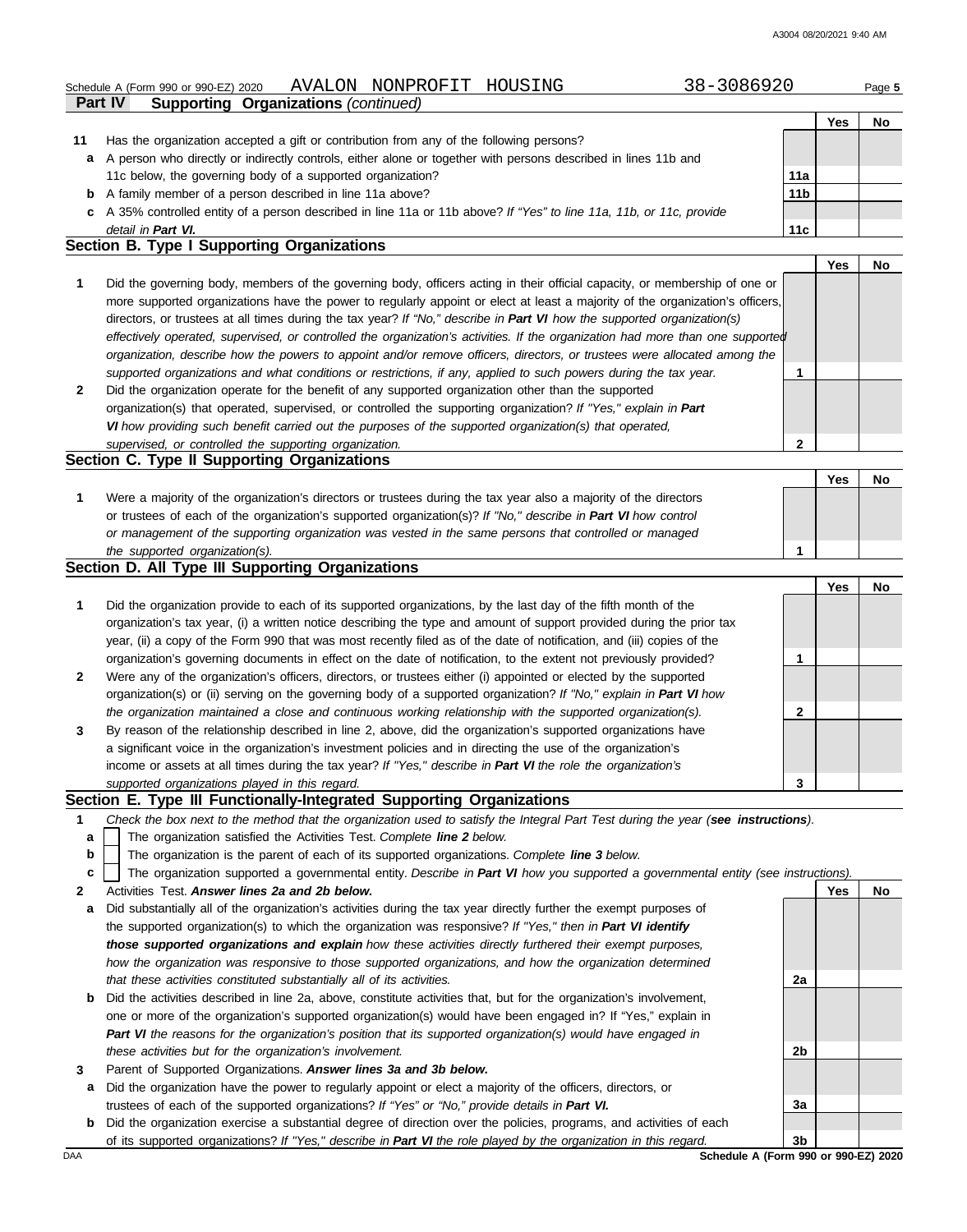| AVALON NONPROFIT HOUSING<br>Schedule A (Form 990 or 990-EZ) 2020                                                                                 |                          | 38-3086920     | Page 6                         |
|--------------------------------------------------------------------------------------------------------------------------------------------------|--------------------------|----------------|--------------------------------|
| Type III Non-Functionally Integrated 509(a)(3) Supporting Organizations<br><b>Part V</b>                                                         |                          |                |                                |
| Check here if the organization satisfied the Integral Part Test as a qualifying trust on Nov. 20, 1970 (explain in Part VI). See<br>$\mathbf{1}$ |                          |                |                                |
| instructions. All other Type III non-functionally integrated supporting organizations must complete Sections A through E.                        |                          |                |                                |
| Section A - Adjusted Net Income                                                                                                                  |                          | (A) Prior Year | (B) Current Year<br>(optional) |
| Net short-term capital gain<br>1                                                                                                                 | $\mathbf{1}$             |                |                                |
| $\mathbf{2}$<br>Recoveries of prior-year distributions                                                                                           | $\mathbf{2}$             |                |                                |
| Other gross income (see instructions)<br>3                                                                                                       | 3                        |                |                                |
| Add lines 1 through 3.<br>4                                                                                                                      | 4                        |                |                                |
| 5<br>Depreciation and depletion                                                                                                                  | 5                        |                |                                |
| Portion of operating expenses paid or incurred for production or collection of<br>6                                                              |                          |                |                                |
| gross income or for management, conservation, or maintenance of property                                                                         |                          |                |                                |
| held for production of income (see instructions)                                                                                                 | 6                        |                |                                |
| 7<br>Other expenses (see instructions)                                                                                                           | $\overline{\phantom{a}}$ |                |                                |
| Adjusted Net Income (subtract lines 5, 6, and 7 from line 4)<br>8                                                                                | 8                        |                |                                |
| Section B - Minimum Asset Amount                                                                                                                 |                          | (A) Prior Year | (B) Current Year<br>(optional) |
| Aggregate fair market value of all non-exempt-use assets (see<br>1.                                                                              |                          |                |                                |
| instructions for short tax year or assets held for part of year):                                                                                |                          |                |                                |
| a Average monthly value of securities                                                                                                            | 1a                       |                |                                |
| <b>b</b> Average monthly cash balances                                                                                                           | 1b                       |                |                                |
| c Fair market value of other non-exempt-use assets                                                                                               | 1c                       |                |                                |
| d Total (add lines 1a, 1b, and 1c)                                                                                                               | 1d                       |                |                                |
| e Discount claimed for blockage or other factors                                                                                                 |                          |                |                                |
| (explain in detail in Part VI):                                                                                                                  |                          |                |                                |
| $\mathbf{2}$<br>Acquisition indebtedness applicable to non-exempt-use assets                                                                     | $\mathbf{2}$             |                |                                |
| Subtract line 2 from line 1d.<br>3                                                                                                               | 3                        |                |                                |
| Cash deemed held for exempt use. Enter 0.015 of line 3 (for greater amount,<br>4                                                                 |                          |                |                                |
| see instructions).                                                                                                                               | 4                        |                |                                |
| Net value of non-exempt-use assets (subtract line 4 from line 3)<br>5                                                                            | 5                        |                |                                |
| Multiply line 5 by 0.035.<br>6                                                                                                                   | 6                        |                |                                |
| $\overline{\phantom{a}}$<br>Recoveries of prior-year distributions                                                                               | $\overline{7}$           |                |                                |
| Minimum Asset Amount (add line 7 to line 6)<br>8                                                                                                 | 8                        |                |                                |
| Section C - Distributable Amount                                                                                                                 |                          |                | <b>Current Year</b>            |
| Adjusted net income for prior year (from Section A, line 8, column A)<br>1.                                                                      | $\mathbf{1}$             |                |                                |
| Enter 0.85 of line 1.<br>2                                                                                                                       | $\mathbf{2}$             |                |                                |
| 3<br>Minimum asset amount for prior year (from Section B, line 8, column A)                                                                      | 3                        |                |                                |
| 4<br>Enter greater of line 2 or line 3.                                                                                                          | 4                        |                |                                |
| 5<br>Income tax imposed in prior year                                                                                                            | 5                        |                |                                |
| Distributable Amount. Subtract line 5 from line 4, unless subject to<br>6                                                                        |                          |                |                                |
| emergency temporary reduction (see instructions).                                                                                                | 6                        |                |                                |
| -                                                                                                                                                |                          |                |                                |

**7** | Check here if the current year is the organization's first as a non-functionally integrated Type III supporting organization (see instructions).

**Schedule A (Form 990 or 990-EZ) 2020**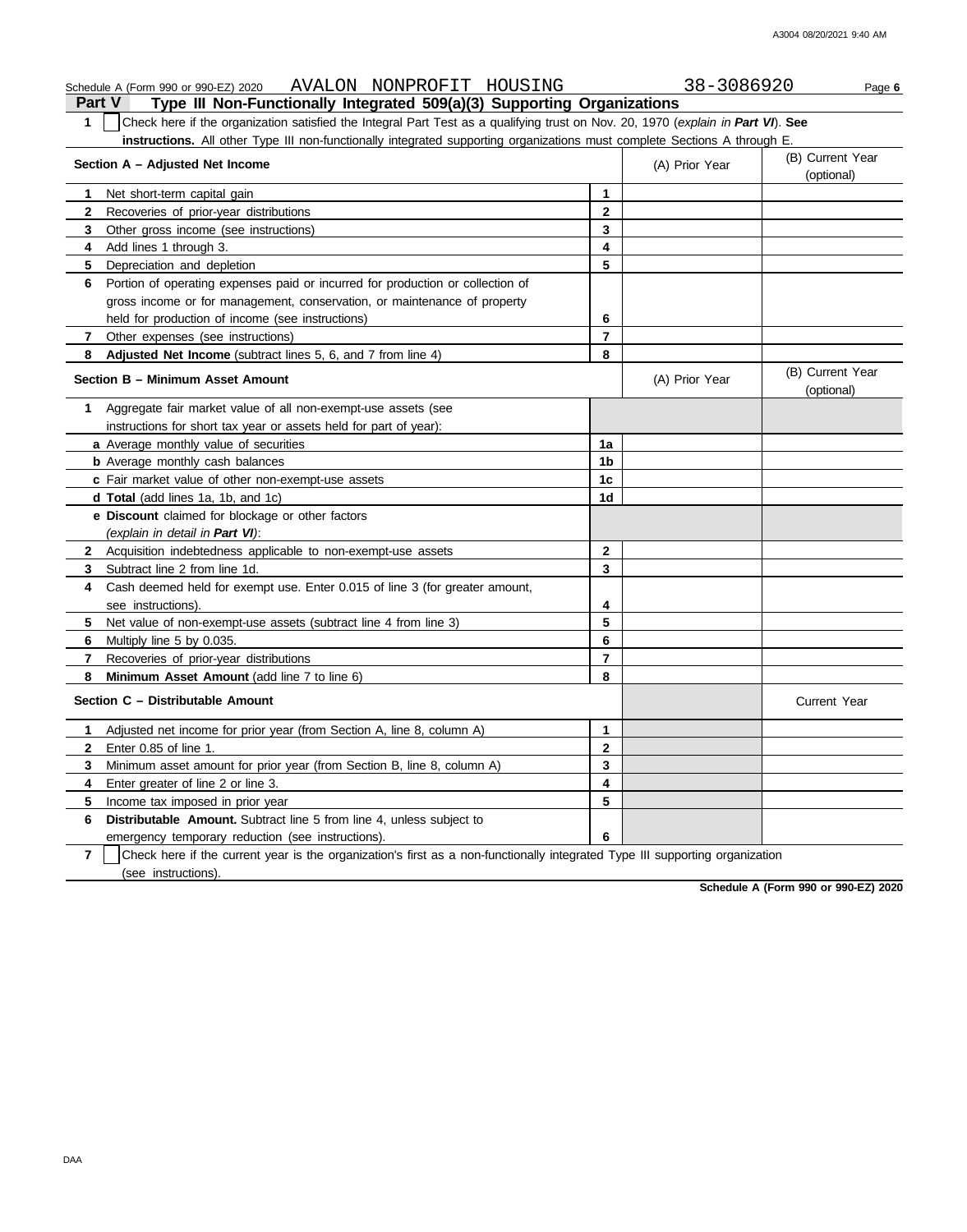|                           | AVALON NONPROFIT HOUSING<br>Schedule A (Form 990 or 990-EZ) 2020                           |                             | 38-3086920                | Page 7               |  |  |  |  |  |
|---------------------------|--------------------------------------------------------------------------------------------|-----------------------------|---------------------------|----------------------|--|--|--|--|--|
| <b>Part V</b>             | Type III Non-Functionally Integrated 509(a)(3) Supporting Organizations (continued)        |                             |                           |                      |  |  |  |  |  |
| Section D - Distributions | <b>Current Year</b>                                                                        |                             |                           |                      |  |  |  |  |  |
| 1                         | Amounts paid to supported organizations to accomplish exempt purposes                      |                             |                           |                      |  |  |  |  |  |
| 2                         |                                                                                            |                             |                           |                      |  |  |  |  |  |
|                           | organizations, in excess of income from activity                                           |                             |                           |                      |  |  |  |  |  |
| 3                         | Administrative expenses paid to accomplish exempt purposes of supported organizations      |                             |                           |                      |  |  |  |  |  |
| 4                         | Amounts paid to acquire exempt-use assets                                                  |                             |                           |                      |  |  |  |  |  |
| 5                         | Qualified set-aside amounts (prior IRS approval required-provide details in Part VI)       |                             |                           |                      |  |  |  |  |  |
| 6                         | Other distributions ( <i>describe in Part VI</i> ). See instructions.                      |                             |                           |                      |  |  |  |  |  |
| 7                         | <b>Total annual distributions.</b> Add lines 1 through 6.                                  |                             |                           |                      |  |  |  |  |  |
| 8                         | Distributions to attentive supported organizations to which the organization is responsive |                             |                           |                      |  |  |  |  |  |
|                           | (provide details in Part VI). See instructions.                                            |                             |                           |                      |  |  |  |  |  |
| 9                         | Distributable amount for 2020 from Section C, line 6                                       |                             |                           |                      |  |  |  |  |  |
| 10                        | Line 8 amount divided by line 9 amount                                                     |                             |                           |                      |  |  |  |  |  |
|                           |                                                                                            | (i)                         | (i)                       | (iii)                |  |  |  |  |  |
|                           | <b>Section E - Distribution Allocations (see instructions)</b>                             | <b>Excess Distributions</b> | <b>Underdistributions</b> | <b>Distributable</b> |  |  |  |  |  |
|                           | Distributable amount for 2020 from Section C. line 6                                       |                             | Pre-2020                  | Amount for 2020      |  |  |  |  |  |
| 1                         | Underdistributions, if any, for years prior to 2020                                        |                             |                           |                      |  |  |  |  |  |
| $\mathbf{2}$              | (reasonable cause required-explain in Part VI). See                                        |                             |                           |                      |  |  |  |  |  |
| 3                         | instructions.<br>Excess distributions carryover, if any, to 2020                           |                             |                           |                      |  |  |  |  |  |
|                           |                                                                                            |                             |                           |                      |  |  |  |  |  |
|                           |                                                                                            |                             |                           |                      |  |  |  |  |  |
|                           |                                                                                            |                             |                           |                      |  |  |  |  |  |
|                           | <b>c</b> From 2017                                                                         |                             |                           |                      |  |  |  |  |  |
|                           |                                                                                            |                             |                           |                      |  |  |  |  |  |
|                           |                                                                                            |                             |                           |                      |  |  |  |  |  |
|                           | f Total of lines 3a through 3e                                                             |                             |                           |                      |  |  |  |  |  |
|                           | g Applied to underdistributions of prior years                                             |                             |                           |                      |  |  |  |  |  |
|                           | h Applied to 2020 distributable amount                                                     |                             |                           |                      |  |  |  |  |  |
|                           | <i>i</i> Carryover from 2015 not applied (see instructions)                                |                             |                           |                      |  |  |  |  |  |
|                           | Remainder. Subtract lines 3g, 3h, and 3i from line 3f.                                     |                             |                           |                      |  |  |  |  |  |
| 4                         | Distributions for 2020 from                                                                |                             |                           |                      |  |  |  |  |  |
|                           | \$<br>Section D, line 7:                                                                   |                             |                           |                      |  |  |  |  |  |
|                           | a Applied to underdistributions of prior years                                             |                             |                           |                      |  |  |  |  |  |
|                           | <b>b</b> Applied to 2020 distributable amount                                              |                             |                           |                      |  |  |  |  |  |
|                           | c Remainder. Subtract lines 4a and 4b from line 4.                                         |                             |                           |                      |  |  |  |  |  |
| 5                         | Remaining underdistributions for years prior to 2020, if                                   |                             |                           |                      |  |  |  |  |  |
|                           | any. Subtract lines 3g and 4a from line 2. For result                                      |                             |                           |                      |  |  |  |  |  |
|                           | greater than zero, explain in Part VI. See instructions.                                   |                             |                           |                      |  |  |  |  |  |
| 6                         | Remaining underdistributions for 2020 Subtract lines 3h                                    |                             |                           |                      |  |  |  |  |  |
|                           | and 4b from line 1. For result greater than zero, explain in                               |                             |                           |                      |  |  |  |  |  |
|                           | Part VI. See instructions.                                                                 |                             |                           |                      |  |  |  |  |  |
| 7                         | Excess distributions carryover to 2021. Add lines 3j                                       |                             |                           |                      |  |  |  |  |  |
|                           | and 4c.                                                                                    |                             |                           |                      |  |  |  |  |  |
| 8                         | Breakdown of line 7:                                                                       |                             |                           |                      |  |  |  |  |  |
|                           | a Excess from 2016                                                                         |                             |                           |                      |  |  |  |  |  |
|                           | <b>b</b> Excess from 2017                                                                  |                             |                           |                      |  |  |  |  |  |
|                           |                                                                                            |                             |                           |                      |  |  |  |  |  |
|                           |                                                                                            |                             |                           |                      |  |  |  |  |  |
|                           |                                                                                            |                             |                           |                      |  |  |  |  |  |

**Schedule A (Form 990 or 990-EZ) 2020**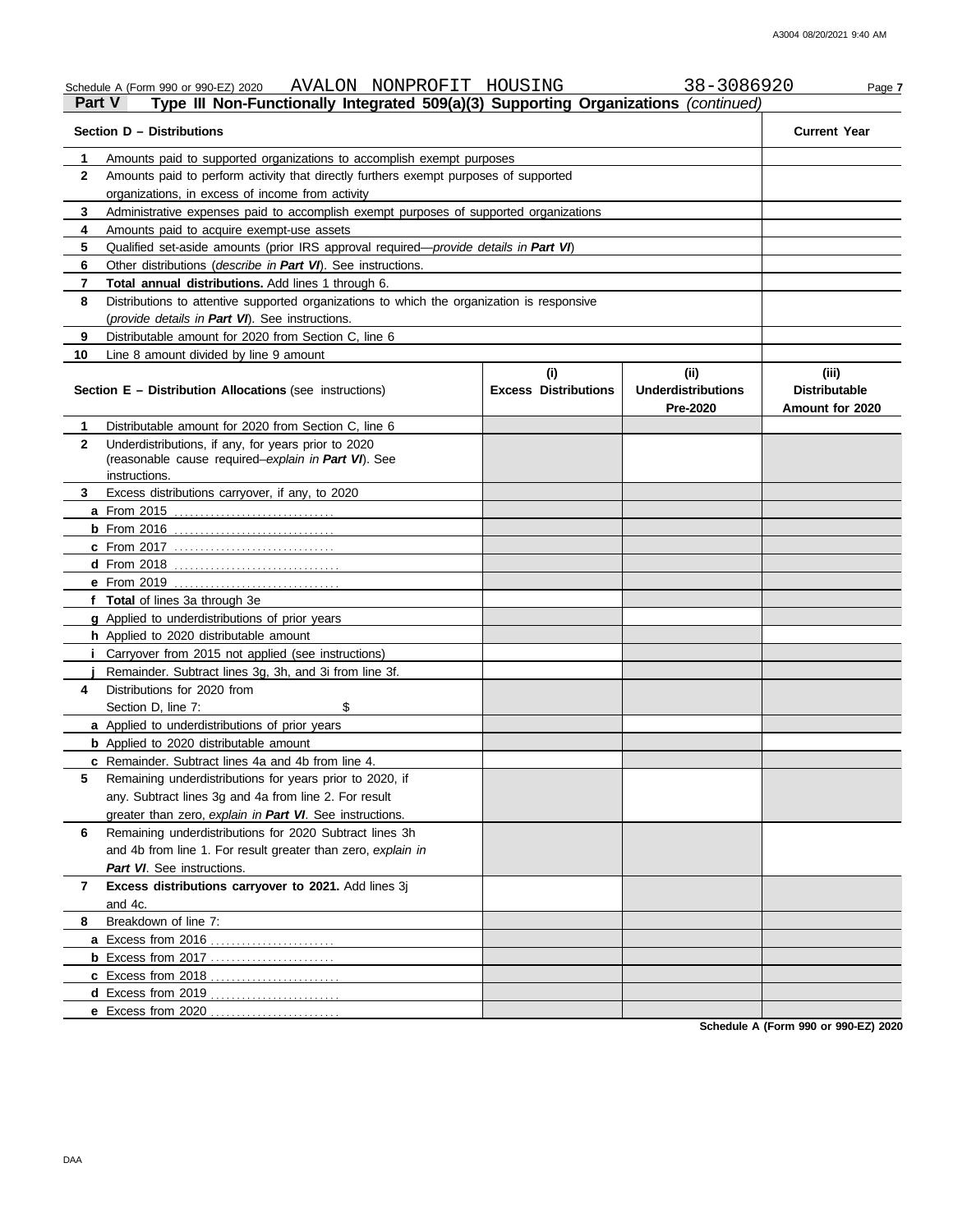|         | Schedule A (Form 990 or 990-EZ) 2020                                                           |  |           |                                                                                                                                                                                                                                                                                                                                                                                                                                                                                                                                                                      |  |
|---------|------------------------------------------------------------------------------------------------|--|-----------|----------------------------------------------------------------------------------------------------------------------------------------------------------------------------------------------------------------------------------------------------------------------------------------------------------------------------------------------------------------------------------------------------------------------------------------------------------------------------------------------------------------------------------------------------------------------|--|
| Part VI |                                                                                                |  |           | m 990 or 990-EZ) 2020 AVALON NONPROFIT HOUSING 38-3086920 Page 8<br><b>Supplemental Information.</b> Provide the explanations required by Part II, line 10; Part II, line 17a or 17b; Part<br>III, line 12; Part IV, Section A, lines 1, 2, 3b, 3c, 4b, 4c, 5a, 6, 9a, 9b, 9c, 11a, 11b, and 11c; Part IV, Section<br>B, lines 1 and 2; Part IV, Section C, line 1; Part IV, Section D, lines 2 and 3; Part IV, Section E, lines 1c, 2a, 2b,<br>3a, and 3b; Part V, line 1; Part V, Section B, line 1e; Part V, Section D, lines 5, 6, and 8; and Part V, Section E, |  |
|         | lines 2, 5, and 6. Also complete this part for any additional information. (See instructions.) |  |           |                                                                                                                                                                                                                                                                                                                                                                                                                                                                                                                                                                      |  |
|         | PART III, LINE 12 - OTHER INCOME DETAIL                                                        |  |           |                                                                                                                                                                                                                                                                                                                                                                                                                                                                                                                                                                      |  |
|         | OTHER INCOME                                                                                   |  | \$ 41,135 |                                                                                                                                                                                                                                                                                                                                                                                                                                                                                                                                                                      |  |
|         |                                                                                                |  |           |                                                                                                                                                                                                                                                                                                                                                                                                                                                                                                                                                                      |  |
|         |                                                                                                |  |           |                                                                                                                                                                                                                                                                                                                                                                                                                                                                                                                                                                      |  |
|         |                                                                                                |  |           |                                                                                                                                                                                                                                                                                                                                                                                                                                                                                                                                                                      |  |
|         |                                                                                                |  |           |                                                                                                                                                                                                                                                                                                                                                                                                                                                                                                                                                                      |  |
|         |                                                                                                |  |           |                                                                                                                                                                                                                                                                                                                                                                                                                                                                                                                                                                      |  |
|         |                                                                                                |  |           |                                                                                                                                                                                                                                                                                                                                                                                                                                                                                                                                                                      |  |
|         |                                                                                                |  |           |                                                                                                                                                                                                                                                                                                                                                                                                                                                                                                                                                                      |  |
|         |                                                                                                |  |           |                                                                                                                                                                                                                                                                                                                                                                                                                                                                                                                                                                      |  |
|         |                                                                                                |  |           |                                                                                                                                                                                                                                                                                                                                                                                                                                                                                                                                                                      |  |
|         |                                                                                                |  |           |                                                                                                                                                                                                                                                                                                                                                                                                                                                                                                                                                                      |  |
|         |                                                                                                |  |           |                                                                                                                                                                                                                                                                                                                                                                                                                                                                                                                                                                      |  |
|         |                                                                                                |  |           |                                                                                                                                                                                                                                                                                                                                                                                                                                                                                                                                                                      |  |
|         |                                                                                                |  |           |                                                                                                                                                                                                                                                                                                                                                                                                                                                                                                                                                                      |  |
|         |                                                                                                |  |           |                                                                                                                                                                                                                                                                                                                                                                                                                                                                                                                                                                      |  |
|         |                                                                                                |  |           |                                                                                                                                                                                                                                                                                                                                                                                                                                                                                                                                                                      |  |
|         |                                                                                                |  |           |                                                                                                                                                                                                                                                                                                                                                                                                                                                                                                                                                                      |  |
|         |                                                                                                |  |           |                                                                                                                                                                                                                                                                                                                                                                                                                                                                                                                                                                      |  |
|         |                                                                                                |  |           |                                                                                                                                                                                                                                                                                                                                                                                                                                                                                                                                                                      |  |
|         |                                                                                                |  |           |                                                                                                                                                                                                                                                                                                                                                                                                                                                                                                                                                                      |  |
|         |                                                                                                |  |           |                                                                                                                                                                                                                                                                                                                                                                                                                                                                                                                                                                      |  |
|         |                                                                                                |  |           |                                                                                                                                                                                                                                                                                                                                                                                                                                                                                                                                                                      |  |
|         |                                                                                                |  |           |                                                                                                                                                                                                                                                                                                                                                                                                                                                                                                                                                                      |  |
|         |                                                                                                |  |           |                                                                                                                                                                                                                                                                                                                                                                                                                                                                                                                                                                      |  |
|         |                                                                                                |  |           |                                                                                                                                                                                                                                                                                                                                                                                                                                                                                                                                                                      |  |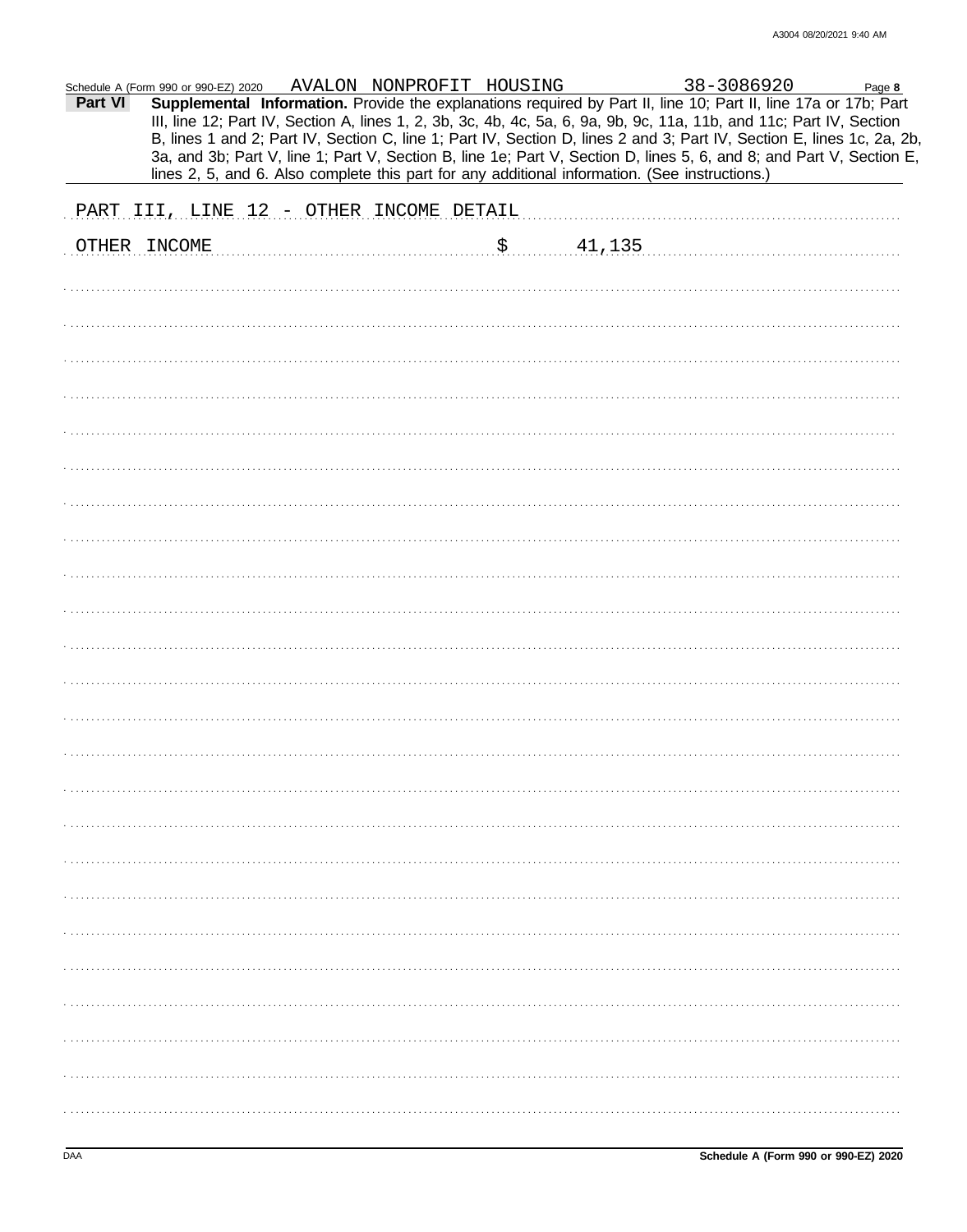| A3004 08/20/2021 9:40 AM |  |
|--------------------------|--|
|                          |  |

OMB No. 1545-0047

**2020**

|  |  | <b>Schedule B</b> |
|--|--|-------------------|
|--|--|-------------------|

| (Form 990, 990-EZ,         |
|----------------------------|
| or 990-PF)                 |
| Department of the Treasury |
| Internal Revenue Service   |

# **Schedule of Contributors**

**or 990-PF)** u **Attach to Form 990, Form 990-EZ, or Form 990-PF.** u **Go to** *www.irs.gov/Form990* **for the latest information.**

**Employer identification number**

Name of the organization AVALON NONPROFIT HOUSING

CORPORATION 38-3086920

| Organization type (check one): |  |  |
|--------------------------------|--|--|
|                                |  |  |

| Filers of:         | Section:                                                                    |
|--------------------|-----------------------------------------------------------------------------|
| Form 990 or 990-EZ | $ X $ 501(c)( $3$ ) (enter number) organization                             |
|                    | $4947(a)(1)$ nonexempt charitable trust not treated as a private foundation |
|                    | 527 political organization                                                  |
| Form 990-PF        | $501(c)(3)$ exempt private foundation                                       |
|                    | $4947(a)(1)$ nonexempt charitable trust treated as a private foundation     |
|                    | $501(c)(3)$ taxable private foundation                                      |

Check if your organization is covered by the **General Rule** or a **Special Rule. Note:** Only a section 501(c)(7), (8), or (10) organization can check boxes for both the General Rule and a Special Rule. See instructions.

#### **General Rule**

 $\overline{X}$  For an organization filing Form 990, 990-EZ, or 990-PF that received, during the year, contributions totaling \$5,000 or more (in money or property) from any one contributor. Complete Parts I and II. See instructions for determining a contributor's total contributions.

#### **Special Rules**

For an organization described in section 501(c)(3) filing Form 990 or 990-EZ that met the  $33^{1/3\%}$  support test of the regulations under sections 509(a)(1) and 170(b)(1)(A)(vi), that checked Schedule A (Form 990 or 990-EZ), Part II, line 13, 16a, or 16b, and that received from any one contributor, during the year, total contributions of the greater of **(1)** \$5,000; or **(2)** 2% of the amount on (i) Form 990, Part VIII, line 1h; or (ii) Form 990-EZ, line 1. Complete Parts I and II.

literary, or educational purposes, or for the prevention of cruelty to children or animals. Complete Parts I (entering For an organization described in section 501(c)(7), (8), or (10) filing Form 990 or 990-EZ that received from any one contributor, during the year, total contributions of more than \$1,000 *exclusively* for religious, charitable, scientific, "N/A" in column (b) instead of the contributor name and address), II, and III.

For an organization described in section 501(c)(7), (8), or (10) filing Form 990 or 990-EZ that received from any one contributor, during the year, contributions *exclusively* for religious, charitable, etc., purposes, but no such contributions totaled more than \$1,000. If this box is checked, enter here the total contributions that were received during the year for an *exclusively* religious, charitable, etc., purpose. Don't complete any of the parts unless the **General Rule** applies to this organization because it received *nonexclusively* religious, charitable, etc., contributions totaling \$5,000 or more during the year . . . . . . . . . . . . . . . . . . . . . . . . . . . . . . . . . . . . . . . . . . . . . . . . . . . . . . . . . . . . . . . . . . . . . . . . . . . .  $\triangleright$  \$

990-EZ, or 990-PF), but it **must** answer "No" on Part IV, line 2, of its Form 990; or check the box on line H of its Form 990-EZ or on its Form 990-PF, Part I, line 2, to certify that it doesn't meet the filing requirements of Schedule B (Form 990, 990-EZ, or 990-PF). **Caution:** An organization that isn't covered by the General Rule and/or the Special Rules doesn't file Schedule B (Form 990,

**For Paperwork Reduction Act Notice, see the instructions for Form 990, 990-EZ, or 990-PF.**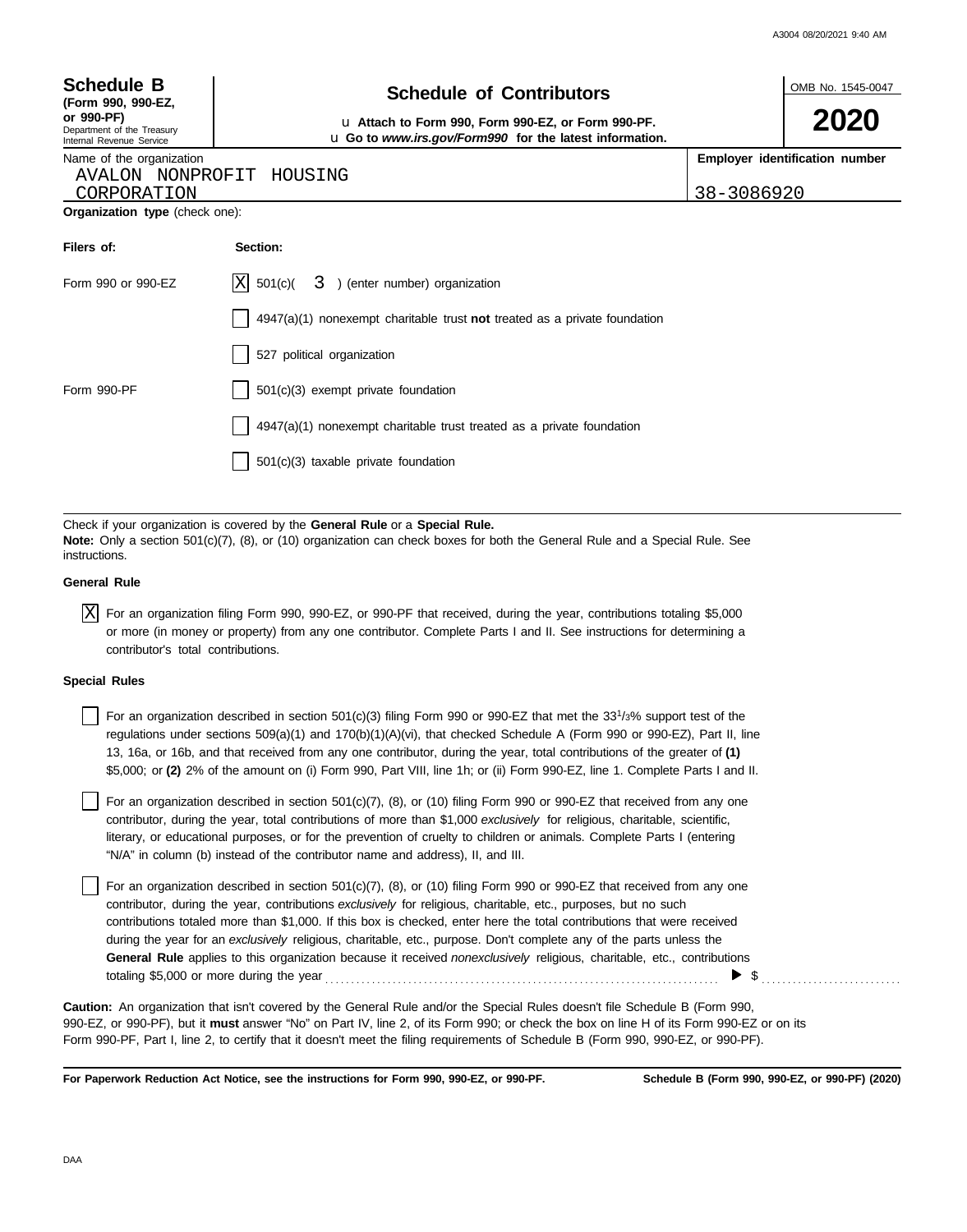| Name of organization | Schedule B (Form 990, 990-EZ, or 990-PF) (2020)<br>AVALON NONPROFIT HOUSING                    | PAGE 1                            | OF<br>6<br>Page 2<br>Employer identification number<br>38-3086920                                                     |
|----------------------|------------------------------------------------------------------------------------------------|-----------------------------------|-----------------------------------------------------------------------------------------------------------------------|
| Part I               | Contributors (see instructions). Use duplicate copies of Part I if additional space is needed. |                                   |                                                                                                                       |
| (a)<br>No.           | (b)<br>Name, address, and ZIP + 4                                                              | (c)<br><b>Total contributions</b> | (d)<br>Type of contribution                                                                                           |
| $\mathbf 1$          |                                                                                                | 35,000<br>$\sim$                  | Person<br>Payroll<br><b>Noncash</b><br>(Complete Part II for<br>noncash contributions.)                               |
| (a)<br>No.           | (b)<br>Name, address, and ZIP + 4                                                              | (c)<br><b>Total contributions</b> | (d)<br>Type of contribution                                                                                           |
| $\overline{2}$       |                                                                                                | 35,780<br>\$                      | Χ<br>Person<br>Payroll<br>$\overline{\text{X}}$<br><b>Noncash</b><br>(Complete Part II for<br>noncash contributions.) |
| (a)<br>No.           | (b)<br>Name, address, and ZIP + 4                                                              | (c)<br><b>Total contributions</b> | (d)<br>Type of contribution                                                                                           |
| 3                    |                                                                                                | 26,908<br>\$                      | Χ<br>Person<br>Payroll<br>$\overline{\text{X}}$<br><b>Noncash</b><br>(Complete Part II for<br>noncash contributions.) |
| (a)<br>No.           | (b)<br>Name, address, and ZIP + 4                                                              | (c)<br><b>Total contributions</b> | (d)<br>Type of contribution                                                                                           |
| 4                    |                                                                                                | \$<br><u>9,250</u>                | Χ<br>Person<br>Payroll<br>Noncash<br>(Complete Part II for<br>noncash contributions.)                                 |
| (a)<br>No.           | (b)<br>Name, address, and ZIP + 4                                                              | (c)<br><b>Total contributions</b> | (d)<br>Type of contribution                                                                                           |
| $\overline{5}$       |                                                                                                | .5,150<br>\$                      | Person<br>Payroll<br><b>Noncash</b><br>(Complete Part II for<br>noncash contributions.)                               |
| (a)<br>No.           | (b)<br>Name, address, and ZIP + 4                                                              | (c)<br><b>Total contributions</b> | (d)<br>Type of contribution                                                                                           |
| 6 <sub>1</sub>       |                                                                                                | 15,500<br>\$                      | Person<br>Payroll<br><b>Noncash</b><br>(Complete Part II for<br>noncash contributions.)                               |

**Schedule B (Form 990, 990-EZ, or 990-PF) (2020)**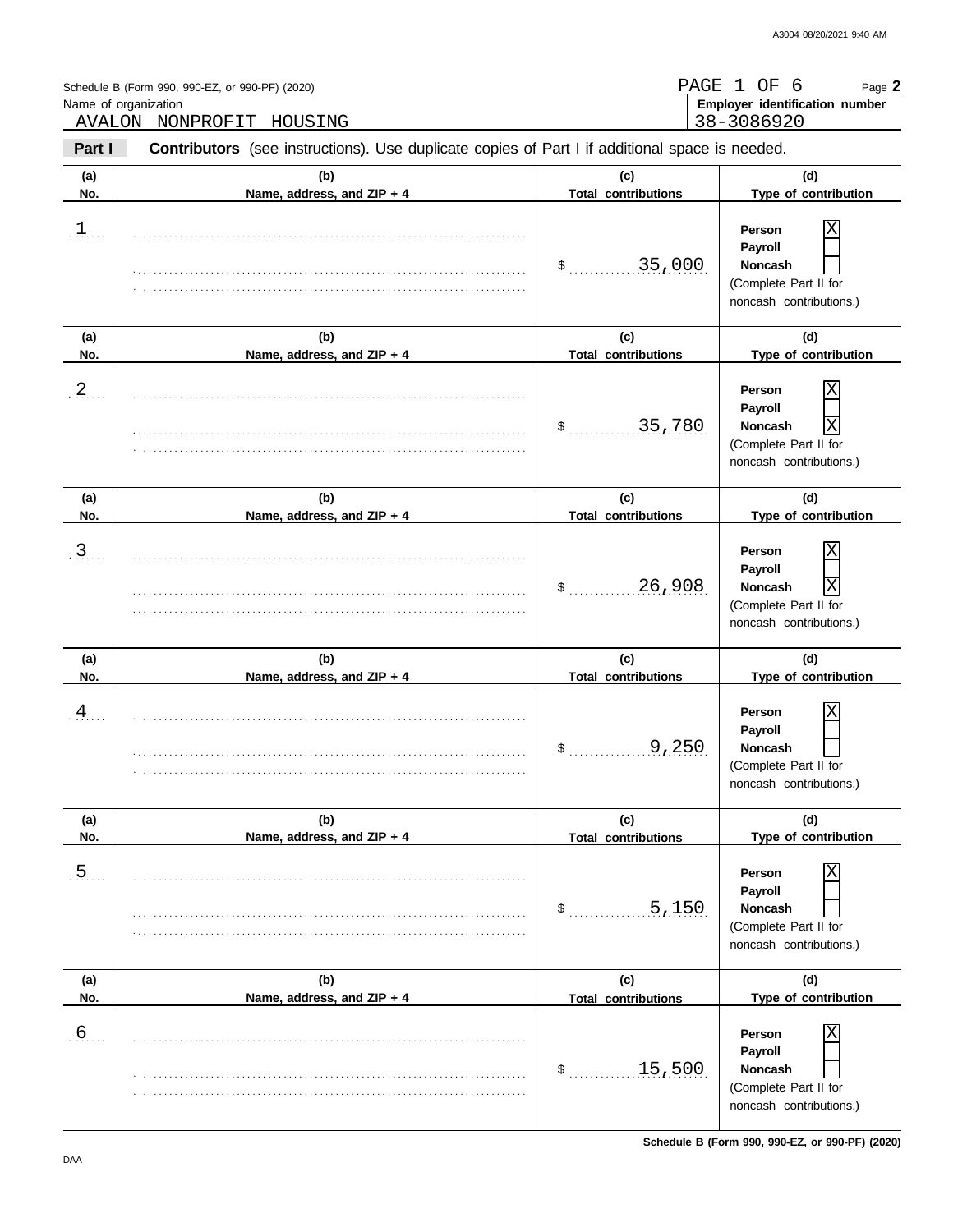| Name of organization | Schedule B (Form 990, 990-EZ, or 990-PF) (2020)<br>AVALON NONPROFIT<br>HOUSING                 | PAGE                              | 2<br>OF<br>6<br>Page 2<br>Employer identification number<br>38-3086920                            |
|----------------------|------------------------------------------------------------------------------------------------|-----------------------------------|---------------------------------------------------------------------------------------------------|
| Part I               | Contributors (see instructions). Use duplicate copies of Part I if additional space is needed. |                                   |                                                                                                   |
| (a)<br>No.           | (b)<br>Name, address, and ZIP + 4                                                              | (c)<br><b>Total contributions</b> | (d)<br>Type of contribution                                                                       |
| $\overline{7}$       |                                                                                                | 19,657<br>$\sim$                  | Person<br>Payroll<br>Χ<br><b>Noncash</b><br>(Complete Part II for<br>noncash contributions.)      |
| (a)<br>No.           | (b)<br>Name, address, and ZIP + 4                                                              | (c)<br><b>Total contributions</b> | (d)<br>Type of contribution                                                                       |
| $\overline{8}$       |                                                                                                | 5,000<br>\$                       | Person<br>Payroll<br><b>Noncash</b><br>(Complete Part II for<br>noncash contributions.)           |
| (a)<br>No.           | (b)<br>Name, address, and ZIP + 4                                                              | (c)<br><b>Total contributions</b> | (d)<br>Type of contribution                                                                       |
| $\overline{9}$       |                                                                                                | 14,908<br>\$                      | Χ<br>Person<br>Payroll<br>X<br><b>Noncash</b><br>(Complete Part II for<br>noncash contributions.) |
| (a)<br>No.           | (b)<br>Name, address, and ZIP + 4                                                              | (c)<br><b>Total contributions</b> | (d)<br>Type of contribution                                                                       |
| 10                   |                                                                                                | 5,000<br>\$                       | Χ<br>Person<br>Payroll<br>Noncash<br>(Complete Part II for<br>noncash contributions.)             |
| (a)<br>No.           | (b)<br>Name, address, and ZIP + 4                                                              | (c)<br><b>Total contributions</b> | (d)<br>Type of contribution                                                                       |
| $\boxed{11}$         |                                                                                                | 40,026<br>$$^{\circ}$             | Person<br>Payroll<br>Χ<br><b>Noncash</b><br>(Complete Part II for<br>noncash contributions.)      |
| (a)<br>No.           | (b)<br>Name, address, and ZIP + 4                                                              | (c)<br><b>Total contributions</b> | (d)<br>Type of contribution                                                                       |
| 12.                  |                                                                                                | 75,000<br>\$                      | Person<br>Payroll<br>Noncash<br>(Complete Part II for<br>noncash contributions.)                  |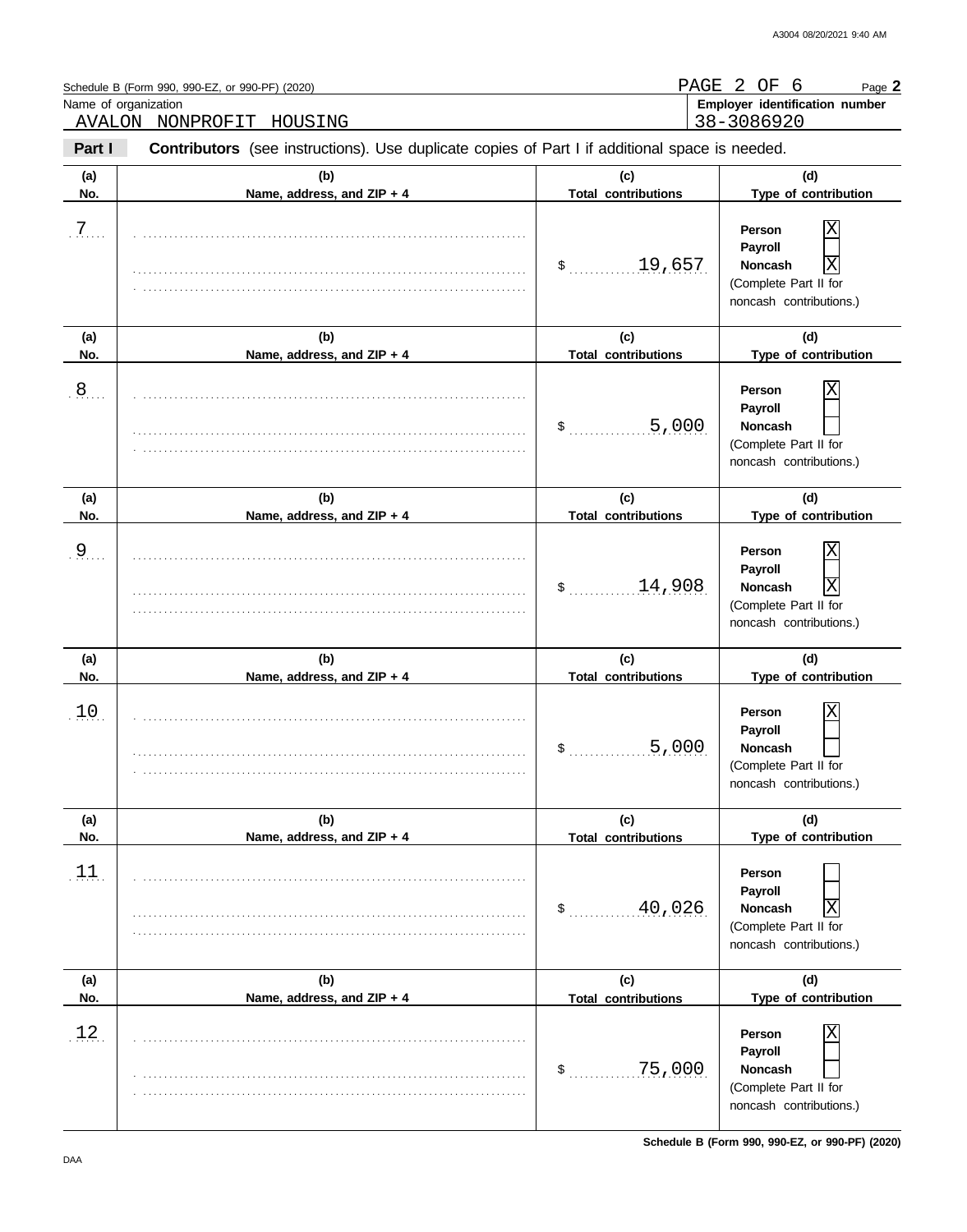|            | Schedule B (Form 990, 990-EZ, or 990-PF) (2020)<br>Name of organization<br>AVALON NONPROFIT HOUSING |                                   | PAGE 3 OF 6<br>Page 2<br>Employer identification number<br>38-3086920                                            |
|------------|-----------------------------------------------------------------------------------------------------|-----------------------------------|------------------------------------------------------------------------------------------------------------------|
| Part I     | Contributors (see instructions). Use duplicate copies of Part I if additional space is needed.      |                                   |                                                                                                                  |
| (a)<br>No. | (b)<br>Name, address, and ZIP + 4                                                                   | (c)<br><b>Total contributions</b> | (d)<br>Type of contribution                                                                                      |
| 13.        |                                                                                                     | 16,000<br>$\mathfrak s$           | Person<br>Payroll<br><b>Noncash</b><br>(Complete Part II for<br>noncash contributions.)                          |
| (a)<br>No. | (b)<br>Name, address, and ZIP + 4                                                                   | (c)<br><b>Total contributions</b> | (d)<br>Type of contribution                                                                                      |
| 14         |                                                                                                     | 27,862<br>$\sim$                  | Person<br>Payroll<br>$\overline{\text{X}}$<br><b>Noncash</b><br>(Complete Part II for<br>noncash contributions.) |
| (a)<br>No. | (b)<br>Name, address, and ZIP + 4                                                                   | (c)<br><b>Total contributions</b> | (d)<br>Type of contribution                                                                                      |
| 15.        |                                                                                                     | 10,000<br>\$                      | Person<br>Payroll<br><b>Noncash</b><br>(Complete Part II for<br>noncash contributions.)                          |
| (a)<br>No. | (b)<br>Name, address, and ZIP + 4                                                                   | (c)<br><b>Total contributions</b> | (d)<br>Type of contribution                                                                                      |
| 16         |                                                                                                     | 5,000<br>\$                       | Χ<br>Person<br>Payroll<br>Noncash<br>(Complete Part II for<br>noncash contributions.)                            |
| (a)<br>No. | (b)<br>Name, address, and ZIP + 4                                                                   | (c)<br><b>Total contributions</b> | (d)<br>Type of contribution                                                                                      |
| 17.        |                                                                                                     | 50,000<br>\$                      | Person<br>Payroll<br><b>Noncash</b><br>(Complete Part II for<br>noncash contributions.)                          |
| (a)<br>No. | (b)<br>Name, address, and ZIP + 4                                                                   | (c)<br><b>Total contributions</b> | (d)<br>Type of contribution                                                                                      |
| 18         |                                                                                                     | 149,083<br>$\mathsf{\$}$          | Person<br>Payroll<br>Χ<br>Noncash<br>(Complete Part II for<br>noncash contributions.)                            |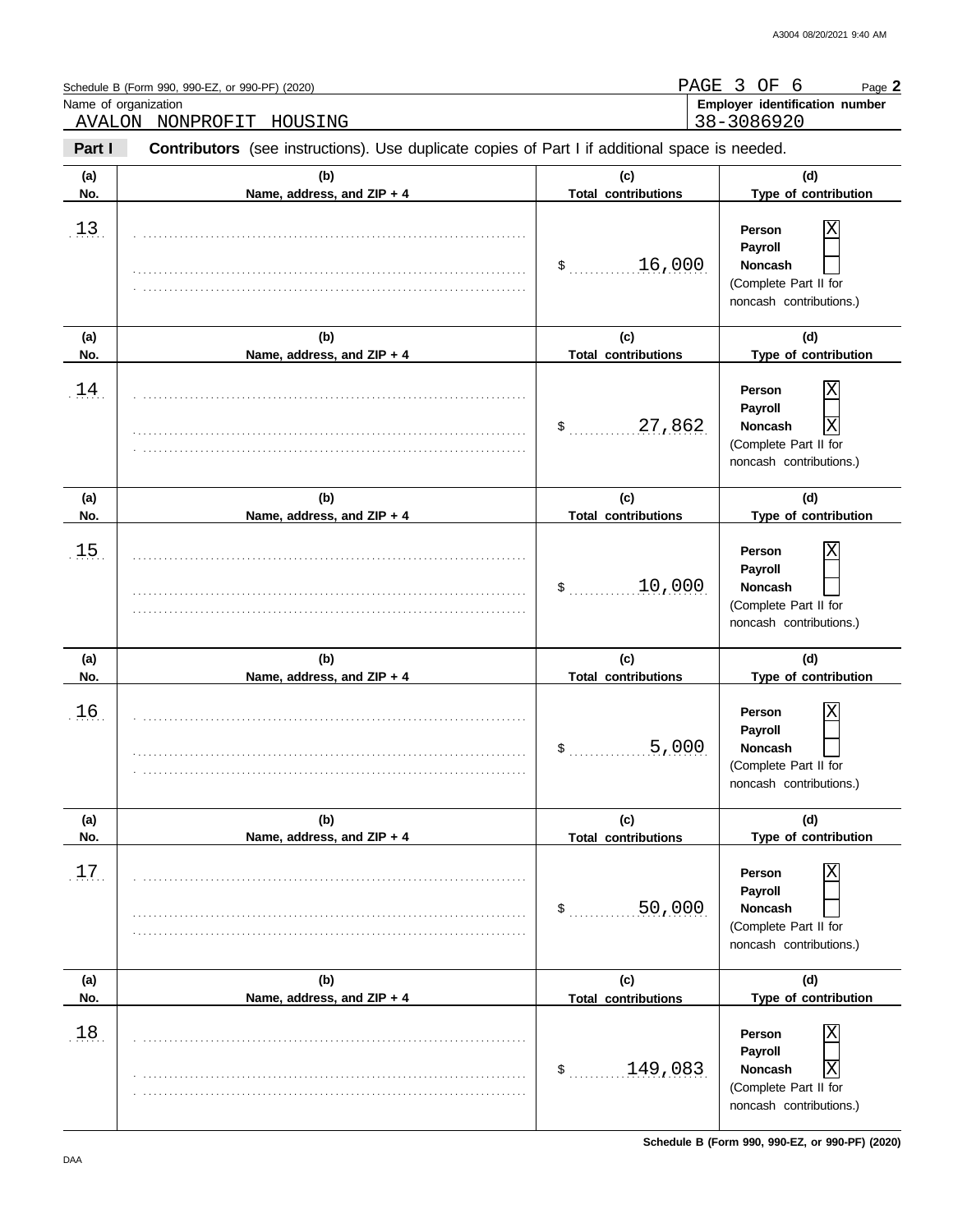| Name of organization | Schedule B (Form 990, 990-EZ, or 990-PF) (2020)<br>AVALON NONPROFIT HOUSING                    |                                   | PAGE 4 OF 6<br>Page 2<br>Employer identification number<br>38-3086920                                            |
|----------------------|------------------------------------------------------------------------------------------------|-----------------------------------|------------------------------------------------------------------------------------------------------------------|
| Part I               | Contributors (see instructions). Use duplicate copies of Part I if additional space is needed. |                                   |                                                                                                                  |
| (a)<br>No.           | (b)<br>Name, address, and ZIP + 4                                                              | (c)<br><b>Total contributions</b> | (d)<br>Type of contribution                                                                                      |
| 19.                  |                                                                                                | 5,000<br>$\mathfrak s$            | Person<br>Payroll<br><b>Noncash</b><br>(Complete Part II for<br>noncash contributions.)                          |
| (a)<br>No.           | (b)<br>Name, address, and ZIP + 4                                                              | (c)<br><b>Total contributions</b> | (d)<br>Type of contribution                                                                                      |
| 20                   |                                                                                                | 23,853<br>$\sim$                  | Person<br>Payroll<br>$\overline{\text{X}}$<br><b>Noncash</b><br>(Complete Part II for<br>noncash contributions.) |
| (a)<br>No.           | (b)<br>Name, address, and ZIP + 4                                                              | (c)<br><b>Total contributions</b> | (d)<br>Type of contribution                                                                                      |
| 21                   |                                                                                                | 87,600<br>S.                      | Person<br>Payroll<br><b>Noncash</b><br>(Complete Part II for<br>noncash contributions.)                          |
| (a)<br>No.           | (b)<br>Name, address, and ZIP + 4                                                              | (c)<br><b>Total contributions</b> | (d)<br>Type of contribution                                                                                      |
| 22.                  |                                                                                                | \$<br><u>7,500</u>                | Χ<br>Person<br>Payroll<br>Noncash<br>(Complete Part II for<br>noncash contributions.)                            |
| (a)<br>No.           | (b)<br>Name, address, and ZIP + 4                                                              | (c)<br><b>Total contributions</b> | (d)<br>Type of contribution                                                                                      |
| 23                   |                                                                                                | 75,000<br>\$                      | Person<br>Payroll<br><b>Noncash</b><br>(Complete Part II for<br>noncash contributions.)                          |
| (a)<br>No.           | (b)<br>Name, address, and ZIP + 4                                                              | (c)<br><b>Total contributions</b> | (d)<br>Type of contribution                                                                                      |
| 24.                  |                                                                                                | 15,000<br>\$                      | Person<br>Payroll<br>Noncash<br>(Complete Part II for<br>noncash contributions.)                                 |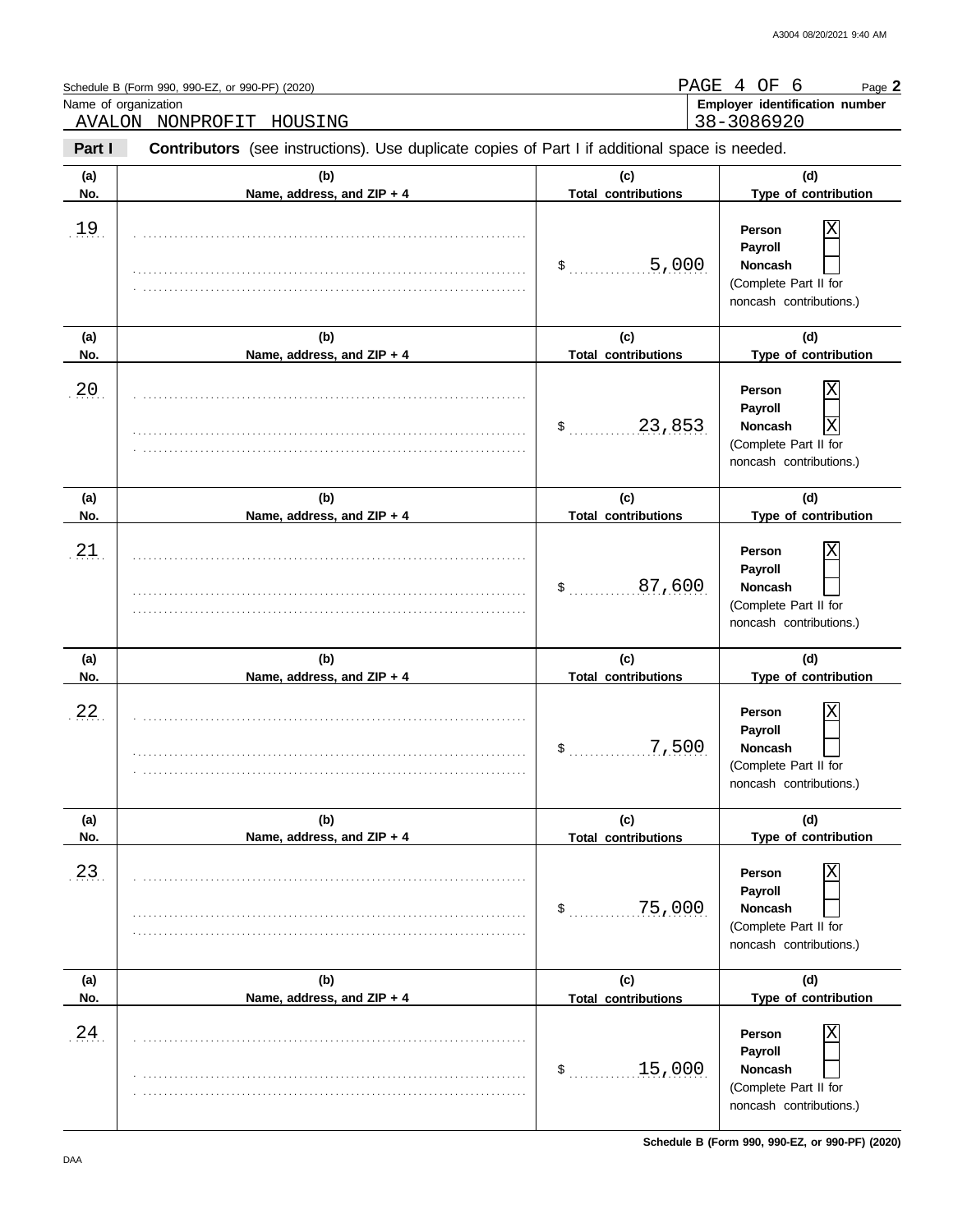|            | Schedule B (Form 990, 990-EZ, or 990-PF) (2020)<br>Name of organization<br>AVALON NONPROFIT HOUSING |                                   | PAGE 5 OF 6<br>Page 2<br>Employer identification number<br>38-3086920                        |
|------------|-----------------------------------------------------------------------------------------------------|-----------------------------------|----------------------------------------------------------------------------------------------|
| Part I     | Contributors (see instructions). Use duplicate copies of Part I if additional space is needed.      |                                   |                                                                                              |
| (a)<br>No. | (b)<br>Name, address, and ZIP + 4                                                                   | (c)<br><b>Total contributions</b> | (d)<br>Type of contribution                                                                  |
| 25.        |                                                                                                     | .5,000<br>$\sim$                  | Person<br>Payroll<br><b>Noncash</b><br>(Complete Part II for<br>noncash contributions.)      |
| (a)<br>No. | (b)<br>Name, address, and ZIP + 4                                                                   | (c)<br><b>Total contributions</b> | (d)<br>Type of contribution                                                                  |
| 26         |                                                                                                     | 5,150<br>$\sim$                   | Person<br>Payroll<br><b>Noncash</b><br>(Complete Part II for<br>noncash contributions.)      |
| (a)<br>No. | (b)<br>Name, address, and ZIP + 4                                                                   | (c)<br><b>Total contributions</b> | (d)<br>Type of contribution                                                                  |
| 27         |                                                                                                     | 10,000<br>$\sim$                  | Person<br>Payroll<br><b>Noncash</b><br>(Complete Part II for<br>noncash contributions.)      |
| (a)<br>No. | (b)<br>Name, address, and ZIP + 4                                                                   | (c)<br><b>Total contributions</b> | (d)<br>Type of contribution                                                                  |
| 28         |                                                                                                     | 29,591<br>\$                      | Person<br>Payroll<br>Noncash<br> X <br>(Complete Part II for<br>noncash contributions.)      |
| (a)<br>No. | (b)<br>Name, address, and ZIP + 4                                                                   | (c)<br><b>Total contributions</b> | (d)<br>Type of contribution                                                                  |
| 29.        |                                                                                                     | 25,000<br>$\sim$                  | Person<br>Payroll<br><b>Noncash</b><br>(Complete Part II for<br>noncash contributions.)      |
| (a)<br>No. | (b)<br>Name, address, and ZIP + 4                                                                   | (c)<br><b>Total contributions</b> | (d)<br>Type of contribution                                                                  |
| .30.       |                                                                                                     | 18,237<br>\$                      | Person<br>Payroll<br>Χ<br><b>Noncash</b><br>(Complete Part II for<br>noncash contributions.) |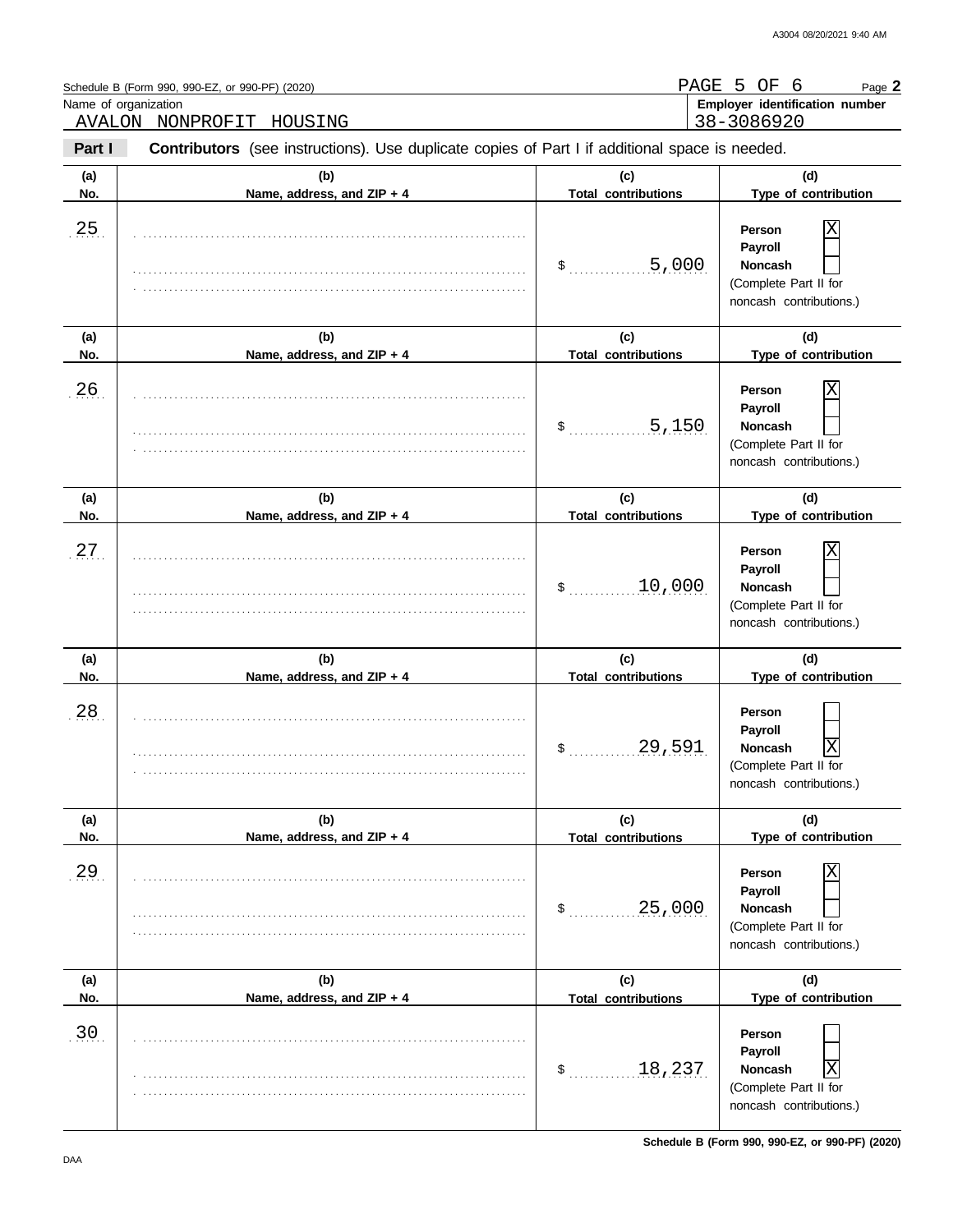| Name of organization | Schedule B (Form 990, 990-EZ, or 990-PF) (2020)<br>AVALON NONPROFIT HOUSING                    |                                   | PAGE 6 OF 6<br>Page 2<br>Employer identification number<br>38-3086920                   |
|----------------------|------------------------------------------------------------------------------------------------|-----------------------------------|-----------------------------------------------------------------------------------------|
| Part I               | Contributors (see instructions). Use duplicate copies of Part I if additional space is needed. |                                   |                                                                                         |
| (a)<br>No.           | (b)<br>Name, address, and ZIP + 4                                                              | (c)<br><b>Total contributions</b> | (d)<br>Type of contribution                                                             |
| 31.                  |                                                                                                | 10,000<br>$\sim$                  | Person<br>Payroll<br><b>Noncash</b><br>(Complete Part II for<br>noncash contributions.) |
| (a)<br>No.           | (b)<br>Name, address, and ZIP + 4                                                              | (c)<br><b>Total contributions</b> | (d)<br>Type of contribution                                                             |
| 32                   |                                                                                                | 29,000<br>$\sim$                  | Person<br>Payroll<br><b>Noncash</b><br>(Complete Part II for<br>noncash contributions.) |
| (a)<br>No.           | (b)<br>Name, address, and ZIP + 4                                                              | (c)<br><b>Total contributions</b> | (d)<br>Type of contribution                                                             |
|                      |                                                                                                | \$                                | Person<br>Payroll<br><b>Noncash</b><br>(Complete Part II for<br>noncash contributions.) |
| (a)<br>No.           | (b)<br>Name, address, and ZIP + 4                                                              | (c)<br><b>Total contributions</b> | (d)<br>Type of contribution                                                             |
|                      |                                                                                                | \$                                | Person<br>Payroll<br>Noncash<br>(Complete Part II for<br>noncash contributions.)        |
| (a)<br>No.           | (b)<br>Name, address, and ZIP + 4                                                              | (c)<br><b>Total contributions</b> | (d)<br>Type of contribution                                                             |
|                      |                                                                                                | \$                                | Person<br>Payroll<br><b>Noncash</b><br>(Complete Part II for<br>noncash contributions.) |
| (a)<br>No.           | (b)<br>Name, address, and ZIP + 4                                                              | (c)<br><b>Total contributions</b> | (d)<br>Type of contribution                                                             |
|                      |                                                                                                | \$                                | Person<br>Payroll<br>Noncash<br>(Complete Part II for<br>noncash contributions.)        |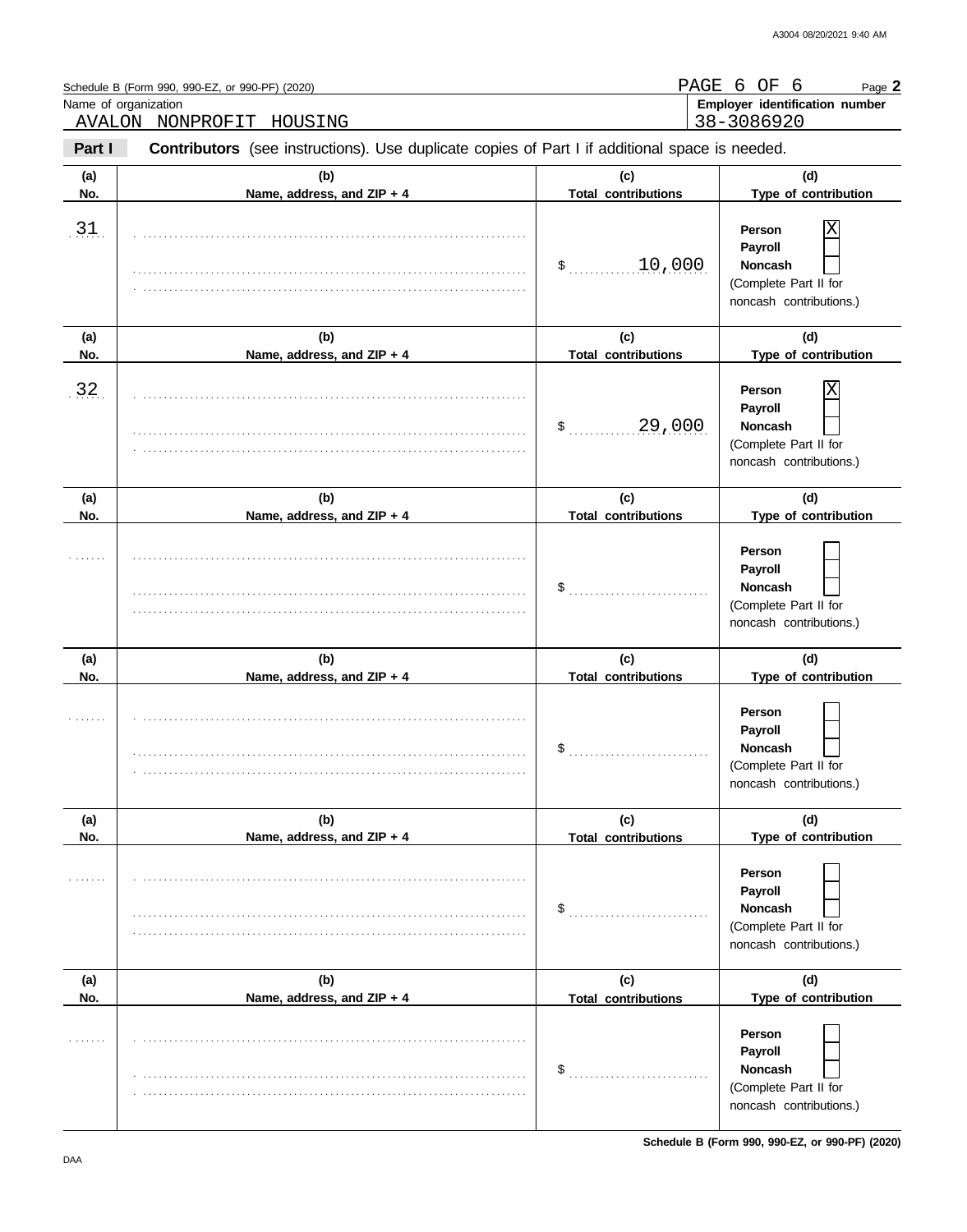PAGE 1 OF 2

Page **3**

|                           | Name of organization<br>AVALON NONPROFIT<br>HOUSING                                                 |                                                 | Employer identification number<br>38-3086920 |
|---------------------------|-----------------------------------------------------------------------------------------------------|-------------------------------------------------|----------------------------------------------|
| Part II                   | Noncash Property (see instructions). Use duplicate copies of Part II if additional space is needed. |                                                 |                                              |
| (a) No.<br>from<br>Part I | (b)<br>Description of noncash property given                                                        | (c)<br>FMV (or estimate)<br>(See instructions.) | (d)<br>Date received                         |
| .2                        | PLEDGE DONATION                                                                                     |                                                 |                                              |
|                           |                                                                                                     |                                                 | 07/02/20                                     |
| (a) No.<br>from<br>Part I | (b)<br>Description of noncash property given                                                        | (c)<br>FMV (or estimate)<br>(See instructions.) | (d)<br>Date received                         |
| 3                         | PLEDGE DONATION                                                                                     |                                                 |                                              |
|                           |                                                                                                     | 9,908<br>$\mathsf{\$}$                          | 06/05/20                                     |
| (a) No.<br>from<br>Part I | (b)<br>Description of noncash property given                                                        | (c)<br>FMV (or estimate)<br>(See instructions.) | (d)<br>Date received                         |
| $.7.$                     | PLEDGE DONATION                                                                                     | \$14,657                                        | 08/31/20                                     |
| (a) No.<br>from<br>Part I | (b)<br>Description of noncash property given                                                        | (c)<br>FMV (or estimate)<br>(See instructions.) | (d)<br>Date received                         |
| .9                        | DONATION<br>PLEDGE                                                                                  | 9,908<br>\$                                     | 08/31/20                                     |
| (a) No.<br>from<br>Part I | (b)<br>Description of noncash property given                                                        | (c)<br>FMV (or estimate)<br>(See instructions.) | (d)<br>Date received                         |
| .11.                      | STOCK DONATION                                                                                      | 10,207<br>\$                                    | 10/14/20                                     |
| (a) No.<br>from<br>Part I | (b)<br>Description of noncash property given                                                        | (c)<br>FMV (or estimate)<br>(See instructions.) | (d)<br>Date received                         |
| $\overline{11}$ .         | PLEDGE DONATION                                                                                     |                                                 |                                              |
|                           |                                                                                                     | 29,819<br>\$                                    | 06/09/20                                     |

. . . . . . . . . . . . . . . . . . . . . . . . . . . . . . . . . . . . . . . . . . . . . . . . . . . . . . . . . . . . . . . . . .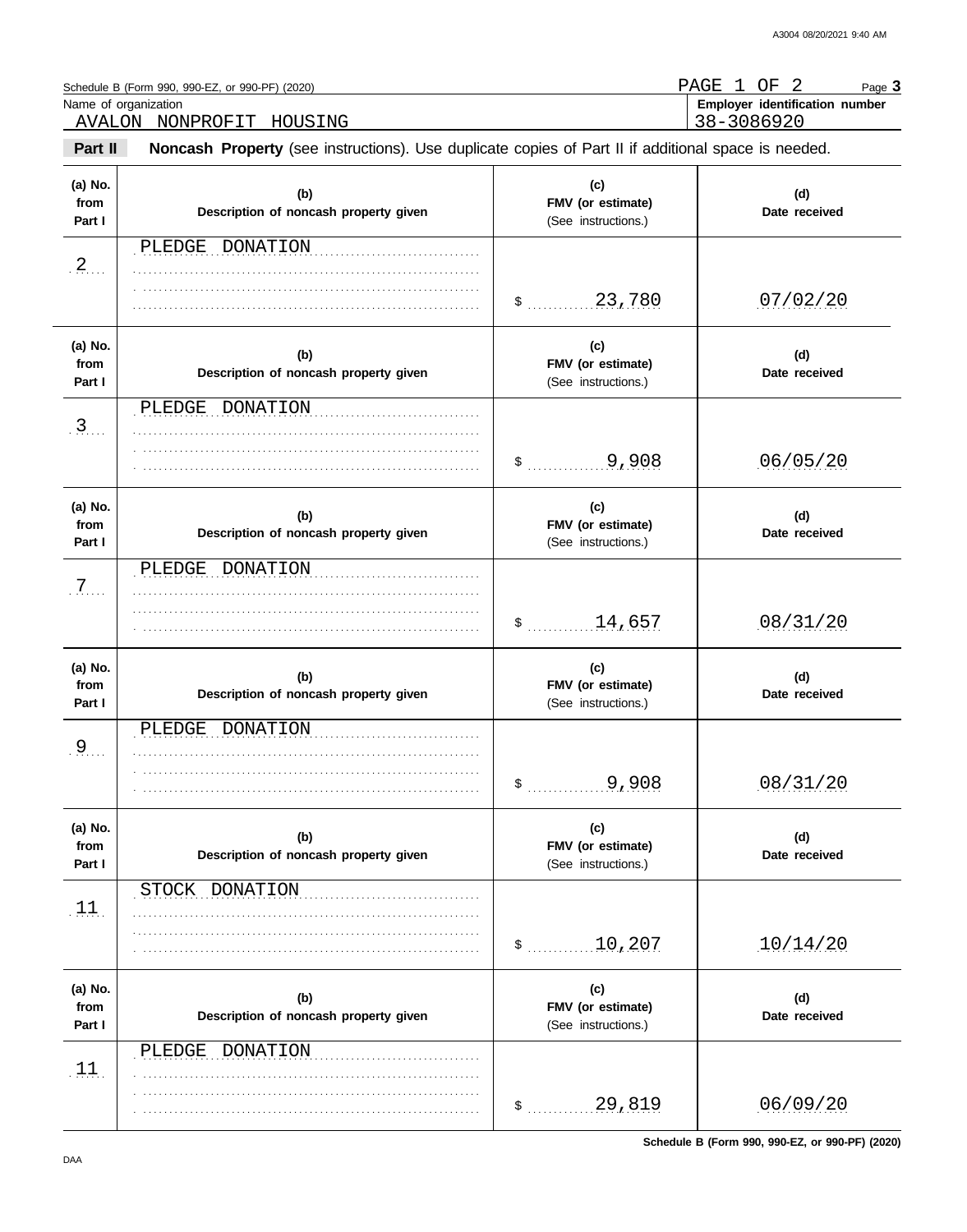$\overline{\phantom{0}}$ 

| Schedule B (Form 990, 990-EZ, or 990-PF) (2020) | PAGE 2 OF<br>Page 3            |
|-------------------------------------------------|--------------------------------|
| Name of organization                            | Employer identification number |
| AVALON NONPROFIT HOUSING                        | 38-3086920                     |

| Part II                   | Noncash Property (see instructions). Use duplicate copies of Part II if additional space is needed. |                                                 |                      |  |  |  |  |
|---------------------------|-----------------------------------------------------------------------------------------------------|-------------------------------------------------|----------------------|--|--|--|--|
| (a) No.<br>from<br>Part I | (b)<br>Description of noncash property given                                                        | (c)<br>FMV (or estimate)<br>(See instructions.) | (d)<br>Date received |  |  |  |  |
| 14                        | PLEDGE DONATION                                                                                     |                                                 | .06/05/20            |  |  |  |  |
| (a) No.<br>from<br>Part I | (b)<br>Description of noncash property given                                                        | (c)<br>FMV (or estimate)<br>(See instructions.) | (d)<br>Date received |  |  |  |  |
| .18.                      | DONATION<br>PLEDGE                                                                                  | $$$ 99,083                                      | 07/09/20             |  |  |  |  |
| (a) No.<br>from<br>Part I | (b)<br>Description of noncash property given                                                        | (c)<br>FMV (or estimate)<br>(See instructions.) | (d)<br>Date received |  |  |  |  |
| .20.                      | PLEDGE<br>DONATION                                                                                  | $$$ 15,853                                      | 07/17/20             |  |  |  |  |
| (a) No.<br>from<br>Part I | (b)<br>Description of noncash property given                                                        | (c)<br>FMV (or estimate)<br>(See instructions.) | (d)<br>Date received |  |  |  |  |
| 28.                       | STOCK<br>DONATION                                                                                   | $$$ 29,591                                      | 10/21/20             |  |  |  |  |
| (a) No.<br>from<br>Part I | (b)<br>Description of noncash property given                                                        | (c)<br>FMV (or estimate)<br>(See instructions.) | (d)<br>Date received |  |  |  |  |
| .30                       | STOCK DONATION                                                                                      | \$ 18,237                                       | 12/04/20             |  |  |  |  |
| (a) No.<br>from<br>Part I | (b)<br>Description of noncash property given                                                        | (c)<br>FMV (or estimate)<br>(See instructions.) | (d)<br>Date received |  |  |  |  |
| .                         |                                                                                                     | \$                                              | .                    |  |  |  |  |

**Schedule B (Form 990, 990-EZ, or 990-PF) (2020)**

 $\overline{a}$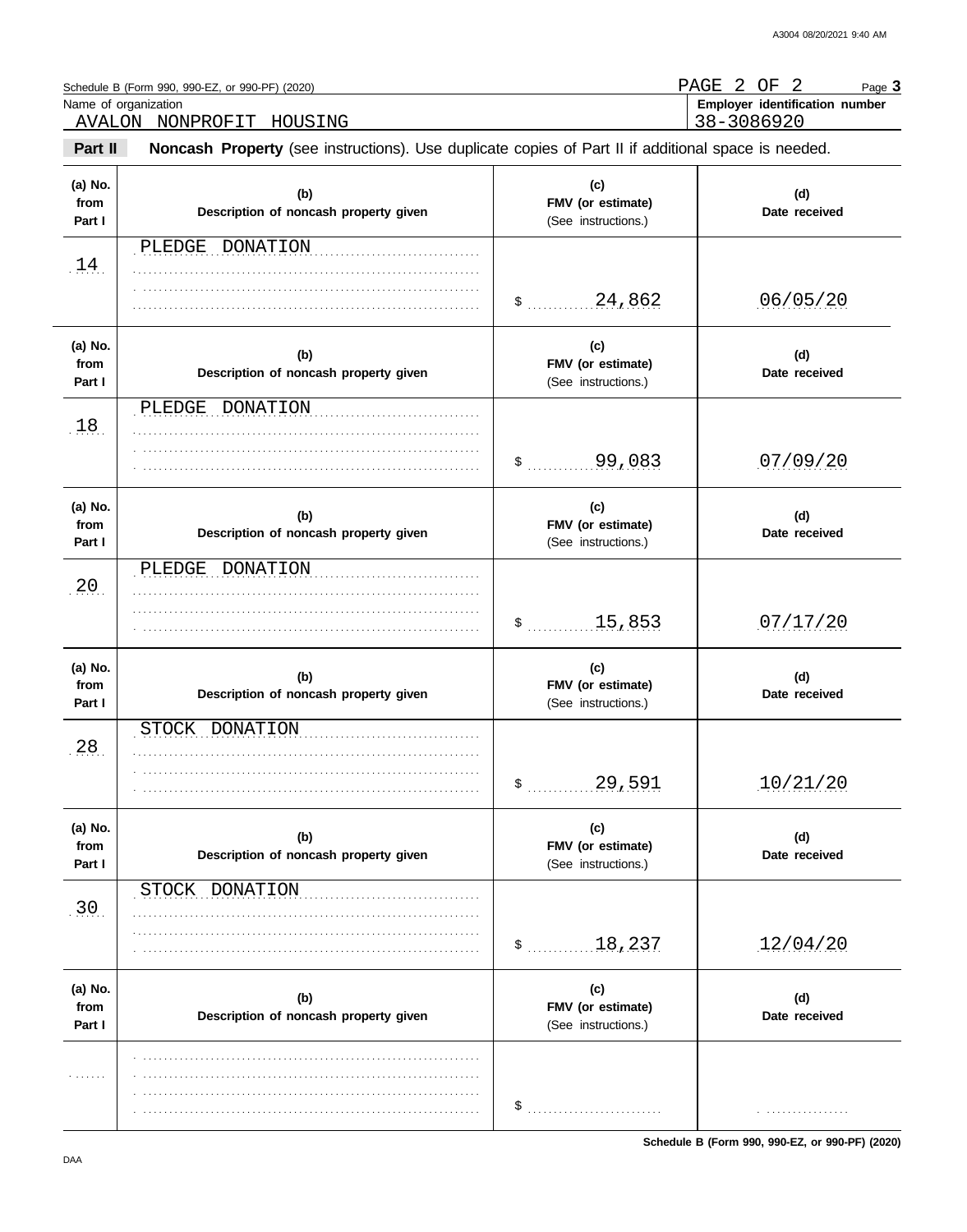| <b>SCHEDULE D</b><br>(Form 990)           |                                                                                                                                                    | <b>Supplemental Financial Statements</b><br>u Complete if the organization answered "Yes" on Form 990,<br>Part IV, line 6, 7, 8, 9, 10, 11a, 11b, 11c, 11d, 11e, 11f, 12a, or 12b. |            | OMB No. 1545-0047               |
|-------------------------------------------|----------------------------------------------------------------------------------------------------------------------------------------------------|------------------------------------------------------------------------------------------------------------------------------------------------------------------------------------|------------|---------------------------------|
| Department of the Treasury                |                                                                                                                                                    | u Attach to Form 990.                                                                                                                                                              |            | <b>Open to Public</b>           |
| Internal Revenue Service                  |                                                                                                                                                    | <b>u</b> Go to <i>www.irs.gov/Form990</i> for instructions and the latest information.                                                                                             |            | <b>Inspection</b>               |
| Name of the organization                  |                                                                                                                                                    |                                                                                                                                                                                    |            | Employer identification number  |
| AVALON NONPROFIT HOUSING<br>CORPORATION   |                                                                                                                                                    |                                                                                                                                                                                    | 38-3086920 |                                 |
| Part I                                    | Organizations Maintaining Donor Advised Funds or Other Similar Funds or Accounts.                                                                  |                                                                                                                                                                                    |            |                                 |
|                                           | Complete if the organization answered "Yes" on Form 990, Part IV, line 6.                                                                          |                                                                                                                                                                                    |            |                                 |
|                                           |                                                                                                                                                    | (a) Donor advised funds                                                                                                                                                            |            | (b) Funds and other accounts    |
| Total number at end of year<br>1          |                                                                                                                                                    |                                                                                                                                                                                    |            |                                 |
| 2                                         | Aggregate value of contributions to (during year)                                                                                                  | the control of the control of the control of the control of the control of                                                                                                         |            |                                 |
| 3                                         | Aggregate value of grants from (during year) [[11] Aggregate value of grants from (during year) [[11] Aggregate value of grants from (during year) |                                                                                                                                                                                    |            |                                 |
| 4                                         |                                                                                                                                                    |                                                                                                                                                                                    |            |                                 |
| 5                                         | Did the organization inform all donors and donor advisors in writing that the assets held in donor advised                                         |                                                                                                                                                                                    |            |                                 |
|                                           |                                                                                                                                                    |                                                                                                                                                                                    |            | <b>Yes</b><br>No                |
| 6                                         | Did the organization inform all grantees, donors, and donor advisors in writing that grant funds can be used                                       |                                                                                                                                                                                    |            |                                 |
|                                           | only for charitable purposes and not for the benefit of the donor or donor advisor, or for any other purpose                                       |                                                                                                                                                                                    |            |                                 |
| conferring impermissible private benefit? |                                                                                                                                                    |                                                                                                                                                                                    |            | <b>Yes</b><br>No                |
| Part II                                   | <b>Conservation Easements.</b>                                                                                                                     |                                                                                                                                                                                    |            |                                 |
|                                           | Complete if the organization answered "Yes" on Form 990, Part IV, line 7.                                                                          |                                                                                                                                                                                    |            |                                 |
| 1                                         | Purpose(s) of conservation easements held by the organization (check all that apply).                                                              |                                                                                                                                                                                    |            |                                 |
|                                           | Preservation of land for public use (for example, recreation or education   Preservation of a historically important land area                     |                                                                                                                                                                                    |            |                                 |
| Protection of natural habitat             |                                                                                                                                                    | Preservation of a certified historic structure                                                                                                                                     |            |                                 |
| Preservation of open space                |                                                                                                                                                    |                                                                                                                                                                                    |            |                                 |
| 2                                         | Complete lines 2a through 2d if the organization held a qualified conservation contribution in the form of a conservation                          |                                                                                                                                                                                    |            |                                 |
| easement on the last day of the tax year. |                                                                                                                                                    |                                                                                                                                                                                    |            | Held at the End of the Tax Year |
| a                                         |                                                                                                                                                    |                                                                                                                                                                                    | 2a         |                                 |
| b                                         |                                                                                                                                                    |                                                                                                                                                                                    | 2b         |                                 |
|                                           |                                                                                                                                                    |                                                                                                                                                                                    | 2c         |                                 |
|                                           | d Number of conservation easements included in (c) acquired after 7/25/06, and not on a                                                            |                                                                                                                                                                                    |            |                                 |
|                                           | historic structure listed in the National Register                                                                                                 |                                                                                                                                                                                    | 2d         |                                 |
| 3                                         | Number of conservation easements modified, transferred, released, extinguished, or terminated by the organization during the                       |                                                                                                                                                                                    |            |                                 |
| tax year $\mathbf{u}$                     |                                                                                                                                                    |                                                                                                                                                                                    |            |                                 |
|                                           | Number of states where property subject to conservation easement is located <b>u</b>                                                               |                                                                                                                                                                                    |            |                                 |
| 5                                         | Does the organization have a written policy regarding the periodic monitoring, inspection, handling of                                             |                                                                                                                                                                                    |            | Yes<br><b>No</b>                |
|                                           | violations, and enforcement of the conservation easements it holds?                                                                                |                                                                                                                                                                                    |            |                                 |
| 6                                         | Staff and volunteer hours devoted to monitoring, inspecting, handling of violations, and enforcing conservation easements during the year          |                                                                                                                                                                                    |            |                                 |
| u                                         |                                                                                                                                                    |                                                                                                                                                                                    |            |                                 |
| 7<br>$\mathbf{u} \, \mathbf{\$}$          | Amount of expenses incurred in monitoring, inspecting, handling of violations, and enforcing conservation easements during the year                |                                                                                                                                                                                    |            |                                 |
|                                           |                                                                                                                                                    |                                                                                                                                                                                    |            |                                 |
| 8                                         | Does each conservation easement reported on line $2(d)$ above satisfy the requirements of section $170(h)(4)(B)(i)$                                |                                                                                                                                                                                    |            | Yes<br>No                       |
|                                           | In Part XIII, describe how the organization reports conservation easements in its revenue and expense statement and                                |                                                                                                                                                                                    |            |                                 |
| 9                                         | balance sheet, and include, if applicable, the text of the footnote to the organization's financial statements that describes the                  |                                                                                                                                                                                    |            |                                 |
|                                           | organization's accounting for conservation easements.                                                                                              |                                                                                                                                                                                    |            |                                 |
| Part III                                  | Organizations Maintaining Collections of Art, Historical Treasures, or Other Similar Assets.                                                       |                                                                                                                                                                                    |            |                                 |
|                                           | Complete if the organization answered "Yes" on Form 990, Part IV, line 8.                                                                          |                                                                                                                                                                                    |            |                                 |
|                                           | 1a If the organization elected, as permitted under FASB ASC 958, not to report in its revenue statement and balance sheet works                    |                                                                                                                                                                                    |            |                                 |
|                                           | of art, historical treasures, or other similar assets held for public exhibition, education, or research in furtherance of public                  |                                                                                                                                                                                    |            |                                 |
|                                           | service, provide in Part XIII the text of the footnote to its financial statements that describes these items.                                     |                                                                                                                                                                                    |            |                                 |
|                                           | <b>b</b> If the organization elected, as permitted under FASB ASC 958, to report in its revenue statement and balance sheet works of               |                                                                                                                                                                                    |            |                                 |
|                                           | art, historical treasures, or other similar assets held for public exhibition, education, or research in furtherance of public service,            |                                                                                                                                                                                    |            |                                 |
|                                           | provide the following amounts relating to these items:                                                                                             |                                                                                                                                                                                    |            |                                 |
|                                           | (i) Revenue included on Form 990, Part VIII, line 1 $\ldots$ $\ldots$ $\ldots$ $\ldots$ $\ldots$ $\ldots$ $\ldots$ $\ldots$ $\ldots$ $\ldots$      |                                                                                                                                                                                    |            |                                 |
| (ii) Assets included in Form 990, Part X  |                                                                                                                                                    |                                                                                                                                                                                    |            |                                 |
| 2                                         | If the organization received or held works of art, historical treasures, or other similar assets for financial gain, provide the                   |                                                                                                                                                                                    |            |                                 |
|                                           | following amounts required to be reported under FASB ASC 958 relating to these items:                                                              |                                                                                                                                                                                    |            |                                 |
| a                                         |                                                                                                                                                    |                                                                                                                                                                                    |            |                                 |
|                                           |                                                                                                                                                    |                                                                                                                                                                                    |            |                                 |
|                                           | For Paperwork Reduction Act Notice, see the Instructions for Form 990.                                                                             |                                                                                                                                                                                    |            | Schedule D (Form 990) 2020      |
| DAA                                       |                                                                                                                                                    |                                                                                                                                                                                    |            |                                 |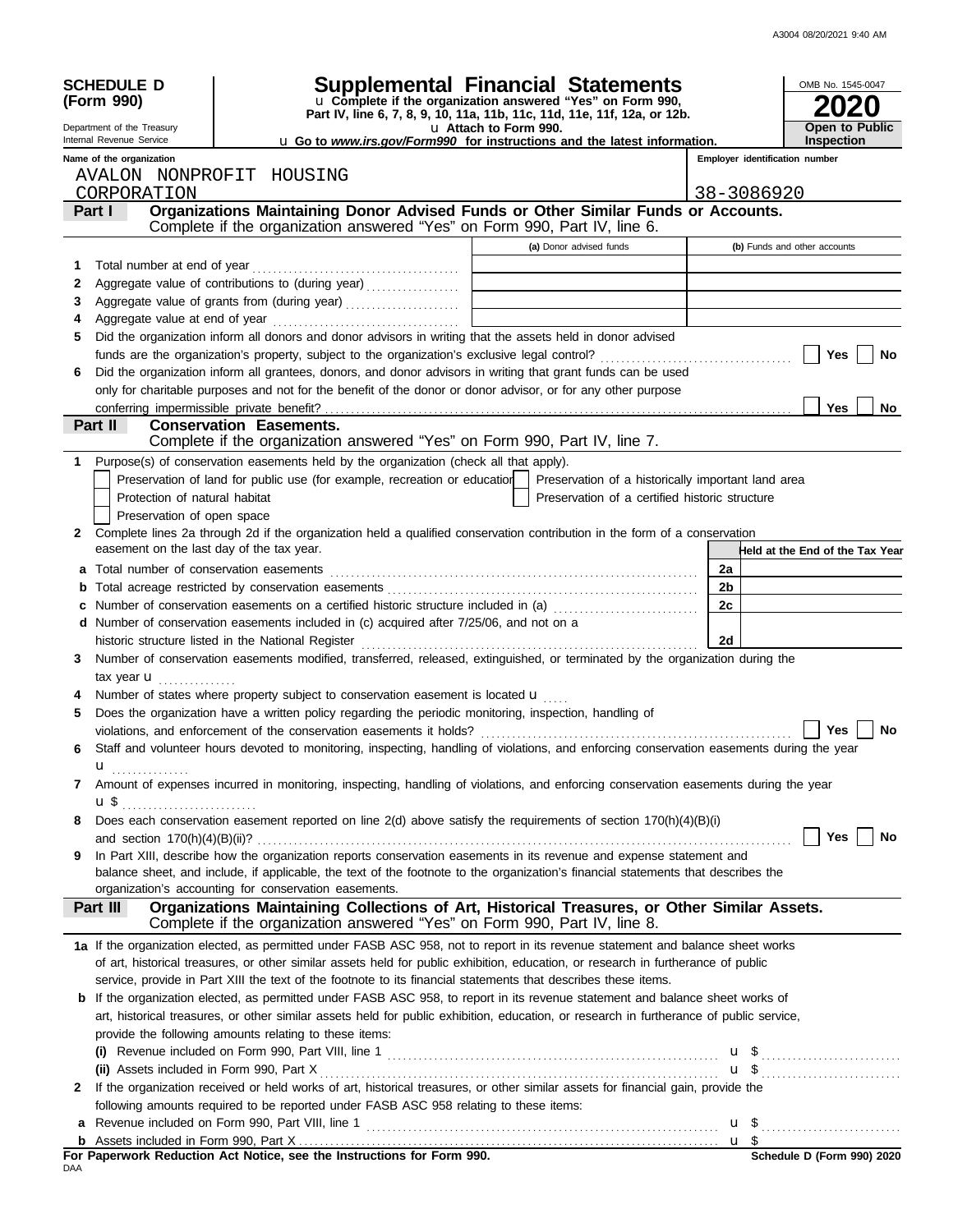|   | Schedule D (Form 990) 2020 AVALON NONPROFIT HOUSING                                                                                                                                                                            |                         |                          |                    | 38-3086920           | Page 2              |  |  |  |
|---|--------------------------------------------------------------------------------------------------------------------------------------------------------------------------------------------------------------------------------|-------------------------|--------------------------|--------------------|----------------------|---------------------|--|--|--|
|   | Organizations Maintaining Collections of Art, Historical Treasures, or Other Similar Assets (continued)<br>Part III                                                                                                            |                         |                          |                    |                      |                     |  |  |  |
| 3 | Using the organization's acquisition, accession, and other records, check any of the following that make significant use of its<br>collection items (check all that apply):                                                    |                         |                          |                    |                      |                     |  |  |  |
| a | Public exhibition                                                                                                                                                                                                              | d                       | Loan or exchange program |                    |                      |                     |  |  |  |
| b | Scholarly research                                                                                                                                                                                                             | е                       |                          |                    |                      |                     |  |  |  |
| c | Preservation for future generations                                                                                                                                                                                            |                         |                          |                    |                      |                     |  |  |  |
|   | Provide a description of the organization's collections and explain how they further the organization's exempt purpose in Part                                                                                                 |                         |                          |                    |                      |                     |  |  |  |
|   | XIII.                                                                                                                                                                                                                          |                         |                          |                    |                      |                     |  |  |  |
|   | During the year, did the organization solicit or receive donations of art, historical treasures, or other similar                                                                                                              |                         |                          |                    |                      | <b>Yes</b><br>No    |  |  |  |
|   | Part IV<br><b>Escrow and Custodial Arrangements.</b>                                                                                                                                                                           |                         |                          |                    |                      |                     |  |  |  |
|   | Complete if the organization answered "Yes" on Form 990, Part IV, line 9, or reported an amount on Form<br>990, Part X, line 21.                                                                                               |                         |                          |                    |                      |                     |  |  |  |
|   | 1a Is the organization an agent, trustee, custodian or other intermediary for contributions or other assets not<br>included on Form 990, Part X?                                                                               |                         |                          |                    |                      | Yes<br>No           |  |  |  |
|   | <b>b</b> If "Yes," explain the arrangement in Part XIII and complete the following table:                                                                                                                                      |                         |                          |                    |                      |                     |  |  |  |
|   |                                                                                                                                                                                                                                |                         |                          |                    |                      | Amount              |  |  |  |
|   | c Beginning balance entrance and all the contract of the contract of the contract of the contract of the contract of the contract of the contract of the contract of the contract of the contract of the contract of the contr |                         |                          |                    | 1c                   |                     |  |  |  |
|   |                                                                                                                                                                                                                                |                         |                          |                    | 1d                   |                     |  |  |  |
|   | e Distributions during the year manufactured contains and the year manufactured with the set of the set of the set of the set of the set of the set of the set of the set of the set of the set of the set of the set of the s |                         |                          |                    | 1е                   |                     |  |  |  |
|   |                                                                                                                                                                                                                                |                         |                          |                    | 1f                   |                     |  |  |  |
|   | 2a Did the organization include an amount on Form 990, Part X, line 21, for escrow or custodial account liability?                                                                                                             |                         |                          |                    |                      | Yes<br>No           |  |  |  |
|   |                                                                                                                                                                                                                                |                         |                          |                    |                      |                     |  |  |  |
|   | <b>Endowment Funds.</b><br>Part V                                                                                                                                                                                              |                         |                          |                    |                      |                     |  |  |  |
|   | Complete if the organization answered "Yes" on Form 990, Part IV, line 10.                                                                                                                                                     |                         |                          |                    |                      |                     |  |  |  |
|   |                                                                                                                                                                                                                                | (a) Current year        | (b) Prior year           | (c) Two years back | (d) Three years back | (e) Four years back |  |  |  |
|   | 1a Beginning of year balance                                                                                                                                                                                                   | 132,700                 | 112,348                  | 118,862            | 103,490              | 96,618              |  |  |  |
|   | <b>b</b> Contributions                                                                                                                                                                                                         |                         |                          |                    |                      |                     |  |  |  |
|   | c Net investment earnings, gains, and                                                                                                                                                                                          |                         |                          |                    |                      |                     |  |  |  |
|   | losses                                                                                                                                                                                                                         | 16,302                  | 20,905                   | $-5,992$           | 15,872               | 7,362               |  |  |  |
|   | d Grants or scholarships                                                                                                                                                                                                       |                         |                          |                    |                      |                     |  |  |  |
|   | e Other expenditures for facilities and                                                                                                                                                                                        |                         |                          |                    |                      |                     |  |  |  |
|   |                                                                                                                                                                                                                                |                         |                          |                    |                      |                     |  |  |  |
|   | f Administrative expenses                                                                                                                                                                                                      |                         | 553                      | 522                | 500                  | 490                 |  |  |  |
|   | g End of year balance                                                                                                                                                                                                          | 149,002                 | 132,700                  | 112,348            | 118,862              | 103,490             |  |  |  |
|   | Provide the estimated percentage of the current year end balance (line 1g, column (a)) held as:                                                                                                                                |                         |                          |                    |                      |                     |  |  |  |
|   | a Board designated or quasi-endowment <b>u</b> 36.00 %                                                                                                                                                                         |                         |                          |                    |                      |                     |  |  |  |
|   | <b>b</b> Permanent endowment $\mathbf{u}$ 64.00 %                                                                                                                                                                              |                         |                          |                    |                      |                     |  |  |  |
|   | c Term endowment <b>u</b> 2008                                                                                                                                                                                                 |                         |                          |                    |                      |                     |  |  |  |
|   | The percentages on lines 2a, 2b, and 2c should equal 100%.                                                                                                                                                                     |                         |                          |                    |                      |                     |  |  |  |
|   |                                                                                                                                                                                                                                |                         |                          |                    |                      |                     |  |  |  |
|   | 3a Are there endowment funds not in the possession of the organization that are held and administered for the                                                                                                                  |                         |                          |                    |                      |                     |  |  |  |
|   | organization by:                                                                                                                                                                                                               |                         |                          |                    |                      | <b>Yes</b><br>No    |  |  |  |
|   |                                                                                                                                                                                                                                |                         |                          |                    |                      | Χ<br>3a(i)          |  |  |  |
|   | (ii) Related organizations                                                                                                                                                                                                     |                         |                          |                    |                      | X<br> 3a(ii)        |  |  |  |
|   |                                                                                                                                                                                                                                |                         |                          |                    |                      | 3 <sub>b</sub>      |  |  |  |
|   | Describe in Part XIII the intended uses of the organization's endowment funds.                                                                                                                                                 |                         |                          |                    |                      |                     |  |  |  |
|   | Land, Buildings, and Equipment.<br><b>Part VI</b><br>Complete if the organization answered "Yes" on Form 990, Part IV, line 11a. See Form 990, Part X, line 10.                                                                |                         |                          |                    |                      |                     |  |  |  |
|   | Description of property                                                                                                                                                                                                        | (a) Cost or other basis | (b) Cost or other basis  |                    | (c) Accumulated      | (d) Book value      |  |  |  |
|   |                                                                                                                                                                                                                                | (investment)            | (other)                  |                    | depreciation         |                     |  |  |  |
|   |                                                                                                                                                                                                                                |                         |                          | 923,215            |                      | 923, 215            |  |  |  |
|   |                                                                                                                                                                                                                                |                         |                          | ,709,157           | 3,444,969            |                     |  |  |  |
|   | <b>b</b> Buildings <b>container and the Buildings container and the Buildings</b>                                                                                                                                              |                         |                          |                    |                      | 4,264,188           |  |  |  |
|   | c Leasehold improvements                                                                                                                                                                                                       |                         |                          | 1,383,083          | 497,796              | 885,287             |  |  |  |
|   | d Equipment                                                                                                                                                                                                                    |                         |                          | 161,985            | 156,162              | 5,823               |  |  |  |
|   |                                                                                                                                                                                                                                |                         |                          | 615,676            | 77,669               | 538,007             |  |  |  |
|   | Total. Add lines 1a through 1e. (Column (d) must equal Form 990, Part X, column (B), line 10c.)                                                                                                                                |                         |                          |                    | $\mathbf{u}$         | 6,616,520           |  |  |  |

**Schedule D (Form 990) 2020**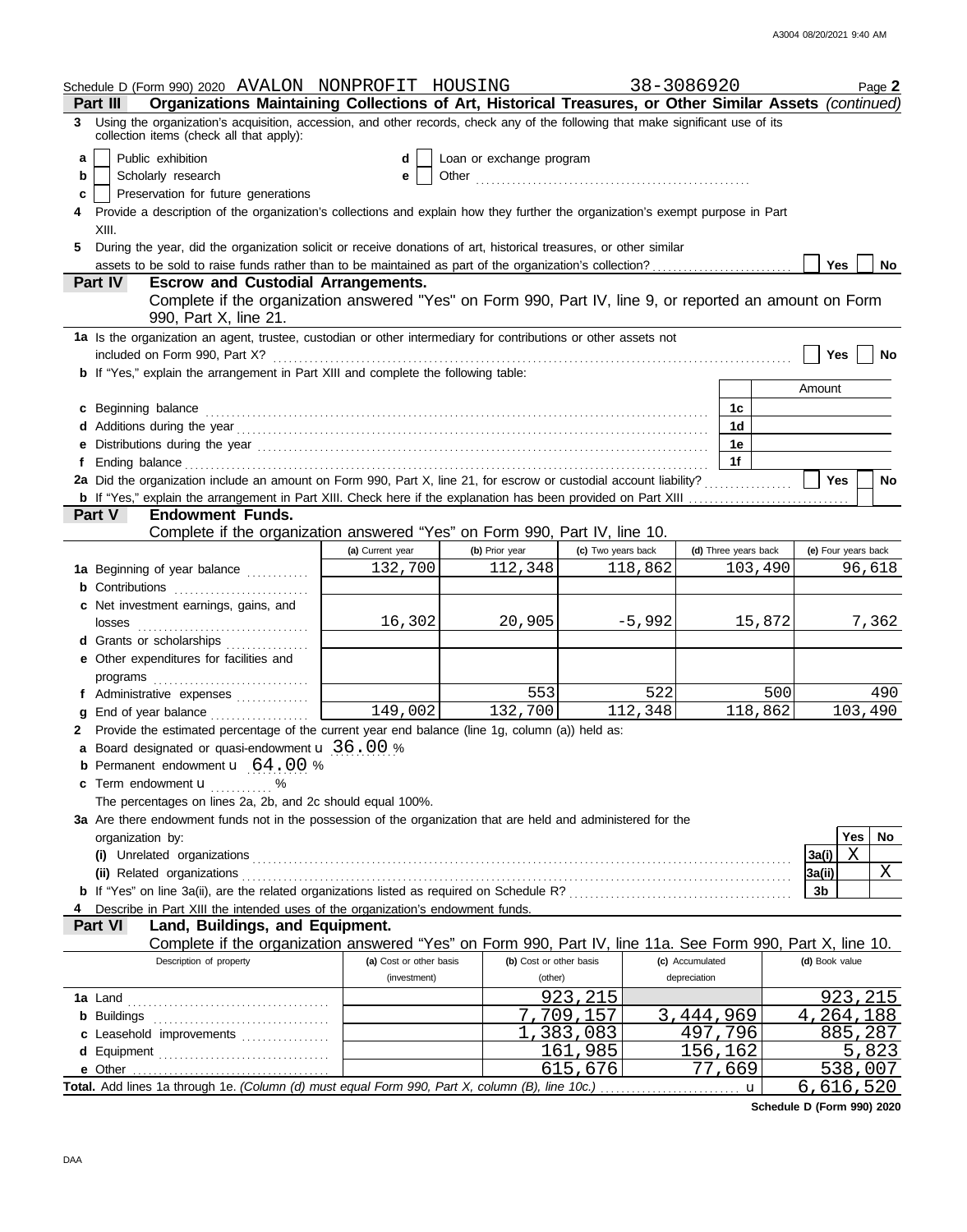| <b>Part VII</b>          | Schedule D (Form 990) 2020 AVALON NONPROFIT<br>HOUSING<br><b>Investments - Other Securities.</b>                                                                                                                              |                | 38-3086920                       | Page 3                                |
|--------------------------|-------------------------------------------------------------------------------------------------------------------------------------------------------------------------------------------------------------------------------|----------------|----------------------------------|---------------------------------------|
|                          | Complete if the organization answered "Yes" on Form 990, Part IV, line 11b. See Form 990, Part X, line 12.                                                                                                                    |                |                                  |                                       |
|                          | (a) Description of security or category                                                                                                                                                                                       | (b) Book value |                                  | (c) Method of valuation:              |
|                          | (including name of security)                                                                                                                                                                                                  |                | Cost or end-of-year market value |                                       |
|                          | (1) Financial derivatives                                                                                                                                                                                                     |                |                                  |                                       |
|                          |                                                                                                                                                                                                                               |                |                                  |                                       |
|                          | $(3)$ Other                                                                                                                                                                                                                   |                |                                  |                                       |
|                          |                                                                                                                                                                                                                               |                |                                  |                                       |
|                          |                                                                                                                                                                                                                               |                |                                  |                                       |
|                          | $(C)$ . The continuum continuum continuum continuum continuum continuum continuum continuum continuum continuum continuum continuum continuum continuum continuum continuum continuum continuum continuum continuum continuum |                |                                  |                                       |
|                          |                                                                                                                                                                                                                               |                |                                  |                                       |
| (E)                      |                                                                                                                                                                                                                               |                |                                  |                                       |
| (F)<br>(G)               |                                                                                                                                                                                                                               |                |                                  |                                       |
| (H)                      |                                                                                                                                                                                                                               |                |                                  |                                       |
|                          | Total. (Column (b) must equal Form 990, Part X, col. (B) line 12.)<br>u                                                                                                                                                       |                |                                  |                                       |
| <b>Part VIII</b>         | Investments - Program Related.                                                                                                                                                                                                |                |                                  |                                       |
|                          | Complete if the organization answered "Yes" on Form 990, Part IV, line 11c. See Form 990, Part X, line 13.                                                                                                                    |                |                                  |                                       |
|                          | (a) Description of investment                                                                                                                                                                                                 | (b) Book value | Cost or end-of-year market value | (c) Method of valuation:              |
| (1)                      | PROGRAM RELATED INVESTMENTS                                                                                                                                                                                                   | 1,087,785      | <b>COST</b>                      |                                       |
| (2)                      |                                                                                                                                                                                                                               |                |                                  |                                       |
| (3)                      |                                                                                                                                                                                                                               |                |                                  |                                       |
| (4)                      |                                                                                                                                                                                                                               |                |                                  |                                       |
| (5)                      |                                                                                                                                                                                                                               |                |                                  |                                       |
| (6)                      |                                                                                                                                                                                                                               |                |                                  |                                       |
| (7)                      |                                                                                                                                                                                                                               |                |                                  |                                       |
| (8)                      |                                                                                                                                                                                                                               |                |                                  |                                       |
| (9)                      |                                                                                                                                                                                                                               |                |                                  |                                       |
|                          | Total. (Column (b) must equal Form 990, Part X, col. (B) line 13.)<br>$\mathbf u$                                                                                                                                             | 1,087,785      |                                  |                                       |
| Part IX                  | Other Assets.                                                                                                                                                                                                                 |                |                                  |                                       |
|                          | Complete if the organization answered "Yes" on Form 990, Part IV, line 11d. See Form 990, Part X, line 15.                                                                                                                    |                |                                  |                                       |
|                          | (a) Description                                                                                                                                                                                                               |                |                                  | (b) Book value                        |
| (1)                      |                                                                                                                                                                                                                               |                |                                  |                                       |
| (2)                      |                                                                                                                                                                                                                               |                |                                  |                                       |
| (3)<br>(4)               |                                                                                                                                                                                                                               |                |                                  |                                       |
| (5)                      |                                                                                                                                                                                                                               |                |                                  |                                       |
| (6)                      |                                                                                                                                                                                                                               |                |                                  |                                       |
| (7)                      |                                                                                                                                                                                                                               |                |                                  |                                       |
| (8)                      |                                                                                                                                                                                                                               |                |                                  |                                       |
| (9)                      |                                                                                                                                                                                                                               |                |                                  |                                       |
|                          | Total. (Column (b) must equal Form 990, Part X, col. (B) line 15.)                                                                                                                                                            |                | u                                |                                       |
| Part X                   | <b>Other Liabilities.</b>                                                                                                                                                                                                     |                |                                  |                                       |
|                          | Complete if the organization answered "Yes" on Form 990, Part IV, line 11e or 11f. See Form 990, Part X,                                                                                                                      |                |                                  |                                       |
|                          |                                                                                                                                                                                                                               |                |                                  |                                       |
|                          | line 25.                                                                                                                                                                                                                      |                |                                  | (b) Book value                        |
| 1.                       | (a) Description of liability                                                                                                                                                                                                  |                |                                  |                                       |
| (1)                      | Federal income taxes                                                                                                                                                                                                          |                |                                  |                                       |
| DEFERRED<br>(2)          | REVENUE                                                                                                                                                                                                                       |                |                                  |                                       |
| SECURITY<br>(3)          | DEPOSITS<br>PAYABLE                                                                                                                                                                                                           |                |                                  |                                       |
| (4)                      | PREPAID RENT                                                                                                                                                                                                                  |                |                                  |                                       |
| (5)                      |                                                                                                                                                                                                                               |                |                                  |                                       |
|                          |                                                                                                                                                                                                                               |                |                                  |                                       |
|                          |                                                                                                                                                                                                                               |                |                                  |                                       |
|                          |                                                                                                                                                                                                                               |                |                                  |                                       |
| (6)<br>(7)<br>(8)<br>(9) | Total. (Column (b) must equal Form 990, Part X, col. (B) line 25.)                                                                                                                                                            |                | u                                | 600,722<br>48,184<br>7,137<br>656,043 |

Liability for uncertain tax positions. In Part XIII, provide the text of the footnote to the organization's financial statements that reports the **2.** organization's liability for uncertain tax positions under FASB ASC 740. Check here if the text of the footnote has been provided in Part XIII..

 $\boxed{\text{X}}$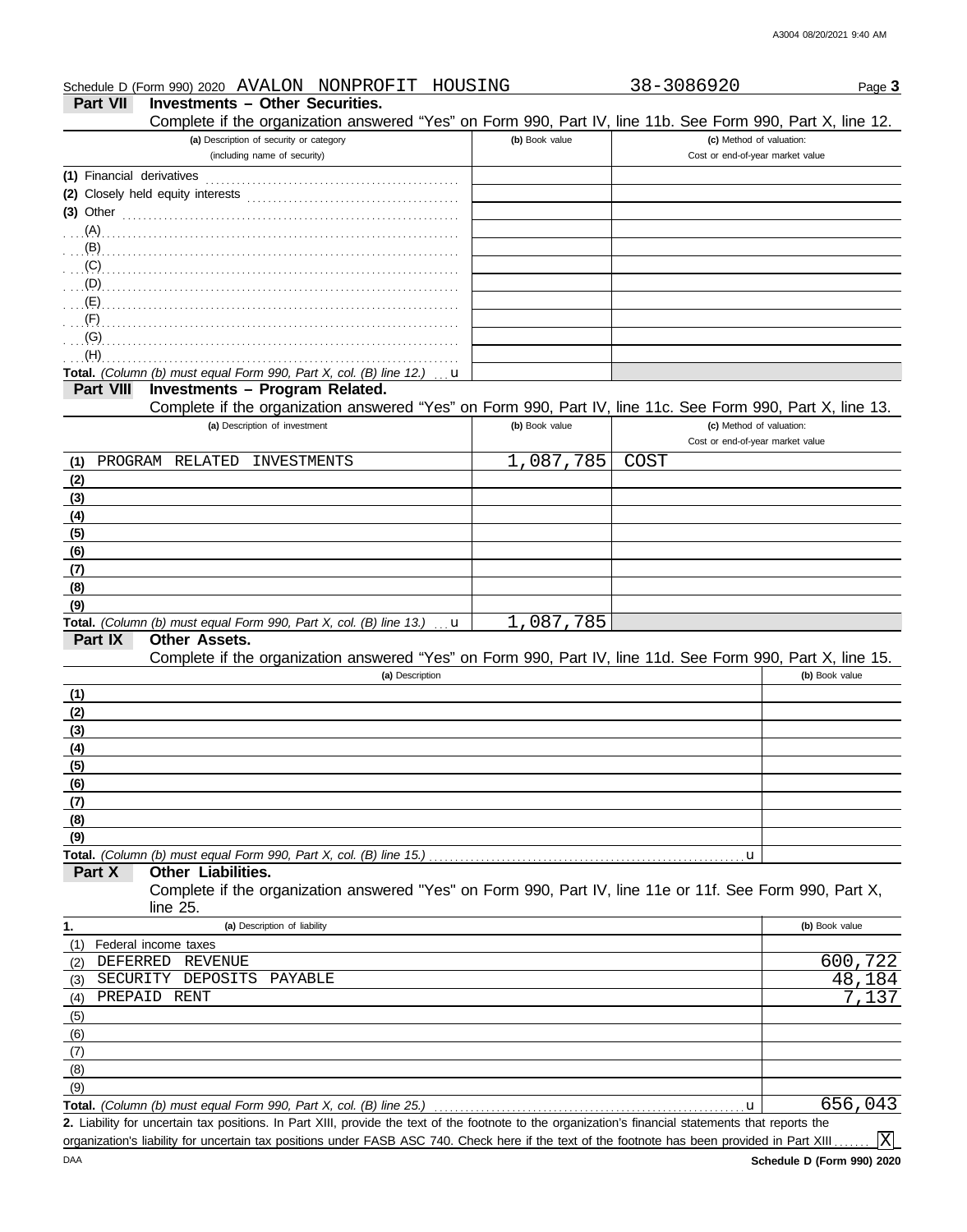| Schedule D (Form 990) 2020 AVALON NONPROFIT HOUSING                                                                                                                                                                                                                              |                      | 38-3086920        | Page 4 |
|----------------------------------------------------------------------------------------------------------------------------------------------------------------------------------------------------------------------------------------------------------------------------------|----------------------|-------------------|--------|
| Reconciliation of Revenue per Audited Financial Statements With Revenue per Return.<br><b>Part XI</b>                                                                                                                                                                            |                      |                   |        |
| Complete if the organization answered "Yes" on Form 990, Part IV, line 12a.                                                                                                                                                                                                      |                      |                   |        |
| 1 Total revenue, gains, and other support per audited financial statements [111] Total revenues [11] Total revenues [11] Total revenues [11] Total revenues [11] Total revenues [11] Total revenues [11] Total revenues [11] T                                                   |                      | $\mathbf{1}$      |        |
| Amounts included on line 1 but not on Form 990, Part VIII, line 12:<br>2                                                                                                                                                                                                         |                      |                   |        |
| a                                                                                                                                                                                                                                                                                | 2a                   |                   |        |
| b                                                                                                                                                                                                                                                                                | 2 <sub>b</sub>       |                   |        |
| Recoveries of prior year grants [[11] North Management of prior year grants [[11] North Management Communication of Prior (120) and Management Communication of Prior (120) and Management Communication of Prior (120) and Ma<br>с                                              | 2c                   |                   |        |
| d                                                                                                                                                                                                                                                                                | 2d                   |                   |        |
| е                                                                                                                                                                                                                                                                                |                      | 2e                |        |
| 3                                                                                                                                                                                                                                                                                |                      | 3                 |        |
| Amounts included on Form 990, Part VIII, line 12, but not on line 1:<br>4                                                                                                                                                                                                        |                      |                   |        |
| a<br>b                                                                                                                                                                                                                                                                           | 4a<br>4 <sub>b</sub> |                   |        |
| Add lines 4a and 4b                                                                                                                                                                                                                                                              |                      | 4с                |        |
| 5                                                                                                                                                                                                                                                                                |                      | 5                 |        |
| Part XII Reconciliation of Expenses per Audited Financial Statements With Expenses per Return.                                                                                                                                                                                   |                      |                   |        |
| Complete if the organization answered "Yes" on Form 990, Part IV, line 12a.                                                                                                                                                                                                      |                      |                   |        |
| Total expenses and losses per audited financial statements<br>1.                                                                                                                                                                                                                 |                      | 1                 |        |
| Amounts included on line 1 but not on Form 990, Part IX, line 25:<br>2                                                                                                                                                                                                           |                      |                   |        |
| a                                                                                                                                                                                                                                                                                | 2a                   |                   |        |
| b                                                                                                                                                                                                                                                                                | 2 <sub>b</sub>       |                   |        |
| Other losses<br>с                                                                                                                                                                                                                                                                | 2c                   |                   |        |
| d                                                                                                                                                                                                                                                                                | 2d                   |                   |        |
| е                                                                                                                                                                                                                                                                                |                      | 2e                |        |
| 3                                                                                                                                                                                                                                                                                |                      | 3                 |        |
| Amounts included on Form 990, Part IX, line 25, but not on line 1:<br>4                                                                                                                                                                                                          |                      |                   |        |
| a                                                                                                                                                                                                                                                                                | 4a                   |                   |        |
| b                                                                                                                                                                                                                                                                                | 4 <sub>b</sub>       |                   |        |
| c Add lines 4a and 4b                                                                                                                                                                                                                                                            |                      | 4c                |        |
|                                                                                                                                                                                                                                                                                  |                      | 5                 |        |
| Part XIII Supplemental Information.                                                                                                                                                                                                                                              |                      |                   |        |
| Provide the descriptions required for Part II, lines 3, 5, and 9; Part III, lines 1a and 4; Part IV, lines 1b and 2b; Part V, line 4; Part X, line<br>2; Part XI, lines 2d and 4b; and Part XII, lines 2d and 4b. Also complete this part to provide any additional information. |                      |                   |        |
| PART V, LINE 4 - INTENDED USES FOR ENDOWMENT FUNDS                                                                                                                                                                                                                               |                      |                   |        |
|                                                                                                                                                                                                                                                                                  |                      |                   |        |
| THE ENDOWMENT FUND IS ESTABLISHED TO GENERATE                                                                                                                                                                                                                                    | INVESTMENT           | INCOME FOR USE BY |        |
|                                                                                                                                                                                                                                                                                  |                      |                   |        |
| THE ORGANIZATION TO FUND ITS SUPPORTIVE HOUSING PROGRAM.                                                                                                                                                                                                                         |                      |                   |        |
|                                                                                                                                                                                                                                                                                  |                      |                   |        |
|                                                                                                                                                                                                                                                                                  |                      |                   |        |
|                                                                                                                                                                                                                                                                                  |                      |                   |        |
| PART X - FIN 48 FOOTNOTE                                                                                                                                                                                                                                                         |                      |                   |        |
|                                                                                                                                                                                                                                                                                  |                      |                   |        |
| THE ORGANIZATION IS EXEMPT FROM INCOME TAX UNDER PROVISIONS OF INTERNAL                                                                                                                                                                                                          |                      |                   |        |
|                                                                                                                                                                                                                                                                                  |                      |                   |        |
| REVENUE CODE SECTION 501(C)(3). NO PROVISION HAS BEEN MADE IN THE FINANCIAL                                                                                                                                                                                                      |                      |                   |        |
|                                                                                                                                                                                                                                                                                  |                      |                   |        |
| INCOME TAXES FOR THE PARTNERSHIP BECAUSE, AS A PARTNERSHIP,<br>STATEMENTS FOR                                                                                                                                                                                                    |                      |                   |        |
|                                                                                                                                                                                                                                                                                  |                      |                   |        |
| ALL INCOME AND EXPENSES ARE ALLOCATED TO THE PARTNERS FOR INCLUSON ON THEIR                                                                                                                                                                                                      |                      |                   |        |
|                                                                                                                                                                                                                                                                                  |                      |                   |        |
| INCOME TAX RETURNS. MANAGEMENT HAS ANALYZED THE TAX POSITIONS OF<br>RESPECTIVE                                                                                                                                                                                                   |                      |                   |        |
|                                                                                                                                                                                                                                                                                  |                      |                   |        |
| THE ORGANIZATION AND HAS CONCLUDED THAT AS OF DECEMBER 31, 2020, THERE ARE                                                                                                                                                                                                       |                      |                   |        |
|                                                                                                                                                                                                                                                                                  |                      |                   |        |
| NO UNCERTAIN TAX POSITIONS TAKEN OR EXPECTED TO BE TAKEN THAT WOULD                                                                                                                                                                                                              |                      |                   |        |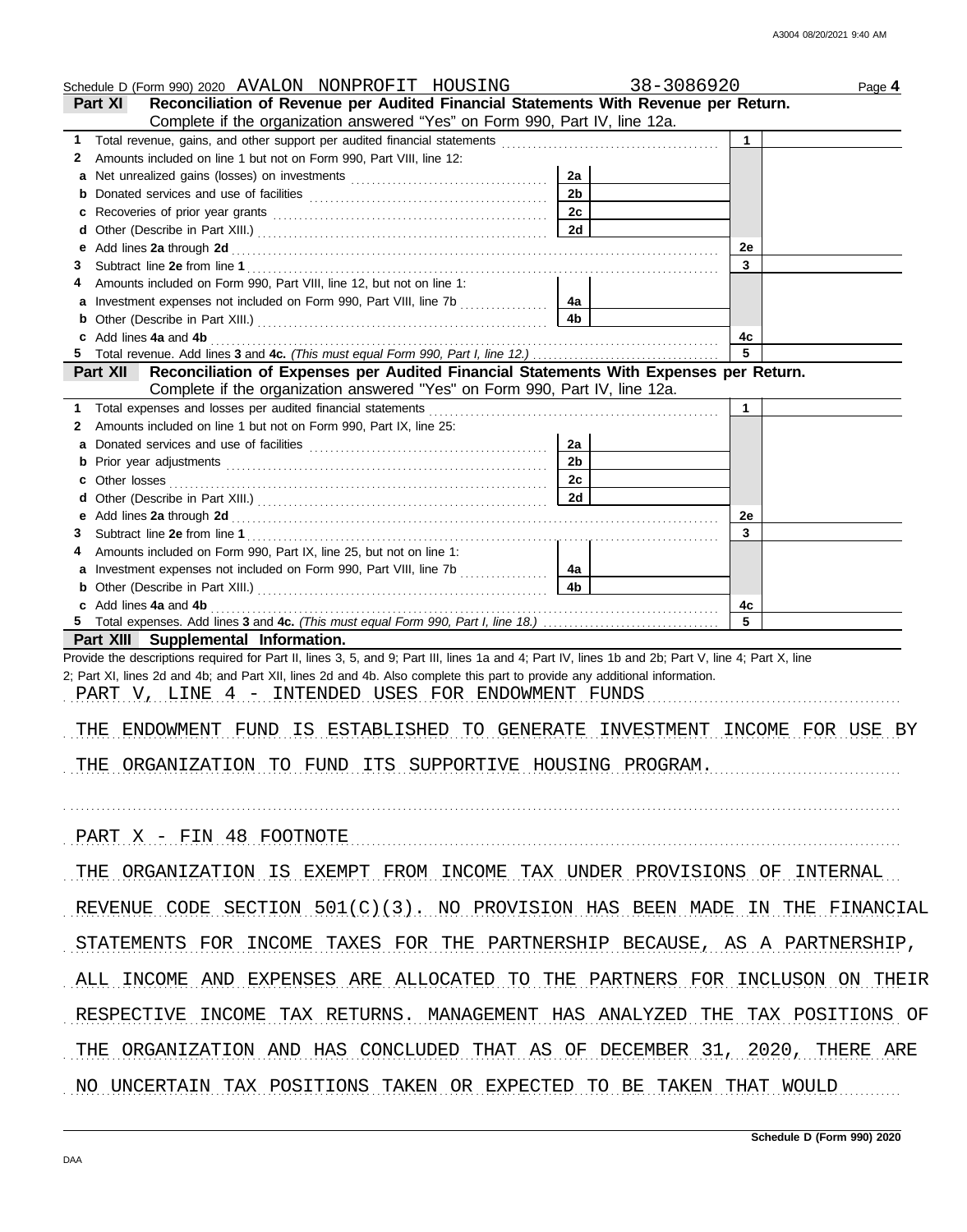| Schedule D (Form 990) 2020 AVALON NONPROFIT HOUSING<br>Supplemental Information (continued)<br>Part XIII |  | 38-3086920 | Page 5                     |
|----------------------------------------------------------------------------------------------------------|--|------------|----------------------------|
| REQUIRED RECOGNITION OF A LIABILITY OR DISCLOSURE                                                        |  | IN<br>THE  | CONSOLIDATED               |
| FINANCIAL STATEMENTS. MANAGEMENT BELIEVES THAT                                                           |  | IT         | WOULD NOT BE SUBJECT<br>TO |
| ANY INCOME TAX EXAMINATIONS FOR YEARS PRIOR TO 2017.                                                     |  |            |                            |
|                                                                                                          |  |            |                            |
|                                                                                                          |  |            |                            |
|                                                                                                          |  |            |                            |
|                                                                                                          |  |            |                            |
|                                                                                                          |  |            |                            |
|                                                                                                          |  |            |                            |
|                                                                                                          |  |            |                            |
|                                                                                                          |  |            |                            |
|                                                                                                          |  |            |                            |
|                                                                                                          |  |            |                            |
|                                                                                                          |  |            |                            |
|                                                                                                          |  |            |                            |
|                                                                                                          |  |            |                            |
|                                                                                                          |  |            |                            |
|                                                                                                          |  |            |                            |
|                                                                                                          |  |            |                            |
|                                                                                                          |  |            |                            |
|                                                                                                          |  |            |                            |
|                                                                                                          |  |            |                            |
|                                                                                                          |  |            |                            |
|                                                                                                          |  |            |                            |
|                                                                                                          |  |            |                            |
|                                                                                                          |  |            |                            |
|                                                                                                          |  |            |                            |

Schedule D (Form 990) 2020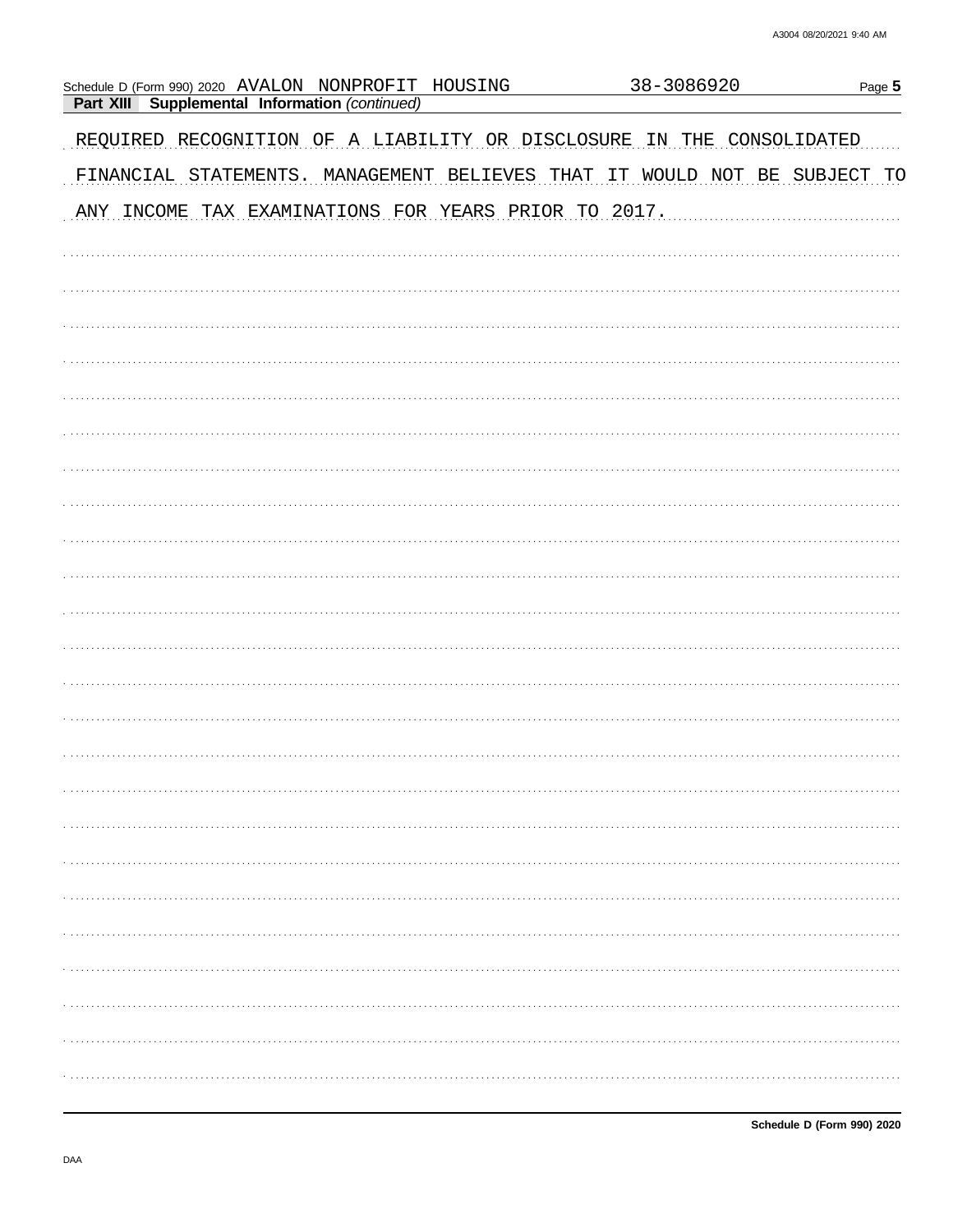| Supplemental Information to Form 990 or 990-EZ<br><b>SCHEDULE O</b>                                                                                              |                                                                                             |  |                                |      |  |
|------------------------------------------------------------------------------------------------------------------------------------------------------------------|---------------------------------------------------------------------------------------------|--|--------------------------------|------|--|
| (Form 990 or 990-EZ)  <br>Complete to provide information for responses to specific questions on<br>Form 990 or 990-EZ or to provide any additional information. |                                                                                             |  |                                | 2020 |  |
| Department of the Treasury<br>Internal Revenue Service                                                                                                           | La Attach to Form 990 or 990-EZ.<br>u Go to www.irs.gov/Form990 for the latest information. |  |                                |      |  |
|                                                                                                                                                                  | Name of the organization AVALON NONPROFIT HOUSING                                           |  | Employer identification number |      |  |
| 38-3086920<br>CORPORATION                                                                                                                                        |                                                                                             |  |                                |      |  |
|                                                                                                                                                                  |                                                                                             |  |                                |      |  |

. . . . . . . . . . . . . . . . . . . . . . . . . . . . . . . . . . . . . . . . . . . . . . . . . . . . . . . . . . . . . . . . . . . . . . . . . . . . . . . . . . . . . . . . . . . . . . . . . . . . . . . . . . . . . . . . . . . . . . . . . . . . . . . . . . . . . . . . . . . . . . . . . . . . . . . . . . . . . . . . . FORM 990, PART III, LINE 4B - SECOND ACCOMPLISHMENT

1. SUPPORTIVE SERVICES: PROVIDES CASE MANAGEMENT AND SUPPORT COORDINATION CATERED TO ADULTS AND FAMILIES WHO HAVE EXPERIENCED OR ARE CURRENTLY EXPERIENCING HOMELESSNESS THROUGH HOUSING STABILIZATION, GOAL PLANNING, SYSTEMS ADVOCACY, AND CRISIS INTERVENTION FOR PEOPLE LIVING ON AVALON PROPERTIES, IN ADDITION TO PROVIDING HOUSING ALTERNATIVES WITH AFFORDABLE HOUSING PARTNERS AND IN THE PRIVATE LANDLORD MARKET. THESE TEAMS TRAVEL ACROSS THE COUNTY ON A DAILY BASIS TO MEET CLIENTS IN THEIR HOMES IN ORDER TO PROVIDE INDIVIDUALIZED CARE THAT INCLUDES HOUSING STABILIZATION, GOAL PLANNING, CRISIS INTERVENTION, SUBSTANCE ABUSE RECOVERY SUPPORT, AND MEDICAL CASE MANAGEMENT ASSISTANCE. 2. MILLER MANOR SERVICES: PROVIDES COMPREHENSIVE ON-SITE SERVICES TO ADULTS IN A LARGE SINGLE-SITE DEVELOPMENT OWNED AND MANAGED BY THE ANN ARBOR HOUSING COMMISSION. OUR DIVERSE STAFF AT MILLER MANOR MANAGE A FRONT DESK AREA ON A 24/7 BASIS, COORDINATE A FOOD PANTRY ON-SITE, PRACTICE HARM REDUCTION WITH TENANTS, PROVIDE TRANSPORTATION WHEN NEEDED, AND COORDINATE SUPPORT AND SOCIAL GROUPS - SUCH AS GROUP LUNCHES, ART GROUPS, AND 12-STEP MEETINGS - WITHIN THE BUILDING. ADDITIONALLY, A HOME HEALTH AIDE AND

PHYSICIAN ARE AVAILABLE ON-SITE TO MILLER MANOR TENANTS TO SUPPORT IMPROVED HEALTH OUTCOMES.

3. 411 N. ASHLEY HOUSE SERVICES: PROVIDES COMPREHENSIVE ON-SITE SERVICES TO ADULTS WITH SIGNIFICANT PHYSICAL AND BEHAVIORAL HEALTH NEEDS. MEDICATION MANAGEMENT IS A CRITICAL COMPONENT TO SERVICES RECEIVED. OUR STAFF AT N. ASHLEY HOUSE ARE RESPONSIBLE FOR MANAGING THE AGENCY-WIDE EMERGENCY TELEPHONE LINE SO THAT AVALON TENANTS ALWAYS HAVE SOMEONE TO TURN TO.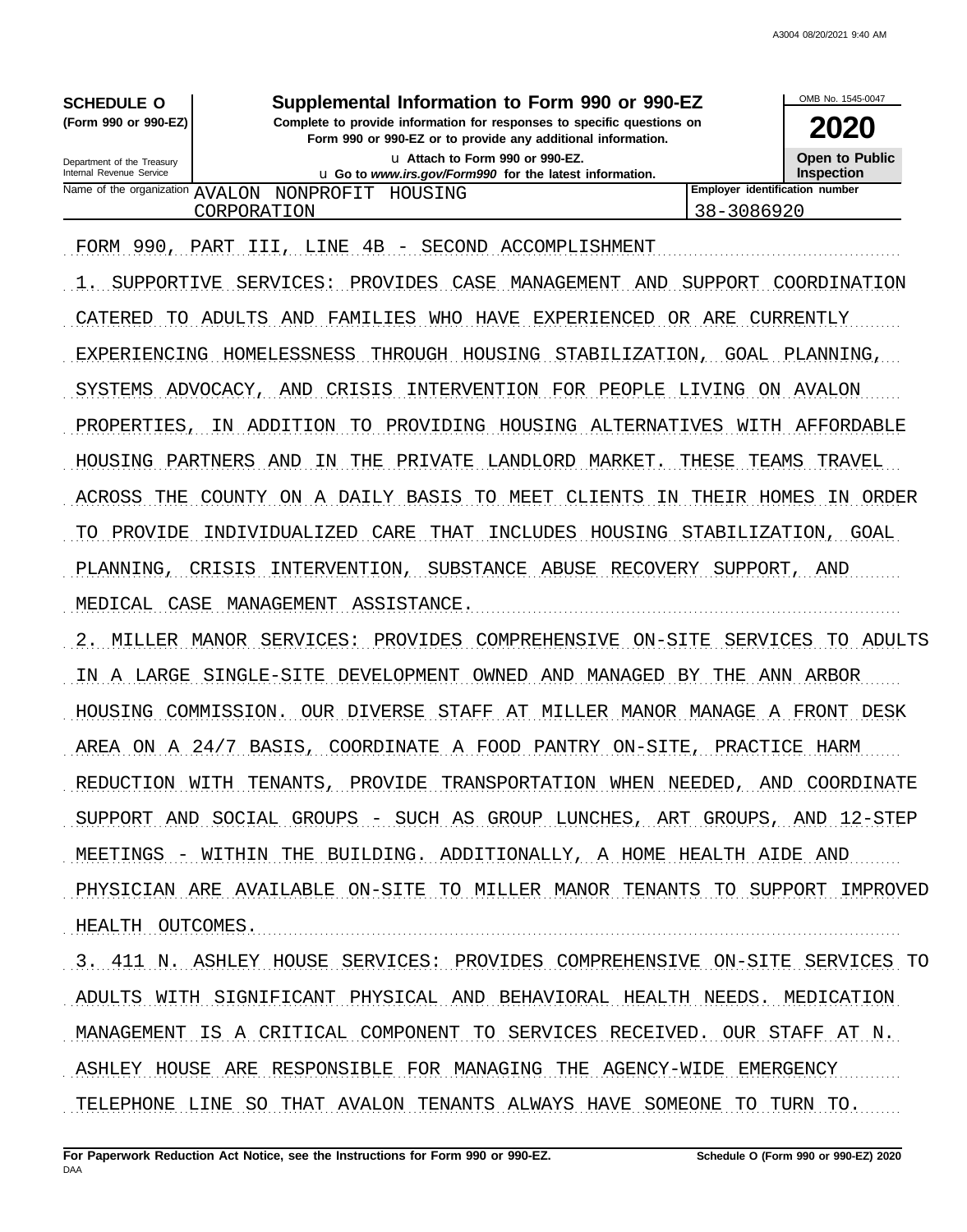| Schedule O (Form 990 or 990-EZ) 2020 | Page                                  |
|--------------------------------------|---------------------------------------|
| Name of the organization             | <b>Employer identification number</b> |
| AVALON<br>HOUSING<br>NONPROFIT       | 3086920                               |

ADDITIONALLY, IN-HOME CHORE SUPPORT SERVICES AND MEAL SERVICES ARE OFFERED TO TENANTS. THE HOME IS STAFFED ON A 24/7 BASIS.

4. COMMUNITY BUILDING SERVICES: AVALON'S UNIQUE COMMUNITY BUILDING TEAM BELIEVES A SENSE OF COMMUNITY IS INTEGRAL TO HOUSING STABILITY. THIS TEAM CREATES AND OFFERS OPPORTUNITIES FOR TENANTS TO ENGAGE WITH THEIR NEIGHBORS AND OTHER COMMUNITY MEMBERS. THE COMMUNITY BUILDING TEAM HOSTS WEEKLY FOOD PANTRIES, PLANS ANNUAL EVENTS FOR TENANTS, AND SUPPORTS AND EMPOWERS OUR TENANT LEADERSHIP COUNCIL. COMMUNITY CENTERS ARE AVAILABLE TO TENANTS FOR HOMEWORK, COMPUTER AND INTERNET USAGE, COPYING/SCANNING/PRINTING, COMMUNITY GATHERINGS, AND MORE.

5. OUTREACH SERVICES: PROVIDES RAPID REHOUSING AND ASSERTIVE HOUSING-FIRST BASED COMMUNITY OUTREACH AND CASE MANAGEMENT TO INDIVIDUALS WHO EXPERIENCE CHRONIC HOMELESSNESS. THE TEAM'S MAIN OBJECTIVES ARE TO ASSIST CLIENTS IN THE PRIVATE LANDLORD MARKET WITH OBTAINING AND MAINTAINING HOUSING, HELP CLIENTS ACHIEVE MEDICAL AND FINANCIAL STABILITY, AND CONNECT CLIENTS WITH COMMUNITY RESOURCES. AVALON'S OUTREACH TEAM ALSO COLLABORATES WITH PARTNER ORGANIZATIONS TO HOUSE CHRONICALLY HOMELESS INDIVIDUALS. FORM 990, PART VI, LINE 2 - RELATED PARTY INFORMATION AMONG OFFICERS THREE BOARD MEMBERS (JIM GROSH, LINDA REXLER, AND GARY BRUDER) AND AUBREY PATINO HAVE A BUSINESS RELATIONSHIP BY VIRTUE OF ALSO BEING A DIRECTOR OF ONE OR MORE OF THE RELATED C CORPORATIONS THAT INVEST IN THE LOW-INCOME HOUSING PARTNERSHIPS IN FURTHERANCE OF THE ORGANIZATION'S EXEMPT PURPOSE AND SERVING AS A BOARD MEMBER (JIM GROSH, LINDA REXLER, AND GARY BRUDER) OF AVALON SECOND NON PROFIT HOUSING CORPORATION. FORM 990, PART VI, LINE 12C - ENFORCEMENT OF CONFLICTS POLICY ANNUAL SIGNED RESTATEMENT OF POLICY BY BOARD MEMBERS. BOARD MEMBERS WITH

CONFLICTS DISCLOSE AND ABSTAIN FROM VOTING ON ISSUE.

PAGE 1 OF 2

Schedule O (Form 990 or 990-EZ) 2020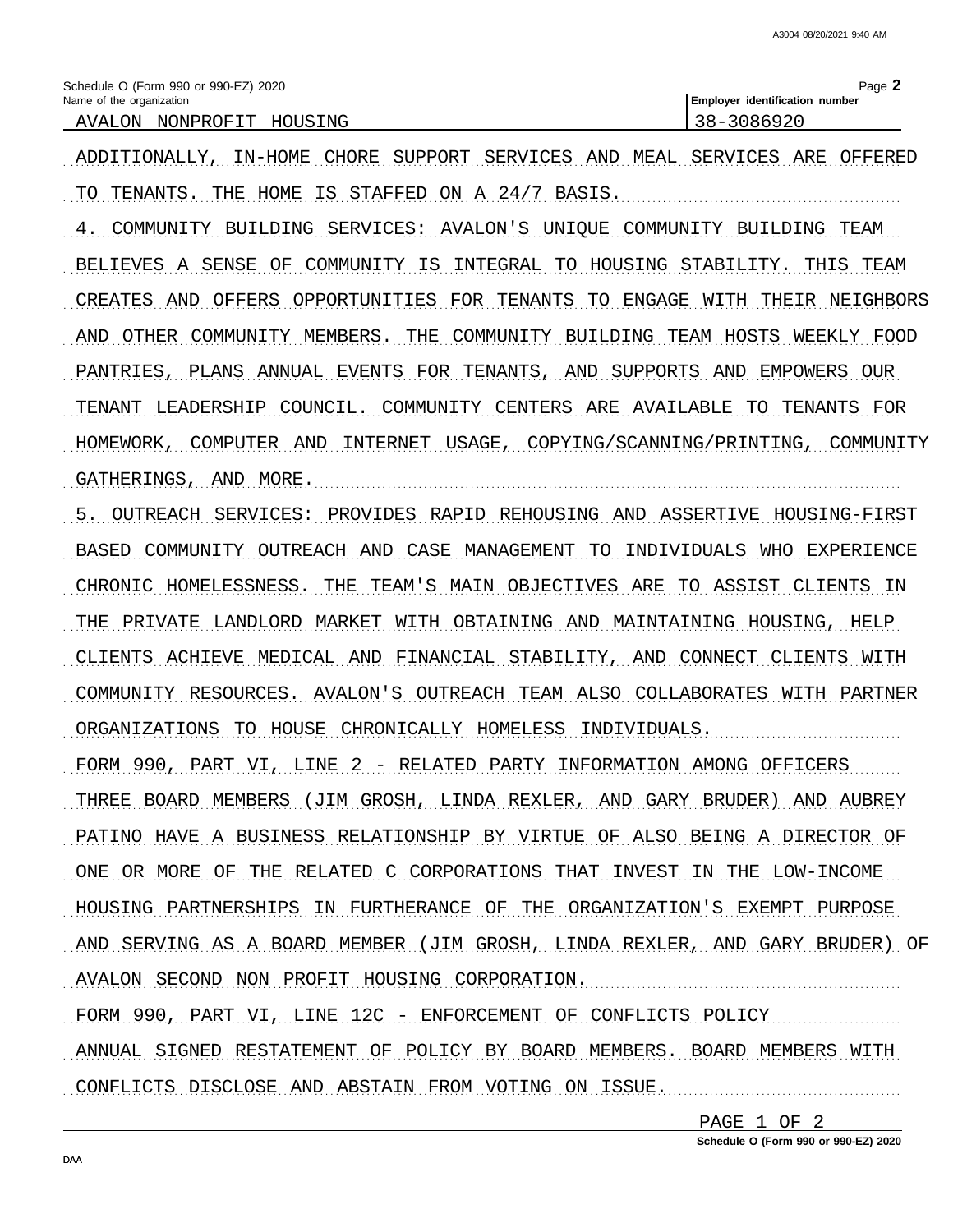A3004 08/20/2021 9:40 AM

| Schedule O (Form 990 or 990-EZ) 2020<br>Name of the organization            | Page 2<br>Employer identification number |
|-----------------------------------------------------------------------------|------------------------------------------|
| AVALON NONPROFIT HOUSING                                                    | 38-3086920                               |
| FORM 990, PART VI, LINE 12C - ENFORCEMENT OF CONFLICTS POLICY               |                                          |
| ANNUAL SIGNED RESTATEMENT OF POLICY BY BOARD MEMBERS. BOARD MEMBERS WITH    |                                          |
| CONFLICTS DISCLOSE AND ABSTAIN FROM VOTING ON ISSUE.                        |                                          |
| FORM 990, PART VI, LINE 15A - COMPENSATION PROCESS FOR TOP OFFICIAL         |                                          |
| THE BOARD ANNUALLY REVIEWS PERFORMANCE AND COMPENSATION OF TOP PAID         |                                          |
| EMPLOYEES AGAINST 990 INFORMATION FROM SIMILAR ORGANIZATIONS AND            |                                          |
| INFORMATION FROM PUBLIC SOURCES.                                            |                                          |
| FORM 990, PART VI, LINE 19 - GOVERNING DOCUMENTS DISCLOSURE EXPLANATION     |                                          |
| ORGANIZATION GOVERNING DOCUMENTS, POLICIES, AND FINANCIAL STATEMENTS<br>THE |                                          |
| ARE AVAILABLE UPON REQUEST AT THE FINANCE DEPARTMENT OFFICE.                |                                          |
|                                                                             |                                          |
|                                                                             |                                          |
|                                                                             |                                          |
|                                                                             |                                          |
|                                                                             |                                          |
|                                                                             |                                          |
|                                                                             |                                          |
|                                                                             |                                          |
|                                                                             |                                          |
|                                                                             |                                          |
|                                                                             |                                          |
|                                                                             |                                          |
|                                                                             |                                          |
|                                                                             |                                          |
|                                                                             |                                          |
|                                                                             |                                          |
|                                                                             | PAGE 2 OF 2                              |

Schedule O (Form 990 or 990-EZ) 2020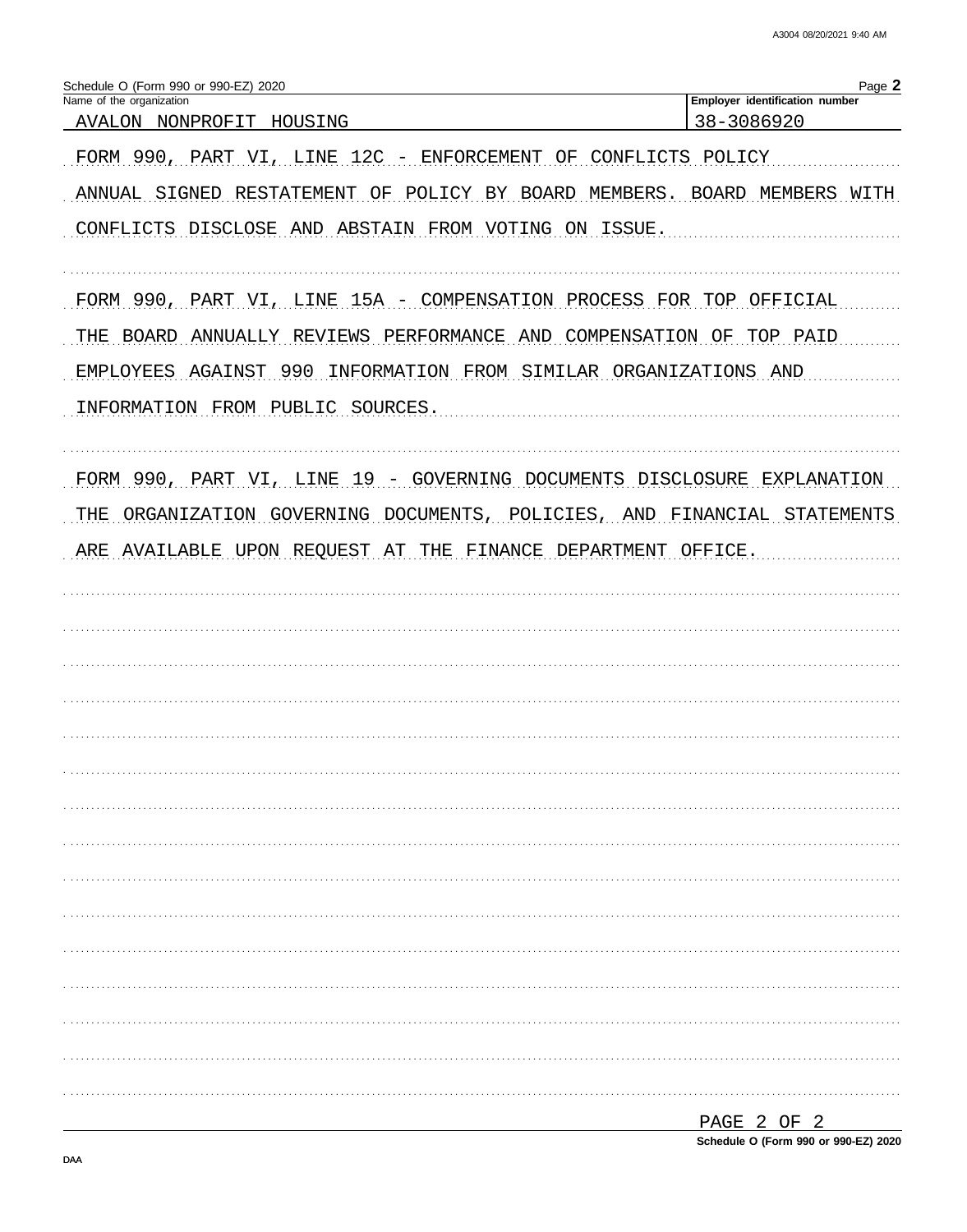A3004 08/20/2021 9:40 AM

| <b>SCHEDULE R</b>                                      | <b>Related Organizations and Unrelated Partnerships</b>                                                                                                                                                            |                         |                                                     |                            |                                                           |                                     | OMB No. 1545-0047                          |                                                       |
|--------------------------------------------------------|--------------------------------------------------------------------------------------------------------------------------------------------------------------------------------------------------------------------|-------------------------|-----------------------------------------------------|----------------------------|-----------------------------------------------------------|-------------------------------------|--------------------------------------------|-------------------------------------------------------|
| (Form 990)                                             | u Complete if the organization answered "Yes" on Form 990, Part IV, line 33, 34, 35b, 36, or 37.                                                                                                                   | u Attach to Form 990.   |                                                     |                            |                                                           |                                     | 2020                                       |                                                       |
| Department of the Treasury<br>Internal Revenue Service | u Go to www.irs.gov/Form990 for instructions and the latest information.                                                                                                                                           |                         |                                                     |                            |                                                           |                                     | <b>Open to Public</b><br><b>Inspection</b> |                                                       |
| Name of the organization                               | AVALON NONPROFIT HOUSING                                                                                                                                                                                           |                         |                                                     |                            |                                                           |                                     | Employer identification number             |                                                       |
|                                                        | CORPORATION                                                                                                                                                                                                        |                         |                                                     |                            |                                                           | 38-3086920                          |                                            |                                                       |
| Part I                                                 | Identification of Disregarded Entities. Complete if the organization answered "Yes" on Form 990, Part IV, line 33.                                                                                                 |                         |                                                     |                            |                                                           |                                     |                                            |                                                       |
|                                                        | (a)<br>Name, address, and EIN (if applicable) of disregarded entity                                                                                                                                                | (b)<br>Primary activity | (c)<br>Legal domicile (state<br>or foreign country) |                            | (d)<br>Total income                                       | (e)<br>End-of-year assets           | (f)<br>Direct controlling<br>entity        |                                                       |
| (1)<br>ANN ARBOR                                       | HICKORY WAY APARTMENTS II GP LLC<br>1327 JONES DRIVE, SUITE 102<br>83-3789744<br>MI 48105                                                                                                                          | AFFORDABLE              | MΙ                                                  |                            |                                                           | 240,600                             | AVALON NON                                 |                                                       |
| ANN ARBOR                                              | (2) HILLTOP VIEW APARTMENTS GP, LLC<br>1327 JONES DRIVE, SUITE 102<br>84-4931961<br>MI 48105                                                                                                                       | AFFORDABLE              | MΙ                                                  |                            |                                                           | 20,100                              | AVALON NON                                 |                                                       |
| (3)                                                    |                                                                                                                                                                                                                    |                         |                                                     |                            |                                                           |                                     |                                            |                                                       |
| (4)                                                    |                                                                                                                                                                                                                    |                         |                                                     |                            |                                                           |                                     |                                            |                                                       |
| (5)                                                    |                                                                                                                                                                                                                    |                         |                                                     |                            |                                                           |                                     |                                            |                                                       |
| Part II                                                | Identification of Related Tax-Exempt Organizations. Complete if the organization answered "Yes" on Form 990, Part IV, line 34, because it had<br>one or more related tax-exempt organizations during the tax year. |                         |                                                     |                            |                                                           |                                     |                                            |                                                       |
|                                                        | (a)<br>Name, address, and EIN of related organization                                                                                                                                                              | (b)<br>Primary activity | (c)<br>Legal domicile (state<br>or foreign country) | (d)<br>Exempt Code section | (e)<br>Public charity status<br>(if section $501(c)(3)$ ) | (f)<br>Direct controlling<br>entity | Yes                                        | (g)<br>Section 512(b)(13)<br>controlled entity?<br>No |
| (1)<br>1327 JONES DR, STE 102<br>ANN ARBOR             | AVALON SECOND NONPROFIT HOUSING COR<br>14-1977260<br>MI 48105                                                                                                                                                      | AFFORDABLE              | MΙ                                                  | 501C3                      | 7                                                         | <b>AVALON NON</b>                   | X                                          |                                                       |
| (2)                                                    |                                                                                                                                                                                                                    |                         |                                                     |                            |                                                           |                                     |                                            |                                                       |
| (3)                                                    |                                                                                                                                                                                                                    |                         |                                                     |                            |                                                           |                                     |                                            |                                                       |
| (4)                                                    |                                                                                                                                                                                                                    |                         |                                                     |                            |                                                           |                                     |                                            |                                                       |
| (5)                                                    |                                                                                                                                                                                                                    |                         |                                                     |                            |                                                           |                                     |                                            |                                                       |
|                                                        | Ear Danamuark Daduation, Act Nation, and the Instructional for Earm 000                                                                                                                                            |                         |                                                     |                            |                                                           |                                     | Cahadula D (Carm 000) 2020                 |                                                       |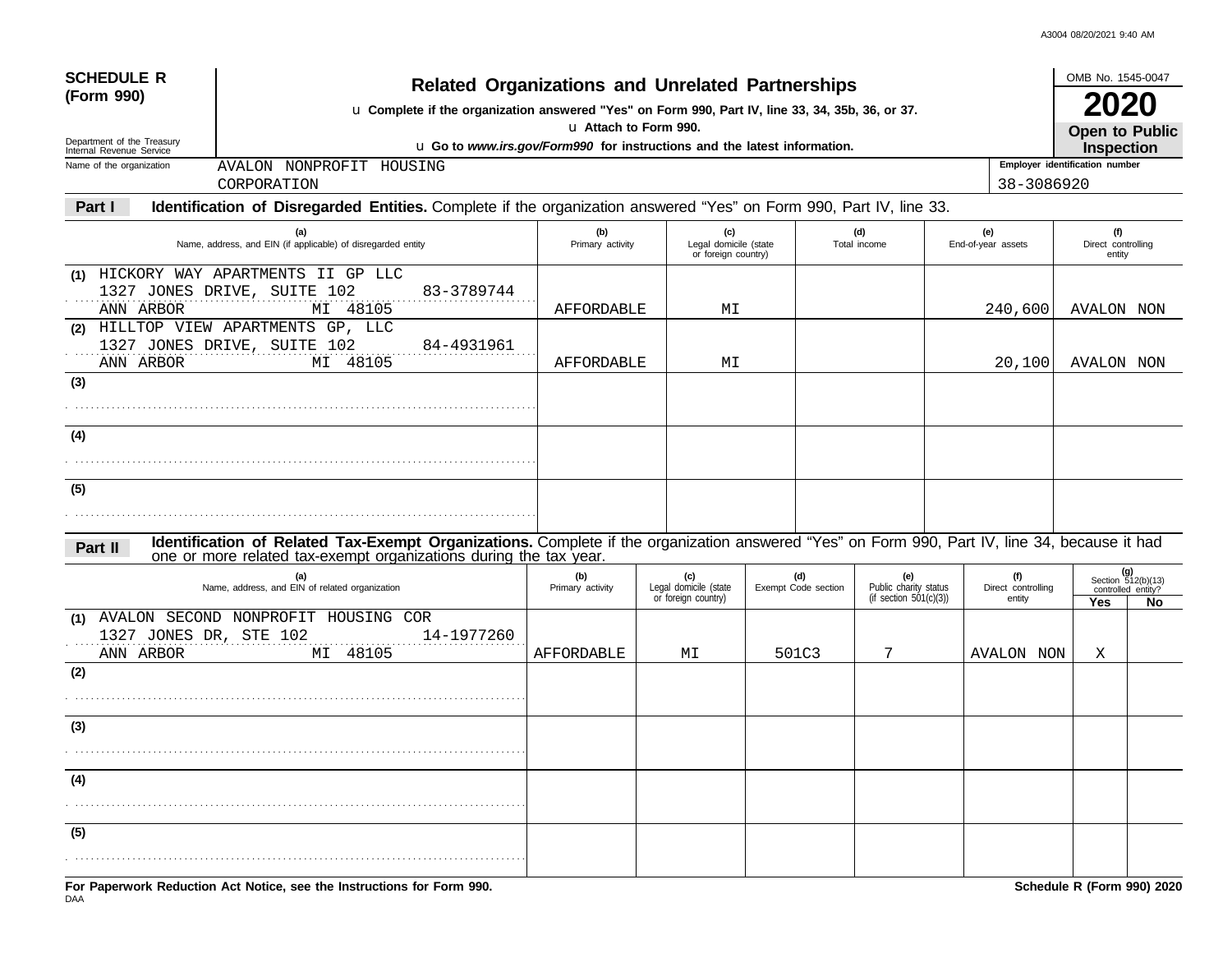Schedule R (Form 990) 2020 Page **2** AVALON NONPROFIT HOUSING 38-3086920

| (c)<br>(f)<br>(i)<br>(a)<br>(b)<br>(d)<br>(e)<br>(g)<br>(j)<br>(h)<br>Predominant<br>Name, address, and EIN of<br>Primary activity<br>Legal<br>Direct controlling<br>Share of total<br>Share of end-of-<br>Dispro-<br>Code V-UBI<br>General or<br>income (related,<br>related organization<br>entity<br>income<br>year assets<br>domicile<br>portionate<br>amount in box 20<br>managing<br>unrelated,<br>(state or<br>alloc.?<br>of Schedule K-1<br>partner?<br>excluded from | (k)<br>Percentage<br>ownership                        |
|-------------------------------------------------------------------------------------------------------------------------------------------------------------------------------------------------------------------------------------------------------------------------------------------------------------------------------------------------------------------------------------------------------------------------------------------------------------------------------|-------------------------------------------------------|
| foreign<br>(Form 1065)<br>tax under<br>sections 512-514)<br>country)<br>Yes No<br>Yes No                                                                                                                                                                                                                                                                                                                                                                                      |                                                       |
| (1) CARROT WAY APARTMENTS LDHA LP<br>1327 JONES DR, SUITE 102<br>MI 48105<br>ANN ARBOR<br>$N/A$ $N/A$<br>N/A<br>$N/A$ $N/A$<br>37-1470458<br>AFFORDABLE MI   N/A<br>N/A                                                                                                                                                                                                                                                                                                       |                                                       |
| (2) PEAR STREET APARTMENTS LDHA LP<br>1327 JONES DR, SUITE 102<br>ANN ARBOR<br>MI 48105<br>$N/A$ $N/A$<br>N/A<br>$N/A$ $N/A$<br>26-2693139<br>AFFORDABLE MI   N/A<br>N/A                                                                                                                                                                                                                                                                                                      |                                                       |
| (3) WILLIAM STREET APARTMENTS LDHA LP<br>1327 JONES DR, SUITE 102<br>ANN ARBOR<br>MI 48105<br>N/A<br>38-3110271<br>AFFORDABLE MI AVALON NONRELATED<br>10,519<br>382,237<br>Χ                                                                                                                                                                                                                                                                                                  | $X$   99.00                                           |
| (4) PAULINE APARTMENTS LDHA LP<br>1327 JONES DR, SUITE 102<br>ANN ARBOR<br>MI 48105<br>$N/A$ $N/A$<br>$N/A$ $N/A$<br>N/A<br>35-2421337<br>AFFORDABLE MI N/A<br>N/A                                                                                                                                                                                                                                                                                                            |                                                       |
| Identification of Related Organizations Taxable as a Corporation or Trust. Complete if the organization answered "Yes" on Form 990, Part IV,<br>Part IV<br>line 34, because it had one or more related organizations treated as a corporation or trust during the tax year.                                                                                                                                                                                                   |                                                       |
| (d)<br>(a)<br>(b)<br>(c)<br>(e)<br>(f)<br>(g)<br>(h)<br>Name, address, and EIN of related organization<br>Share of total<br>Share of<br>Primary activity<br>Legal domicile<br>Direct controlling<br>Type of entity<br>Percentage<br>end-of-year assets<br>ownership<br>entity<br>income<br>(C corp, S corp,<br>(state or<br>foreign country)<br>or trust)                                                                                                                     | (i)<br>Section<br>512(b)(13)<br>controlled<br>entity? |
|                                                                                                                                                                                                                                                                                                                                                                                                                                                                               | Yes   No                                              |
| (1) AVALON PARTNERSHIPS, INC<br>1327 JONES DR, STE 102<br>ANN ARBOR<br>MI 48105<br>38-3075103<br>AFFORDABLE<br>89,053 100.000000<br>МI<br>C<br>106<br><b>AVALON NON</b>                                                                                                                                                                                                                                                                                                       | X                                                     |
| (2) AVALON CARROT WAY PARTNERSHIP, INC<br>1327 JONES DR, STE 102<br>ANN ARBOR<br>MI 48105<br>32-0083972<br>49,803 100.000000<br>AFFORDABLE<br>MΙ                                                                                                                                                                                                                                                                                                                              | X                                                     |
| AVALON NON<br>C<br>(3) PEAR STREET APARTMENTS, INC<br>1327 JONES DR, STE 102<br>ANN ARBOR<br>MI 48105<br>26-2692914<br>AFFORDABLE<br>$-2$<br>100.000000<br>МI                                                                                                                                                                                                                                                                                                                 | X                                                     |
| AVALON NON<br>C<br>(4) AVALON PAULINE APARTMENTS, INC<br>1327 JONES DR, STE 102<br>ANN ARBOR<br>MI 48105<br>80-0755852<br>AFFORDABLE<br>$-26$<br>$100.000000$ X<br>МI<br>AVALON NON<br>C                                                                                                                                                                                                                                                                                      |                                                       |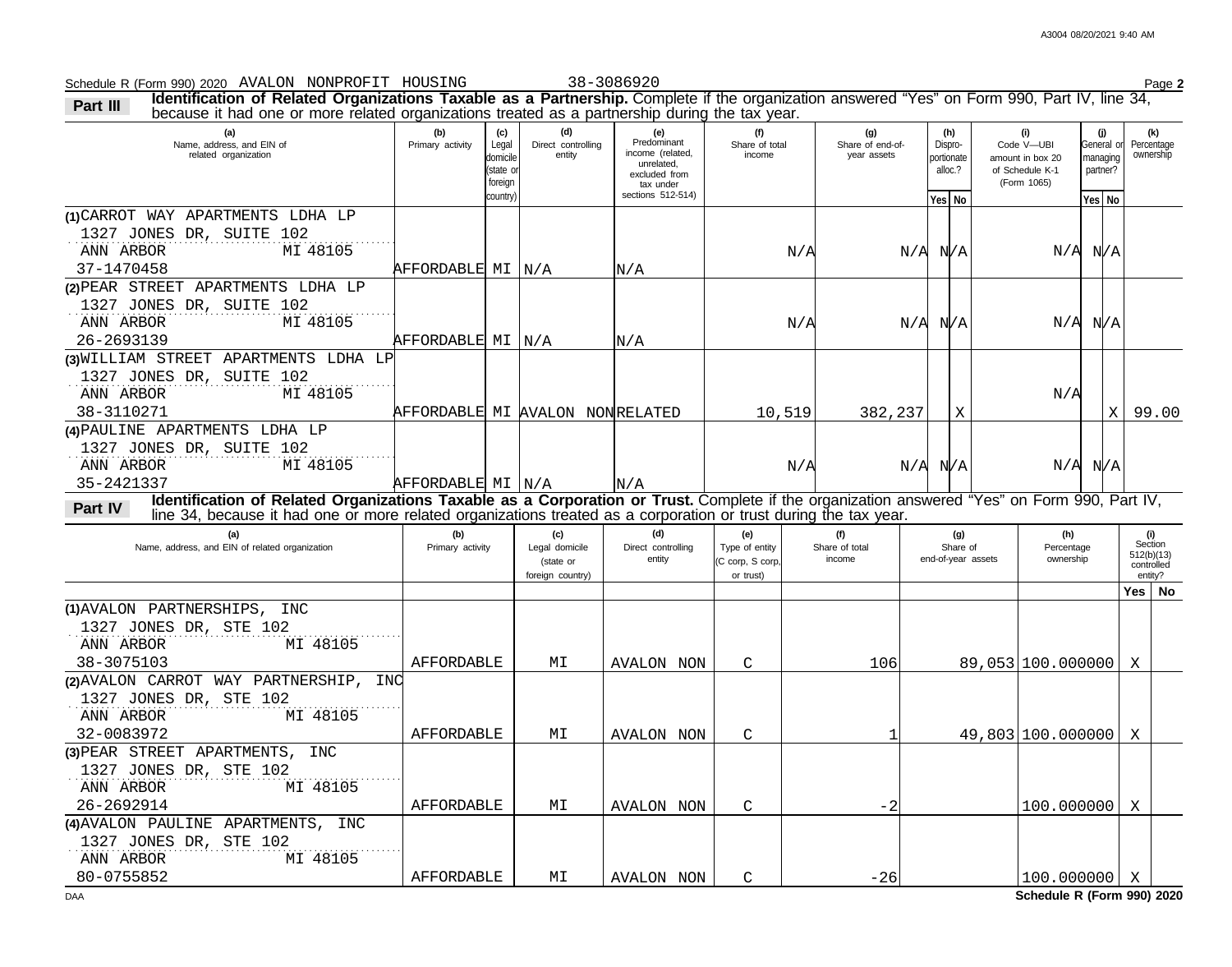General or

**(j)**

**(g) (h)**

Dispro-

**(i)**

Code V—UBI

Share of end-of-

#### **(a) (b) (c) (d) (e) (f)** Name, address, and EIN of Primary activity Legal domicile Direct controlling entity **Predominant** income (related, Share of total because it had one or more related organizations treated as a partnership during the tax year. income

**Part III Identification of Related Organizations Taxable as a Partnership.** Complete if the organization answered "Yes" on Form 990, Part IV, line 34,

1327 JONES DR, SUITE 102 (state or foreign country) unrelated, portionate alloc.? managing partner? **Yes No Yes No** . **(1)** WILLIAM STREET APARTMENTS LDHA LP year assets of Schedule K-1 1327 JONES DR, SUITE 102 1327 JONES DR, SUITE 102 1327 JONES DR, SUITE 102 **Identification of Related Organizations Taxable as a Corporation or Trust.** Complete if the organization answered "Yes" on Form 990, Part IV, Part IV, Part IV, Part IV, Part IV, Part IV, Part IV, Part IV, Part IV, Part IV **(a) (b) (c) (d) (e) (f) (g) (h)** Name, address, and EIN of related organization **Primary activity** Legal domicile (state or foreign country) Direct controlling entity Type of entity (C corp, S corp, or trust) Share of total | Share of end-of-year assets Percentage ownership amount in box 20 (Form 1065) excluded from tax under sections 512-514) line 34, because it had one or more related organizations treated as a corporation or trust during the tax year. **(4)** HICKORY WAY APARTMENTS LDHA LP **(3)** SHARON ANN APARTMENTS LDHA LP **(2)** ARBORDALE APARTMENTS 2014 LDHA LP ownership income related organization 512(b)(13) Section **(i)** entity? controlled ANN ARBOR MI 48105 38-3110271 AFFORDABLE MI AVALON PARRELATED 106 3,861 X N/A  $X \vert 1.00$ ANN ARBOR MI 48105 30-0826466 **AFFORDABLE MI N/A** N/A N/A N/A N/A N/A N/A ANN ARBOR MI 48105  $61-1845433$   $N/A$ N/A N/A N/A N/A N/A ANN ARBOR MI 48105  $36-4868053$   $N/A$ N/A N/A N/A N/A N/A

|                                    |            | $\sim$<br>foreign country) |            | $\mathbf{u}$ and $\mathbf{v}$ and $\mathbf{v}$ are $\mathbf{v}$<br>or trust) |      |                            | controlled<br>entity? |
|------------------------------------|------------|----------------------------|------------|------------------------------------------------------------------------------|------|----------------------------|-----------------------|
|                                    |            |                            |            |                                                                              |      |                            | $Yes \mid No$         |
| (1) ARBORDALE APARTMENTS 2014, INC |            |                            |            |                                                                              |      |                            |                       |
| 1327 JONES DR, STE 102             |            |                            |            |                                                                              |      |                            |                       |
| MI 48105<br>ANN ARBOR              |            |                            |            |                                                                              |      |                            |                       |
| 46-5408008                         | AFFORDABLE | МI                         | AVALON NON | C                                                                            | $-8$ | 69100.000000 X             |                       |
| (2) SHARON ANN APARTMENTS, INC     |            |                            |            |                                                                              |      |                            |                       |
| 1327 JONES DR, STE 102             |            |                            |            |                                                                              |      |                            |                       |
| MI 48105<br>ANN ARBOR              |            |                            |            |                                                                              |      |                            |                       |
| 82-1482277                         | AFFORDABLE | МI                         | AVALON NON | C                                                                            | -4   | $37 100.000000 $ X         |                       |
| (3) HICKORY WAY APARTMENTS,<br>INC |            |                            |            |                                                                              |      |                            |                       |
| 1327 JONES DR, STE 102             |            |                            |            |                                                                              |      |                            |                       |
| MI 48105<br>ANN ARBOR              |            |                            |            |                                                                              |      |                            |                       |
| 82-1513109                         | AFFORDABLE | МI                         | AVALON NON | C                                                                            |      | $126,600 100.000000 $ X    |                       |
| (4)                                |            |                            |            |                                                                              |      |                            |                       |
|                                    |            |                            |            |                                                                              |      |                            |                       |
|                                    |            |                            |            |                                                                              |      |                            |                       |
|                                    |            |                            |            |                                                                              |      |                            |                       |
| DAA                                |            |                            |            |                                                                              |      | Schedule R (Form 990) 2020 |                       |

#### Schedule R (Form 990) 2020 Page **2** AVALON NONPROFIT HOUSING 38-3086920

Percentage **(k)**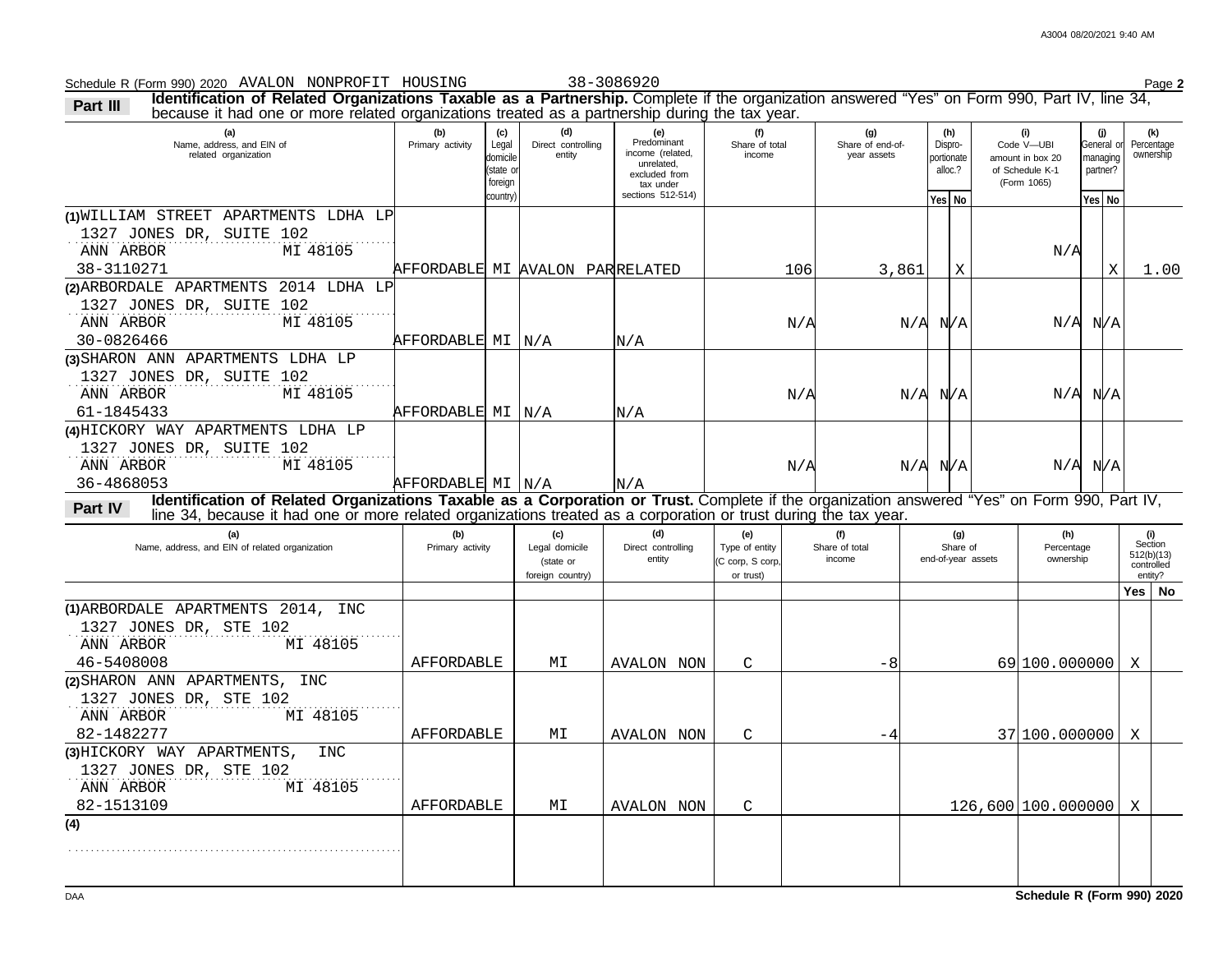#### Schedule R (Form 990) 2020 Page **2** AVALON NONPROFIT HOUSING 38-3086920

**(a) (b) (c) (d) (e) (f)** 1327 JONES DR, SUITE 102 Name, address, and EIN of Primary activity Legal domicile (state or foreign country) Direct controlling entity **Predominant** income (related, unrelated, Share of total portionate alloc.? General or managing partner? **Yes No Yes No (g) (h)** . **(1)** HICKORY WAY APARTMENTS II LDHA LP Share of end-ofyear assets Dispro-**Part III Identification of Related Organizations Taxable as a Partnership.** Complete if the organization answered "Yes" on Form 990, Part IV, line 34, **(i)** of Schedule K-1 Code V—UBI **(j)** 1327 JONES DR, SUITE 102 . . . . . . . . . . . . . . . . . . . . . . . . . . . . . . . . . . . . . . . . . . . . . . . . . . . . . . . . . . . . . . . . . . . . . . . . . . . . . . . . . . . . . . . . . . . . . . . . . . . . . . . . . . . . . . . . . . . . . . . . . . . . . . . . . . . . . . . . . . . . . . . . . . . . . . . . . . . . . . . . . . . . . . . . . . . . . . . . . . . . . . . . . . . . . . . . . . . . . . . . . . . . . . . . . . . . . . . . . . . . . . . . . . . . . . . . . . . . . . . . . . . . . . . . . . . . . . . . . . . . . . . . . . . . . . . . . . . . . . . . . . . . . . . . . . . . . . . . . . . . . . . . . . . . . . . . . . . . . . **Identification of Related Organizations Taxable as a Corporation or Trust.** Complete if the organization answered "Yes" on Form 990, Part IV, **Part IV**, **(a) (b) (c) (d) (e) (f) (g) (h)** Name, address, and EIN of related organization **Primary activity** Legal domicile (state or foreign country) Direct controlling entity Type of entity (C corp, S corp, or trust) Share of total Share of end-of-year assets Percentage ownership amount in box 20 (Form 1065) because it had one or more related organizations treated as a partnership during the tax year. excluded from tax under sections 512-514) line 34, because it had one or more related organizations treated as a corporation or trust during the tax year. **(4) (3) (2)** HILLTOP VIEW APARTMENTS LDHA LP **(1) (2) (3) (4)** ownership Percentage **(k)** income income related organization 512(b)(13) Section **(i)** entity? **Yes No** controlled ANN ARBOR MI 48105 83-3827407 **AFFORDABLE MI N/A** N/A  $N/A$   $N/A$   $N/A$   $N/A$   $N/A$   $N/A$ ANN ARBOR MI 48105 84-4962048 **AFFORDABLE** MI N/A N/A N/A N/A N/A N/A N/A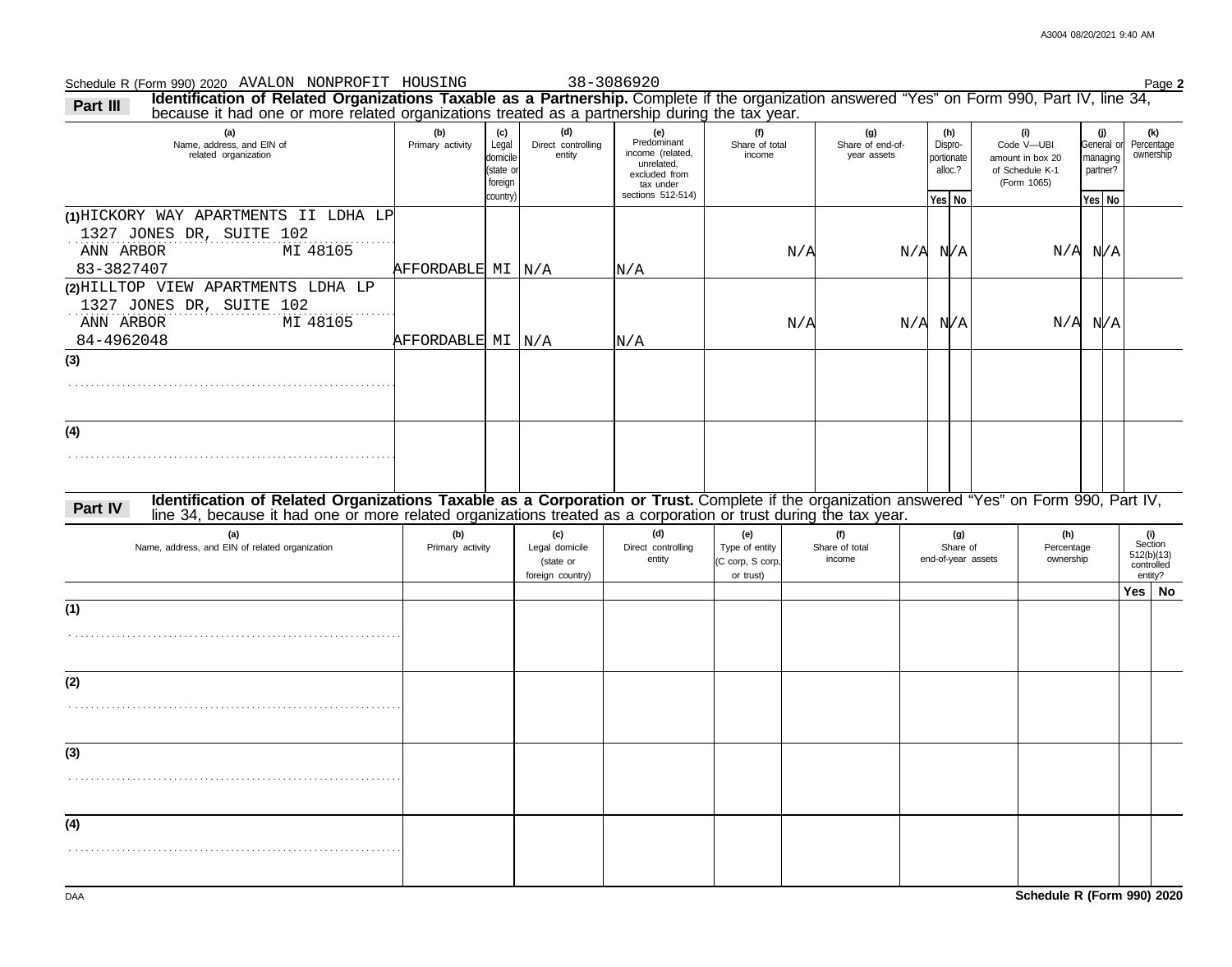|                                                                                                                                                                                                                                     | 38-3086920<br>Schedule R (Form 990) 2020 AVALON NONPROFIT HOUSING                                                                                                              |         |         |           |                 |              | Page 3         |  |  |
|-------------------------------------------------------------------------------------------------------------------------------------------------------------------------------------------------------------------------------------|--------------------------------------------------------------------------------------------------------------------------------------------------------------------------------|---------|---------|-----------|-----------------|--------------|----------------|--|--|
| <b>Part V</b>                                                                                                                                                                                                                       | Transactions With Related Organizations. Complete if the organization answered "Yes" on Form 990, Part IV, line 34, 35b, or 36.                                                |         |         |           |                 |              |                |  |  |
| Note: Complete line 1 if any entity is listed in Parts II, III, or IV of this schedule.                                                                                                                                             |                                                                                                                                                                                |         |         |           |                 |              |                |  |  |
| 1 During the tax year, did the organization engage in any of the following transactions with one or more related organizations listed in Parts II-IV?                                                                               |                                                                                                                                                                                |         |         |           |                 |              |                |  |  |
|                                                                                                                                                                                                                                     |                                                                                                                                                                                |         |         |           |                 |              |                |  |  |
| <b>b</b> Gift, grant, or capital contribution to related organization(s) contained as a contained as a contained as a contribution to related organization(s) contained as a contained as a contained as a contained as a contained |                                                                                                                                                                                |         |         |           |                 |              |                |  |  |
|                                                                                                                                                                                                                                     |                                                                                                                                                                                |         |         |           |                 |              |                |  |  |
|                                                                                                                                                                                                                                     |                                                                                                                                                                                |         |         |           |                 |              |                |  |  |
| e Loans or loan guarantees by related organization(s) contact and contact and contact and contact and contact and contact and contact and contact and contact and contact and contact and contact and contact and contact and       |                                                                                                                                                                                |         |         |           |                 |              |                |  |  |
|                                                                                                                                                                                                                                     |                                                                                                                                                                                |         |         |           | 1f              |              | Χ              |  |  |
|                                                                                                                                                                                                                                     | g Sale of assets to related organization(s)                                                                                                                                    |         |         |           | 1 <sub>g</sub>  |              | $\mathbf X$    |  |  |
|                                                                                                                                                                                                                                     |                                                                                                                                                                                |         |         |           | 1 <sub>h</sub>  |              | $\mathbf X$    |  |  |
|                                                                                                                                                                                                                                     |                                                                                                                                                                                |         |         |           | 11              |              | $\mathbf X$    |  |  |
|                                                                                                                                                                                                                                     |                                                                                                                                                                                |         |         |           | 1j              |              | $\mathbf X$    |  |  |
|                                                                                                                                                                                                                                     |                                                                                                                                                                                |         |         |           |                 |              |                |  |  |
|                                                                                                                                                                                                                                     |                                                                                                                                                                                |         |         |           | 1k              |              | X              |  |  |
|                                                                                                                                                                                                                                     |                                                                                                                                                                                |         |         |           | 11              | $\, {\rm X}$ |                |  |  |
|                                                                                                                                                                                                                                     |                                                                                                                                                                                |         |         |           | 1 <sub>m</sub>  |              | X              |  |  |
|                                                                                                                                                                                                                                     |                                                                                                                                                                                |         |         |           | 1n              |              | $\overline{X}$ |  |  |
|                                                                                                                                                                                                                                     |                                                                                                                                                                                |         |         |           | 10 <sub>o</sub> | $\mathbf X$  |                |  |  |
|                                                                                                                                                                                                                                     |                                                                                                                                                                                |         |         |           |                 |              |                |  |  |
|                                                                                                                                                                                                                                     |                                                                                                                                                                                |         |         |           | <u>1p</u>       |              | X              |  |  |
|                                                                                                                                                                                                                                     |                                                                                                                                                                                |         |         |           | 1q              | X            |                |  |  |
|                                                                                                                                                                                                                                     |                                                                                                                                                                                |         |         |           |                 |              |                |  |  |
|                                                                                                                                                                                                                                     |                                                                                                                                                                                |         |         |           | 1r              |              | X              |  |  |
|                                                                                                                                                                                                                                     |                                                                                                                                                                                |         |         |           | 1s              |              | $\overline{X}$ |  |  |
|                                                                                                                                                                                                                                     | 2 If the answer to any of the above is "Yes," see the instructions for information on who must complete this line, including covered relationships and transaction thresholds. |         |         |           |                 |              |                |  |  |
| (d)<br>(a)<br>(b)<br>(c)<br>Name of related organization<br>Transaction<br>Amount involved<br>Method of determining amount involved<br>type $(a-s)$                                                                                 |                                                                                                                                                                                |         |         |           |                 |              |                |  |  |
| (1)                                                                                                                                                                                                                                 | CARROT WAY APARTMENTS LDHA LP                                                                                                                                                  | $\circ$ | 96,930  | CASH PAID |                 |              |                |  |  |
| (2)                                                                                                                                                                                                                                 | AVALON SECOND NONPROFIT HOUSING COR                                                                                                                                            | 0       | 106,519 | CASH PAID |                 |              |                |  |  |
| (3)                                                                                                                                                                                                                                 | PAULINE APARTMENTS LDHA LP                                                                                                                                                     | 0       | 79,231  | CASH PAID |                 |              |                |  |  |
| (4)                                                                                                                                                                                                                                 | ARBORDALE APARTMENTS 2014 LDHA LP                                                                                                                                              | O       | 70,737  | CASH PAID |                 |              |                |  |  |
| (5)                                                                                                                                                                                                                                 | AVALON SECOND NONPROFIT HOUSING COR                                                                                                                                            | Q       | 85,037  | CASH PAID |                 |              |                |  |  |
| (6)                                                                                                                                                                                                                                 | HICKORY WAY APARTMENTS LDHA LP                                                                                                                                                 | Q       | 190,981 | CASH PAID |                 |              |                |  |  |

**Schedule R (Form 990) 2020**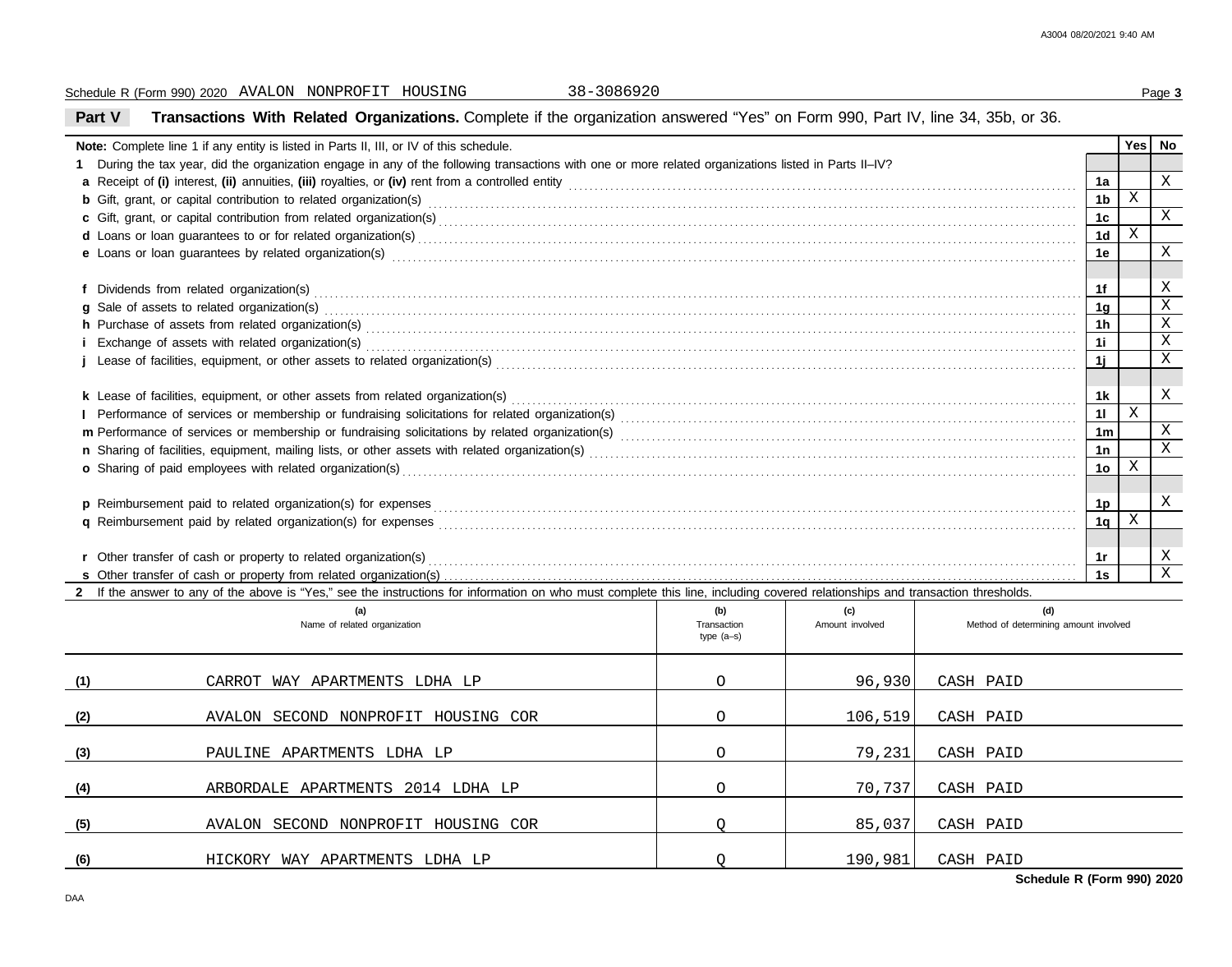| 38-3086920<br>Schedule R (Form 990) 2020 AVALON NONPROFIT HOUSING                                                                                                                                                              |                           |                 |                                       |                      |             | Page 3                |  |  |  |
|--------------------------------------------------------------------------------------------------------------------------------------------------------------------------------------------------------------------------------|---------------------------|-----------------|---------------------------------------|----------------------|-------------|-----------------------|--|--|--|
| Transactions With Related Organizations. Complete if the organization answered "Yes" on Form 990, Part IV, line 34, 35b, or 36.<br>Part V                                                                                      |                           |                 |                                       |                      |             |                       |  |  |  |
| Note: Complete line 1 if any entity is listed in Parts II, III, or IV of this schedule.                                                                                                                                        |                           |                 |                                       |                      |             |                       |  |  |  |
| 1 During the tax year, did the organization engage in any of the following transactions with one or more related organizations listed in Parts II-IV?                                                                          |                           |                 |                                       |                      |             |                       |  |  |  |
|                                                                                                                                                                                                                                |                           |                 |                                       |                      |             |                       |  |  |  |
|                                                                                                                                                                                                                                |                           |                 |                                       |                      |             |                       |  |  |  |
|                                                                                                                                                                                                                                |                           |                 |                                       |                      |             |                       |  |  |  |
|                                                                                                                                                                                                                                |                           |                 |                                       |                      |             |                       |  |  |  |
| e Loans or loan guarantees by related organization(s) encourance contract the contract contract of the contract or contract or contract or contract or contract or contract or contract or contract or contract or contract or |                           |                 |                                       | 1e                   |             | X                     |  |  |  |
|                                                                                                                                                                                                                                |                           |                 |                                       | 1f                   |             | Χ                     |  |  |  |
| g Sale of assets to related organization(s) encourance contains a substantial container and state of assets to related organization(s)                                                                                         |                           |                 |                                       | 1 <sub>g</sub>       |             | $\overline{\text{X}}$ |  |  |  |
|                                                                                                                                                                                                                                |                           |                 |                                       | 1h                   |             | $\overline{\text{X}}$ |  |  |  |
|                                                                                                                                                                                                                                |                           |                 |                                       | 1i                   |             | $\overline{X}$        |  |  |  |
|                                                                                                                                                                                                                                |                           |                 |                                       | 1j                   |             | $\mathbf X$           |  |  |  |
|                                                                                                                                                                                                                                |                           |                 |                                       |                      |             |                       |  |  |  |
|                                                                                                                                                                                                                                |                           |                 |                                       | 1k                   |             | Χ                     |  |  |  |
|                                                                                                                                                                                                                                |                           |                 |                                       | 11<br>1 <sub>m</sub> | $\mathbf X$ | X                     |  |  |  |
|                                                                                                                                                                                                                                |                           |                 |                                       |                      |             |                       |  |  |  |
|                                                                                                                                                                                                                                |                           |                 |                                       | 1n                   |             | $\overline{X}$        |  |  |  |
|                                                                                                                                                                                                                                |                           |                 |                                       | 10 <sub>o</sub>      | $\mathbf X$ |                       |  |  |  |
|                                                                                                                                                                                                                                |                           |                 |                                       | 1p                   |             | Χ                     |  |  |  |
|                                                                                                                                                                                                                                |                           |                 |                                       | 1 <sub>q</sub>       | X           |                       |  |  |  |
|                                                                                                                                                                                                                                |                           |                 |                                       | 1r                   |             | Χ                     |  |  |  |
|                                                                                                                                                                                                                                |                           |                 |                                       | 1s                   |             | $\overline{X}$        |  |  |  |
| 2 If the answer to any of the above is "Yes," see the instructions for information on who must complete this line, including covered relationships and transaction thresholds.                                                 |                           |                 |                                       |                      |             |                       |  |  |  |
| (a)                                                                                                                                                                                                                            | (b)                       | (c)             | (d)                                   |                      |             |                       |  |  |  |
| Name of related organization                                                                                                                                                                                                   | Transaction<br>type (a-s) | Amount involved | Method of determining amount involved |                      |             |                       |  |  |  |
| (1)<br>HICKORY WAY APARTMENTS II LDHA LP                                                                                                                                                                                       | Q                         | 92,977          | CASH PAID                             |                      |             |                       |  |  |  |
| (2)<br>HILLTOP VIEW APARTMENTS LDHA LP                                                                                                                                                                                         | Q                         | 187,550         | CASH PAID                             |                      |             |                       |  |  |  |
| (3)<br>HILLTOP VIEW APARTMENTS LDHA LP                                                                                                                                                                                         | D                         | 5,550,000       | AGREEMENTS                            |                      |             |                       |  |  |  |
| (4)                                                                                                                                                                                                                            |                           |                 |                                       |                      |             |                       |  |  |  |
| (5)                                                                                                                                                                                                                            |                           |                 |                                       |                      |             |                       |  |  |  |
| (6)                                                                                                                                                                                                                            |                           |                 |                                       |                      |             |                       |  |  |  |

**Schedule R (Form 990) 2020**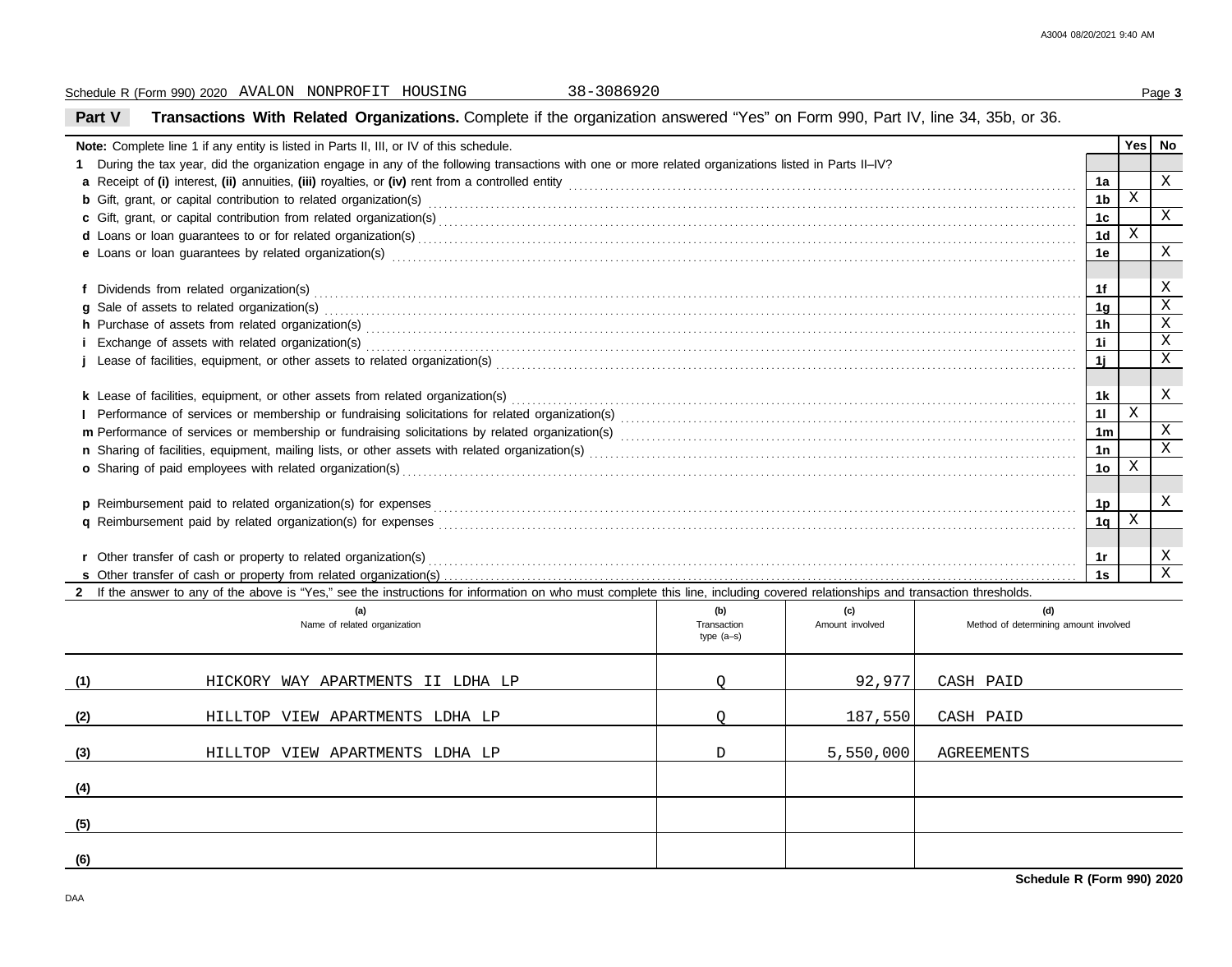Schedule R (Form 990) 2020 Page **4** AVALON NONPROFIT HOUSING 38-3086920

## **Part VI** Unrelated Organizations Taxable as a Partnership. Complete if the organization answered "Yes" on Form 990, Part IV, line 37.

Provide the following information for each entity taxed as a partnership through which the organization conducted more than five percent of its activities (measured by total assets or gross revenue) that was not a related organization. See instructions regarding exclusion for certain investment partnerships.

| or grood roverlad) that was not a related erganization. Our motivations regarding explacion for contain invocancin partnerompo.<br>(a)<br>Name, address, and EIN of entity                                                                                                                                                                                                                                                                                          | (b)<br>Primary activity | (c)<br>Legal<br>domicile<br>foreign | (d)<br>Predominant<br>income (related,<br>(state or unrelated, excluded<br>from tax under | (e)<br>Are all partners<br>section<br>501(c)(3)<br>organizations? | (f)<br>Share of<br>total income | (g)<br>Share of<br>end-of-year<br>assets | allocations? | (h)<br>Disproportionate | (i)<br>Code V-UBI<br>amount in box 20<br>of Schedule K-1<br>(Form 1065) | (j)<br>managing<br>partner? | General or | (k)<br>Percentage<br>ownership |
|---------------------------------------------------------------------------------------------------------------------------------------------------------------------------------------------------------------------------------------------------------------------------------------------------------------------------------------------------------------------------------------------------------------------------------------------------------------------|-------------------------|-------------------------------------|-------------------------------------------------------------------------------------------|-------------------------------------------------------------------|---------------------------------|------------------------------------------|--------------|-------------------------|-------------------------------------------------------------------------|-----------------------------|------------|--------------------------------|
|                                                                                                                                                                                                                                                                                                                                                                                                                                                                     |                         | country)                            | sections 512-514)                                                                         | Yes   No                                                          |                                 |                                          | Yes          | No                      |                                                                         | Yes   No                    |            |                                |
| (1)                                                                                                                                                                                                                                                                                                                                                                                                                                                                 |                         |                                     |                                                                                           |                                                                   |                                 |                                          |              |                         |                                                                         |                             |            |                                |
| (2)<br>$\mathcal{L}^{\mathcal{A}}(\mathcal{A},\mathcal{A},\mathcal{A},\mathcal{A},\mathcal{A},\mathcal{A},\mathcal{A},\mathcal{A},\mathcal{A},\mathcal{A},\mathcal{A},\mathcal{A},\mathcal{A},\mathcal{A},\mathcal{A},\mathcal{A},\mathcal{A},\mathcal{A},\mathcal{A},\mathcal{A},\mathcal{A},\mathcal{A},\mathcal{A},\mathcal{A},\mathcal{A},\mathcal{A},\mathcal{A},\mathcal{A},\mathcal{A},\mathcal{A},\mathcal{A},\mathcal{A},\mathcal{A},\mathcal{A},\mathcal$ |                         |                                     |                                                                                           |                                                                   |                                 |                                          |              |                         |                                                                         |                             |            |                                |
| (3)                                                                                                                                                                                                                                                                                                                                                                                                                                                                 |                         |                                     |                                                                                           |                                                                   |                                 |                                          |              |                         |                                                                         |                             |            |                                |
| (4)<br>.                                                                                                                                                                                                                                                                                                                                                                                                                                                            |                         |                                     |                                                                                           |                                                                   |                                 |                                          |              |                         |                                                                         |                             |            |                                |
| (5)<br>.                                                                                                                                                                                                                                                                                                                                                                                                                                                            |                         |                                     |                                                                                           |                                                                   |                                 |                                          |              |                         |                                                                         |                             |            |                                |
| (6)                                                                                                                                                                                                                                                                                                                                                                                                                                                                 |                         |                                     |                                                                                           |                                                                   |                                 |                                          |              |                         |                                                                         |                             |            |                                |
| (7)                                                                                                                                                                                                                                                                                                                                                                                                                                                                 |                         |                                     |                                                                                           |                                                                   |                                 |                                          |              |                         |                                                                         |                             |            |                                |
| (8)                                                                                                                                                                                                                                                                                                                                                                                                                                                                 |                         |                                     |                                                                                           |                                                                   |                                 |                                          |              |                         |                                                                         |                             |            |                                |
| (9)                                                                                                                                                                                                                                                                                                                                                                                                                                                                 |                         |                                     |                                                                                           |                                                                   |                                 |                                          |              |                         |                                                                         |                             |            |                                |
| (10)                                                                                                                                                                                                                                                                                                                                                                                                                                                                |                         |                                     |                                                                                           |                                                                   |                                 |                                          |              |                         |                                                                         |                             |            |                                |
| (11)                                                                                                                                                                                                                                                                                                                                                                                                                                                                |                         |                                     |                                                                                           |                                                                   |                                 |                                          |              |                         |                                                                         |                             |            |                                |

**Schedule R (Form 990) 2020**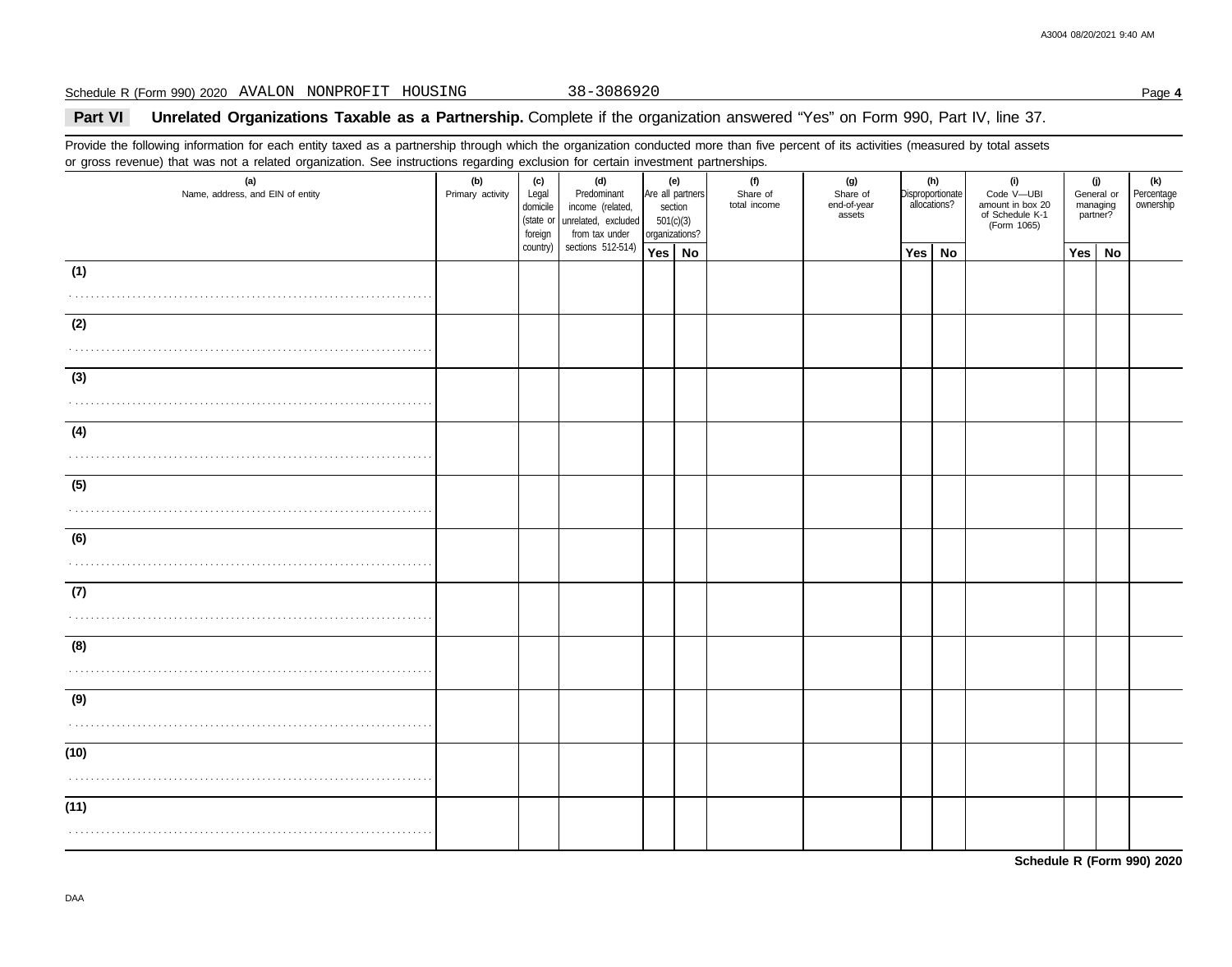| 38-3086920<br>Schedule R (Form 990) 2020 AVALON NONPROFIT<br>HOUSING<br>Page 5                                                      |
|-------------------------------------------------------------------------------------------------------------------------------------|
| Supplemental Information.<br>Part VII<br>Provide additional information for responses to questions on Schedule R. See instructions. |
| SCHEDULE R - ADDITIONAL<br>INFORMATION                                                                                              |
| IDENTIFICATION OF<br>DISREGARDED<br>ENTITIES:<br>PART<br>Ι,                                                                         |
| RELATED ORGANZATION:<br>NAME<br>ΟF                                                                                                  |
| HICKORY WAY APARTMENTS II GP LLC                                                                                                    |
| <b>DIRECT</b><br>CONTROLLING ENTITY: AVALON NONPROFIT HOUSING                                                                       |
| RELATED<br>ORGANIZATION:<br>NAME<br>ΟF                                                                                              |
| HILLTOP VIEW APARTMENTS GP, LLC                                                                                                     |
| <b>DIRECT</b><br>CONTROLLING ENTITY:<br><b>AVALON</b><br>NONPROFIT<br>HOUSING                                                       |
| OF RELATED<br>ORGANIZATIONS:<br>IDENTIFICATION<br>TAX-EXEMPT<br>PART<br>II,                                                         |
| RELATED<br>ORGANIZATION:<br>NAME<br>ΟF                                                                                              |
| NONPROFIT HOUSING CORPORATION<br><b>AVALON</b><br>SECOND                                                                            |
| <b>DIRECT</b><br>CONTROLLING ENTITY:<br>AVALON<br>NONPROFIT HOUSING                                                                 |
| IDENTIFICATION OF RELATED ORGANIZATIONS TAXABLE AS A PARTNERSHIP:<br>PART III,                                                      |
| RELATED ORGANIZATION:<br>NAME<br>ΟF                                                                                                 |
| WILLIAM STREET APARTMENTS LDHA LP                                                                                                   |
| <b>AVALON</b><br>NONPROFIT HOUSING CORPORATION<br>DIRECT<br>CONTROLLING ENTITY:                                                     |
| IV, IDENTIFICATION OF<br>RELATED ORGANIZATIONS<br>TAXABLE<br>AS A CORP<br>OR TRUST:<br>PART                                         |
| NAME OF RELATED ORGANIZATION:                                                                                                       |
| AVALON PARTNERSHIPS, INC                                                                                                            |
| DIRECT CONTROLLING ENTITY: AVALON NONPROFIT HOUSING                                                                                 |
| NAME OF RELATED ORGANIZATION:                                                                                                       |
| AVALON CARROT WAY PARTNERSHIP, INC                                                                                                  |
| DIRECT CONTROLLING ENTITY: AVALON NONPROFIT HOUSING                                                                                 |
| NAME OF RELATED ORGANIZATION:                                                                                                       |
| PEAR STREET APARTMENTS, INC.                                                                                                        |
| DIRECT CONTROLLING ENTITY: AVALON NONPROFIT HOUSING                                                                                 |
| NAME OF RELATED ORGANIZATION:                                                                                                       |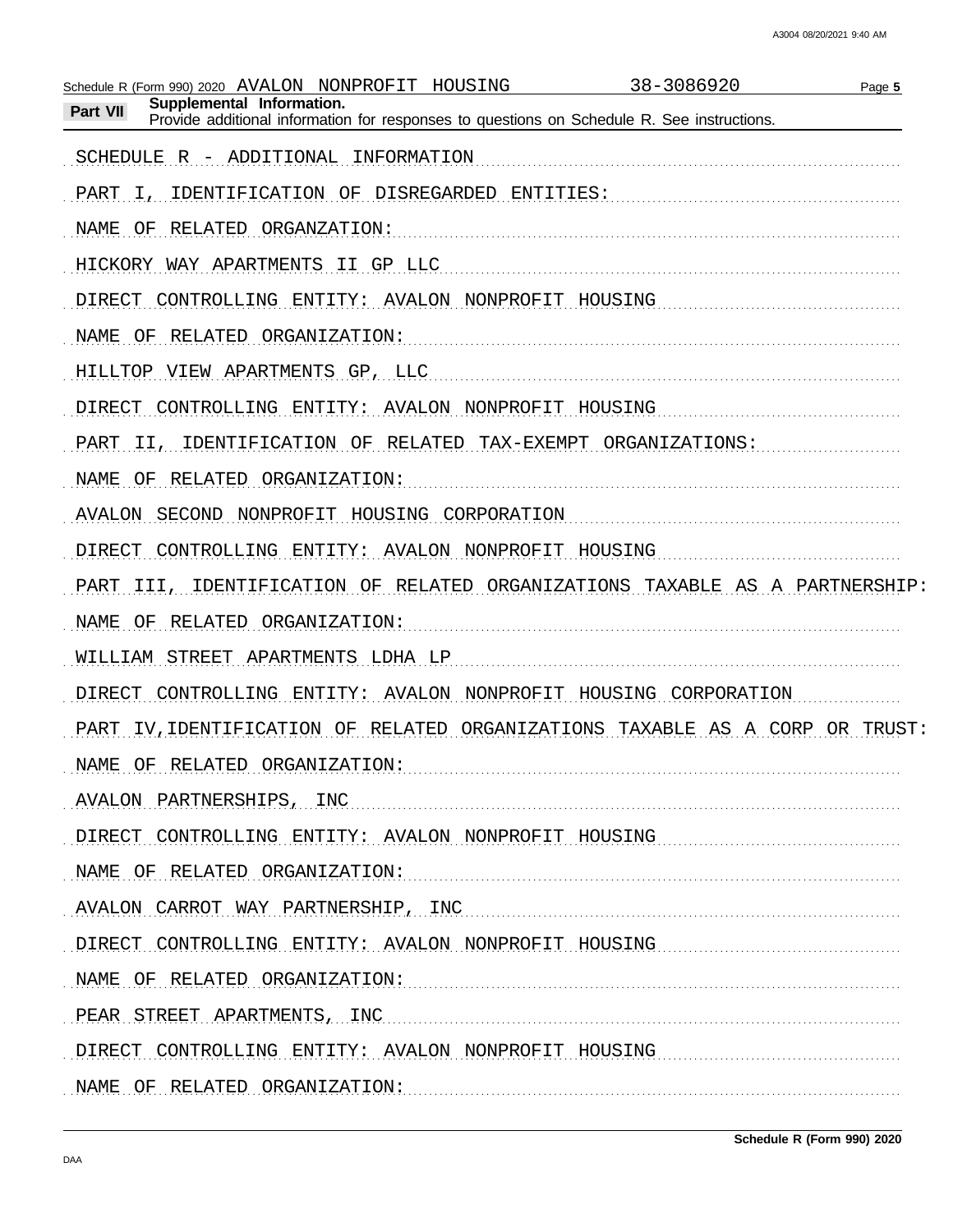| Schedule R (Form 990) 2020 AVALON NONPROFIT HOUSING                                                                                 | 38-3086920<br>Page 5 |
|-------------------------------------------------------------------------------------------------------------------------------------|----------------------|
| Supplemental Information.<br>Part VII<br>Provide additional information for responses to questions on Schedule R. See instructions. |                      |
| AVALON PAULINE APARTMENTS, INC                                                                                                      |                      |
| DIRECT CONTROLLING ENTITY: AVALON NONPROFIT HOUSING                                                                                 |                      |
| NAME OF RELATED ORGANIZATION:                                                                                                       |                      |
| ARBORDALE APARTMENTS 2014, INC                                                                                                      |                      |
| NAME OF RELATED ORGANIZATION:                                                                                                       |                      |
| HICKORY WAY APARTMENTS, INC                                                                                                         |                      |
| DIRECT CONTROLLING ENTITY: AVALON NONPROFIT HOUSING                                                                                 |                      |
| NAME OF RELATED ORGANIZATION:                                                                                                       |                      |
| SHARON ANN APARTMENTS, INC.                                                                                                         |                      |
| DIRECT CONTROLLING ENTITY: AVALON NONPROFIT HOUSING                                                                                 |                      |
|                                                                                                                                     |                      |
|                                                                                                                                     |                      |
|                                                                                                                                     |                      |
|                                                                                                                                     |                      |
|                                                                                                                                     |                      |
|                                                                                                                                     |                      |
|                                                                                                                                     |                      |
|                                                                                                                                     |                      |
|                                                                                                                                     |                      |
|                                                                                                                                     |                      |
|                                                                                                                                     |                      |
|                                                                                                                                     |                      |
|                                                                                                                                     |                      |
|                                                                                                                                     |                      |
|                                                                                                                                     |                      |
|                                                                                                                                     |                      |
|                                                                                                                                     |                      |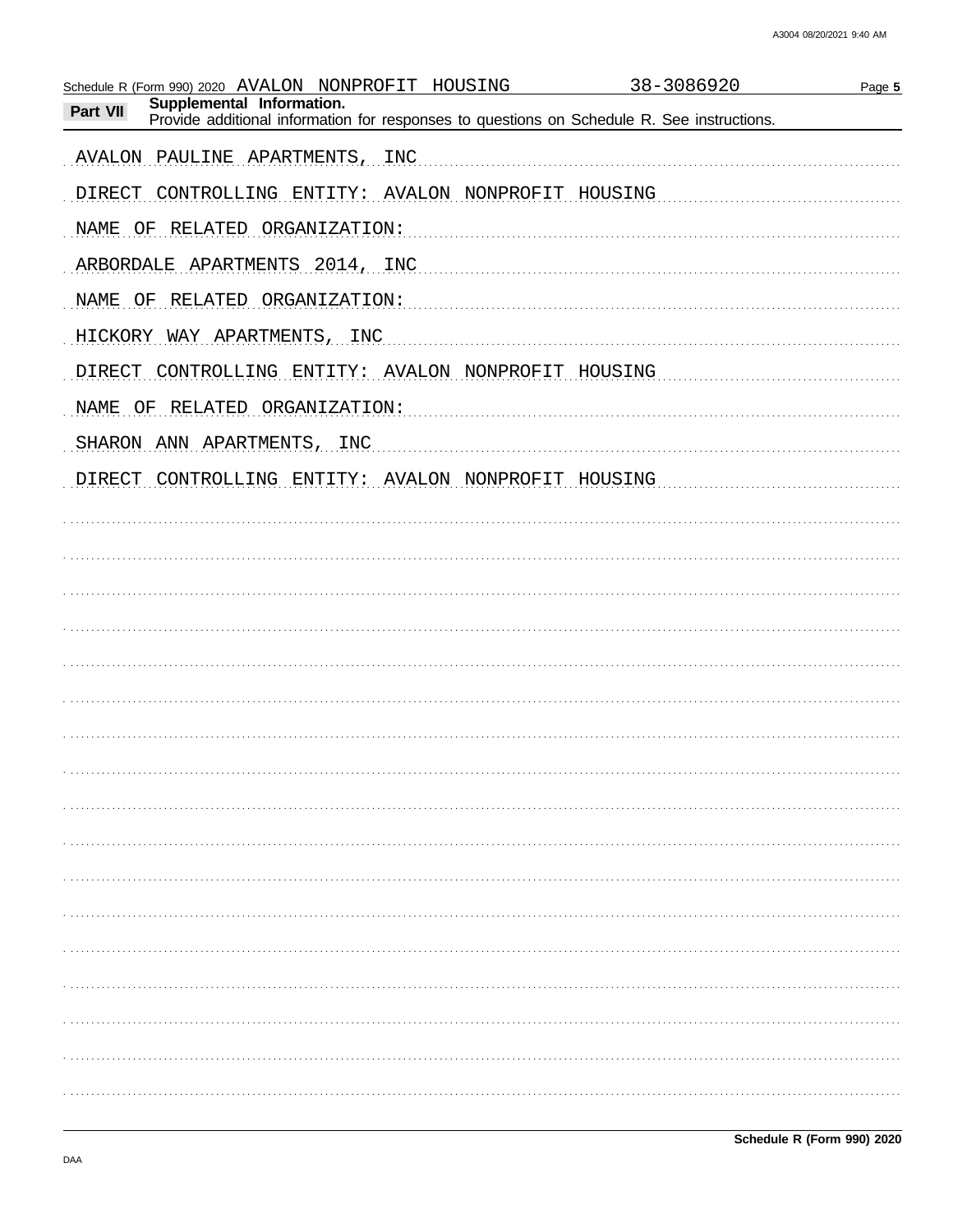| A3004 AVALON NONPROFIT HOUSING<br>38-3086920<br>FYE: 12/31/2020 |              | <b>Federal Statements</b>                |                                                              | 8/20/2021 9:40 AM      |
|-----------------------------------------------------------------|--------------|------------------------------------------|--------------------------------------------------------------|------------------------|
|                                                                 |              | <b>Taxable Dividends from Securities</b> |                                                              |                        |
| <b>Description</b>                                              |              |                                          |                                                              |                        |
| INCOME<br>DIVIDEND                                              | Amount       | Code<br><b>Business</b>                  | Unrelated Exclusion Postal Acquired after<br>Code<br>6/30/75 | US<br>Obs $(\$$ or $%$ |
|                                                                 | \$<br>15,856 |                                          |                                                              |                        |
| TOTAL                                                           | \$<br>15,856 |                                          |                                                              |                        |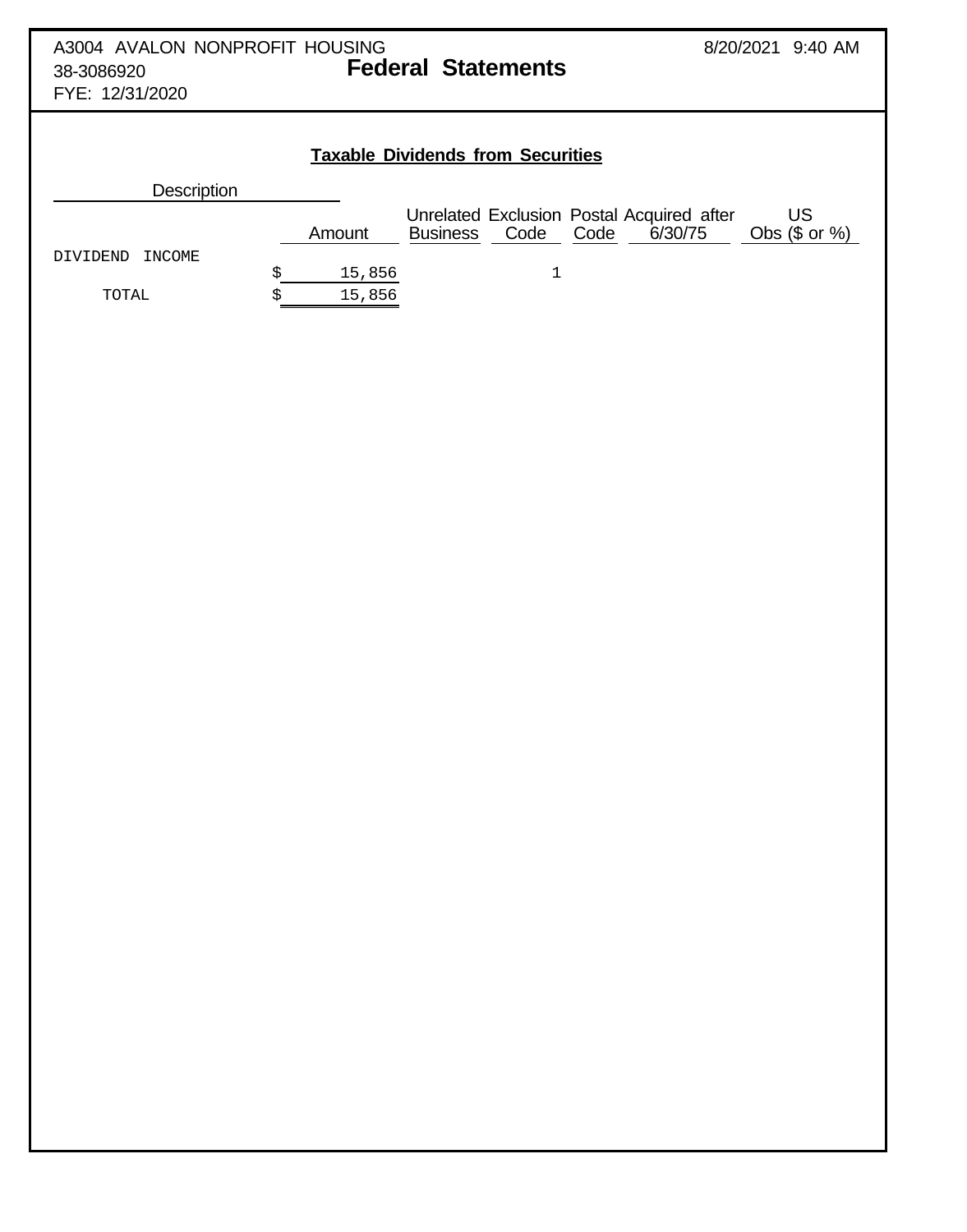# **Form 990, Part IX, Line 11g - Other Fees for Service (Non-employee)** Total **Program** Management & Fund Description **Expenses Service General Raising** Construction Construction Description OTHER FEES \$ 324,315 \$ 288,262 \$ 24,309 \$ 11,744 TOTAL \$ 324,315 \$ 288,262 \$ 24,309 \$ 11,744